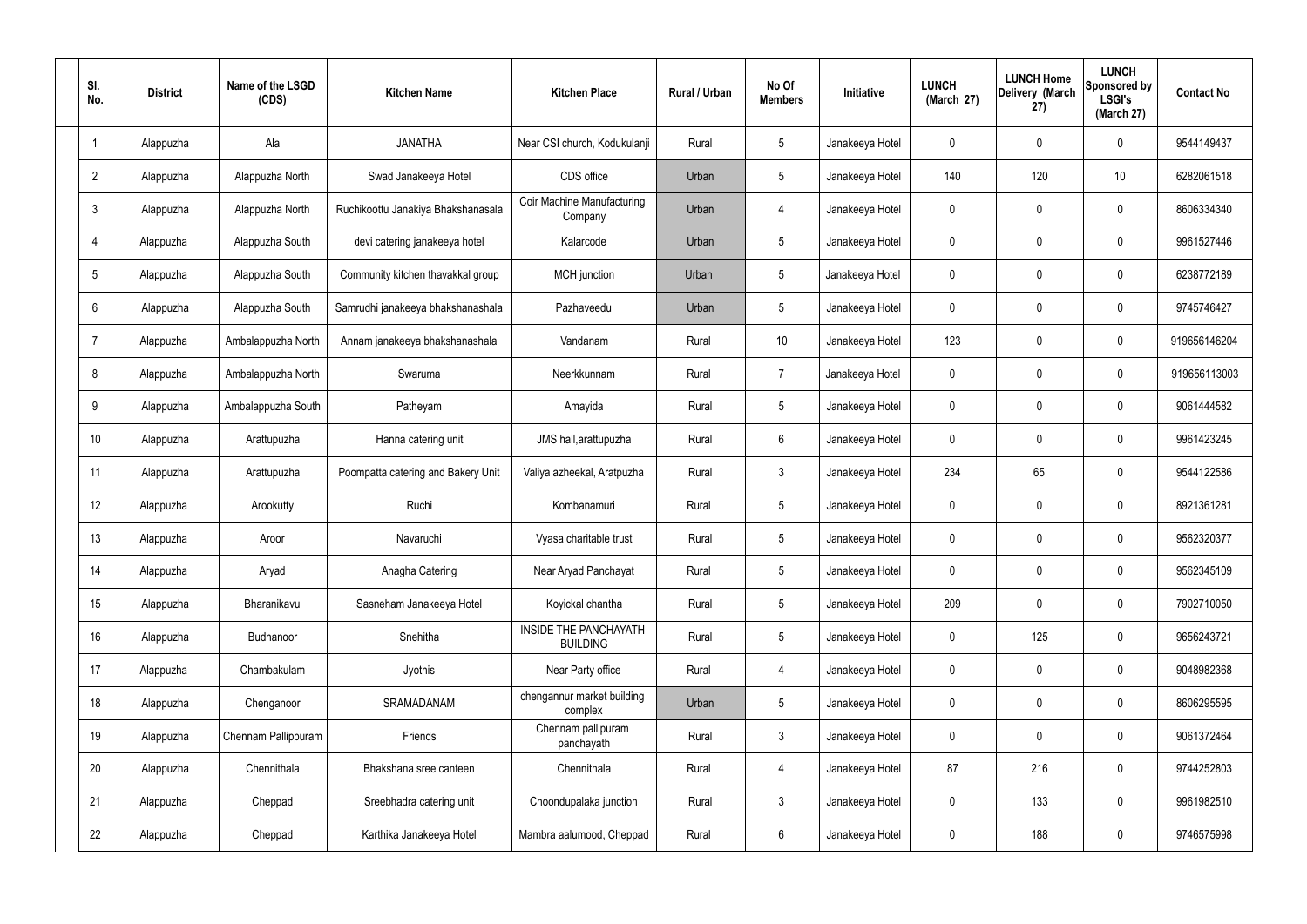|    | SI.<br>No. | <b>District</b> | Name of the LSGD<br>(CDS) | <b>Kitchen Name</b>           | <b>Kitchen Place</b>                    | <b>Rural / Urban</b> | No Of<br><b>Members</b> | Initiative      | <b>LUNCH</b><br>(March 27) | <b>LUNCH Home</b><br>Delivery (March<br>27) | <b>LUNCH</b><br>Sponsored by<br><b>LSGI's</b><br>(March 27) | <b>Contact No</b> |
|----|------------|-----------------|---------------------------|-------------------------------|-----------------------------------------|----------------------|-------------------------|-----------------|----------------------------|---------------------------------------------|-------------------------------------------------------------|-------------------|
|    | 23         | Alappuzha       | Cheriyanad                | <b>DARSANA</b>                | Near GOLDEN PALACE<br><b>AUDITORIUM</b> | Rural                | 5                       | Janakeeya Hotel | 0                          | $\mathbf 0$                                 | $\mathbf 0$                                                 | 9747958424        |
|    | 24         | Alappuzha       | Cherthala Municipality    | Santwanam                     | Ward 10                                 | Urban                | 5                       | Janakeeya Hotel | $\mathbf 0$                | $\mathbf 0$                                 | $\mathbf 0$                                                 | 8848178001        |
|    | 25         | Alappuzha       | Cherthala Municipality    | <b>NULM</b> canteen           | Cherthala Municipality                  | Urban                | 5                       | Janakeeya Hotel | 0                          | $\mathbf 0$                                 | $\mathbf 0$                                                 | 6282870356        |
|    | 26         | Alappuzha       | Cherthala South           | Kashinandana                  | Cherthala S                             | Rural                | 10                      | Janakeeya Hotel | 0                          | $\mathbf 0$                                 | $\boldsymbol{0}$                                            | 9745940057        |
|    | 27         | Alappuzha       | Cheruthana                | Sreedurga janakeeya hotel     | Near govt HSS aayaparambu               | Rural                | $\overline{4}$          | Janakeeya Hotel | 171                        | $\mathbf 0$                                 | $\mathbf 0$                                                 | 9961178936        |
|    | 28         | Alappuzha       | Chettikulangara           | SREE VINAYAKA JANAKEEYA HOTEL | <b>KARIPUZHA</b>                        | Rural                | $\mathfrak{Z}$          | Janakeeya Hotel | 205                        | $\mathbf 0$                                 | $\pmb{0}$                                                   | 9656810109        |
|    | 29         | Alappuzha       | Chingoli                  | souhridam unit                | karthikappally I p school               | Rural                | 3                       | Janakeeya Hotel | 0                          | $\mathbf 0$                                 | $\mathbf 0$                                                 | 7559808470        |
|    | 30         | Alappuzha       | Chunakkara                | Vanitha Canteen               | Chunakkara                              | Rural                | $\mathfrak{Z}$          | Janakeeya Hotel | $\mathbf 0$                | $\mathbf 0$                                 | $\mathbf 0$                                                 | 9400509985        |
|    | 31         | Alappuzha       | Devikulangara             | Thripthi                      | Buds school, devikulangara              | Rural                | $\overline{4}$          | Janakeeya Hotel | 0                          | $\mathbf 0$                                 | $\mathbf 0$                                                 | 9746712528        |
|    | 32         | Alappuzha       | Edathua                   | Theertham                     | Edathua market                          | Rural                | 3                       | Janakeeya Hotel | 0                          | $\mathbf 0$                                 | $\mathbf 0$                                                 | 9544351169        |
|    | 33         | Alappuzha       | Ezhupunna                 | Neethipeedam                  | Eramalloor                              | Rural                | 8                       | Janakeeya Hotel | 0                          | $\mathbf 0$                                 | $\mathbf 0$                                                 | 9946790986        |
|    | 34         | Alappuzha       | Harippad                  | Swad                          | A private Hotel's Kitchen               | Urban                | $\overline{4}$          | Janakeeya Hotel | 0                          | 0                                           | $\mathbf 0$                                                 | 9562373933        |
|    | 35         | Alappuzha       | Kadakkarappally           | Soorya                        | Kandamangalam temple<br>auditorium      | Rural                | 5                       | Janakeeya Hotel | 0                          | 0                                           | $\mathbf 0$                                                 | 9895266763        |
|    | 36         | Alappuzha       | Kainakary                 | Sivakashi                     | Near Panchayath                         | Rural                | 5                       | Janakeeya Hotel | 125                        | $\mathbf 0$                                 | $\mathbf 0$                                                 | 8111821552        |
|    | 37         | Alappuzha       | Kandalloor                | Annapoorna Hotel              | Near Velanchira junction                | Rural                | $\overline{4}$          | Janakeeya Hotel | $\mathbf{0}$               | $\mathbf 0$                                 | $\mathbf 0$                                                 | -9747600181       |
|    | 38         | Alappuzha       | Kanjikuzhy                | Santhwanam                    | Opposite NSS college                    | Rural                | 5                       | Janakeeya Hotel | $\mathbf 0$                | $\mathbf 0$                                 | $\pmb{0}$                                                   | 9605307328        |
|    | 39         | Alappuzha       | Karthikappally            | Ruchi                         | Community hall                          | Rural                | 6                       | Janakeeya Hotel | $\mathbf 0$                | $\mathbf 0$                                 | $\mathbf 0$                                                 | 9747607478        |
|    | 40         | Alappuzha       | Karuvatta                 | Karunya janakeeya hotel       | Near Aashramam junction                 | Rural                | 6                       | Janakeeya Hotel | 198                        | $\mathbf 0$                                 | $\mathbf 0$                                                 | 916282508791      |
|    | 41         | Alappuzha       | Kavalam                   | Koottukari Janakeeya Hotel    | Near Permanent Outlet                   | Rural                | 5                       | Janakeeya Hotel | 0                          | $\mathbf 0$                                 | $\mathbf 0$                                                 | 9744173219        |
|    | 42         | Alappuzha       | Kayamkulam West           | palazhy catering unit         | Kallummood junction                     | Urban                | 5                       | Janakeeya Hotel | $\mathbf{0}$               | 121                                         | $\mathbf 0$                                                 | 9388819110        |
|    | 43         | Alappuzha       | Kodamthurath              | <b>MATRUSAKTHI</b>            | <b>KUTHIYATHODE</b>                     | Rural                | 5                       | Janakeeya Hotel | $\mathbf 0$                | $\mathbf 0$                                 | $\mathbf 0$                                                 | 8281687439        |
| 89 | 44         | Alappuzha       | Krishnapuram              | Kanivu catering unit          | Near SCB, kappil                        | Rural                | 4                       | Janakeeya Hotel | $\mathbf 0$                | $\mathbf 0$                                 | $\pmb{0}$                                                   | 9544047480        |
|    | 45         | Alappuzha       | Kumarapuram               | Mahadeva jankeeya hotel       | Near kavarattu temple                   | Rural                | 3                       | Janakeeya Hotel | 339                        | $\mathbf 0$                                 | $\mathbf 0$                                                 | 918606736168      |
|    | 46         | Alappuzha       | Kumarapuram               | Navodhaya janakeeya hotel     | Kumarapuram                             | Rural                | 3 <sup>1</sup>          | Janakeeya Hotel | 184                        | $\mathbf 0$                                 | $\mathbf 0$                                                 | 9037499871        |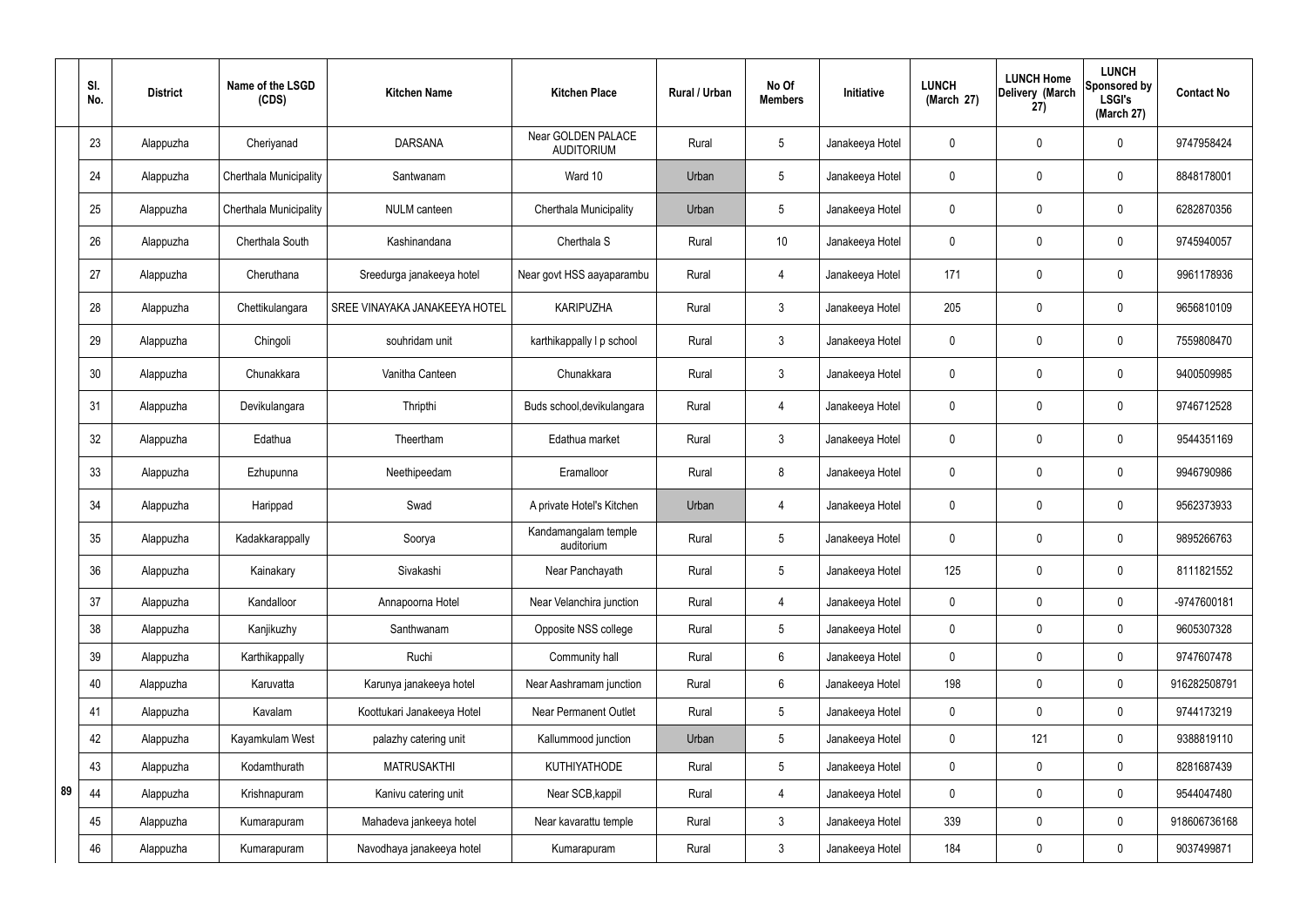| SI.<br>No. | <b>District</b> | Name of the LSGD<br>(CDS)   | <b>Kitchen Name</b>             | <b>Kitchen Place</b>                        | Rural / Urban | No Of<br><b>Members</b> | Initiative      | <b>LUNCH</b><br>(March 27) | <b>LUNCH Home</b><br>Delivery (March<br>27) | <b>LUNCH</b><br>Sponsored by<br><b>LSGI's</b><br>(March 27) | <b>Contact No</b> |
|------------|-----------------|-----------------------------|---------------------------------|---------------------------------------------|---------------|-------------------------|-----------------|----------------------------|---------------------------------------------|-------------------------------------------------------------|-------------------|
| 47         | Alappuzha       | Kuthiyathode                | Ruchi Janakeeya Hotel           | Near kuthiyathode panchayath<br>office      | Rural         | $5\phantom{.0}$         | Janakeeya Hotel | 0                          | 0                                           | $\pmb{0}$                                                   | 9249269374        |
| 48         | Alappuzha       | Mannanchery                 | Snehitha                        | Panchayat building                          | Rural         | 4                       | Janakeeya Hotel | 0                          | 34                                          | $\mathbf 0$                                                 | 9544461740        |
| 49         | Alappuzha       | Mannar                      | Snehadhara                      | Kunnathur devasom                           | Rural         | $5\phantom{.0}$         | Janakeeya Hotel | 0                          | 0                                           | $\mathbf 0$                                                 | 9567853570        |
| 50         | Alappuzha       | Mararikulam South           | Snehasparsham                   | Kattoor                                     | Rural         | 4                       | Janakeeya Hotel | 0                          | 60                                          | $\overline{2}$                                              | 9747881642        |
| 51         | Alappuzha       | Mavelikkara<br>Thamarakulam | <b>Thripthi Catering</b>        | Thamarakulam                                | Rural         | $5\phantom{.0}$         | Janakeeya Hotel | 0                          | 0                                           | $\mathbf 0$                                                 | 8281558036        |
| 52         | Alappuzha       | Mavelikkara<br>Thekkekara   | Bhai catering                   | Pallarimangalam                             | Rural         | $5\phantom{.0}$         | Janakeeya Hotel | 158                        | 0                                           | $\mathbf 0$                                                 | 9539851155        |
| 53         | Alappuzha       | Mavelikkara<br>Thekkekara   | Snehatheeram                    | Kurathikkadu                                | Rural         | $5\phantom{.0}$         | Janakeeya Hotel | 0                          | 0                                           | $\mathbf 0$                                                 | 9656960190        |
| 54         | Alappuzha       | Muhamma                     | <b>SNV Catering</b>             | Near Community Health<br>Centre             | Rural         | $5\phantom{.0}$         | Janakeeya Hotel | 100                        | 0                                           | $\mathbf 0$                                                 | 9605388763        |
| 55         | Alappuzha       | Mulakkuzha                  | Snehathanal                     | Mulakkuzha                                  | Rural         | $5\overline{)}$         | Janakeeya Hotel | 0                          | $\mathbf 0$                                 | $\mathbf 0$                                                 | 9037085079        |
| 56         | Alappuzha       | Muttar                      | Ruchi Catering Unit             | Panchayat Building                          | Rural         |                         | Janakeeya Hotel | 0                          | 0                                           | $\mathbf 0$                                                 | 9072276826        |
| 57         | Alappuzha       | Nedumudy                    | Oruma                           | Champakulam                                 | Rural         | $5\phantom{.0}$         | Janakeeya Hotel | 0                          | 0                                           | $\mathbf 0$                                                 | 9188536147        |
| 58         | Alappuzha       | Neelamperoor                | Amrutha Janakeeya Bhakshanasala | Panchayat Building                          | Rural         | $\mathbf{3}$            | Janakeeya Hotel | 0                          | 0                                           | $\mathbf 0$                                                 | 9656167060        |
| 59         | Alappuzha       | Nooranad                    | Amma Canteen                    | Inside market place, Noornad                | Rural         | 5                       | Janakeeya Hotel | 200                        | $\Omega$                                    | 0                                                           | 7034377340        |
| 60         | Alappuzha       | Palamel                     | Arogya Canteen                  | Panchayat office compound                   | Rural         | $\overline{4}$          | Janakeeya Hotel | 280                        | 0                                           | $\mathbf 0$                                                 | 9497107651        |
| 61         | Alappuzha       | Pallippad                   | Annapoorneswari catering unit   | Irattakulangara junction                    | Rural         | $5\phantom{.0}$         | Janakeeya Hotel | 189                        | 0                                           | $\mathbf 0$                                                 | 9562318624        |
| 62         | Alappuzha       | Panavally                   | Harikrishnan                    | near nalpatheneswaram<br>temple             | Rural         |                         | Janakeeya Hotel | 0                          | $\mathsf{0}$                                | $\mathbf 0$                                                 | 9961774363        |
| 63         | Alappuzha       | Pandanad                    | Sreebhadra                      | Muthavazhi                                  | Rural         | $5\phantom{.0}$         | Janakeeya Hotel | 0                          | 0                                           | $\mathbf 0$                                                 | 9947120239        |
| 64         | Alappuzha       | Pathiyoor                   | Dakshina catering unit          | Mahalekshmi auditorium,<br>kareelakulangara | Rural         | $5\phantom{.0}$         | Janakeeya Hotel | 0                          | 233                                         | $\mathbf 0$                                                 | 9048200655        |
| 65         | Alappuzha       | Pattanakkad                 | Aparna                          | Opposite of pattanakkad<br>gramapanchayath  | Rural         | $5\phantom{.0}$         | Janakeeya Hotel | 0                          | 0                                           | $\mathbf 0$                                                 | 9037450634        |
| 66         | Alappuzha       | Perumbalam                  | Amritham                        | Near by govt hospital                       | Rural         | $\overline{4}$          | Janakeeya Hotel | 144                        | 0                                           | $\mathbf 0$                                                 | 8592809257        |
| 67         | Alappuzha       | Pulincunnu                  | Nanma Janakeeya Hotel           | Near Krishi Bhavan                          | Rural         | $5\phantom{.0}$         | Janakeeya Hotel | 0                          | 0                                           | $\mathbf 0$                                                 | 9544752465        |
| 68         | Alappuzha       | Puliyoor                    | <b>UPPUM MULAKUM</b>            | <b>INSIDE PANCHAYATH</b><br><b>COMPOUND</b> | Rural         | $\overline{5}$          | Janakeeya Hotel | 0                          | 0                                           | $\boldsymbol{0}$                                            | 6238836314        |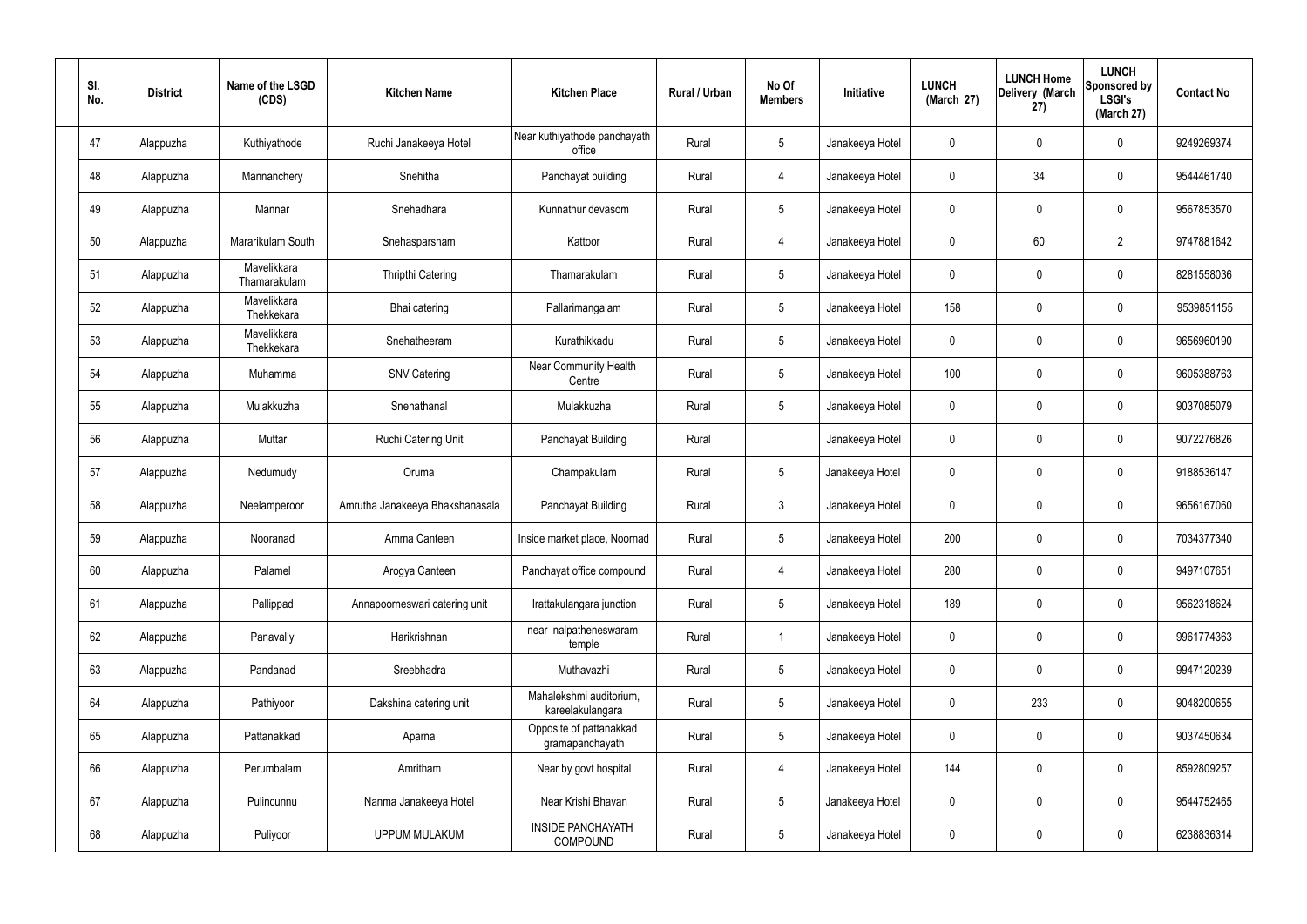|    | SI.<br>No.     | <b>District</b> | Name of the LSGD<br>(CDS) | <b>Kitchen Name</b>         | <b>Kitchen Place</b>                                        | Rural / Urban | No Of<br><b>Members</b> | Initiative      | <b>LUNCH</b><br>(March 27) | <b>LUNCH Home</b><br>Delivery (March<br>27) | <b>LUNCH</b><br>Sponsored by<br><b>LSGI's</b><br>(March 27) | <b>Contact No</b> |
|----|----------------|-----------------|---------------------------|-----------------------------|-------------------------------------------------------------|---------------|-------------------------|-----------------|----------------------------|---------------------------------------------|-------------------------------------------------------------|-------------------|
|    | 69             | Alappuzha       | Punnapra North            | Annapoorneshwary            | Janajagrithi                                                | Rural         | 4                       | Janakeeya Hotel | $\mathbf 0$                | $\mathbf 0$                                 | $\mathbf 0$                                                 | 8129450136        |
|    | 70             | Alappuzha       | Punnapra South            | Thripthy janakeeya hotel    | Punnapra south                                              | Rural         | 9                       | Janakeeya Hotel | $\mathbf 0$                | $\mathbf 0$                                 | $\mathbf 0$                                                 | 9846179646        |
|    | 71             | Alappuzha       | Purakad                   | Pulari                      | Purakkad gp                                                 | Rural         | $5\overline{)}$         | Janakeeya Hotel | $\mathbf 0$                | $\mathbf 0$                                 | $\mathbf 0$                                                 | 7034494313        |
|    | 72             | Alappuzha       | Purakad                   | Thiruvonam catering service | Thottappally                                                | Rural         | $\overline{4}$          | Janakeeya Hotel | $\mathbf 0$                | $\mathbf 0$                                 | $\mathbf 0$                                                 |                   |
|    | 73             | Alappuzha       | Ramankary                 | Kudumbashree Vanitha Hotel  | Ramankary Town, Opposite<br>Judicial First Class Magistrate | Rural         | $\overline{4}$          | Janakeeya Hotel | $\mathbf 0$                | $\mathbf 0$                                 | $\mathbf 0$                                                 | 8281314746        |
|    | 74             | Alappuzha       | Thaicattussery            | Unarv                       | Thyakattusheri junction                                     | Rural         | $\overline{4}$          | Janakeeya Hotel | $\mathbf 0$                | $\mathbf 0$                                 | $\mathbf 0$                                                 | 9605897567        |
|    | 75             | Alappuzha       | Thakazhy                  | Thripthi Thakazhy           | <b>GBHSS Thakazhy</b>                                       | Rural         | $6\overline{6}$         | Janakeeya Hotel | $\mathbf 0$                | $\mathbf 0$                                 | $\mathbf 0$                                                 | 9747405368        |
|    | 76             | Alappuzha       | Thannermukkom             | Patheyam                    | Panchayath office                                           | Rural         | $\overline{4}$          | Janakeeya Hotel | $\mathbf 0$                | $\mathbf 0$                                 | $\mathbf 0$                                                 | 9633933288        |
|    | 77             | Alappuzha       | Thazhakkara               | Akshaya catering            | Building at glassfactory<br>junction                        | Rural         | $5\phantom{.0}$         | Janakeeya Hotel | 160                        | $\mathbf 0$                                 | $\mathbf 0$                                                 | 9847177930        |
|    | 78             | Alappuzha       | Thiruvanvandoor           | <b>SREE KRISHNA</b>         | Near pravinkoodu junction,                                  | Rural         | $5\phantom{.0}$         | Janakeeya Hotel | $\mathbf 0$                | $\mathbf 0$                                 | $\mathbf 0$                                                 | 9446627175        |
|    | 79             | Alappuzha       | Thrikkunnappuzha          | Akshara janakeeya hotel     | KV jetty road                                               | Rural         | $5\phantom{.0}$         | Janakeeya Hotel | 136                        | $\mathbf 0$                                 | $\mathbf 0$                                                 | 918891921223      |
|    | 80             | Alappuzha       | Thuravoor                 | RUCHI JANAKEEYA HOTEL       | Near alakkaparambu                                          | Rural         | $5\phantom{.0}$         | Janakeeya Hotel | $\mathbf 0$                | $\mathbf 0$                                 | $\mathbf 0$                                                 | 8157934346        |
|    | 81             | Alappuzha       | Vallikunnam               | Samthripthi                 | Padayanivattom temple<br>Auditorium                         | Rural         | 4                       | Janakeeya Hotel | 175                        | $\mathbf 0$                                 | $\mathbf 0$                                                 | 8078962129        |
|    | 82             | Alappuzha       | Vayalar                   | Five star                   | Near Nagamkulangara Market                                  | Rural         | $5\phantom{.0}$         | Janakeeya Hotel | $\mathbf 0$                | $\mathbf 0$                                 | $\mathbf 0$                                                 | 8606081847        |
|    | 83             | Alappuzha       | Veeyapuram                | Swad 2                      | Veeyapuram jn                                               | Rural         | $5\overline{)}$         | Janakeeya Hotel | 336                        | $\mathbf 0$                                 | $\mathbf 0$                                                 |                   |
|    | 84             | Alappuzha       | Veeyapuram                | Karuthal                    | Payippad LPS                                                | Rural         | $5\overline{)}$         | Janakeeya Hotel | 225                        | $\pmb{0}$                                   | $\mathbf 0$                                                 | 8606846513        |
|    | 85             | Alappuzha       | Veliyanad                 | Manus Janakeeya Hotel       | Kurishmoodu, Near Veliyanadu<br>Grama Panchayat             | Rural         | $\mathbf{3}$            | Janakeeya Hotel | $\pmb{0}$                  | $\pmb{0}$                                   | $\mathbf 0$                                                 | 8086782924        |
|    | 86             | Alappuzha       | Venmoney                  | Annapoorna                  | Poyka                                                       | Rural         | 5 <sup>5</sup>          | Janakeeya Hotel | $\pmb{0}$                  | $\pmb{0}$                                   | $\mathbf 0$                                                 |                   |
| 89 |                |                 |                           |                             |                                                             |               | 405                     |                 | 4118                       | 1295                                        | 12                                                          |                   |
|    | -1             | Ernakulam       | Aikkaranad                | Subiksha Janakeeya Hotel    | Kolancherry                                                 | Rural         | $\overline{4}$          | Janakeeya Hotel | 512                        | $\pmb{0}$                                   | $\mathbf 0$                                                 | 9074033529        |
|    | $\overline{2}$ | Ernakulam       | Alengade                  | Kasthurba kitchen           | Neerikkode                                                  | Rural         | 3 <sup>1</sup>          | Janakeeya Hotel | 114                        | $\pmb{0}$                                   | $\mathbf 0$                                                 | 9388462558        |
|    | $\mathbf{3}$   | Ernakulam       | Alengade                  | Thanima foods               | Koduvazhanga                                                | Rural         | $\mathbf{3}$            | Janakeeya Hotel | 62                         | $\pmb{0}$                                   | $\mathbf 0$                                                 | 9349013322        |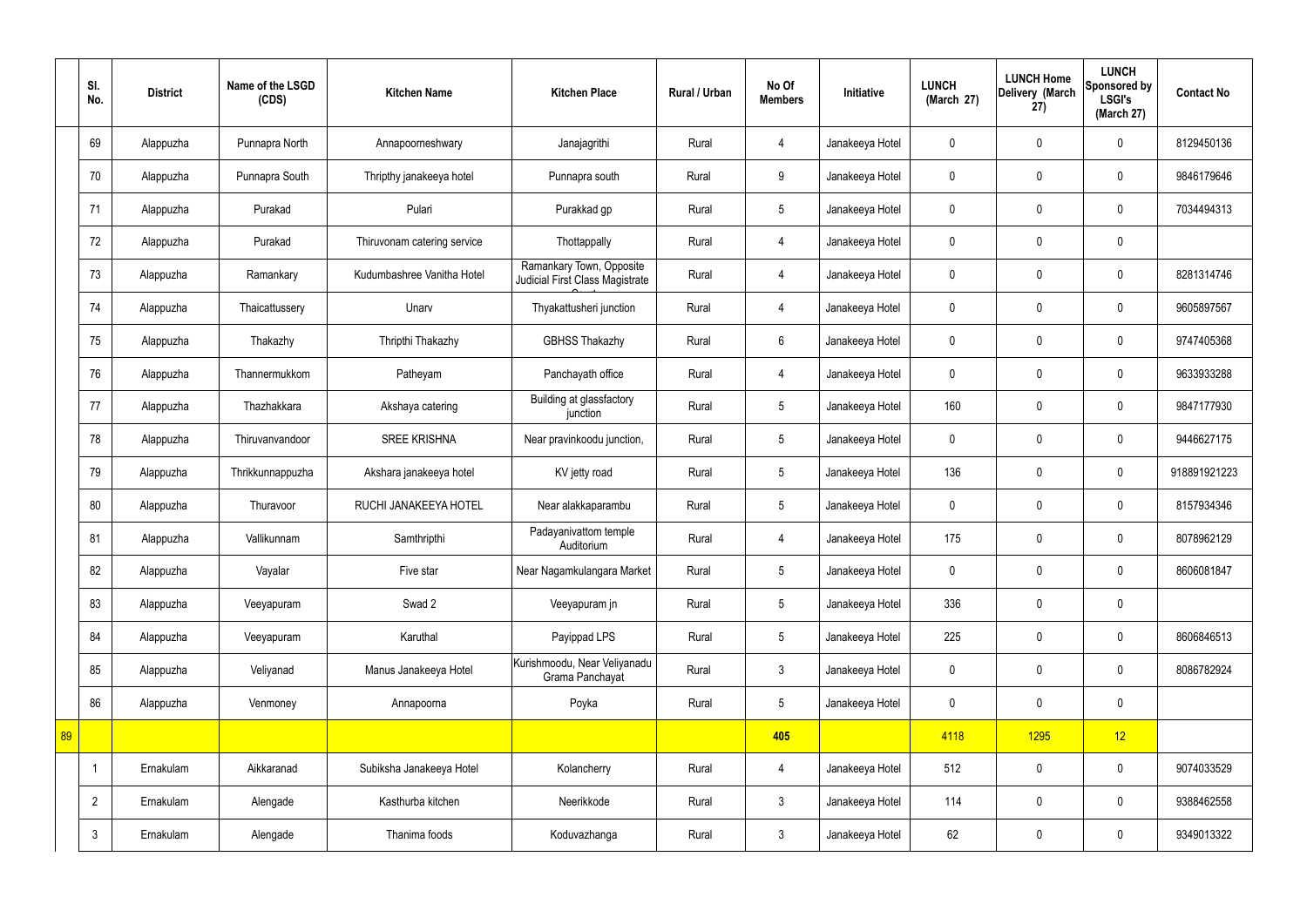| SI.<br>No.      | <b>District</b> | Name of the LSGD<br>(CDS) | <b>Kitchen Name</b>              | <b>Kitchen Place</b>         | Rural / Urban | No Of<br><b>Members</b> | Initiative      | <b>LUNCH</b><br>(March 27) | <b>LUNCH Home</b><br>Delivery (March<br>27) | <b>LUNCH</b><br>Sponsored by<br><b>LSGI's</b><br>(March 27) | <b>Contact No</b> |
|-----------------|-----------------|---------------------------|----------------------------------|------------------------------|---------------|-------------------------|-----------------|----------------------------|---------------------------------------------|-------------------------------------------------------------|-------------------|
| 4               | Ernakulam       | Alengade                  | Mr.Bakers                        | Malikam peedika              | Rural         | $\mathbf{3}$            | Janakeeya Hotel | 20                         | $\mathbf 0$                                 | 0                                                           | 9633887779        |
| $5\overline{)}$ | Ernakulam       | Aluva                     | Ruchi janakeeya hotel            | Aluva                        | Urban         | 4                       | Janakeeya Hotel | 78                         | $\mathbf 0$                                 | 0                                                           | 9947236080        |
| 6               | Ernakulam       | Amballoor                 | Dhanshree catering               | St.ignatius schools Amballur | Rural         | $5\phantom{.0}$         | Janakeeya Hotel | 137                        | 0                                           | 0                                                           | 8330081552        |
| 7               | Ernakulam       | Angamaly                  | Cafe Shree Canteen               | <b>Municipality Canteen</b>  | Urban         | $5\phantom{.0}$         | Janakeeya Hotel | 472                        | $\mathbf 0$                                 | 0                                                           | 9656619614        |
| 8               | Ernakulam       | Angamaly                  | Cafe Kudumbashree                | T B Junction                 | Urban         | $\mathbf{3}$            | Janakeeya Hotel | 192                        | 0                                           | 0                                                           | 9447924974        |
| 9               | Ernakulam       | Arakuzha                  | Ruchi Janakeeya hotel, Arakkuzha | Pandappilly                  | Rural         | $5\phantom{.0}$         | Janakeeya Hotel | 180                        | $\mathbf 0$                                 | 0                                                           | 9744864225        |
| 10              | Ernakulam       | Assamannoor               | New Life kudumbasree Hotel       | Cherukunnam                  | Rural         | $\mathbf{3}$            | Janakeeya Hotel | $\mathbf 0$                | $\mathbf 0$                                 | 0                                                           | 9656729450        |
| 11              | Ernakulam       | Avoly                     | Janakeeya Hotel, Avoli           | Hostel Junction, Avoli       | Rural         | $\mathbf{3}$            | Janakeeya Hotel | 186                        | $\mathbf 0$                                 | 0                                                           | 9847983621        |
| 12              | Ernakulam       | Ayavana                   | Keralashree Janakeeya hotel      | Ayavana                      | Rural         | $5\phantom{.0}$         | Janakeeya Hotel | 34                         | $\mathbf 0$                                 | 0                                                           | 9744864210        |
| 13              | Ernakulam       | Ayyampuzha                | Sneha Janakeeya Hotel            | Ayyamppuzha                  | Rural         | $\overline{4}$          | Janakeeya Hotel | 203                        | 0                                           | 0                                                           | 8590753551        |
| 14              | Ernakulam       | Ayyampuzha                | Five Star Hotel and Catering     | Panchayat Junction           | Rural         | $\overline{4}$          | Janakeeya Hotel | 105                        | 0                                           | 0                                                           | 9744836324        |
| 15              | Ernakulam       | Chendamangalam            | Anugraha Kudumbashree hotel      | Vadakkumpuram                | Rural         | $5\phantom{.0}$         | Janakeeya Hotel | $\mathbf 0$                | 0                                           | 0                                                           | 9061419729        |
| 16              | Ernakulam       | Chengamanade              | Mythri janakeeya hotel           | Purayar                      | Rural         | $5\phantom{.0}$         | Janakeeya Hotel | 248                        | 0                                           | 0                                                           | 9496818865        |
| 17              | Ernakulam       | Cheranalloor              | Chaithanya Janakeeya hotel       | Vishnupuram                  | Rural         | $5\phantom{.0}$         | Janakeeya Hotel | $\mathbf 0$                | $\mathbf 0$                                 | 0                                                           | 9747411465        |
| 18              | Ernakulam       | Cheranalloor              | Adukkala                         | Chittoor                     | Rural         | $5\phantom{.0}$         | Janakeeya Hotel | $\mathbf 0$                | $\mathbf 0$                                 | 0                                                           | 9846423001        |
| 19              | Ernakulam       | Chittattukara             | Swadh Janakeeya Hotel            | Neendoor                     | Rural         | $5\phantom{.0}$         | Janakeeya Hotel | 179                        | $\mathbf 0$                                 | 0                                                           | 9447812788        |
| 20              | Ernakulam       | Choornikkara              | Metro hotel                      | Ambattukavu                  | Rural         | $\mathbf{3}$            | Janakeeya Hotel | 300                        | $\mathbf 0$                                 | 0                                                           | 9605319455        |
| 21              | Ernakulam       | Chottanikkara             | Ahalya Cafe                      | Kottayatthupara              | Rural         | $6\overline{6}$         | Janakeeya Hotel | 100                        | $\boldsymbol{0}$                            | 0                                                           | 9567512337        |
| 22              | Ernakulam       | Edakkattuvayal            | SANDHVANAM JANAKEEYA HOTEL       | <b>PEPPATHI</b>              | Rural         | $\mathbf{3}$            | Janakeeya Hotel | $\mathbf 0$                | $\mathbf 0$                                 | 0                                                           | 9447047980        |
| 23              | Ernakulam       | Edathala                  | Veetiloru oonne                  | Manalimukke                  | Rural         | $\mathbf{3}$            | Janakeeya Hotel | 258                        | $\boldsymbol{0}$                            | 0                                                           |                   |
| 24              | Ernakulam       | Edathala                  | Souhridam Kudumbashree canteen   | Edathala                     | Rural         | $\mathbf{3}$            | Janakeeya Hotel | 297                        | $\mathbf 0$                                 | 0                                                           | 7593057378        |
| 25              | Ernakulam       | Edavanakkad               | Royal Hotel                      | Edavanakad                   | Rural         | $\mathbf{3}$            | Janakeeya Hotel | $\overline{0}$             | 0                                           | 0                                                           | 9446742863        |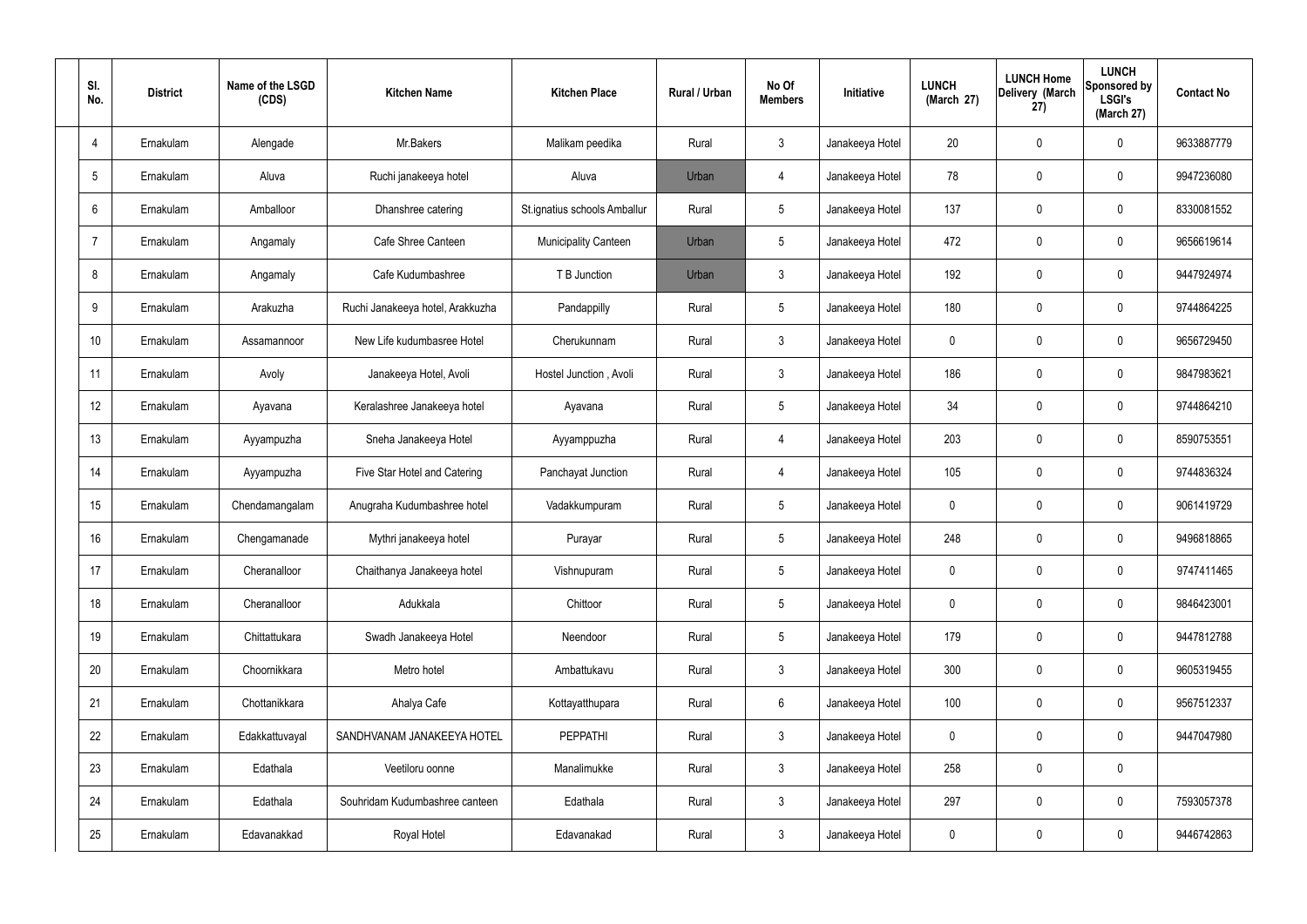| SI.<br>No. | <b>District</b> | Name of the LSGD<br>(CDS) | <b>Kitchen Name</b>                | <b>Kitchen Place</b>                      | Rural / Urban | No Of<br><b>Members</b> | Initiative      | <b>LUNCH</b><br>(March 27) | <b>LUNCH Home</b><br>Delivery (March<br>(27) | <b>LUNCH</b><br>Sponsored by<br><b>LSGI's</b><br>(March 27) | <b>Contact No</b> |
|------------|-----------------|---------------------------|------------------------------------|-------------------------------------------|---------------|-------------------------|-----------------|----------------------------|----------------------------------------------|-------------------------------------------------------------|-------------------|
| 26         | Ernakulam       | Elanji                    | janakiya hotel elanji              | elanji punjayathu junction                | Rural         | $\sqrt{5}$              | Janakeeya Hotel | 36                         | $\mathbf 0$                                  | $\mathbf 0$                                                 | 8921266850        |
| 27         | Ernakulam       | Eloor                     | Nalanandhana janakeeya hotel       | Eloor                                     | Urban         | $\mathfrak{Z}$          | Janakeeya Hotel | 112                        | 0                                            | $\mathbf 0$                                                 | 8848524108        |
| 28         | Ernakulam       | Ezhikkara                 | Sree Rajarajeswari Janakeeya Hotel | Ezhikkara                                 | Rural         | $5\phantom{.0}$         | Janakeeya Hotel | $\mathbf 0$                | 0                                            | $\mathbf 0$                                                 | 7558020438        |
| 29         | Ernakulam       | Kadungalloor              | Snehitha janakeeya hotel           | Kadungalloor                              | Rural         | $\mathbf{3}$            | Janakeeya Hotel | 233                        | 0                                            | $\mathbf 0$                                                 | $9.20E+11$        |
| 30         | Ernakulam       | Kalady                    | Jyothi Vanitha Canteen             | Kalady                                    | Rural         | $5\phantom{.0}$         | Janakeeya Hotel | 310                        | $\mathbf 0$                                  | $\mathbf 0$                                                 | 9544624439        |
| 31         | Ernakulam       | <b>Kalamassery East</b>   | Thanima Janakeeya Hotel            | Kangarappady Medical college<br>Road      | Urban         | $\mathfrak{Z}$          | Janakeeya Hotel | 298                        | 0                                            | $\mathbf 0$                                                 | 9745481742        |
| 32         | Ernakulam       | <b>Kalamassery East</b>   | Nanma janakeeya hotel              | HMT, kalammassery                         | Urban         | $\mathbf{3}$            | Janakeeya Hotel | 324                        | $\mathbf 0$                                  | $\mathbf 0$                                                 | 9061986861        |
| 33         | Ernakulam       | Kalamassery West          | Pulari janakeeya hotel             | Kunamthai                                 | Urban         | $\mathfrak{Z}$          | Janakeeya Hotel | 432                        | 0                                            | $\mathbf 0$                                                 | 7736594305        |
| 34         | Ernakulam       | Kalamassery West          | Kismath janakeeya hotel            | Vattekkunnam                              | Urban         | $\mathbf{3}$            | Janakeeya Hotel | $\mathbf 0$                | 0                                            | $\mathbf 0$                                                 | 9895049873        |
| 35         | Ernakulam       | Kalloorkkad               | Puthuma Janakeeya Hotel            | Kallorkkad                                | Rural         | $\mathbf{3}$            | Janakeeya Hotel | 187                        | 0                                            | $\mathbf 0$                                                 | 7558091353        |
| 36         | Ernakulam       | Kanjoor                   | Ammachiyude Adukkala               | Parappuram                                | Rural         | $\mathbf{3}$            | Janakeeya Hotel | 180                        | 0                                            | $\mathbf 0$                                                 | 8547064578        |
| 37         | Ernakulam       | Karukutty                 | Anugraha Janakeeya Hotel           | Pallissery                                | Rural         | $5\phantom{.0}$         | Janakeeya Hotel | 67                         | 0                                            | $\mathbf 0$                                                 | 8943838295        |
| 38         | Ernakulam       | Karumalloor               | Koottayma janakeeya hotel          | Kariyachira                               | Rural         | 4                       | Janakeeya Hotel | 85                         | 0                                            | 0                                                           | 8281548828        |
| 39         | Ernakulam       | Kavalangad                | Five star Janakeeya Hotel          | Nellimattom                               | Rural         | $5\phantom{.0}$         | Janakeeya Hotel | 560                        | $\mathbf 0$                                  | $\mathbf 0$                                                 | 9744705648        |
| 40         | Ernakulam       | Keerampara                | Abhaya Janakeeya Hotel             | Punnekkad                                 | Rural         | $\overline{4}$          | Janakeeya Hotel | 200                        | $\mathbf 0$                                  | $\mathbf 0$                                                 | 9074528135        |
| 41         | Ernakulam       | Keezhmad                  | Sadyalayam janakeeya hotel         | Keezhmad                                  | Rural         | $5\phantom{.0}$         | Janakeeya Hotel | $\mathbf 0$                | $\mathbf 0$                                  | $\mathbf 0$                                                 | 7012778281        |
| 42         | Ernakulam       | Kochi East                | ANNAPOORNA JANAKEEYA HOTEL         | ALINCHUVADU                               | Urban         | $5\phantom{.0}$         | Janakeeya Hotel | $\mathbf 0$                | $\mathbf 0$                                  | $\mathbf 0$                                                 | 9567529849        |
| 43         | Ernakulam       | Kochi East                | YUMMEES KITCHEN                    | VADUTHALA                                 | Urban         | $5\phantom{.0}$         | Janakeeya Hotel | 140                        | 0                                            | $\mathbf 0$                                                 | 9497680558        |
| 44         | Ernakulam       | Kochi East                | ORUMA KITCHEN                      | <b>PACHALAM</b>                           | Urban         | $\mathbf{3}$            | Janakeeya Hotel | 267                        | 0                                            | $\mathbf 0$                                                 | 9497680558        |
| 45         | Ernakulam       | Kochi East                | <b>PONPULARI</b>                   | <b>KEERHI NAGAR,</b><br><b>ELAMAKKARA</b> | Urban         | $\mathbf{3}$            | Janakeeya Hotel | 344                        | 0                                            | $\mathbf 0$                                                 | 9446607548        |
| 46         | Ernakulam       | Kochi East                | <b>RUCHI CATERING</b>              | PUNNACKAL                                 | Urban         | $5\phantom{.0}$         | Janakeeya Hotel | 334                        | $\mathbf 0$                                  | $\mathbf 0$                                                 | 9947080022        |
| 47         | Ernakulam       | Kochi East                | Samrudhi @ Kochi                   | Ernakulam North                           | Urban         | 14                      | Janakeeya Hotel | 1930                       | 926                                          | $\bf{0}$                                                    | 9048609615        |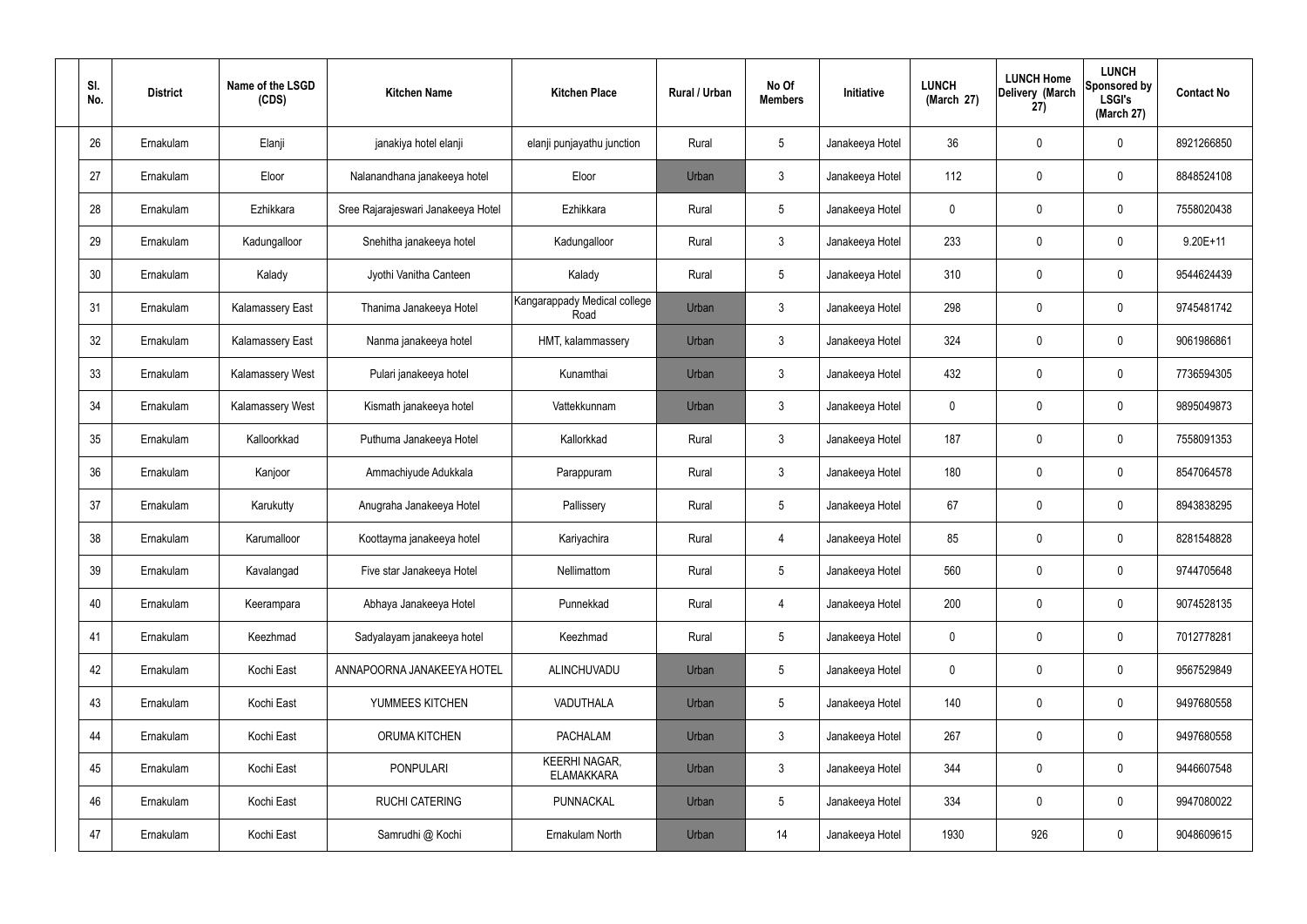|     | SI.<br>No. | <b>District</b> | Name of the LSGD<br>(CDS) | <b>Kitchen Name</b>              | <b>Kitchen Place</b>                   | Rural / Urban | No Of<br><b>Members</b> | Initiative      | <b>LUNCH</b><br>(March 27) | <b>LUNCH Home</b><br>Delivery (March<br>27) | <b>LUNCH</b><br>Sponsored by<br><b>LSGI's</b><br>(March 27) | <b>Contact No</b> |
|-----|------------|-----------------|---------------------------|----------------------------------|----------------------------------------|---------------|-------------------------|-----------------|----------------------------|---------------------------------------------|-------------------------------------------------------------|-------------------|
|     | 48         | Ernakulam       | Kochi South               | NEW AKSHAYA HOTEL                | <b>PONNURUNNI</b>                      | Urban         | $5\phantom{.0}$         | Janakeeya Hotel | 513                        | 0                                           | $\mathbf 0$                                                 | 8547855284        |
|     | 49         | Ernakulam       | Kochi South               | <b>AMMAS KITCHEN</b>             | <b>THEVARA</b>                         | Urban         | 4                       | Janakeeya Hotel | $\mathbf 0$                | 0                                           | $\mathbf 0$                                                 | 8547855284        |
|     | 50         | Ernakulam       | Kochi South               | <b>FRIENDS</b>                   | <b>MINI PARK</b>                       | Urban         | $5\phantom{.0}$         | Janakeeya Hotel | 232                        | 0                                           | $\mathbf 0$                                                 | 9567127064        |
|     | 51         | Ernakulam       | Kochi West                | NAMMUDE ADUKKALA                 | <b>ERAVELI COLONY</b>                  | Urban         | $5\phantom{.0}$         | Janakeeya Hotel | 533                        | 0                                           | $\mathbf 0$                                                 | 9496025576        |
|     | 52         | Ernakulam       | Kochi West                | PUTHUMA KUDUMBASHREE HOTEL       | PALLURUTHY NADA                        | Urban         | $5\phantom{.0}$         | Janakeeya Hotel | 163                        | 0                                           | $\mathbf 0$                                                 | 9496025576        |
|     | 53         | Ernakulam       | Kochi West                | USHUS KUDUMBASHREE HOTEL         | <b>FORT KOCHI</b>                      | Urban         | 4                       | Janakeeya Hotel | 342                        | 0                                           | $\mathbf 0$                                                 | 9847866090        |
|     | 54         | Ernakulam       | Koothattukulam            | Niravu janakeeya hotel           | Near ksrtc bus stand<br>koothattukulam | Urban         | $\mathbf{3}$            | Janakeeya Hotel | 187                        | 0                                           | $\mathbf 0$                                                 | 9656619614        |
|     | 55         | Ernakulam       | Koovappady                | Kaipunyam Janakeeya hotel        | Koovappady                             | Rural         | $5\phantom{.0}$         | Janakeeya Hotel | 98                         | 0                                           | $\mathbf 0$                                                 | 9526628158        |
|     | 56         | Ernakulam       | Kothamangalam             | P.K Janakeeya hotel              | Kothamangalam                          | Urban         | $\mathbf{3}$            | Janakeeya Hotel | 650                        | 0                                           | $\mathbf 0$                                                 | 8156869114        |
|     | 57         | Ernakulam       | Kothamangalam             | Thanima catering unit            | Kothamangalam                          | Urban         | $\mathbf{3}$            | Janakeeya Hotel | 232                        | 0                                           | $\mathbf 0$                                                 | 9846664377        |
| 114 | 58         | Ernakulam       | Kottapady                 | Janakeeya Hotel                  | Kottappady junction                    | Rural         | $\mathbf{3}$            | Janakeeya Hotel | 326                        | $\mathbf 0$                                 | $\mathbf 0$                                                 | 9497406993        |
|     | 59         | Ernakulam       | Kottuvally                | Amritha Janakeeya Hotel          | kottuvally                             | Rural         | $5\phantom{.0}$         | Janakeeya Hotel | 66                         | 0                                           | $\mathbf 0$                                                 | 8590034196        |
|     | 60         | Ernakulam       | Kumbalam                  | JANAKEEYA HOTEL KUMBALAM         | <b>MADAVANA</b>                        | Rural         | $5\phantom{.0}$         | Janakeeya Hotel | 329                        | $\mathbf 0$                                 | $\mathbf 0$                                                 | 9746652717        |
|     | 61         | Ernakulam       | Kumbalangy                | St Antoneys kudumbashree         | OLD POST OFFICE                        | Rural         | $\mathbf{3}$            | Janakeeya Hotel | 167                        | 0                                           | $\mathbf 0$                                                 | 8138860764        |
|     | 62         | Ernakulam       | Kunnathunad               | Thripthi Janakeeya Hotel         | Pallikkara                             | Rural         | $6\overline{6}$         | Janakeeya Hotel | 110                        | 0                                           | $\mathbf 0$                                                 | 9744561425        |
|     | 63         | Ernakulam       | Kunnukara                 | Greenchilly cafe                 | Kunnukara                              | Rural         | $\mathbf{3}$            | Janakeeya Hotel | 36                         | 0                                           | $\mathbf 0$                                                 | 9496852989        |
|     | 64         | Ernakulam       | Kunnukara                 | Thanima canteen                  | North aduvassery                       | Rural         | $5\phantom{.0}$         | Janakeeya Hotel | 90                         | 0                                           | $\mathbf 0$                                                 | 9744200583        |
|     | 65         | Ernakulam       | Kuttampuzha               | Nila kudumbashree janakiya hotel | Mini stadium, vadattupara              | Rural         | $6\overline{6}$         | Janakeeya Hotel | 98                         | $\pmb{0}$                                   | $\mathbf 0$                                                 | 9496754018        |
|     | 66         | Ernakulam       | Kuzhippilly               | Janakeeya hotel                  | Kuzhupilli                             | Rural         | $\mathbf 0$             | Janakeeya Hotel | 105                        | 0                                           | $\mathbf 0$                                                 | 9744631998        |
|     | 67         | Ernakulam       | Malayattoor               | Whats app Janakeeya Hotel        | Thottuva                               | Rural         | $\mathfrak{Z}$          | Janakeeya Hotel | 328                        | $\pmb{0}$                                   | $\mathbf 0$                                                 | $9.19E + 11$      |
|     | 68         | Ernakulam       | Malayattoor               | Natturuchi Janakeeya Hotel       | Ettakkadavu                            | Rural         | $\mathbf{3}$            | Janakeeya Hotel | 281                        | 0                                           | $\mathbf 0$                                                 | 9745470234        |
|     | 69         | Ernakulam       | Maneed                    | Coral Island                     | Maneed                                 | Rural         | $\overline{4}$          | Janakeeya Hotel | 110                        | 0                                           | $\mathbf 0$                                                 | 7012652495        |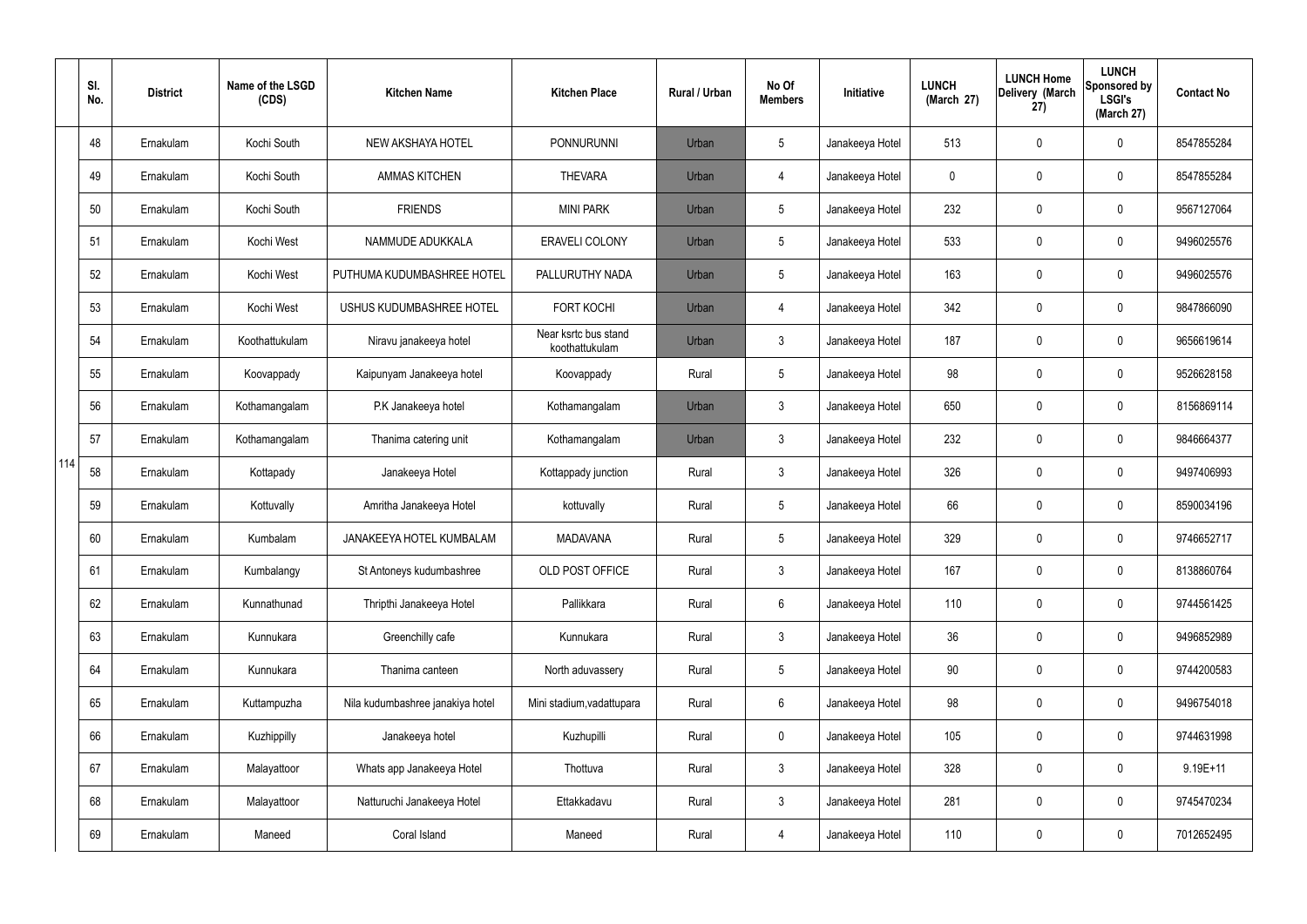| SI.<br>No. | <b>District</b> | Name of the LSGD<br>(CDS) | <b>Kitchen Name</b>            | <b>Kitchen Place</b>                    | Rural / Urban | No Of<br><b>Members</b> | Initiative      | <b>LUNCH</b><br>(March 27) | <b>LUNCH Home</b><br>Delivery (March<br>27) | <b>LUNCH</b><br><b>Sponsored by</b><br><b>LSGI's</b><br>(March 27) | <b>Contact No</b> |
|------------|-----------------|---------------------------|--------------------------------|-----------------------------------------|---------------|-------------------------|-----------------|----------------------------|---------------------------------------------|--------------------------------------------------------------------|-------------------|
| 70         | Ernakulam       | Manjalloor                | Thanima Kudumbashree hotel     | Vazhakkulam                             | Rural         | $5\phantom{.0}$         | Janakeeya Hotel | 308                        | $\mathbf 0$                                 | 0                                                                  | 7306907918        |
| 71         | Ernakulam       | Manjapra                  | Sara's Kitchen                 | Puthenpalli                             | Rural         | $\mathbf{3}$            | Janakeeya Hotel | 212                        | $\mathbf 0$                                 | 0                                                                  | 8547392730        |
| 72         | Ernakulam       | Maradu                    | <b>VANITHA HOTEL</b>           | <b>KUNDANNOR JN</b>                     | Urban         | 4                       | Janakeeya Hotel | 0                          | 0                                           | 0                                                                  | 9349505008        |
| 73         | Ernakulam       | Marady                    | Janakeeya hotel, Marady        | Unnakkuppa                              | Rural         | $\overline{4}$          | Janakeeya Hotel | 100                        | $\mathbf 0$                                 | 0                                                                  | 9947943177        |
| 74         | Ernakulam       | Mazhuvannoor              | Sruthi Janakeeya Hotel         | Valayanchirangara                       | Rural         | $\mathbf{3}$            | Janakeeya Hotel | 175                        | $\mathbf 0$                                 | 0                                                                  | 9747924485        |
| 75         | Ernakulam       | Mookkannoor               | Mammaks Kitchen                | Mookkannoor                             | Rural         | $\mathbf{3}$            | Janakeeya Hotel | 229                        | $\mathbf 0$                                 | 0                                                                  | $9.19E + 11$      |
| 76         | Ernakulam       | Mudakkuzha                | Janakeeya Hotel                | Mudakkuzha                              | Rural         | $\mathbf{3}$            | Janakeeya Hotel | 66                         | $\boldsymbol{0}$                            | 0                                                                  | $9.19E + 11$      |
| 77         | Ernakulam       | Mulanthuruthy             | Sulabha                        | karikode, mulanthuruthy                 | Rural         | $\overline{0}$          | Janakeeya Hotel | 195                        | $\mathbf 0$                                 | 0                                                                  | 9633427553        |
| 78         | Ernakulam       | Mulavukad                 | Kudumbashree Veetile bakshanam | Mulavukad                               | Rural         | $5\phantom{.0}$         | Janakeeya Hotel | 50                         | 78                                          | 0                                                                  | 9061339557        |
| 79         | Ernakulam       | Muvattupuzha              | Oottupura                      | Muvattupuzha                            | Urban         | $\mathbf{3}$            | Janakeeya Hotel | 283                        | $\mathbf 0$                                 | 0                                                                  |                   |
| 80         | Ernakulam       | Nayarambalam              | Four star cafe                 | Nayarambalam                            | Rural         | $\mathbf{3}$            | Janakeeya Hotel | 55                         | 0                                           | 0                                                                  | 8891755948        |
| 81         | Ernakulam       | Nedumbassery              | Thani Nadan                    | Athani                                  | Rural         | $5\phantom{.0}$         | Janakeeya Hotel | 239                        | 0                                           | 0                                                                  | 8138917514        |
| 82         | Ernakulam       | Nellikuzhy                | Janakeeya Hotel                | Nellikkuzhi                             | Rural         | $\mathbf{3}$            | Janakeeya Hotel | 633                        | 0                                           | 0                                                                  | 9562713076        |
| 83         | Ernakulam       | Njarakkal                 | Kripa Catering Unit            | Njarakkal                               | Rural         | $\mathbf{3}$            | Janakeeya Hotel | 53                         | $\mathbf 0$                                 | 0                                                                  | 9567534006        |
| 84         | Ernakulam       | Okkal                     | Manna Janakeeya Hotel          | Edavoor                                 | Rural         | $\overline{4}$          | Janakeeya Hotel | 186                        | $\pmb{0}$                                   | 0                                                                  | 9539507674        |
| 85         | Ernakulam       | Paingottoor               | Janakeeya hotel                | Paingottoor                             | Rural         | $\overline{7}$          | Janakeeya Hotel | $\mathbf 0$                | $\mathbf 0$                                 | 0                                                                  | 9656855730        |
| 86         | Ernakulam       | Paipra                    | Nanma Janakeeya Hotel          | Pezhakkappilly                          | Rural         | $\mathbf{3}$            | Janakeeya Hotel | 186                        | $\pmb{0}$                                   | 0                                                                  | 9567747725        |
| 87         | Ernakulam       | Pallarimangalam           | Janakeeya Hotel                | Janakeeya Hotel, Koovalloor             | Rural         | $\overline{4}$          | Janakeeya Hotel | 243                        | $\pmb{0}$                                   | 0                                                                  | 7025992310        |
| 88         | Ernakulam       | Pallipuram                | SANTHWANAM Janakeeyahotel      | Pothen valav                            | Rural         | $5\phantom{.0}$         | Janakeeya Hotel | $\mathbf 0$                | $\pmb{0}$                                   | 0                                                                  | 9747525176        |
| 89         | Ernakulam       | Pambakkuda                | viswastha catering unit        | pambakkuda block punjayathu<br>building | Rural         | 4                       | Janakeeya Hotel | 50                         | $\mathbf 0$                                 | 0                                                                  | 9946404045        |
| 90         | Ernakulam       | Parakkadave               | Thejus catering unit           | Moozhikkulam                            | Rural         | 10 <sup>°</sup>         | Janakeeya Hotel | 113                        | $\mathbf 0$                                 | $\mathbf 0$                                                        | 9847936303        |
| 91         | Ernakulam       | Paravoor                  | sree vigneswara sc cafe        | Govt.boys' HSS, N.Paravur               | Urban         | $\overline{4}$          | Janakeeya Hotel | 68                         | $\pmb{0}$                                   | 0                                                                  |                   |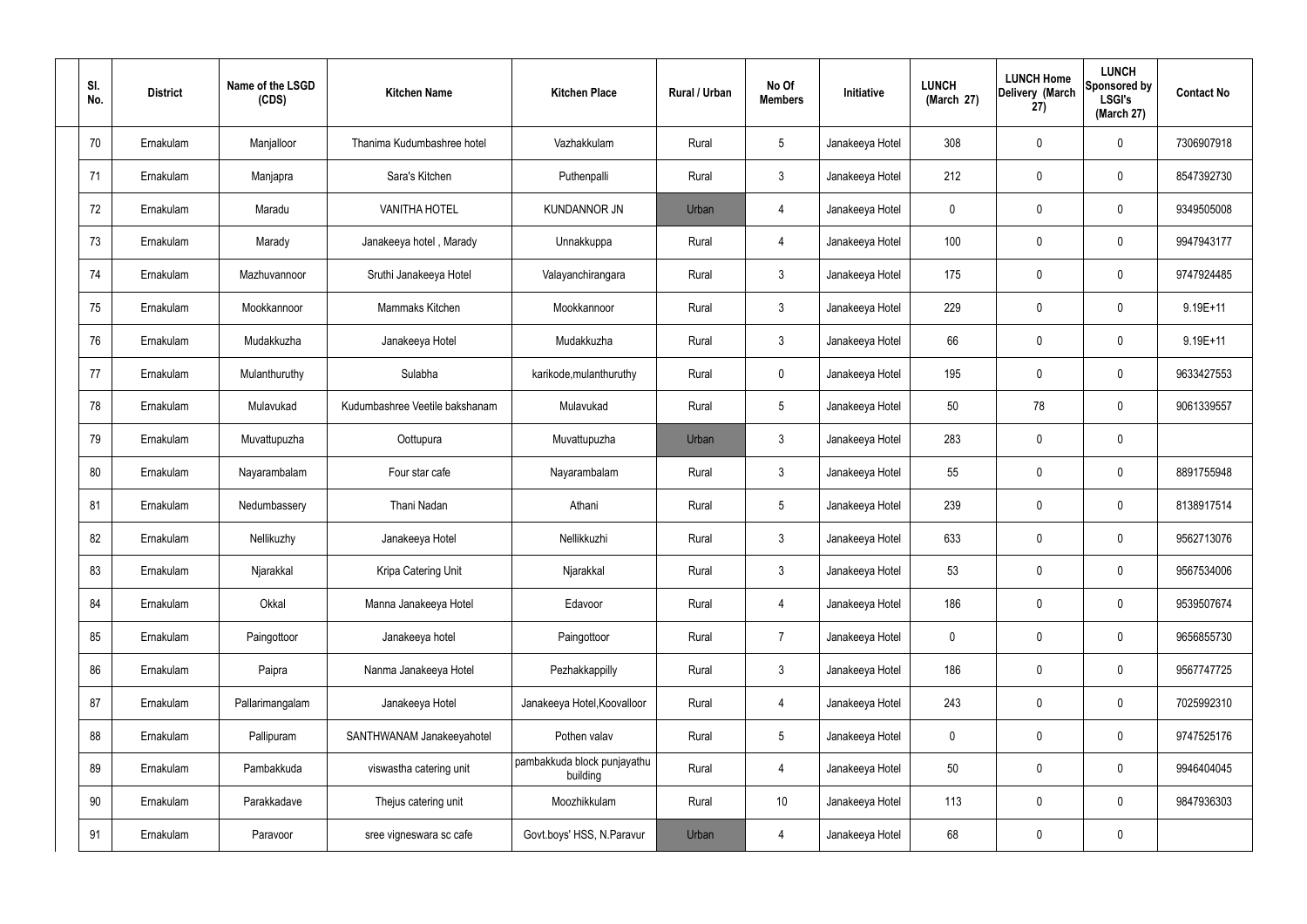| SI.<br>No. | <b>District</b> | Name of the LSGD<br>(CDS) | <b>Kitchen Name</b>                                             | <b>Kitchen Place</b>                        | Rural / Urban | No Of<br><b>Members</b> | Initiative      | <b>LUNCH</b><br>(March 27) | <b>LUNCH Home</b><br>Delivery (March<br>27) | <b>LUNCH</b><br>Sponsored by<br><b>LSGI's</b><br>(March 27) | <b>Contact No</b> |
|------------|-----------------|---------------------------|-----------------------------------------------------------------|---------------------------------------------|---------------|-------------------------|-----------------|----------------------------|---------------------------------------------|-------------------------------------------------------------|-------------------|
| 92         | Ernakulam       | Perumbavoor               | <b>JANAKEEYA HOTEL MINI CIVIL</b><br><b>STATION PERUMBAVOOR</b> | <b>CIVIL STATION</b>                        | Urban         | $\mathbf{3}$            | Janakeeya Hotel | 289                        | 0                                           | $\mathbf 0$                                                 | 9847008734        |
| 93         | Ernakulam       | Perumbavoor               | Swath kudumbashree canteen                                      | Perumbavoor                                 | Urban         | $\mathbf{3}$            | Janakeeya Hotel | 311                        | 0                                           | $\boldsymbol{0}$                                            | 9847015470        |
| 94         | Ernakulam       | Perumbavoor               | Janakeeya Hotel                                                 | Kanjirakkad pallippady                      | Urban         | $\mathbf{3}$            | Janakeeya Hotel | 402                        | 0                                           | $\mathbf 0$                                                 | 9847015470        |
| 95         | Ernakulam       | Pindimana                 | Janakeeya hotel                                                 | Muthamkuzhi                                 | Rural         | 4                       | Janakeeya Hotel | 177                        | $\mathbf 0$                                 | $\boldsymbol{0}$                                            | 9656297799        |
| 96         | Ernakulam       | Piravam                   | sneha canteen                                                   | municipality building base floor<br>piravom | Urban         | 4                       | Janakeeya Hotel | 250                        | 0                                           | $\boldsymbol{0}$                                            | 8075376906        |
| 97         | Ernakulam       | Pootrikka                 | <b>GRANDMA JANAKEEYA HOTEL</b>                                  | <b>CHOONDI</b>                              | Rural         | $\mathbf{3}$            | Janakeeya Hotel | $\mathbf 0$                | 0                                           | $\boldsymbol{0}$                                            | 9400550287        |
| 98         | Ernakulam       | Pothanikkad               | Taj hotel                                                       | Pothanikkad                                 | Rural         | $\mathbf{3}$            | Janakeeya Hotel | 183                        | 0                                           | $\boldsymbol{0}$                                            | 9645079573        |
| 99         | Ernakulam       | Puthanvelikkara           | Panjami cafe kudumbashree                                       | Near panjayath office                       | Rural         | $5\phantom{.0}$         | Janakeeya Hotel | 114                        | 0                                           | $\boldsymbol{0}$                                            | 9645530669        |
| 100        | Ernakulam       | Ramamangalam              | Kalavara janakeeya hotel                                        | ramamngalam                                 | Rural         | 4                       | Janakeeya Hotel | 212                        | 0                                           | $\mathbf 0$                                                 | 9961344346        |
| 101        | Ernakulam       | Rayamangalam              | Arya canteen                                                    | Kuruppampady                                | Rural         | $\mathbf{3}$            | Janakeeya Hotel | 217                        | $\mathbf 0$                                 | $\boldsymbol{0}$                                            | 8281825730        |
| 102        | Ernakulam       | Thirumarady               | janakiya hotel thirumarady                                      | edappara jn.                                | Rural         | $\mathbf{3}$            | Janakeeya Hotel | 37                         | $\boldsymbol{0}$                            | $\boldsymbol{0}$                                            | 7594811868        |
| 103        | Ernakulam       | Thiruvaniyoor             | Thanima                                                         | Thiruvaniyoor                               | Rural         | $\mathbf 0$             | Janakeeya Hotel | 142                        | $\boldsymbol{0}$                            | $\pmb{0}$                                                   | 9061239698        |
| 104        | Ernakulam       | Thrikkakkara East         | Thanima Janakeeya Hotel                                         | Kakkanad                                    | Urban         | 8                       | Janakeeya Hotel | 0                          | $\mathbf 0$                                 | 0                                                           | 9207134763        |
| 105        | Ernakulam       | Thrikkakkara west         | Janakeeya hotel                                                 | Chembumukku                                 | Urban         | $5\phantom{.0}$         | Janakeeya Hotel | $\mathbf 0$                | $\overline{0}$                              | $\pmb{0}$                                                   | 9496530576        |
| 106        | Ernakulam       | Thuravoor                 | e-grill Janakeeya Hotel                                         | Yudapuram                                   | Rural         | $\overline{4}$          | Janakeeya Hotel | 491                        | $\pmb{0}$                                   | $\pmb{0}$                                                   | 9526845935        |
| 107        | Ernakulam       | Tripunithura              | Janakeeya Hotel Tripunithura                                    | Eroor                                       | Urban         | $\mathbf{3}$            | Janakeeya Hotel | 126                        | $\boldsymbol{0}$                            | $\pmb{0}$                                                   | 8137977644        |
| 108        | Ernakulam       | Vadakkekkara              | vadakkekkara kudumbasree janakeeya<br>hotel                     | Madaplathuruth                              | Rural         | $\overline{4}$          | Janakeeya Hotel | 167                        | $\pmb{0}$                                   | $\mathsf{0}$                                                | 8301806778        |
| 109        | Ernakulam       | Vadavukode<br>Puthancruz  | <b>JANAKEEYA HOTEL</b>                                          | Puthencruz                                  | Rural         | $\mathbf{3}$            | Janakeeya Hotel | 200                        | $\pmb{0}$                                   | $\pmb{0}$                                                   | $9.19E + 11$      |
| 110        | Ernakulam       | Valakom                   | Ruchi                                                           | Valakom                                     | Rural         | $5\overline{)}$         | Janakeeya Hotel | 91                         | $\boldsymbol{0}$                            | $\pmb{0}$                                                   | 9074232700        |
| 111        | Ernakulam       | Varapuzha                 | <b>DURGA ACTIVITY</b>                                           | CHETTIBHAGAM                                | Rural         | 8                       | Janakeeya Hotel | 128                        | $\mathbf 0$                                 | $\pmb{0}$                                                   | 9496160074        |
| 112        | Ernakulam       | Vazhakulam                | Three Star Hotel                                                | Marampally                                  | Rural         | $\mathbf{3}$            | Janakeeya Hotel | 293                        | $\pmb{0}$                                   | $\pmb{0}$                                                   | 6282644893        |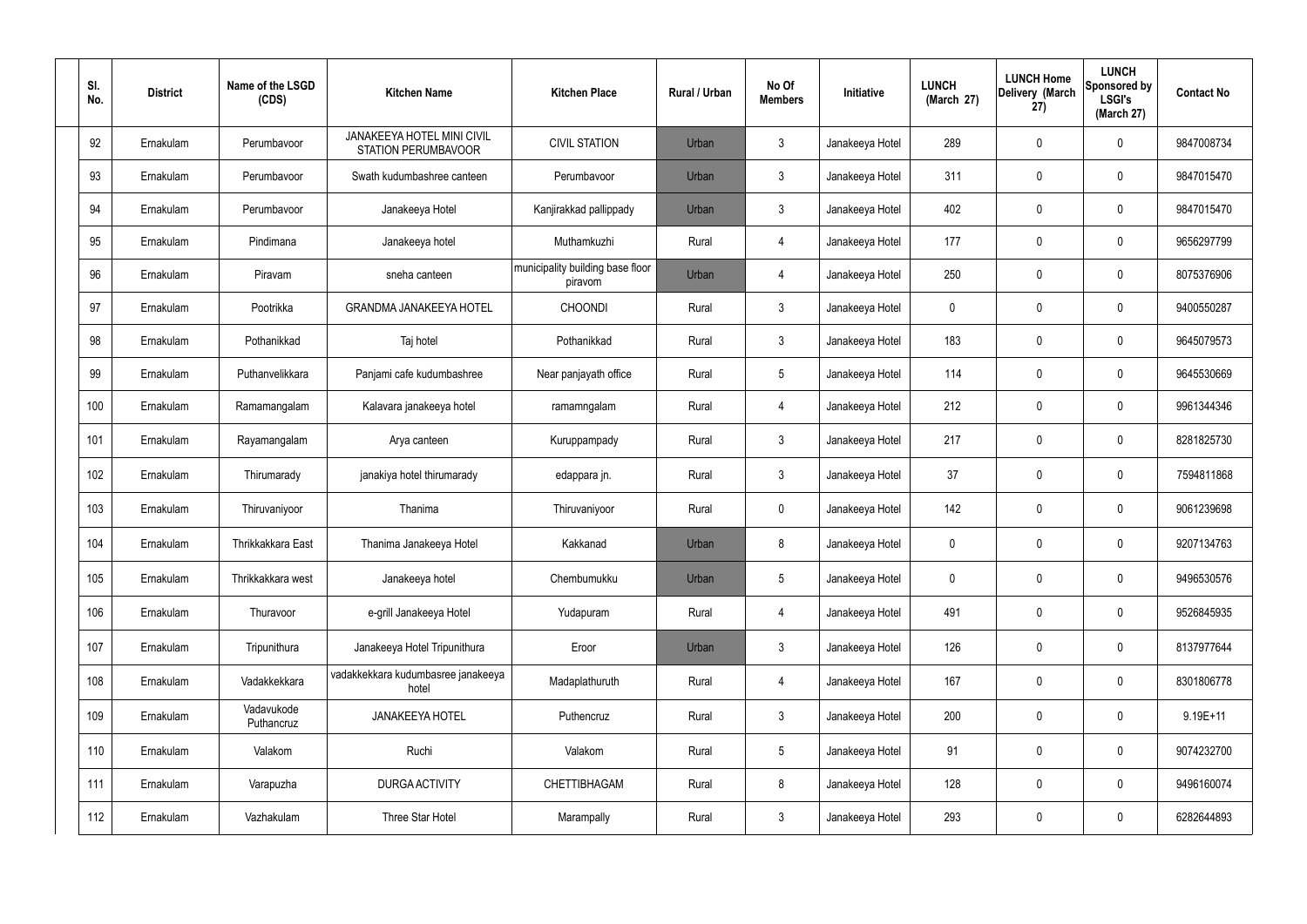|     | SI.<br>No.     | <b>District</b> | Name of the LSGD<br>(CDS) | <b>Kitchen Name</b>          | <b>Kitchen Place</b>                              | Rural / Urban | No Of<br><b>Members</b> | Initiative      | <b>LUNCH</b><br>(March 27) | <b>LUNCH Home</b><br>Delivery (March<br>27) | <b>LUNCH</b><br>Sponsored by<br><b>LSGI's</b><br>(March 27) | <b>Contact No</b> |
|-----|----------------|-----------------|---------------------------|------------------------------|---------------------------------------------------|---------------|-------------------------|-----------------|----------------------------|---------------------------------------------|-------------------------------------------------------------|-------------------|
|     | 113            | Ernakulam       | Vengola                   | Janakeeya Hotel              | Pathipalam                                        | Rural         | $5\phantom{.0}$         | Janakeeya Hotel | 80                         | $\mathbf 0$                                 | $\mathbf 0$                                                 | 8137887455        |
|     | 114            | Ernakulam       | Vengoor                   | <b>JANAKEEYA HOTEL</b>       | Choorathod                                        | Rural         | $\overline{4}$          | Janakeeya Hotel | 135                        | $\mathbf 0$                                 | $\mathbf 0$                                                 | 9656904682        |
| 114 |                |                 |                           |                              |                                                   |               | 449                     |                 | 22201                      | 1004                                        | $\overline{0}$                                              |                   |
|     |                | Idukki          | Adimaly                   | Friends Janakeeya Hotel      | Adimaly                                           | Rural         | $\overline{4}$          | Janakeeya Hotel | 0                          | $\mathbf 0$                                 | $\mathbf 0$                                                 | 9961635779        |
|     | $\overline{2}$ | Idukki          | Alackode                  | Five Star Canteen            | Elamdesham Block<br>Panchayath Building, Alakode  | Rural         | $5\overline{)}$         | Janakeeya Hotel | 42                         | $\mathbf 0$                                 | $\mathbf 0$                                                 | 9961482164        |
|     | 3              | Idukki          | Arakkulam                 | Sabhalyam                    | Moolamattom                                       | Rural         | $\overline{4}$          | Janakeeya Hotel | 0                          | $\mathbf 0$                                 | $\mathbf 0$                                                 | 8848124921        |
|     | $\overline{4}$ | Idukki          | Ayyappancovil             | Maria Janakeeya Hotel        | Parappu                                           | Rural         | $\mathbf{3}$            | Janakeeya Hotel | 0                          | $\mathbf 0$                                 | $\mathbf 0$                                                 | 9544622096        |
|     | 5              | Idukki          | Bysonvalley               | Famous Janakiya Hotel        | Pottankad                                         | Rural         | $\overline{4}$          | Janakeeya Hotel | 0                          | $\mathbf 0$                                 | $\mathbf 0$                                                 | 9744566398        |
|     | 6              | Idukki          | Chakkupallam              | Vanithasree Janakeeya Hotel  | Anakkara                                          | Rural         | $\mathbf{3}$            | Janakeeya Hotel | 0                          | $\mathbf 0$                                 | $\mathbf 0$                                                 | 8075143547        |
|     |                | Idukki          | Devikulam                 | Kudumbashree Janakeeya Hotel | Echo point                                        | Rural         | $\mathbf{3}$            | Janakeeya Hotel | 137                        | $\mathbf 0$                                 | $\mathbf 0$                                                 | 8281640208        |
|     | 8              | Idukki          | Edavetty                  | Kudumbashree Janakeeya Hotel | Edavetty                                          | Rural         | $\mathbf{3}$            | Janakeeya Hotel | 0                          | $\mathbf 0$                                 | $\mathbf 0$                                                 | 6238694173        |
|     | 9              | Idukki          | Erattayar                 | Vanitha Janakeeya Hotel      | Erattayar                                         | Rural         | 4                       | Janakeeya Hotel | 0                          | $\mathbf 0$                                 | $\mathbf 0$                                                 | 9188166929        |
|     | 10             | Idukki          | Kamakshi                  | Kripa Catering               | Thankamani                                        | Rural         | $5\phantom{.0}$         | Janakeeya Hotel | 0                          | 0                                           | $\mathbf 0$                                                 | 9544021398        |
|     | 11             | Idukki          | Kanchiyar                 | Swadh Janakeeya Hotel        | Kanchiyar                                         | Rural         | $5\phantom{.0}$         | Janakeeya Hotel | 42                         | $\mathsf{0}$                                | $\mathbf 0$                                                 | 8606856496        |
|     | 12             | Idukki          | Kanjikkuzhi               | Samarppanam                  | Kanjikkuzhi                                       | Rural         | $\overline{4}$          | Janakeeya Hotel | 0                          | $\mathbf 0$                                 | $\mathbf 0$                                                 | 9447169262        |
|     | 13             | Idukki          | Kanthaloor                | Morningstar Janakeeya Hotel  | Sahayagiri complex, near<br>Kanthalloor Bus stand | Rural         | $\overline{4}$          | Janakeeya Hotel | 150                        | 0                                           | $\mathbf 0$                                                 | 9447941632        |
|     | 14             | Idukki          | Karimannoor               | Rujiya Catering Unit         | Karimannoor                                       | Rural         | $5\phantom{.0}$         | Janakeeya Hotel | $\mathbf 0$                | 0                                           | $\mathbf 0$                                                 | 9497454952        |
|     | 15             | Idukki          | Karunapuram               | Karuna Hotel                 | Panchayathu complex                               | Rural         | $\overline{4}$          | Janakeeya Hotel | 0                          | 0                                           | $\mathbf 0$                                                 | 9961152820        |
|     | 16             | Idukki          | Kattappana                | Karunya Janakeeya Hotel      | Kattappana                                        | Urban         | $5\phantom{.0}$         | Janakeeya Hotel | 248                        | 0                                           | $\mathbf 0$                                                 | 9497684477        |
|     | 17             | Idukki          | Kodikkulam                | Kulirma Janakiya Hotel       | Kodikkulam                                        | Rural         | $6\overline{6}$         | Janakeeya Hotel | 0                          | 0                                           | $\mathbf 0$                                                 | 9605111852        |
|     | 18             | Idukki          | Kokkayar                  | Sevana Janakeeya hotel       | 35th Mile                                         | Rural         | $\mathfrak{Z}$          | Janakeeya Hotel | 24                         | 0                                           | $\mathbf 0$                                                 | 9562067674        |
|     | 19             | Idukki          | Konnathadi                | Friends Janakeeya Hotel      | Panickankudi                                      | Rural         | $6\phantom{.}6$         | Janakeeya Hotel | 0                          | 0                                           | $\overline{0}$                                              | 9544048878        |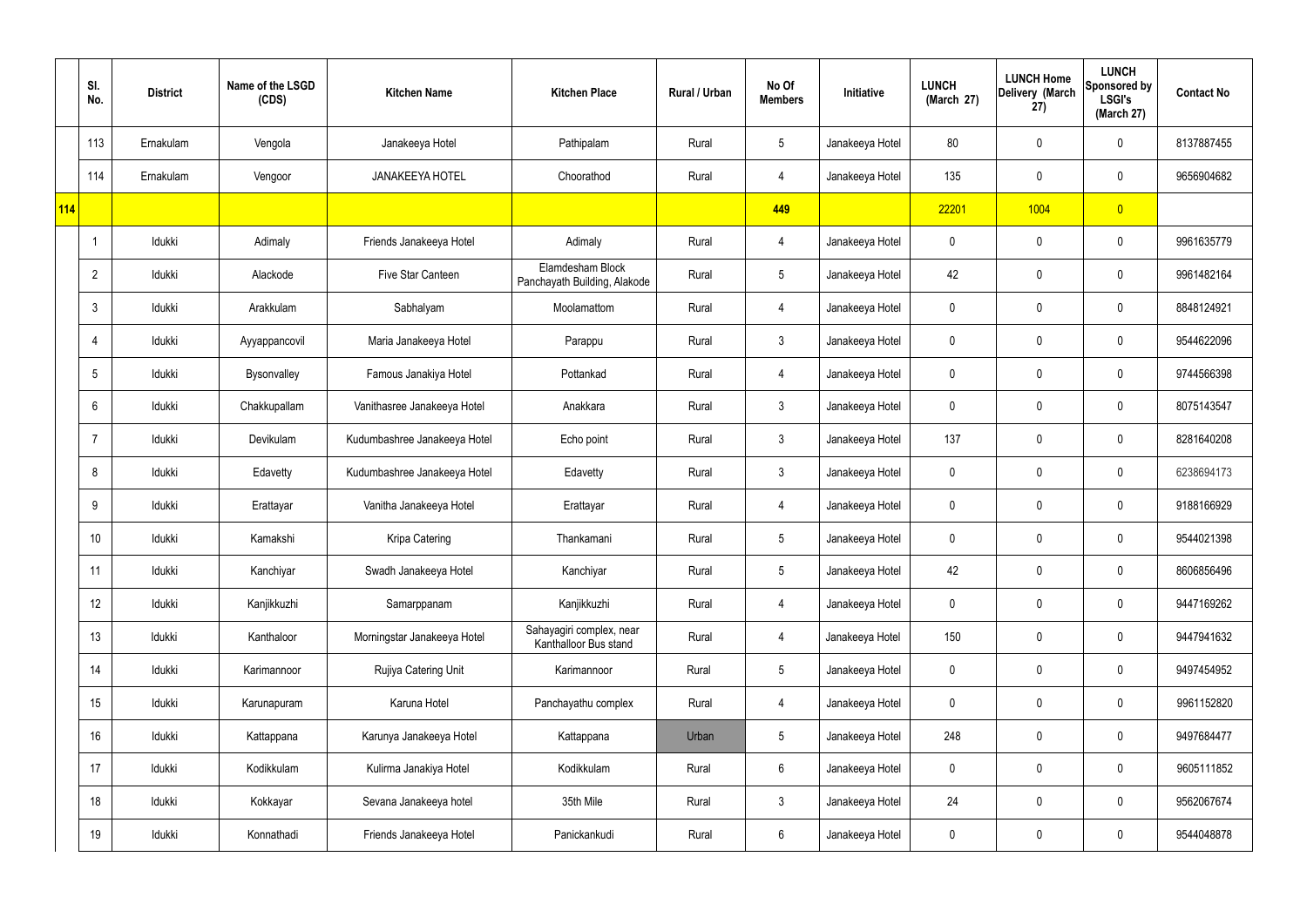|    | SI.<br>No. | <b>District</b> | Name of the LSGD<br>(CDS) | <b>Kitchen Name</b>                | <b>Kitchen Place</b>          | Rural / Urban | No Of<br><b>Members</b> | Initiative      | <b>LUNCH</b><br>(March 27) | <b>LUNCH Home</b><br>Delivery (March<br>27) | <b>LUNCH</b><br>Sponsored by<br><b>LSGI's</b><br>(March 27) | <b>Contact No</b> |
|----|------------|-----------------|---------------------------|------------------------------------|-------------------------------|---------------|-------------------------|-----------------|----------------------------|---------------------------------------------|-------------------------------------------------------------|-------------------|
|    | 20         | Idukki          | Konnathadi                | Janapriya Janakeeya Hotel          | Konnathadi                    | Rural         | $\mathbf{3}$            | Janakeeya Hotel | 0                          | 0                                           | $\mathbf 0$                                                 | 9895147074        |
|    | 21         | Idukki          | Kudayathoor               | Kudumbashree Janakeeya Hotel       | Kanjar                        | Rural         | $3\phantom{.0}$         | Janakeeya Hotel | $\mathbf 0$                | 0                                           | $\mathbf 0$                                                 | 9526762560        |
|    | 22         | Idukki          | Kumaramangalam            | Kumaramangalam Janakeeya Hotel     | Kumaramangalam                | Rural         | $\overline{4}$          | Janakeeya Hotel | 0                          | 0                                           | $\mathbf 0$                                                 | 9745633509        |
|    | 23         | Idukki          | Kumili                    | Ruchi Hotel                        | Kumili                        | Rural         | $\overline{4}$          | Janakeeya Hotel | $\mathbf 0$                | 0                                           | $\mathbf 0$                                                 | 9447980637        |
|    | 24         | Idukki          | Manakkadu                 | Vanitha Hotel                      | Chittoor                      | Rural         | $3\phantom{.0}$         | Janakeeya Hotel | 0                          | 0                                           | $\mathbf 0$                                                 | 8330097933        |
| 50 | 25         | Idukki          | Mankulam                  | Jeevanam Catering Janakeeya Hotel  | Panchayathu Building          | Rural         | $\overline{4}$          | Janakeeya Hotel | $\mathbf 0$                | 0                                           | $\pmb{0}$                                                   | 9495060505        |
|    | 26         | Idukki          | Mankulam                  | Happy Janakéeya Hotel              | Aanakkulam                    | Rural         | $3\phantom{.0}$         | Janakeeya Hotel | 150                        | 0                                           | $\mathbf 0$                                                 | 9496251027        |
|    | 27         | Idukki          | Marayoor                  | Malabar food court Janakeeya Hotel | Marayoor Near IDCB bank       | Rural         | $\overline{4}$          | Janakeeya Hotel | 179                        | 0                                           | $\pmb{0}$                                                   | 9446925610        |
|    | 28         | Idukki          | Mariyapuram               | Anaswara Hotel & Catering          | Idukki                        | Rural         | $\overline{4}$          | Janakeeya Hotel | $\mathbf 0$                | 0                                           | $\mathbf 0$                                                 | 9526329438        |
|    | 29         | Idukki          | Munnar                    | Annapoorna catering                | Lorry stand, old munnar       | Rural         | $5\phantom{.0}$         | Janakeeya Hotel | 290                        | 0                                           | $\mathbf 0$                                                 | 8281009478        |
|    | 30         | Idukki          | Muttom                    | Nila Janakeeya Hotel               | Muttom                        | Rural         | $3\phantom{.0}$         | Janakeeya hotel | $\mathbf 0$                | 0                                           | $\mathbf 0$                                                 | 9961104818        |
|    | 31         | Idukki          | Nedumkandam               | Annus catering                     | Nedumkandam<br>Kizhakkekavala | Rural         | 4                       | Janakeeya Hotel | $\mathbf 0$                | 0                                           | $\pmb{0}$                                                   | 9747458576        |
|    | 32         | Idukki          | Pallivasal                | Blessing Janakeeya Hotel           | Pallivasal                    | Rural         | $\overline{4}$          | Janakeeya Hotel | 80                         | 0                                           | $\mathbf 0$                                                 | 9947981574        |
|    | 33         | Idukki          | Pampadumpara              | Thripthy Janakeeya Hotel           | Pampadumpara                  | Rural         | $\mathbf{3}$            | Janakeeya Hotel | 237                        | 0                                           | $\mathbf 0$                                                 | 9207150558        |
|    | 34         | Idukki          | Peermedu                  | Thripthy Janakeeya Hotel           | Peermedu                      | Rural         | $\mathbf{3}$            | Janakeeya Hotel | $\pmb{0}$                  | 0                                           | $\pmb{0}$                                                   | 9633311267        |
|    | 35         | Idukki          | Peruvanthanam             | Janakeeya Hotel                    | Peruvanthanam                 | Rural         | $5\phantom{.0}$         | Janakeeya Hotel | 0                          | $\mathbf 0$                                 | $\mathbf 0$                                                 | 9562274720        |
|    | 36         | Idukki          | Purappuzha                | Ammas Janakeeya Hotel              | Purappuzha                    | Rural         | $\mathbf{3}$            | Janakeeya Hotel | $\pmb{0}$                  | 0                                           | $\pmb{0}$                                                   | 9744954032        |
|    | 37         | Idukki          | Rajakkadu                 | Janakeeya Hotel                    | Rajakkadu Town                | Rural         | $3\phantom{.0}$         | Janakeeya Hotel | 398                        | 0                                           | $\mathbf 0$                                                 | 9446766999        |
|    | 38         | Idukki          | Rajakumari                | Aiswarya Vanitha Restaurent        | Rajakumari South              | Rural         | $\overline{4}$          | Janakeeya Hotel | $\pmb{0}$                  | 0                                           | $\pmb{0}$                                                   | 9526570410        |
|    | 39         | Idukki          | Santhanpara               | Janakeeya Hotel                    | Santhanpara                   | Rural         | $\overline{4}$          | Janakeeya Hotel | 210                        | 0                                           | $\mathbf 0$                                                 | 9526174553        |
|    | 40         | Idukki          | Senapathy                 | Ammoose Hotel                      | Mangathotty                   | Rural         | $\mathbf{3}$            | Janakeeya Hotel | $\pmb{0}$                  | 0                                           | $\mathbf 0$                                                 | 9539396626        |
|    | 41         | Idukki          | Udumbannoor               | Kudumbashree Janakeeya Hotel       | Udumbannor                    | Rural         | $\mathfrak{Z}$          | Janakeeya Hotel | 158                        | 0                                           | $\pmb{0}$                                                   | 9633678438        |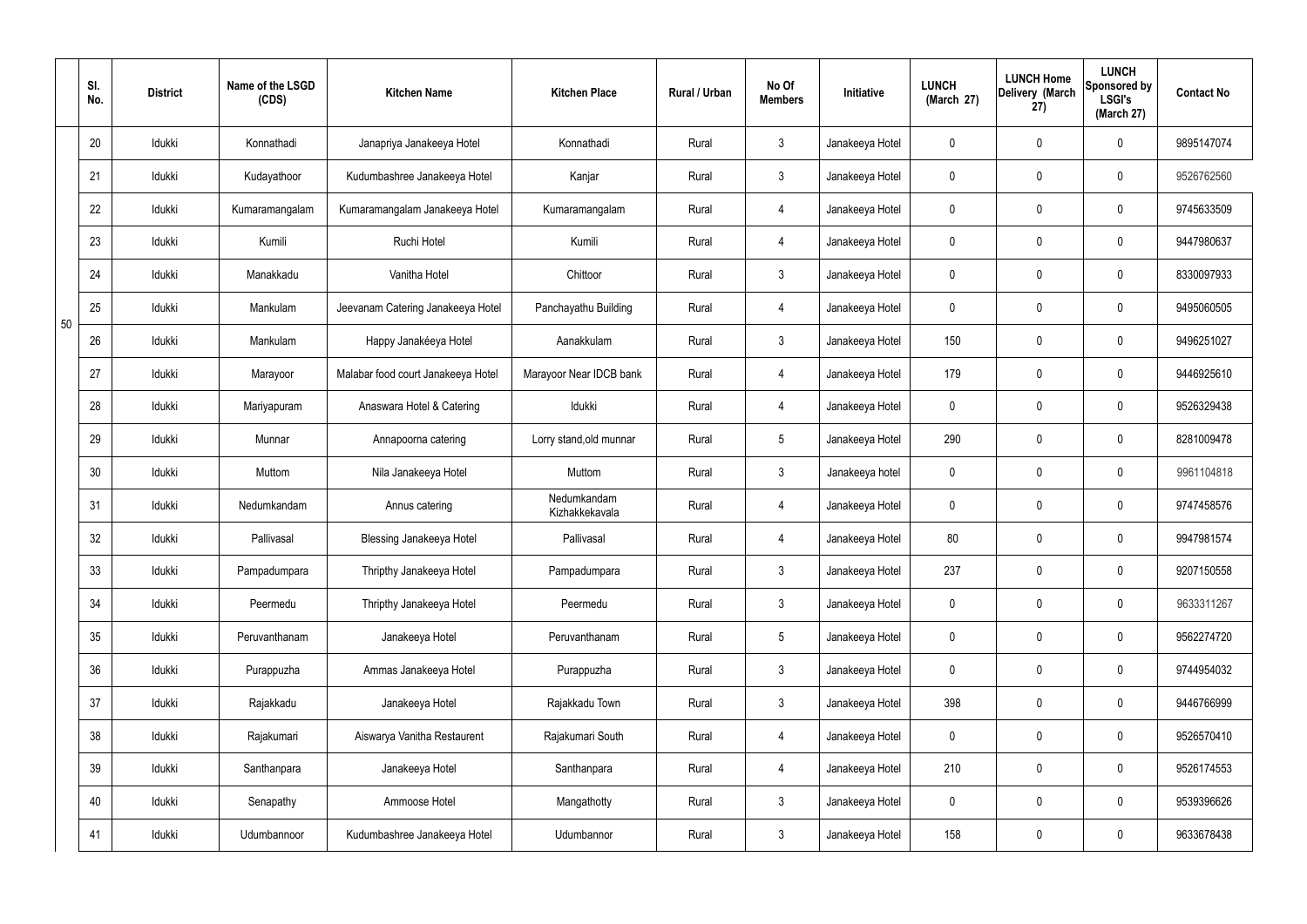|    | SI.<br>No.      | <b>District</b> | Name of the LSGD<br>(CDS)   | <b>Kitchen Name</b>                                | <b>Kitchen Place</b>                      | Rural / Urban | No Of<br><b>Members</b> | Initiative      | <b>LUNCH</b><br>(March 27) | <b>LUNCH Home</b><br>Delivery (March<br>27) | <b>LUNCH</b><br>Sponsored by<br><b>LSGI's</b><br>(March 27) | <b>Contact No</b> |
|----|-----------------|-----------------|-----------------------------|----------------------------------------------------|-------------------------------------------|---------------|-------------------------|-----------------|----------------------------|---------------------------------------------|-------------------------------------------------------------|-------------------|
|    | 42              | Idukki          | Upputhara                   | Samarppitha Janakeeya hotel                        | Upputhara                                 | Rural         | $5\phantom{.0}$         | Janakeeya Hotel | 0                          | 0                                           | $\mathbf 0$                                                 | 9526590710        |
|    | 43              | Idukki          | Vandanmedu                  | Dharshana Janakeeya Hotel                          | Vandanmedu                                | Rural         | 4                       | Janakeeya Hotel | $\mathbf 0$                | 0                                           | $\pmb{0}$                                                   | 9744038737        |
|    | 44              | Idukki          | Vandiperiyar                | Vandiperiyar Janakeeya Hotel                       | Vandiperiyar                              | Rural         | $5\phantom{.0}$         | Janakeeya Hotel | 0                          | $\mathbf 0$                                 | $\mathbf 0$                                                 | 8086863254        |
|    | 45              | Idukki          | Vannappuram                 | Souhrudham Janakeeya Hotel                         | Vannappuram                               | Rural         | $5\phantom{.0}$         | Janakeeya Hotel | $\mathbf 0$                | 0                                           | $\mathbf 0$                                                 | 8113054492        |
|    | 46              | Idukki          | Vathikudy                   | Mahima                                             | Murickassery                              | Rural         | $\mathbf{3}$            | Janakeeya Hotel | 0                          | $\mathbf 0$                                 | $\mathbf 0$                                                 | 8289945652        |
|    | 47              | Idukki          | Vattavada                   | Vattavada Kudumbashree Janakeeya<br>Hotel          | Keekkara, Kovilur                         | Rural         | 4                       | Janakeeya Hotel | 205                        | 0                                           | $\mathbf 0$                                                 | 9497790469        |
|    | 48              | Idukki          | Vazhathoppu                 | Grahalakshmi Hotel & Catering                      | Cheruthoni                                | Rural         | 4                       | Janakeeya Hotel | 0                          | 0                                           | $\mathbf 0$                                                 | 9496178884        |
|    | 49              | Idukki          | Vellathooval                | Flowers Janakeeya Hotel                            | Vellathooval                              | Rural         | 4                       | Janakeeya Hotel | 0                          | 0                                           | $\mathbf 0$                                                 | 9961419892        |
|    | 50              | Idukki          | Velliyamattam               | Padhayam Kudumbashree Janakeeya<br>Hotel           | Velliyamattam                             | Rural         | 4                       | Janakeeya Hotel | 0                          | 0                                           | $\mathbf 0$                                                 | 7902854627        |
| 50 |                 |                 |                             |                                                    |                                           |               | 197                     |                 | 2550                       | $\overline{\mathbf{0}}$                     | $\bullet$                                                   |                   |
|    | $\mathbf 1$     | Kannur          | Maloor                      | Maloor Janakeeya Hotel                             | Thrikandaripoyil, PO-<br>Thrikandaripoyil | Rural         | $\mathbf{3}$            | Janakeeya Hotel | 0                          | 0                                           | $\mathbf 0$                                                 | 9656132294        |
|    | $\overline{2}$  | Kannur          | Kolachery                   | Janakeeya Hotel                                    | Kolachery Paramba, PO-<br>Kolacheri       | Rural         | $5\phantom{.0}$         | Janakeeya Hotel | 0                          | 0                                           | $\mathbf 0$                                                 | 9895324699        |
|    | $\mathbf{3}$    | Kannur          | Pinarayi                    | Janakeeya hotel, Pinarayi                          | Pinarayi                                  | Rural         | 6                       | Janakeeya Hotel | 0                          | 0                                           | $\mathbf 0$                                                 | 9447215211        |
|    | $\overline{4}$  | Kannur          | Muzhakunnu                  | Thripthy Janakeeya Hotel                           | Kakkayangad, Muzhakkunnu                  | Rural         | $5\phantom{.0}$         | Janakeeya Hotel | 0                          | 0                                           | $\mathbf 0$                                                 | 9526047538        |
|    | $5\phantom{.0}$ | Kannur          | Chapparappadavu             | Kudumbasree janakeeya hotel                        | Near village office,<br>Chapparappadav    | Rural         | $\mathfrak{Z}$          | Janakeeya Hotel | 0                          | 0                                           | $\mathbf 0$                                                 | 9605413324        |
|    | $6\phantom{.}6$ | Kannur          | Iritty                      | Roopasree Kudumbashree hotel                       | Koolichembra                              | Urban         | 8                       | Janakeeya Hotel | 215                        | 0                                           | $\mathbf 0$                                                 | 8589921533        |
|    | $\overline{7}$  | Kannur          | Dharmadam                   | Dharmadam Janakeeya hotel                          | Near Andalloor kav,<br>Dharmadam          | Rural         | $\mathfrak{Z}$          | Janakeeya Hotel | $\mathbf 0$                | 0                                           | $\mathbf 0$                                                 | 9526975778        |
|    | 8               | Kannur          | Peralassery                 | Janakeeya Hotel                                    | Peralassery Town, PO -<br>Mundallur       | Rural         | 9                       | Janakeeya Hotel | 0                          | 0                                           | $\mathbf 0$                                                 | 70256213909       |
|    | 9               | Kannur          | Kadannappalli<br>Panappuzha | Kudumbasree janakeeya hotel                        | Chanthappura                              | Rural         | $\overline{4}$          | Janakeeya Hotel | 0                          | 0                                           | $\mathbf 0$                                                 | 9961089935        |
|    | 10              | Kannur          | Anthur                      | Janakeeya hotel                                    | Dharmasala                                | Urban         | $5\phantom{.0}$         | Janakeeya Hotel | 0                          | 0                                           | $\mathbf 0$                                                 | 9544138650        |
|    | 11              | Kannur          | Cheruthazham                | Janakeeya Hotel (Thripthi<br>Kudumbashree Canteen) | Pilathara                                 | Rural         | $\mathbf{3}$            | Janakeeya Hotel | $\mathbf 0$                | 0                                           | $\mathbf 0$                                                 | 9947540361        |
|    | 12              | Kannur          | Peravoor                    | Kudumbashree Janakeeya Hotel                       | Peravoor Bus stand, Peravoor<br>PO        | Rural         | $\mathbf{3}$            | Janakeeya Hotel | 68                         | 0                                           | $\pmb{0}$                                                   | 9947567857        |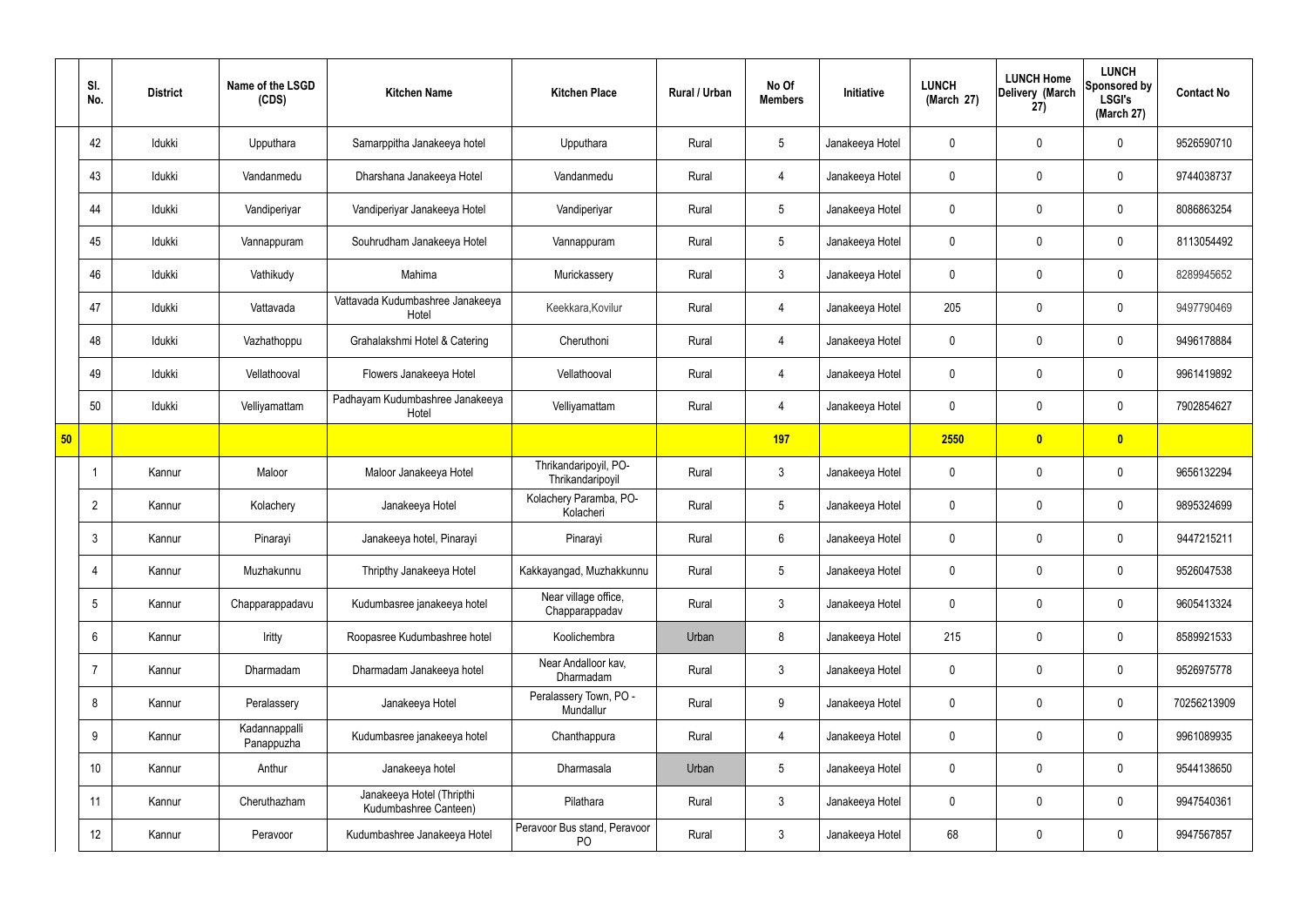| SI.<br>No. | <b>District</b> | Name of the LSGD<br>(CDS) | <b>Kitchen Name</b> | <b>Kitchen Place</b>                          | <b>Rural / Urban</b> | No Of<br><b>Members</b> | Initiative      | <b>LUNCH</b><br>(March 27) | <b>LUNCH Home</b><br>Delivery (March<br>27) | <b>LUNCH</b><br>Sponsored by<br><b>LSGI's</b><br>(March 27) | <b>Contact No</b> |
|------------|-----------------|---------------------------|---------------------|-----------------------------------------------|----------------------|-------------------------|-----------------|----------------------------|---------------------------------------------|-------------------------------------------------------------|-------------------|
| 13         | Kannur          | Kalliassery               | Janakeeya Hotel     | Irinav Road, Payyattam, PO-<br>Irinav         | Rural                | $\overline{4}$          | Janakeeya Hotel | 81                         | $\mathbf 0$                                 | $\mathbf 0$                                                 | 8848330570        |
| 14         | Kannur          | Panniyannur               | Janakeeya Hotel     | Panoor Block office compound                  | Rural                | 6                       | Janakeeya Hotel | 0                          | $\mathbf 0$                                 | $\mathbf 0$                                                 | 9447449875        |
| 15         | Kannur          | Kannapuram                | Janakeeya Hotel     | Chynaclay road, Kannapuram                    | Rural                | 5                       | Janakeeya Hotel | 0                          | $\mathbf 0$                                 | $\mathbf 0$                                                 | 8089127045        |
| 16         | Kannur          | Sreekandapuram            | Janakeeya Hotel     | Sreekandapuram, near bus<br>stand             | Urban                | 5                       | Janakeeya Hotel | 0                          | $\mathbf 0$                                 | $\mathbf 0$                                                 | 7591948757        |
| 17         | Kannur          | Thalasseri                | Janakeeya Hotel     | New bus stand, Thalasseri                     | Urban                | $6\overline{6}$         | Janakeeya Hotel | 0                          | 0                                           | $\mathbf 0$                                                 | 9446263864        |
| 18         | Kannur          | Chokli                    | Janakeeya Hotel     | Olavilam, Chokli                              | Rural                | 5                       | Janakeeya Hotel | 0                          | $\mathbf 0$                                 | $\pmb{0}$                                                   | 9846892821        |
| 19         | Kannur          | Udayagiri                 | Janakeeya Hotel     | Karthikapuram                                 | Rural                | $\overline{4}$          | Janakeeya Hotel | 86                         | $\mathbf 0$                                 | $\mathbf 0$                                                 | 9562375342        |
| 20         | Kannur          | Karivellur Peralam        | Janakeeya Hotel     | Panchayah building,<br>Onakkunnu              | Rural                | $\overline{4}$          | Janakeeya Hotel | 0                          | $\mathbf 0$                                 | $\mathbf 0$                                                 | 7025519714        |
| 21         | Kannur          | Muzhappilangad            | Janakeeya Hotel     | Near FCI godown,<br>Muzhappilangad            | Rural                | 5                       | Janakeeya Hotel | 0                          | 0                                           | $\mathbf 0$                                                 | 7306005267        |
| 22         | Kannur          | Narath                    | Janakeeya Hotel     | Janakeeya Hotel, Kambil,<br>Narath            | Rural                | $\overline{7}$          | Janakeeya Hotel | 0                          | 0                                           | $\mathbf 0$                                                 | 9747441162        |
| 23         | Kannur          | Payyannur                 | Janakeeya Hotel     | Municipality compoud,<br>Payyannur            | Urban                | $\mathfrak{Z}$          | Janakeeya Hotel | 0                          | 0                                           | $\mathbf 0$                                                 | 9526620805        |
| 24         | Kannur          | Kangol Alappadamba        | Janakeeya Hotel     | Mathil, Near Kangol<br>Alappadamba Panchayath | Rural                | 4                       | Janakeeya Hotel | 0                          | 0                                           | $\mathbf 0$                                                 | 9495296142        |
| 25         | Kannur          | Naduvil                   | Janakeeya Hotel     | Panchayath compound,<br>Naduvil town          | Rural                | $\overline{4}$          | Janakeeya Hotel | 0                          | $\mathbf 0$                                 | $\mathbf 0$                                                 | 7902902490        |
| 26         | Kannur          | Koothuparamba             | Janakeeya Hotel     | Manghad Vayal, Near HSS<br>Koothuparamba, PO- | Urban                | 8                       | Janakeeya Hotel | 420                        | $\mathbf 0$                                 | $\mathbf 0$                                                 | 9645608253        |
| 27         | Kannur          | Kuttiatoor                | Janakeeya Hotel     | Near Panchayath office,<br>Chattukappara      | Rural                | 5                       | Janakeeya Hotel | $\mathbf 0$                | $\mathbf 0$                                 | $\mathbf 0$                                                 | 9544644195        |
| 28         | Kannur          | Kathirur                  | Janakeeya Hotel     | Panchayath office building,<br>Kathirur       | Rural                | 5                       | Janakeeya Hotel | 55                         | $\pmb{0}$                                   | -1                                                          | 8129404833        |
| 29         | Kannur          | Panoor                    | Janakeeya Hotel     | Elangode, Panoor                              | Urban                | 5                       | Janakeeya Hotel | $\mathbf 0$                | $\mathbf 0$                                 | $\pmb{0}$                                                   | 9605852157        |
| 30         | Kannur          | Chirakkal                 | Janakeeya Hotel     | Chirakkal weavers,<br>Puthiyatheru            | Rural                | 5                       | Janakeeya Hotel | 0                          | $\mathbf 0$                                 | $\mathbf 0$                                                 | 9895854873        |
| 31         | Kannur          | Eranjoli                  | Janakeeya Hotel     | Near Thalassery RTO office,<br>Chungam        | Rural                | 5                       | Janakeeya Hotel | $\mathbf 0$                | $\mathbf 0$                                 | $\pmb{0}$                                                   | 9656368808        |
| 32         | Kannur          | Payam                     | Janakeeya Hotel     | Near Panchayath office,<br>Madathil           | Rural                | $\overline{4}$          | Janakeeya Hotel | 0                          | $\pmb{0}$                                   | $\pmb{0}$                                                   | 9496554678        |
| 33         | Kannur          | Eramam Kuttoor            | Janakeeya Hotel     | Mathamangalam, Near CDS<br>office             | Rural                | $\overline{4}$          | Janakeeya Hotel | 0                          | $\overline{0}$                              | $\mathbf 0$                                                 | 9562473576        |
| 34         | Kannur          | Ramanthally               | Janakeeya hotel     | Ramanthally                                   | Rural                | $\overline{4}$          | Janakeeya Hotel | 0                          | $\boldsymbol{0}$                            | $\mathsf{0}$                                                | 9496705429        |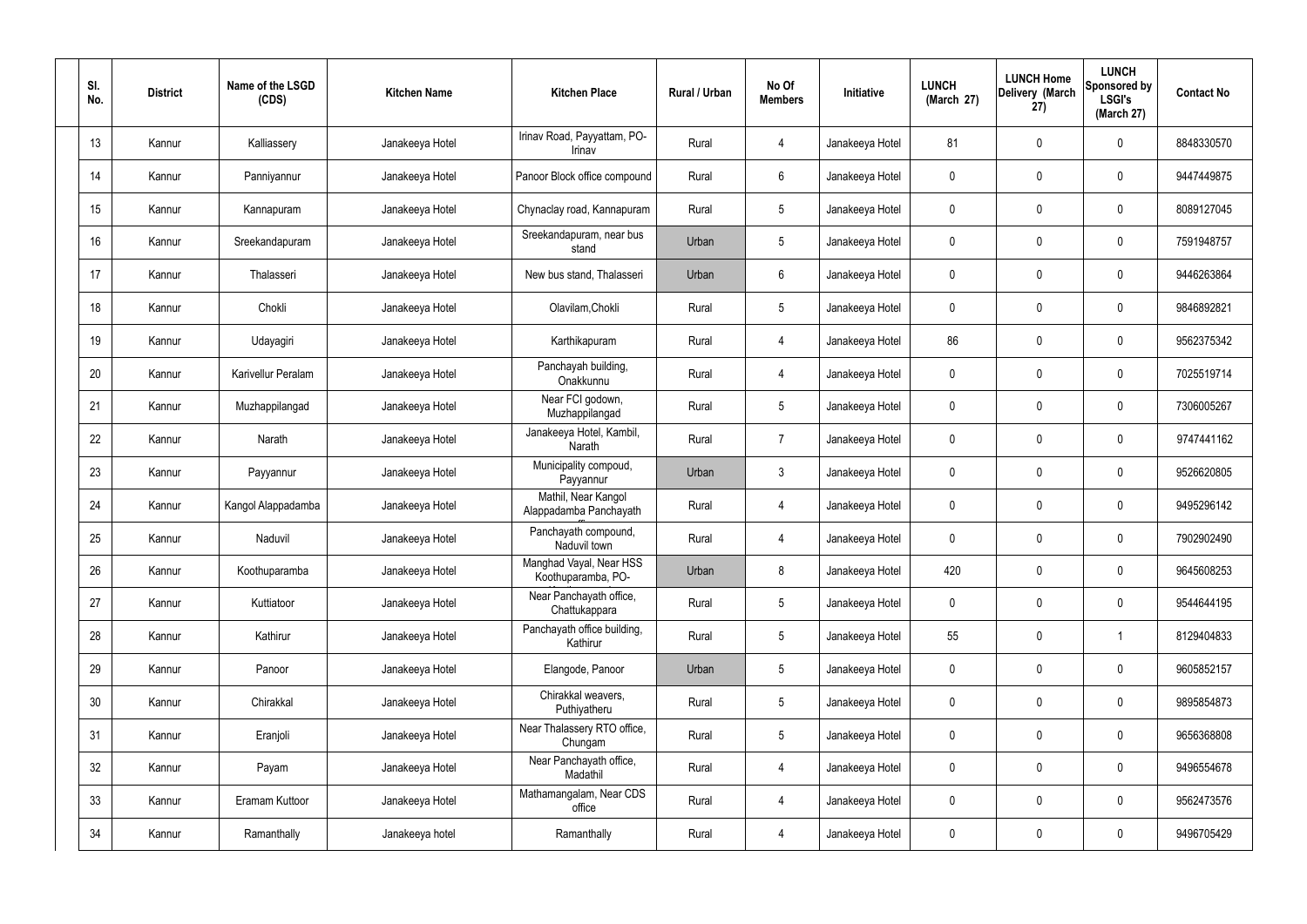|    | SI.<br>No. | <b>District</b> | Name of the LSGD<br>(CDS) | <b>Kitchen Name</b> | <b>Kitchen Place</b>                                           | Rural / Urban | No Of<br><b>Members</b> | Initiative      | <b>LUNCH</b><br>(March 27) | <b>LUNCH Home</b><br>Delivery (March<br>27) | <b>LUNCH</b><br>Sponsored by<br><b>LSGI's</b><br>(March 27) | <b>Contact No</b> |
|----|------------|-----------------|---------------------------|---------------------|----------------------------------------------------------------|---------------|-------------------------|-----------------|----------------------------|---------------------------------------------|-------------------------------------------------------------|-------------------|
|    | 35         | Kannur          | Thripangottur             | Janakeeya Hotel     | Kallikkandy, Thripangottur                                     | Rural         | $\mathbf{3}$            | Janakeeya Hotel | 0                          | $\mathbf 0$                                 | $\mathbf 0$                                                 | 9495191659        |
|    | 36         | Kannur          | Madayi                    | Janakeeya Hotel     | Eripuram, Near Vrindhavan<br>Residency, PO Pazhayangadi        | Rural         | $\mathbf{3}$            | Janakeeya Hotel | $\mathbf{0}$               | 0                                           | $\mathbf 0$                                                 | 7561006271        |
|    | 37         | Kannur          | Kelakam                   | Janakeeya Hotel     | Kelakam PO                                                     | Rural         | $\mathbf{3}$            | Janakeeya Hotel | 0                          | $\mathbf 0$                                 | $\mathbf 0$                                                 | 8113866296        |
|    | 38         | Kannur          | Kurumathoor               | Janakeeya Hotel     | Near GVHSS, Kurumathoor                                        | Rural         | $\mathbf{3}$            | Janakeeya Hotel | 0                          | $\mathbf 0$                                 | $\mathbf 0$                                                 | 9633816470        |
|    | 39         | Kannur          | Peringome Vayakkara       | Janakeeya Hotel     | Peringome, Near Police station                                 | Rural         | $5\phantom{.0}$         | Janakeeya Hotel | 0                          | $\mathbf 0$                                 | $\overline{0}$                                              | 9961413726        |
|    | 40         | Kannur          | Munderi                   | Janakeeya Hotel     | Kanjirode Karakkadu, Munderi                                   | Rural         | 4                       | Janakeeya Hotel | 0                          | 0                                           | $\mathbf 0$                                                 | 8547609196        |
|    | 41         | Kannur          | Anjarakandy               | Janakeeya Hotel     | Panayatham Paramba,<br>Anjarankandy                            | Rural         | 4                       | Janakeeya Hotel | 0                          | 0                                           | $\overline{0}$                                              | 9496900755        |
| 90 | 42         | Kannur          | Ayyankkunnu               | Janakeeya Hotel     | Ayyankunnu Panchayth<br>Anghadikkadavu                         | Rural         | 4                       | Janakeeya Hotel | 0                          | 0                                           | $\mathbf 0$                                                 | 9946734976        |
|    | 43         | Kannur          | Padiyoor                  | Janakeeya Hotel     | Padiyoor PO                                                    | Rural         | 4                       | Janakeeya Hotel | 0                          | 0                                           | $\mathbf 0$                                                 | 9539028498        |
|    | 44         | Kannur          | Ezhome                    | Janakeeya Hotel     | Pazhayangadi bus stand,<br>Ezhom                               | Rural         | $5\phantom{.0}$         | Janakeeya Hotel | 180                        | 0                                           | $\mathbf 0$                                                 | 8086910862        |
|    | 45         | Kannur          | Koodali                   | Janakeeya Hotel     | Near Koodali Panchayath<br>Office, Kololam, PO -<br>Edayannoor | Rural         | 4                       | Janakeeya Hotel | 115                        | $\mathbf 0$                                 | $\mathbf 0$                                                 | 9526524230        |
|    | 46         | Kannur          | Pappinisseri              | Janakeeya Hotel     | Near EMS Smaraka Govt.<br>Higher secondary school,             | Rural         | 4                       | Janakeeya Hotel | 0                          | 0                                           | $\mathbf 0$                                                 | 9605727307        |
|    | 47         | Kannur          | Mattannur                 | Janakeeya Hotel     | Near Municipality office,<br>Mattannur                         | Urban         | 5                       | Janakeeya Hotel | $\overline{0}$             | $\mathbf 0$                                 | 0                                                           | 7510706897        |
|    | 48         | Kannur          | Chenghalayi               | Janakeeya Hotel     | Valakai, Chenghalayi                                           | Rural         | $\mathfrak{Z}$          | Janakeeya Hotel | $\pmb{0}$                  | 0                                           | $\mathbf 0$                                                 | 8547696233        |
|    | 49         | Kannur          | Pattiam                   | Janakeeya Hotel     | Cheruvancheri PO,<br>Cheruvancheri                             | Rural         | $\overline{4}$          | Janakeeya Hotel | 232                        | 0                                           | $\mathbf 0$                                                 | 7025025275        |
|    | 50         | Kannur          | Thaliparamba              | Janakeeya Hotel     | Municipality compoud,<br>Thaliparamba                          | Urban         | $\overline{4}$          | Janakeeya Hotel | 0                          | 0                                           | $\mathbf 0$                                                 | 8547849019        |
|    | 51         | Kannur          | Payyavoor                 | Janakeeya Hotel     | Payyavoor - PO, Payyavoor                                      | Rural         | $5\phantom{.0}$         | Janakeeya Hotel | 0                          | 0                                           | $\mathbf 0$                                                 | 9495311608        |
|    | 52         | Kannur          | Kottiyoor                 | Janakeeya Hotel     | Neendunokki, Kottiyoor - PO                                    | Rural         | $5\phantom{.0}$         | Janakeeya Hotel | 0                          | 0                                           | $\mathbf 0$                                                 | 6282565854        |
|    | 53         | Kannur          | Kunnothparamba            | Janakeeya Hotel     | Kunnothparamba PO,<br>Kunnothparamba                           | Rural         | $\mathfrak{Z}$          | Janakeeya Hotel | 0                          | 0                                           | $\mathbf 0$                                                 | 8156840487        |
|    | 54         | Kannur          | Pariyaram                 | Janakeeya Hotel     | Near Panchayath Office,<br>Chithappile poyil, Pariyaram        | Rural         | $\overline{4}$          | Janakeeya Hotel | 0                          | 0                                           | $\pmb{0}$                                                   | 9744385083        |
|    | 55         | Kannur          | Kunjimangalam             | Janakeeya Hotel     | Old Post office building,<br>Andamkovil, Kunjimangalam         | Rural         | 4                       | Janakeeya Hotel | 0                          | $\pmb{0}$                                   | $\boldsymbol{0}$                                            | 9526981326        |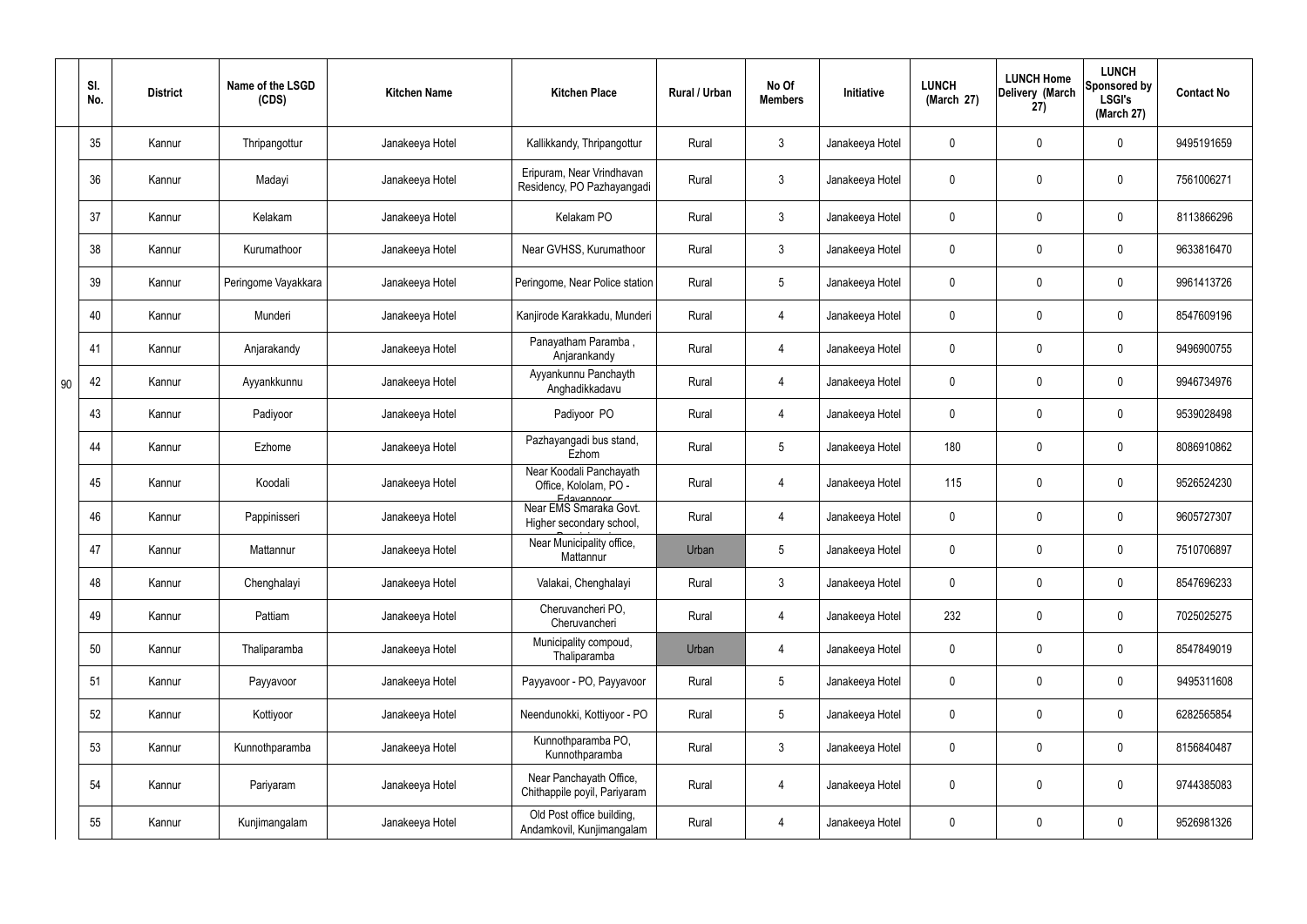| SI.<br>No. | <b>District</b> | Name of the LSGD<br>(CDS) | <b>Kitchen Name</b>                          | <b>Kitchen Place</b>                         | Rural / Urban | No Of<br><b>Members</b> | Initiative      | <b>LUNCH</b><br>(March 27) | <b>LUNCH Home</b><br>Delivery (March<br>27) | <b>LUNCH</b><br>Sponsored by<br><b>LSGI's</b><br>(March 27) | <b>Contact No</b> |
|------------|-----------------|---------------------------|----------------------------------------------|----------------------------------------------|---------------|-------------------------|-----------------|----------------------------|---------------------------------------------|-------------------------------------------------------------|-------------------|
| 56         | Kannur          | Thillenkeri               | Janakeeya Hotel                              | Thekkam poyil, Near Uliyil<br>Town           | Rural         | $\mathbf{3}$            | Janakeeya Hotel | $\mathbf 0$                | $\mathbf 0$                                 | $\mathbf 0$                                                 | 9745059451        |
| 57         | Kannur          | Chittariparamba           | Janakeeya Hotel                              | Poovathinkeezhil, PO-<br>Chittariparamba     | Rural         | $6\overline{6}$         | Janakeeya Hotel | 167                        | $\mathbf 0$                                 | $\mathbf 0$                                                 | 8943506825        |
| 58         | Kannur          | Mayyil                    | Janakeeya Hotel                              | Near Mayyil Panchayath office,<br>Mayyil     | Rural         | 4                       | Janakeeya Hotel | $\mathbf 0$                | $\mathbf 0$                                 | $\mathbf 0$                                                 | 9526072638        |
| 59         | Kannur          | Cherukunnu                | Janakeeya Hotel                              | Pallichal, PO - Cherukunnu,<br>Pin -670301   | Rural         | 4                       | Janakeeya Hotel | $\mathbf 0$                | $\mathbf 0$                                 | $\mathbf 0$                                                 | 8547361298        |
| 60         | Kannur          | Aaralam                   | Janakeeya Hotel                              | Athikkal, PO - Keezhpally                    | Rural         | $5\overline{)}$         | Janakeeya Hotel | $\mathbf 0$                | $\mathbf 0$                                 | $\mathbf 0$                                                 | 9961285762        |
| 61         | Kannur          | Alakkode                  | Janakeeya Hotel                              | Therthally, Therthally PO,<br>Alakkode       | Rural         | $5\phantom{.0}$         | Janakeeya Hotel | $\mathbf 0$                | $\mathbf 0$                                 | $\mathbf 0$                                                 | 8547045070        |
| 62         | Kannur          | Malappattam               | Janakeeya Hotel                              | Near Malappattam<br>panchayath, Malappattam  | Rural         | $\mathbf{3}$            | Janakeeya Hotel | $\mathbf 0$                | $\mathbf 0$                                 | $\mathbf 0$                                                 | 9400571842        |
| 63         | Kannur          | Kanichar                  | Janakeeya Hotel                              | Kanichar PO, Kanichar                        | Rural         | $\mathbf{3}$            | Janakeeya Hotel | $\mathbf 0$                | $\mathbf 0$                                 | $\mathbf 0$                                                 | 9526167667        |
| 64         | Kannur          | Mokeri                    | Kudumbashree Janakeeya Hotel,<br>Mokeri      | Vallangad, Mokeri                            | Rural         | $5\overline{)}$         | Janakeeya Hotel | $\mathbf 0$                | $\mathbf 0$                                 | $\mathbf 0$                                                 | 9947037223        |
| 65         | Kannur          | Anjarakandy 2             | Kudumbashree Janakeeya Hotel,<br>Anjarakandy | Kavinmoola, Anjarakandy                      | Rural         | $5\overline{)}$         | Janakeeya Hotel | $\mathbf 0$                | $\mathbf 0$                                 | $\mathbf 0$                                                 | 9446657510        |
| 66         | Kannur          | Newmahi                   | Kudumbashree Janakeeya Hotel                 | Newmahi bridge, Newmahi                      | Rural         | $\mathbf{3}$            | Janakeeya Hotel | 0\$                        | 0\$                                         | 0\$                                                         | 9946056862        |
| 67         | Kannur          | Keezhallur                | Janakeeya Hotel                              | Kummanam, Elambara                           | Rural         | $\mathbf{3}$            | Janakeeya Hotel | $\mathbf 0$                | $\mathbf 0$                                 | $\mathbf 0$                                                 | 9947648580        |
| 68         | Kannur          | Chembilode                | Janakeeya hotel                              | Chakkarakal bus stand,<br>mowanchery         | Rural         | $5\overline{)}$         | Janakeeya Hotel | 450                        | $\mathbf 0$                                 | $\mathbf 0$                                                 | 9847951631        |
| 69         | Kannur          | vengad                    | Janakeeya hotel                              | mambaram                                     | Rural         | $6\overline{6}$         | Janakeeya Hotel | $\mathbf 0$                | $\pmb{0}$                                   | $\mathbf 0$                                                 | 7902970902        |
| 70         | Kannur          | Azhikode                  | Janakeeya hotel                              | vankulathvayayal                             | Rural         | $\overline{4}$          | Janakeeya Hotel | $\mathbf 0$                | $\pmb{0}$                                   | $\mathbf 0$                                                 | 9895910633        |
| 71         | Kannur          | Kolayad                   | Janakeeya hotel                              | kolayad                                      | rural         | $3\phantom{a}$          | janakeeya hotel | $\mathbf 0$                | $\mathbf 0$                                 | $\mathbf 0$                                                 | 8592065431        |
| 72         | Kannur          | valapattanam              | janakeeya hotel                              | mill road, valapattanam                      | rural         | $\mathbf{3}$            | janakeeya hotel | $\mathbf 0$                | $\pmb{0}$                                   | $\mathbf 0$                                                 | 9061345312        |
| 73         | Kannur          | Anthur 2                  | annapoorna janakeeya hotel                   | paliyath valapp, po morazha                  | urban         | $\mathbf{3}$            | janakeeya hotel | $\mathbf 0$                | 0                                           | $\mathbf 0$                                                 | 9526183004        |
| 74         | Kannur          | payyannur 2               | janakeeya hotel                              | kaniyeri, po vellur                          | urban         | $\mathbf{3}$            | janakeeya hotel | $\mathbf 0$                | $\pmb{0}$                                   | $\mathbf 0$                                                 | 8301817232        |
| 75         | Kannur          | cherupuzha                | janakeeya hotel                              | near panjayath office,<br>cherupuzha, 670511 | rural         | $\overline{4}$          | janakeeya hotel | $\mathbf 0$                | 0                                           | $\mathbf 0$                                                 | 8547114024        |
| 76         | Kannur          | Eruvessy                  | Janakeeya hotel                              | Panchayath office road,<br>Chemberi          | Rural         | $\overline{4}$          | Janakeeya hotel | $\mathbf 0$                | 0                                           | $\mathbf 0$                                                 | 9544893463        |
| 77         | Kannur          | Pattuvam                  | Janakeeya Hotel                              | Near Pattuvam panchayath<br>office, Pattuvam | Rural         | $5\phantom{.0}$         | Janakeeya hotel | $\pmb{0}$                  | 0                                           | $\boldsymbol{0}$                                            | 9539731430        |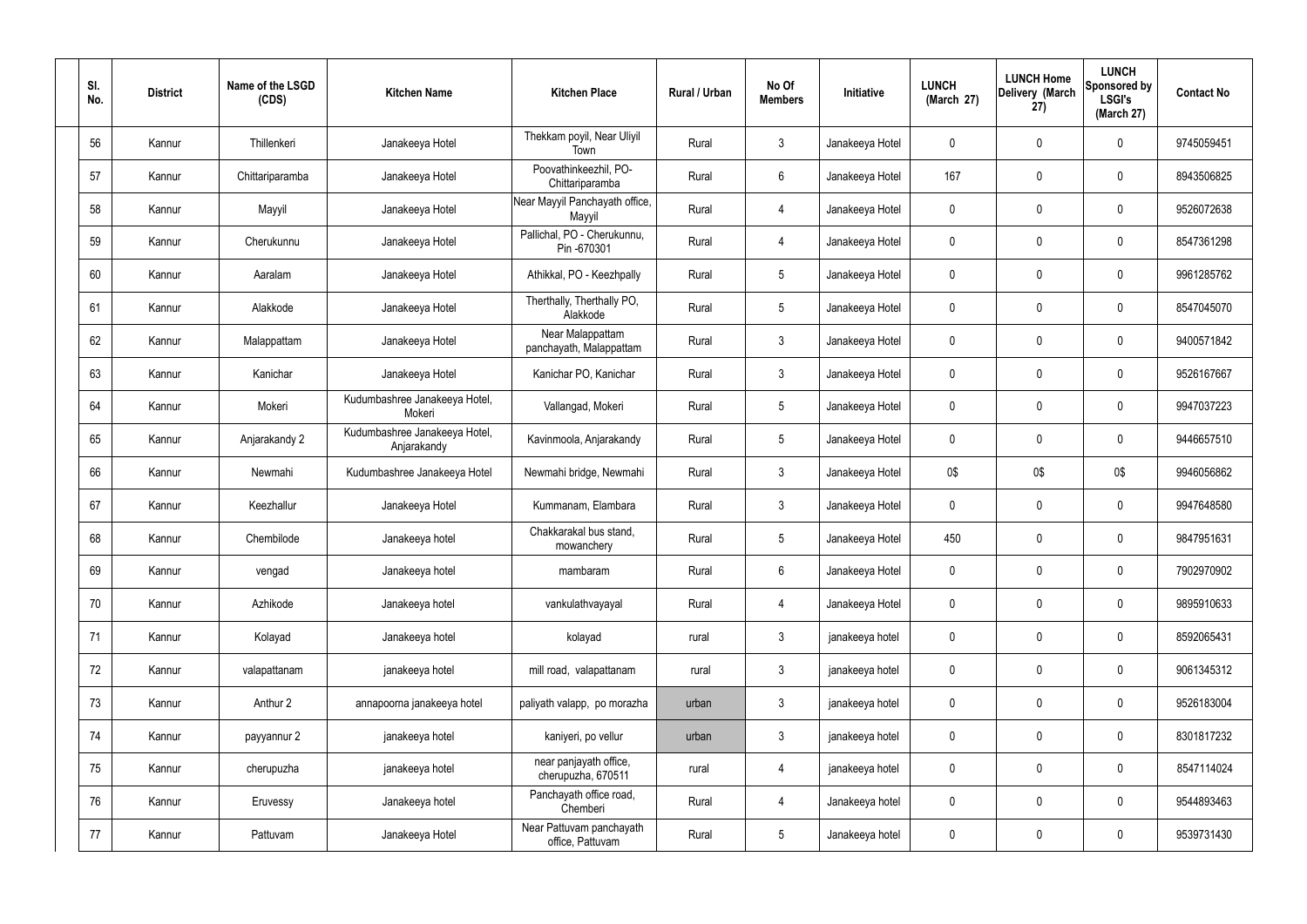|                 | SI.<br>No.     | <b>District</b> | Name of the LSGD<br>(CDS) | <b>Kitchen Name</b>             | <b>Kitchen Place</b>                                        | Rural / Urban | No Of<br><b>Members</b> | Initiative      | <b>LUNCH</b><br>(March 27) | <b>LUNCH Home</b><br>Delivery (March<br>27) | <b>LUNCH</b><br>Sponsored by<br><b>LSGI's</b><br>(March 27) | <b>Contact No</b> |
|-----------------|----------------|-----------------|---------------------------|---------------------------------|-------------------------------------------------------------|---------------|-------------------------|-----------------|----------------------------|---------------------------------------------|-------------------------------------------------------------|-------------------|
|                 | 78             | Kannur          | Mangattidom               | Janakeeya Hotel                 | Kaitheri idam, Nirmalagiri PO,<br>Mangattidom               | Rural         | $\overline{7}$          | Janakeeya hotel | 198                        | $\mathbf 0$                                 | $\mathbf 0$                                                 | 9207253934        |
|                 | 79             | Kannur          | Panoor                    | Janakeeya Hotel                 | Thundayi peedika, Pukkom,<br>Panoor PO                      | Urban         | $5\overline{)}$         | Janakeeya hotel | 238                        | $\mathbf 0$                                 | $\mathbf 0$                                                 | 9605852157        |
|                 | 80             | Kannur          | Kottayam                  | Janakeeya hotel                 | Kottayam malabar, Kottayam<br>panchayath building, Kottayam | Rural         | $5\overline{)}$         | Janakeeya hotel | 142                        | $\mathbf 0$                                 | $\mathbf 0$                                                 | 9656672187        |
|                 | 81             | Kannur          | Ulikkal                   | Janakeeya hotel                 | Vattiyam thodu (po) Mattara,<br>Ulikkal, 670705             | Rural         | $5\overline{)}$         | Janakeeya hotel | $\mathbf 0$                | $\mathbf 0$                                 | $\mathbf 0$                                                 | 8086777517        |
|                 | 82             | Kannur          | Kadambur                  | Janakeeya hotel                 | Kadachira, Kadambur                                         | Rural         | $5\overline{)}$         | Janakeeya hotel | $\mathbf 0$                | $\mathbf 0$                                 | $\mathbf 0$                                                 | 9847178332        |
|                 | 83             | Kannur          | Irikkoor                  | Janakeeya hotel                 | Peruvalathuparambu, PO -<br>Irikkoor                        | Rural         | 4                       | Janakeeya hotel | $\mathbf 0$                | $\mathbf 0$                                 | $\mathbf 0$                                                 | 9746864255        |
|                 | 84             | Kannur          | Mattool                   | Janakeeya hotel                 | Mattool central, Mattool                                    | Rural         | 5 <sub>5</sub>          | Janakeeya hotel | $\mathbf 0$                | $\mathbf 0$                                 | $\mathbf 0$                                                 | 9895321842        |
|                 | 85             | Kannur          | Thalasseri -2             | Janakeeya hotel                 | Thalayi harbour, Thalasseri                                 | Urban         | $5\overline{)}$         | Janakeeya hotel | $\mathbf 0$                | $\mathbf 0$                                 | $\mathbf 0$                                                 | 9605745402        |
|                 | 86             | Kannur          | Kannur                    | Janakeeya hotel                 | Pallipoyil division, Kannur<br>corporation                  | Urban         | $\mathbf{3}$            | Janakeeya hotel | $\mathbf 0$                | $\mathbf 0$                                 | $\mathbf 0$                                                 | 9745243643        |
|                 | 87             | Kannur          | Ulikkal                   | Janakeeya hotel                 | Manikkadavu PO,<br>Manikkadadavu - 670705                   | Rural         | $5\phantom{.0}$         | Janakeeya hotel | $\mathbf 0$                | $\mathbf 0$                                 | $\mathbf 0$                                                 | 8547972988        |
|                 | 88             | Kannur          | payam                     | Janakeeya hotel                 | vallithod, Kiliyanthara po<br>670706                        | Rural         | $5\phantom{.0}$         | Janakeeya Hotel | $\mathbf 0$                | $\mathbf 0$                                 | $\mathbf 0$                                                 | 8848760234        |
|                 | 89             | Kannur          | Naduvil                   | Janakeeya Hotel                 | karuvanchal                                                 | Rural         | $6\phantom{.}6$         | janakeeya hotel | $\mathbf 0$                | $\mathbf 0$                                 | $\mathbf 0$                                                 | 9495191934        |
|                 | 90             | Kannur          | Mattanur-2                | Janakeeya Hotel                 | Uruvachal                                                   | Urban         |                         | Janakeeya Hotel | $\mathbf 0$                | $\mathbf 0$                                 | $\mathbf 0$                                                 | 9400477400        |
| 90 <sub>o</sub> |                |                 |                           |                                 |                                                             |               | 396                     |                 | 2647                       | $\bm{0}$                                    | $\overline{\phantom{a}}$                                    |                   |
|                 | -1             | kasaragod       | kayyur cheemeni           | janakeeya hotel cheemeni        | cheemeni                                                    | Rural         | $\overline{4}$          | janakeeya hotel | $\mathbf 0$                |                                             |                                                             |                   |
|                 | $\overline{2}$ | Kasaragod       | Pilicode                  | Janakeeya Hotel, Pilicode       | Kalikkadavu                                                 | Rural         | $\overline{4}$          | Janakeeya Hotel | $\pmb{0}$                  | $\pmb{0}$                                   | $\mathbf 0$                                                 | 9944087661        |
|                 | 3              | Kasaragod       | Kodom belur               | janakeeya hotel kalichanadukkam | Kalichanadukkam                                             | Rural         | $\overline{4}$          | Janakeeya Hotel | 137                        | $\pmb{0}$                                   | $\mathbf 0$                                                 | 9562820280        |
|                 | 4              | Kasaragod       | Chemnad                   | Oruma janakeeya hotel           | Koliyadkam                                                  | Rural         | 5 <sub>5</sub>          | Janakeeya Hotel | $\mathbf 0$                | $\pmb{0}$                                   | $\mathbf 0$                                                 | 9567660603        |
|                 | 5              | Kasaragod       | Trikarpur                 | Janakeeya Hotel                 | Trikaripur                                                  | Rural         | 5 <sub>5</sub>          | Janakeeya Hotel | $\mathbf 0$                | $\mathbf 0$                                 | $\mathbf 0$                                                 | 8086392698        |
|                 | 6              | Kasaragod       | Panathady                 | janakeeya hotel panthoor        | Panathoor                                                   | Rural         | $\overline{4}$          | Janakeeya Hotel | $\mathbf 0$                | $\mathbf 0$                                 | $\mathbf 0$                                                 | 8943109804        |
|                 | $\overline{7}$ | Kasaragod       | West eleri                | Thripthi Janakeeya hotel        | Bheemanadi                                                  | Rural         | $\overline{4}$          | Janakeeya Hotel | $\mathbf 0$                | $\pmb{0}$                                   | $\mathbf 0$                                                 | 9497847040        |
|                 | 8              | Kasaragod       | Madikai                   | Salkara Janakeeya hotel         | Madikai                                                     | Rural         | 3 <sup>5</sup>          | Janakeeya Hotel | $\pmb{0}$                  | $\pmb{0}$                                   | $\boldsymbol{0}$                                            | 8281850733        |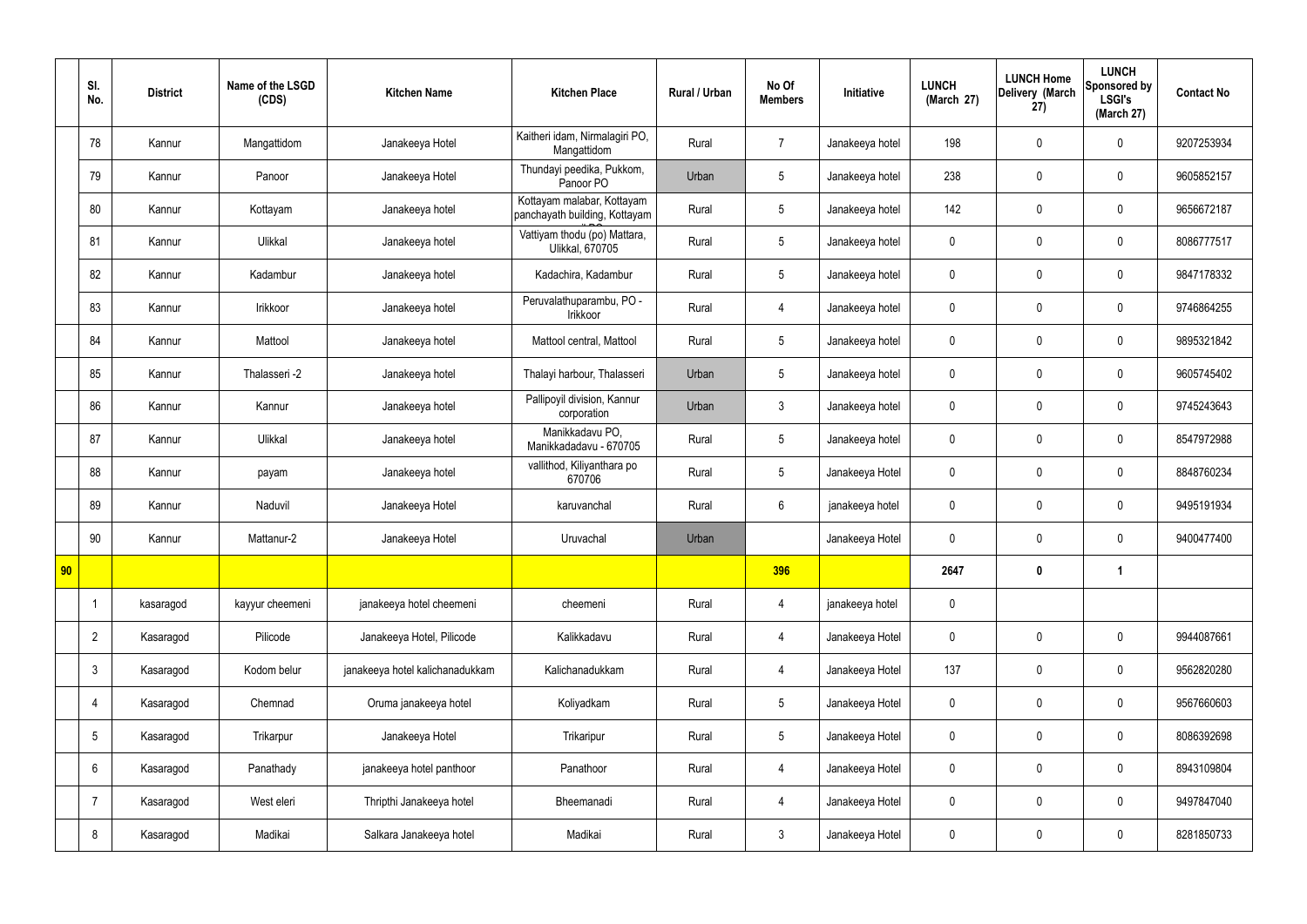| SI.<br>No. | <b>District</b> | Name of the LSGD<br>(CDS) | <b>Kitchen Name</b> | <b>Kitchen Place</b>  | <b>Rural / Urban</b> | No Of<br><b>Members</b> | Initiative      | <b>LUNCH</b><br>(March 27) | <b>LUNCH Home</b><br>Delivery (March<br>27) | <b>LUNCH</b><br>Sponsored by<br><b>LSGI's</b><br>(March 27) | <b>Contact No</b> |
|------------|-----------------|---------------------------|---------------------|-----------------------|----------------------|-------------------------|-----------------|----------------------------|---------------------------------------------|-------------------------------------------------------------|-------------------|
| 9          | Kasaragod       | Valiyaparamba             | Janakeeya hotel     | Valiyaparamba         | Rural                | $\mathbf{3}$            | Janakeeya Hotel | $\mathbf 0$                | $\pmb{0}$                                   | $\mathbf 0$                                                 | 9745962447        |
| 10         | Kasaragod       | Ajanur                    | Janakeeya hotel     | Vellikkoth            | Rural                | $\mathbf{3}$            | Janakeeya Hotel | $\mathbf 0$                | $\mathbf 0$                                 | $\mathbf 0$                                                 | 7558068272        |
| 11         | Kasaragod       | Badiadka                  | Janakeeya hotel     | Badiadka              | Rural                | $\overline{4}$          | Janakeeya Hotel | $\mathbf 0$                | $\pmb{0}$                                   | $\mathbf 0$                                                 | 9539359291        |
| 12         | Kasaragod       | Kuttikkol                 | Janakeeya hotel     | Kuttikkol             | Rural                | $\overline{4}$          | Janakeeya Hotel | $\mathbf 0$                | $\mathbf 0$                                 | $\mathbf 0$                                                 | 8547062480        |
| 13         | Kasaragod       | Delampadi                 | Janakeeya hotel     | Delampadi             | Rural                | $\overline{4}$          | Janakeeya hotel | $\mathbf 0$                | $\pmb{0}$                                   | $\mathbf 0$                                                 | 9496702505        |
| 14         | Kasaragod       | Meenja                    | Janakeeya hotel     | Miyapadav             | Rural                | $\overline{4}$          | Janakeeya Hotel | $\mathbf 0$                | $\mathbf 0$                                 | $\mathbf 0$                                                 | 9497161960        |
| 15         | Kasaragod       | Puthige                   | Janakeeya hotel     | Puthige               | Rural                | $\mathbf{3}$            | Janakeeya hotel | $\mathbf 0$                | $\pmb{0}$                                   | $\mathbf 0$                                                 | 8592071686        |
| 16         | Kasaragod       | Bedaduka                  | Janakeeya hotel     | Kundamkuzhi           | Rural                | $\mathbf{3}$            | Janakeeya hotel | $\mathbf 0$                | $\mathbf 0$                                 | $\mathbf 0$                                                 | 8281092860        |
| 17         | Kasaragod       | muliyar                   | Janakeeya Hotel     | Bovikanam             | Rural                | 9                       | Janakeeya Hotel | $\boldsymbol{0}$           | $\pmb{0}$                                   | $\mathbf 0$                                                 | 7034632654        |
| 18         | Kasaragod       | Pallikara                 | Janakeeya Hotel     | Pallikara             | Rural                | $\overline{4}$          | Janakeeya Hotel | $\mathbf 0$                | $\mathbf 0$                                 | $\mathbf 0$                                                 | 7034016505        |
| 19         | Kasaragod       | Kinanoor karinthalam      | Janakeeya Hotel     | Parappa               | Rural                | $5\phantom{.0}$         | Janakeeya hotel | $\boldsymbol{0}$           | $\pmb{0}$                                   | $\mathbf 0$                                                 | 9526063885        |
| 20         | Kasaragod       | Nileswaram                | Janakeeya Hotel     | Nileswaram market     | Urban                | 5                       | Janakeeya hotel | $\mathbf 0$                | $\pmb{0}$                                   | $\mathbf 0$                                                 | 6235177323        |
| 21         | Kasaragod       | Kanhangad 1               | Janakeeya hotel     | Kanhangad town        | Urban                | 5                       | Janakeeya hotel | \$241                      | $\mathbf 0$                                 | $\mathbf 0$                                                 | 8111858204        |
| 22         | Kasaragod       | Kanhangad 1               | Janakeeya hotel     | Nr.Mini civil station | Urban                | $\mathfrak{Z}$          | Janakeeya hotel | $\pmb{0}$                  | 125                                         | $\mathbf 0$                                                 | 9495561250        |
| 23         | Kasaragod       | Paivalige                 | Janakeeya hotel     | Paivalige             | Rural                | $\overline{4}$          | Janakeeya hotel | $\pmb{0}$                  | $\pmb{0}$                                   | $\mathbf 0$                                                 | 7356491447        |
| 24         | Kasaragod       | Manjeswaram               | Janakeeya Hotel     | Manjeswaram           | Rural                | $\overline{4}$          | Janakeeya Hotel | $\pmb{0}$                  | $\pmb{0}$                                   | $\mathbf 0$                                                 | 9562867549        |
| 25         | Kasaragod       | Kanhangad 2               | Janakeeya Hotel     | Kottrachal            | Urban                | $\mathbf{3}$            | Janakeeya Hotel | $\mathbf 0$                | $\pmb{0}$                                   | $\mathbf 0$                                                 | 7025961094        |
| 26         | Kasaragod       | Cheruvathur               | Janakeeya hotel     | Kavumchira            | Rural                | $5\phantom{.0}$         | Janakeeya Hotel | 145                        | $\pmb{0}$                                   | $\mathbf 0$                                                 | 9562358039        |
| 27         | Kasaragod       | Padne                     | Janakeeya Hotel     | Nadakkavu             | Rural                | $\mathbf{3}$            | Janakeeya Hotel | $\mathbf 0$                | $\pmb{0}$                                   | $\mathbf 0$                                                 | 9744087661        |
| 28         | Kasaragod       | Kasaragod                 | Janakeeya Hotel     | Kasaragod             | Urban                | 4                       | Janakeeya Hotel | 100                        | $\pmb{0}$                                   | $\mathbf 0$                                                 | 9633400269        |
| 29         | Kasarkode       | Pallikkara                | Janakeeya Hotel     | Perladukkam           | Rural                | 4                       | Janakeeya Hotel | $\pmb{0}$                  | $\pmb{0}$                                   | $\mathbf 0$                                                 | 9544582935        |
| $30\,$     | Kasargode       | Kumbala                   | Janakeeya Hotel     | Kumbala               | Rural                | $\mathfrak{Z}$          | Janakeeya Hotel | $\pmb{0}$                  | $\pmb{0}$                                   | $\mathbf 0$                                                 | 7012142329        |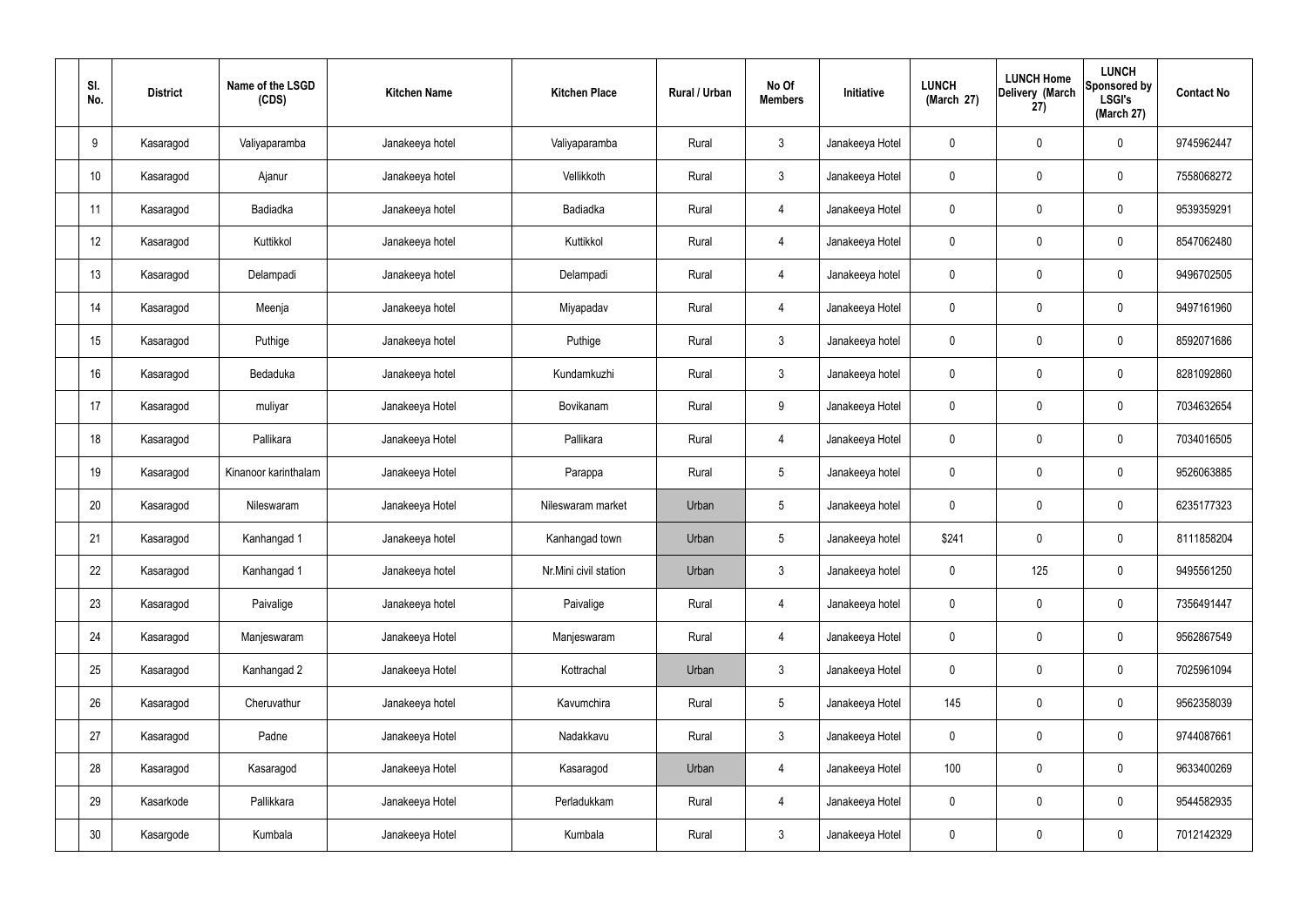|    | SI.<br>No.           | <b>District</b> | Name of the LSGD<br>(CDS) | <b>Kitchen Name</b>          | <b>Kitchen Place</b>                 | Rural / Urban | No Of<br><b>Members</b> | Initiative      | <b>LUNCH</b><br>(March 27) | <b>LUNCH Home</b><br>Delivery (March<br>27) | <b>LUNCH</b><br>Sponsored by<br><b>LSGI's</b><br>(March 27) | <b>Contact No</b> |
|----|----------------------|-----------------|---------------------------|------------------------------|--------------------------------------|---------------|-------------------------|-----------------|----------------------------|---------------------------------------------|-------------------------------------------------------------|-------------------|
|    | 31                   | Kasargode       | Karadka                   | Janakeeya Hotel              | Mulleria                             | Rural         | $\overline{7}$          | Janakeeya Hotel | $\mathbf 0$                | $\mathbf 0$                                 | $\mathbf 0$                                                 | 8281395910        |
|    | 32                   | Kasaragode      | Vorkady                   | Janakeeya Hotel              | Vorkady                              | Rural         | $3\phantom{a}$          | Janakeeya Hotel | $\mathbf 0$                | $\pmb{0}$                                   | $\mathbf 0$                                                 | 8547223339        |
|    | 33                   | Kasaragode      | Balal                     | Janakeeya hotel              | Balal                                | Rural         | $3\phantom{a}$          | Janakeeya hotel | $\mathbf 0$                | $\pmb{0}$                                   | $\mathbf 0$                                                 | 7510839676        |
|    | 34                   | Kasaragod       | Nileswaram                | mahima janakeeya hotel       | kanichira                            | urban         | $\overline{4}$          | janakeeya hotel | $\mathbf 0$                | $\pmb{0}$                                   | $\mathbf 0$                                                 | 8590121681        |
|    | 35                   | Kasaragode      | Kallar                    | janakeeya hotel              | kallar                               | rural         | $\overline{4}$          | janakeeya hotel | $\mathbf 0$                | $\mathbf 0$                                 | $\mathbf 0$                                                 | 9562820280        |
|    | 36                   | Kasaragode      | Mangalpady                | janakeeya hotel              | mangalpady                           | rural         | 4                       | janakeeya hotel | $\mathbf 0$                | $\mathbf 0$                                 | $\mathbf 0$                                                 | 9633488309        |
|    | 37                   | kasaragod       | Uduma                     | granma janakeeya hotel       | palakkunnu                           | Rural         | 4                       | janakeeya hotel | $\mathbf 0$                | $\mathbf 0$                                 | $\mathbf 0$                                                 | 8129957159        |
|    | 38                   | Kasaragod       | pullur periya             | Salkara Janakeeya hotel      | periya                               | Rural         | $5\overline{)}$         | janakeeya hotel | $\mathbf 0$                | $\pmb{0}$                                   | $\mathbf 0$                                                 | 8547309266        |
|    | 39                   | kasaragod       | kumbadaje                 | janakeeya hotel              | kumbadaje                            | Rural         | $\mathbf{3}$            | janakeeya hotel | $\mathbf 0$                | $\mathbf 0$                                 | $\mathbf 0$                                                 | 8593848698        |
|    | 40                   | Kasaragod       | Chengala                  | Janakeeya Hotel              | Cherkkala                            | Rural         | $3\phantom{a}$          | Janakeeya Hotel | $\mathbf 0$                | $\mathbf 0$                                 | $\mathbf 0$                                                 |                   |
|    | 41                   | kasaragod       | East eleri                | janakeeya hotel              | east eleri                           | Rural         | $\mathbf{3}$            | janakeeya hotel | $\mathbf 0$                | $\mathbf 0$                                 | $\mathbf 0$                                                 |                   |
|    | 42                   | kasaragod       | karadka                   | janakeeya hotel              | karmam thody                         | Rural         | $10$                    | janakeeya hotel | $\mathbf 0$                | $\mathbf 0$                                 | $\mathbf 0$                                                 |                   |
|    | 43                   | kasargod        | madhur                    | janakeeya hotel              | madhur                               | Rural         |                         | janakeeya hotel | $\mathbf 0$                |                                             |                                                             |                   |
| 43 |                      |                 |                           |                              |                                      |               | 175                     |                 | 623                        | $\bf{0}$                                    | $\mathbf 0$                                                 |                   |
|    | $\blacktriangleleft$ | Kollam          | Chathannur                | Memsahib                     | Sheemaaty junction                   | Rural         | 5 <sub>5</sub>          | Janakeeya Hotel | 211                        | $\mathbf 0$                                 | $\mathbf 0$                                                 | 9446246685        |
|    | $\overline{2}$       | Kollam          | Melila                    | <b>Atham Unit</b>            | Melila                               | Rural         | $\overline{7}$          | Janakeeya Hotel | $\mathbf 0$                | $\mathbf 0$                                 | $\mathbf 0$                                                 | 9961178040        |
|    | 3                    | Kollam          | Kulakkada                 | Ruchi Snacks & Catering Unit | Poovattoor                           | Rural         | $\overline{4}$          | Janakeeya Hotel | 87                         | $\mathbf 0$                                 | $\mathbf 0$                                                 | 7907941183        |
|    | 4                    | Kollam          | Ittiva                    | Nanma Janakeeya hotel        | Kattampally                          | Rural         | $5\overline{)}$         | Janakeeya Hotel | $\mathbf 0$                | $\mathbf 0$                                 | $\mathbf 0$                                                 | 9809171887        |
|    | 5                    | Kollam          | Sooranad North            | Nanma catering unit          | Sooranadu higher secondary<br>school | Rural         | $5\overline{)}$         | Janakeeya Hotel | $\mathbf 0$                | $\pmb{0}$                                   | $\mathbf 0$                                                 | 9846082469        |
|    | 6                    | Kollam          | Clappana                  | Bismi catering               | Palakulangara                        | Rural         | $5\overline{)}$         | Janakeeya Hotel | $\mathbf 0$                | $\mathbf 0$                                 | $\mathbf 0$                                                 | 9847901413        |
|    | 7                    | Kollam          | Mayyanad                  | Krishnas Janakeeya hotel     | Eravipuram                           | Rural         | $3\phantom{a}$          | Janakeeya Hotel | $\mathbf 0$                | $\pmb{0}$                                   | $\mathbf 0$                                                 | 9656477455        |
|    | 8                    | Kollam          | Mayyanad                  | Souhridha Janakeeya hotel    | Pattarumukku,                        | Rural         | 9                       | Janakeeya Hotel | $\pmb{0}$                  | $\pmb{0}$                                   | $\boldsymbol{0}$                                            | 7902645448        |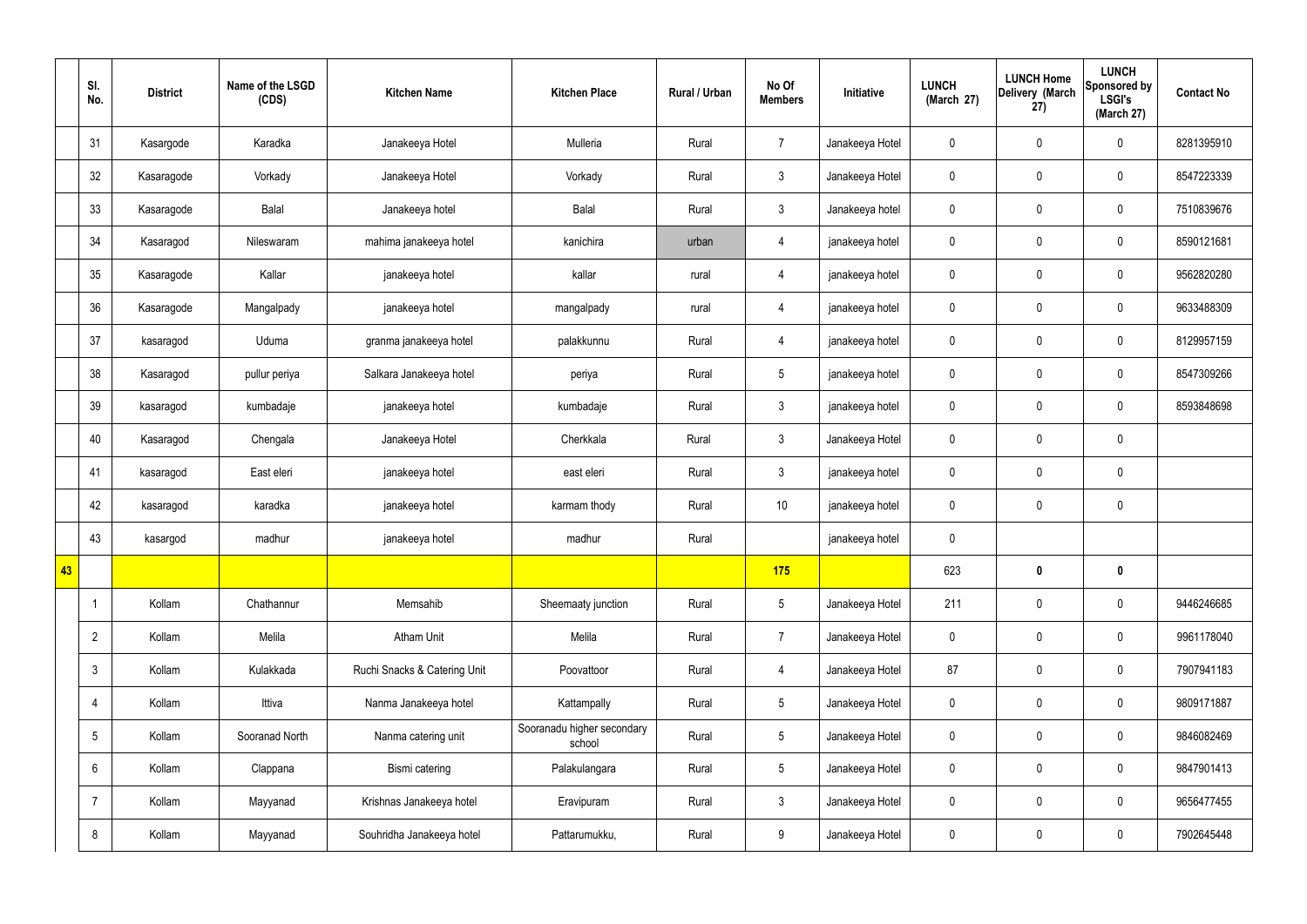| SI.<br>No. | <b>District</b> | Name of the LSGD<br>(CDS) | <b>Kitchen Name</b>              | <b>Kitchen Place</b>         | Rural / Urban | No Of<br><b>Members</b> | Initiative      | <b>LUNCH</b><br>(March 27) | <b>LUNCH Home</b><br>Delivery (March<br>27) | <b>LUNCH</b><br>Sponsored by<br><b>LSGI's</b><br>(March 27) | <b>Contact No</b> |
|------------|-----------------|---------------------------|----------------------------------|------------------------------|---------------|-------------------------|-----------------|----------------------------|---------------------------------------------|-------------------------------------------------------------|-------------------|
| 9          | Kollam          | Kulasekharapuram          | adi sakthi                       | Puthentheruvu.               | Rural         | $5\phantom{.0}$         | Janakeeya Hotel | 198                        | 0                                           | $\mathbf 0$                                                 | 9656890790        |
| 10         | Kollam          | Thekkumbhagam             | Krishna hotel                    | Nadakavu junction            | Rural         | 4                       | Janakeeya Hotel | $\mathbf 0$                | 0                                           | $\mathbf 0$                                                 | 9961070031        |
| 11         | Kollam          | Oachira                   | Parabhramam catering             | near oachira , ITI canteen,  | Rural         | $\overline{4}$          | Janakeeya Hotel | $\mathbf 0$                | 0                                           | $\mathbf 0$                                                 | 9562283927        |
| 12         | Kollam          | Thodiyoor                 | Samridhi activity group          | Lpschool thodiyoor           | Rural         | $5\phantom{.0}$         | Janakeeya Hotel | $\mathbf 0$                | 0                                           | $\mathbf 0$                                                 | 9895703572        |
| 13         | Kollam          | Thrikkovilvattom          | Murari catering, janakeeya hotel | Mukhathala                   | Rural         | $\overline{4}$          | Janakeeya Hotel | $\mathbf 0$                | 0                                           | $\mathbf 0$                                                 | 9847072544        |
| 14         | Kollam          | Sasthamcotta              | Sreedurgha catering              | Jemini hotel sasthamcotta    | Rural         | $\overline{7}$          | Janakeeya Hotel | $\mathbf 0$                | 0                                           | $\mathbf 0$                                                 | 9744368496        |
| 15         | Kollam          | Kollam                    | Athulya catering                 | Thirumullavaram              | Urban         | $\overline{4}$          | Janakeeya Hotel | $\mathbf 0$                | 0                                           | $\mathbf 0$                                                 | 9048646080        |
| 16         | Kollam          | West Kallada              | Keerthi catering                 | Karalimukku                  | Rural         | $5\phantom{.0}$         | Janakeeya Hotel | $\mathbf 0$                | 0                                           | $\mathbf 0$                                                 | 9605206907        |
| 17         | Kollam          | Thazhava                  | Pavizham                         | Karutheri junction           | Rural         | $5\phantom{.0}$         | Janakeeya Hotel | 210                        | $\mathbf 0$                                 | $\mathbf 0$                                                 | 8086704216        |
| 18         | Kollam          | Kollam                    | Niravu catering                  | Chinnakkada                  | Urban         | $5\phantom{.0}$         | Janakeeya Hotel | $\mathbf 0$                | 0                                           | $\mathbf 0$                                                 | 9633073613        |
| 19         | Kollam          | Kundara                   | Ammu Catering unit               | Mulavana LP school           | Rural         | 4                       | Janakeeya Hotel | $\mathbf 0$                | 0                                           | $\mathbf 0$                                                 | 9633518572        |
| 20         | Kollam          | Neduvathur                | Pooja hotel                      | Thevalappuram                | Rural         | $\mathbf{3}$            | Janakeeya Hotel | 23                         | 0                                           | $\mathbf 0$                                                 | 9745376675        |
| 21         | Kollam          | Punalur                   | Jyothi Catering                  | Punalur                      | Urban         | 4                       | Janakeeya Hotel | 185                        | 0                                           | $\mathbf 0$                                                 | 9961249345        |
| 22         | Kollam          | Punalur                   | Mahima Catering                  | Punalur                      | Urban         | $5\phantom{.0}$         | Janakeeya Hotel | 180                        | $\mathbf 0$                                 | $\mathbf 0$                                                 | 9496112957        |
| 23         | Kollam          | Punalur                   | Safalyam Catering                | Punalur                      | Urban         | $5\phantom{.0}$         | Janakeeya Hotel | 179                        | $\mathbf 0$                                 | $\mathbf 0$                                                 | 9495476197        |
| 24         | Kollam          | Thrikkaruva               | Janakeeya Bhakshanashala         | Thinavila Junction Kanjaveli | Rural         | $\overline{4}$          | Janakeeya Hotel | $\mathbf 0$                | $\mathbf 0$                                 | $\mathbf 0$                                                 | 9645069880        |
| 25         | Kollam          | Chithara                  | AKG Janakeeya Hotel              | Kizhakkumbagom               | Rural         | $5\phantom{.0}$         | Janakeeya Hotel | $\mathbf 0$                | 0                                           | $\mathbf 0$                                                 | 9495701987        |
| 26         | Kollam          | South Paravur             | Kshree janakeeya hotel           | Busstand , paravur           | Urban         | $5\phantom{.0}$         | Janakeeya Hotel | 140                        | 0                                           | $5\phantom{.0}$                                             | 8606179380        |
| 27         | Kollam          | Mynagappally              | Anugraha hotel                   | Kadappa                      | Rural         | $5\phantom{.0}$         | Janakeeya Hotel | $\mathbf 0$                | 0                                           | $\mathbf 0$                                                 | 9995085705        |
| 28         | Kollam          | Mandrothuruthu            | Janakeeya Bhakshanashala         | Thoombummukham               | 121           | $\overline{4}$          | Janakeeya Hotel | $\mathbf 0$                | 0                                           | $\mathbf 0$                                                 | 9526648057        |
| 29         | Kollam          | Karungappally             | Bagya catering                   | Muncipality                  | Urban         | $\overline{4}$          | Janakeeya Hotel | $\mathbf 0$                | 0                                           | $\mathbf 0$                                                 | 9947702130        |
| 30         | Kollam          | Kollam East               | Bharathlekshmi                   | Vadakkevila                  | Urban         | $\mathfrak{Z}$          | Janakeeya Hotel | 255                        | 0                                           | $\mathbf 0$                                                 | 9744300901        |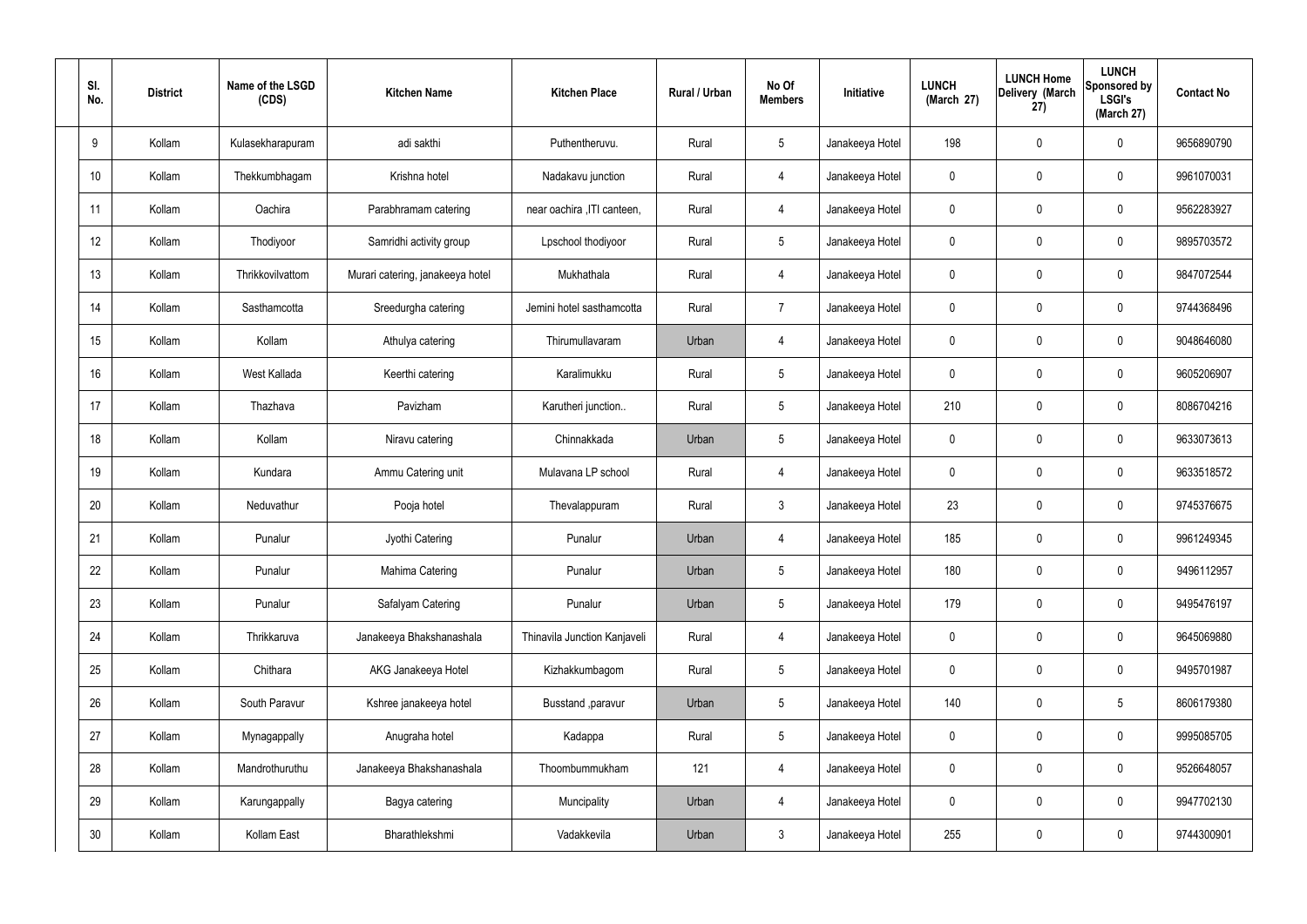|    | SI.<br>No. | <b>District</b> | Name of the LSGD<br>(CDS) | <b>Kitchen Name</b>         | <b>Kitchen Place</b>                                 | Rural / Urban | No Of<br><b>Members</b> | Initiative      | <b>LUNCH</b><br>(March 27) | <b>LUNCH Home</b><br>Delivery (March<br>27) | <b>LUNCH</b><br>Sponsored by<br><b>LSGI's</b><br>(March 27) | <b>Contact No</b> |
|----|------------|-----------------|---------------------------|-----------------------------|------------------------------------------------------|---------------|-------------------------|-----------------|----------------------------|---------------------------------------------|-------------------------------------------------------------|-------------------|
|    | 31         | Kollam          | Chavara                   | Harisree janakeya hotel     | Panchayath                                           | Rural         | $\mathbf{3}$            | Janakeeya Hotel | 0                          | $\mathbf 0$                                 | $\mathbf 0$                                                 | 9995166343        |
|    | 32         | Kollam          | Pavithreswaram            | Kairali                     | Pavithreswaram                                       | Rural         | $\overline{4}$          | Janakeeya Hotel | 0                          | $\mathbf 0$                                 | $\mathbf 0$                                                 | 9605836414        |
|    | 33         | Kollam          | Veliyam                   | Kantharees                  | Panchayathu building                                 | Rural         | $5\overline{)}$         | Janakeeya Hotel | 0                          | $\mathbf 0$                                 | $\mathbf 0$                                                 | 9562111715        |
|    | 34         | Kollam          | Velinalloor               | Quality Janakeeya hotel     | Alummod, Velinalloor                                 | Rural         | 4                       | Janakeeya Hotel | 0                          | $\mathbf 0$                                 | $\mathbf 0$                                                 | 9605896303        |
|    | 35         | Kollam          | Elamadu                   | Swaruma janakeeya hotel     | Near cooperative bank,<br>Elamadu                    | Rural         | $\mathbf{3}$            | Janakeeya Hotel | 0                          | $\mathbf 0$                                 | $\mathbf 0$                                                 | 8129611321        |
|    | 36         | Kollam          | Kadakkal                  | Nanma janakeeya hotel       | Kadakkal                                             | Rural         | 4                       | Janakeeya Hotel | 150                        | $\mathbf 0$                                 | $\mathbf 0$                                                 | 9847936390        |
|    | 37         | Kollam          | Perayam                   | Janakeeya hotel             | Onambalam                                            | Rural         | 4                       | Janakeeya Hotel | 0                          | $\mathbf 0$                                 | $\mathbf 0$                                                 | 9446855866        |
|    | 38         | Kollam          | Ezhukone                  | Ezhukone janakeeya hotel    | Near panchayathu office                              | Rural         | $5\phantom{.0}$         | Janakeeya Hotel | 150                        | 0                                           | $\mathbf 0$                                                 | 8086757275        |
| 80 | 39         | Kollam          | Adichanalloor             | Ruchikkoottu                | Mylakkaadu                                           | Rural         | 4                       | Janakeeya Hotel | 0                          | 0                                           | $\mathbf 0$                                                 | 8136954461        |
|    | 40         | Kollam          | Poruvazhi                 | Amma janakeeya hotel        | Poruvaxhy                                            | Rural         | $5\overline{)}$         | Janakeeya Hotel | 0                          | 0                                           | $\mathbf 0$                                                 | 9656421272        |
|    | 41         | Kollam          | Nilamel                   | Vanitha Janakeeya Hotel     | Nilamel                                              | Rural         | 4                       | Janakeeya Hotel | 0                          | $\mathbf 0$                                 | $\mathbf 0$                                                 | 9447407264        |
|    | 42         | Kollam          | Panmana                   | SV janakeeya hotel          | Kollaka CN junction                                  | Rural         | $\mathbf{3}$            | Janakeeya Hotel | 0                          | $\mathbf 0$                                 | $\mathbf 0$                                                 | 8113020216        |
|    | 43         | Kollam          | Ummannoor                 | Thanal                      | Nellikunnam                                          | Rural         | 4                       | Janakeeya Hotel | 0                          | $\mathbf 0$                                 | $\mathbf 0$                                                 | 9656194614        |
|    | 44         | Kollam          | Kulathupuzha              | Karunya Janakeeya Hotel     | Thinkal karikkam                                     | Rural         | $\overline{4}$          | Janakeeya Hotel | $\mathbf 0$                | 0                                           | $\mathbf 0$                                                 | 9048034267        |
|    | 45         | Kollam          | Kareepra                  | Kareepra janakeeya hotel    | Panchayathu office junction                          | Rural         | $5\overline{)}$         | Janakeeya Hotel | 0                          | 0                                           | $\mathbf 0$                                                 | 9656783244        |
|    | 46         | Kollam          | Piravanthur               | Thanima catering unit       | Piravanthoor                                         | Rural         | $5\overline{)}$         | Janakeeya Hotel | 0                          | 0                                           | $\mathbf 0$                                                 | 9207907284        |
|    | 47         | Kollam          | Karavaloor                | Sreelekshmi Janakeeya Hotel | Karavalur                                            | Rural         | $5\phantom{.0}$         | Janakeeya Hotel | 0                          | 0                                           | $\mathbf 0$                                                 | 9745719860        |
|    | 48         | Kollam          | Kunnathur                 | Sneha janakeeya hotel       | Bhoothakuzhi                                         | Rural         | $\mathbf{3}$            | Janakeeya Hotel | 0                          | 0                                           | $\mathbf 0$                                                 | 9061504141        |
|    | 49         | Kollam          | Alayaman                  | Sreelakam Janakeeya Hotel   | Karukone                                             | Rural         | $\overline{4}$          | Janakeeya Hotel | 0                          | 0                                           | $\mathbf 0$                                                 | 8592858448        |
|    | 50         | Kollam          | Kottarakkara              | Ruchi                       | Kottarakkara christuraj hospital<br>hospital canteen | Urban         | $5\phantom{.0}$         | Janakeeya Hotel | 0                          | 0                                           | $\mathbf 0$                                                 | 9447997809        |
|    | 51         | Kollam          | Chirakkara                | Bhoomika Jh                 | Bhajanamadam mukku                                   | Rural         | $5\phantom{.0}$         | Janakeeya Hotel | $\mathbf 0$                | 0                                           | $\mathbf 0$                                                 | 9567024263        |
|    | 52         | Kollam          | Kalluvathukkal            | Deepam Jh                   | Parippally                                           | Rural         | 4                       | Janakeeya Hotel | 0                          | 0                                           | $\boldsymbol{0}$                                            | 8593984144        |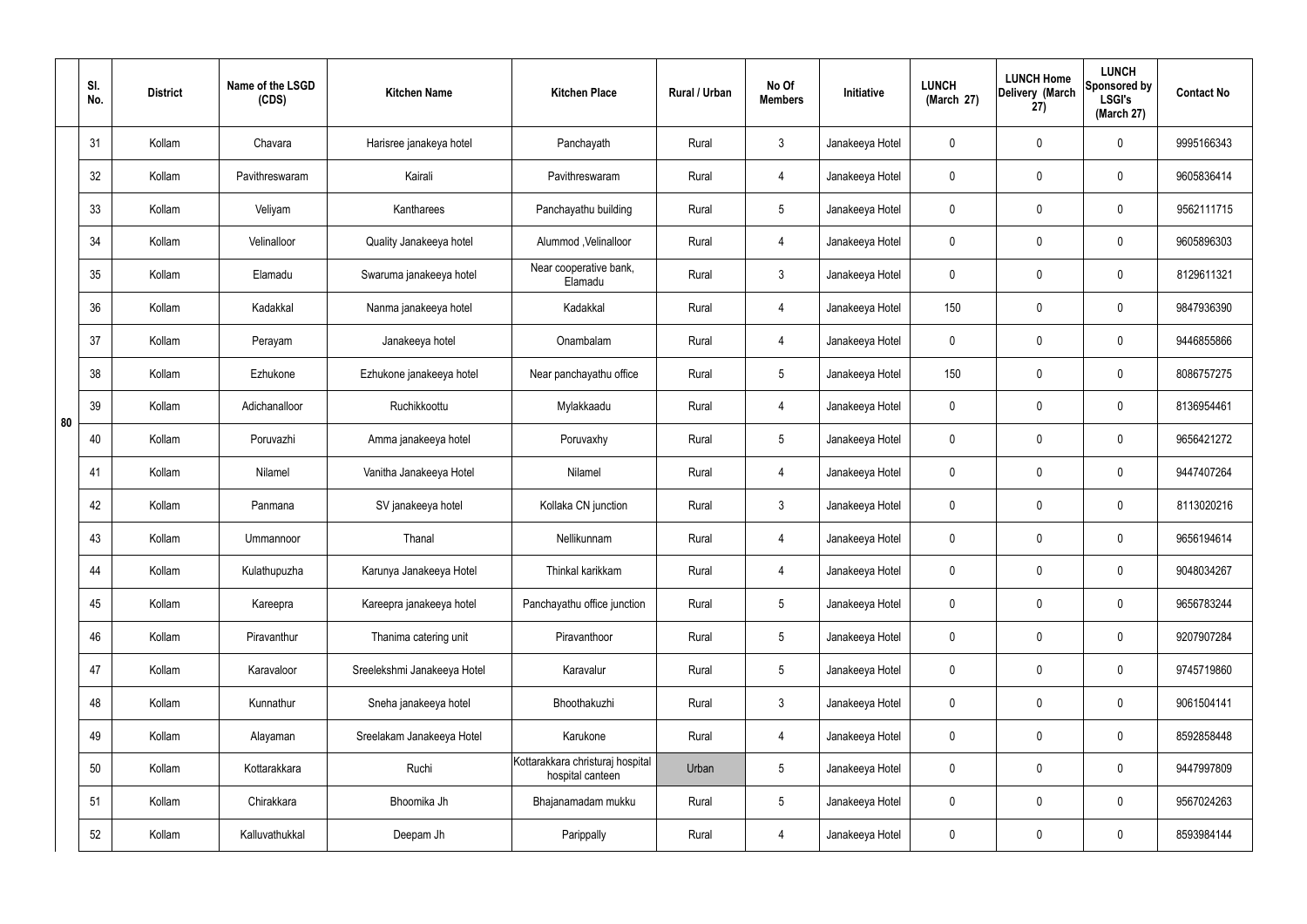| SI.<br>No. | <b>District</b> | Name of the LSGD<br>(CDS) | <b>Kitchen Name</b>                              | <b>Kitchen Place</b>                    | Rural / Urban | No Of<br><b>Members</b> | Initiative      | <b>LUNCH</b><br>(March 27) | <b>LUNCH Home</b><br>Delivery (March<br>27) | <b>LUNCH</b><br>Sponsored by<br><b>LSGI's</b><br>(March 27) | <b>Contact No</b> |
|------------|-----------------|---------------------------|--------------------------------------------------|-----------------------------------------|---------------|-------------------------|-----------------|----------------------------|---------------------------------------------|-------------------------------------------------------------|-------------------|
| 53         | Kollam          | Chirakkara                | Niram Jh                                         | Vadakkemukku ,chirakkara                | Rural         | $\overline{4}$          | Janakeeya Hotel | 0                          | $\mathbf 0$                                 | $\mathbf 0$                                                 | 9847286593        |
| 54         | Kollam          | Velinalloor               | Mathrika janakeeya hotel                         | Govt PHC canteen                        | Rural         | $\overline{4}$          | Janakeeya Hotel | 0                          | $\mathbf 0$                                 | $\mathbf 0$                                                 | 7592859804        |
| 55         | Kollam          | East Kallada              | kudumbashree janakeeya hotel                     | marthandapuram                          | Rural         | $5\overline{)}$         | Janakeeya Hotel | 0                          | $\mathbf 0$                                 | $\mathbf 0$                                                 | 9746964557        |
| 56         | Kollam          | Anchal                    | Malu janakeeya hotel                             | Anchal, Town ward                       | Rural         | $\mathbf{3}$            | Janakeeya Hotel | 0                          | $\mathbf 0$                                 | $\mathbf 0$                                                 | 9656920091        |
| 57         | Kollam          | Kummil                    | Sreebhadra janakeeya hotel                       | Thachonam                               | Rural         | $\mathbf{3}$            | Janakeeya Hotel | 0                          | $\mathbf 0$                                 | $\mathbf 0$                                                 | 9846327312        |
| 58         | Kollam          | Yeroor                    | Oottupura janakeeya hotel                        | yeroor                                  | Rural         | $6\phantom{.}6$         | Janakeeya Hotel | 0                          | $\mathbf 0$                                 | $\mathbf 0$                                                 | 9526031467        |
| 59         | Kollam          | Nedumpana                 | Samthripthy janakeeya hotel                      | Pallimon                                | Rural         | $\overline{4}$          | Janakeeya Hotel | 0                          | $\mathbf 0$                                 | $\mathbf 0$                                                 | 9539780119        |
| 60         | Kollam          | Kollam                    | Ishwarya janakeeya hotel                         | Near collectorate, Thevally<br>division | Urban         | $\mathbf{3}$            | Janakeeya Hotel | 0                          | 0                                           | $\mathbf 0$                                                 | 8848893882        |
| 61         | Kollam          | Edamulakkal               | Sahya janakeeya hotel                            | Edamulackal                             | Rural         | $\overline{4}$          | Janakeeya Hotel | 0                          | $\mathbf 0$                                 | $\mathbf 0$                                                 | 7025532998        |
| 62         | Kollam          | Mylom                     | Amrutha                                          | Inchakkadu                              | Rural         | $5\phantom{.0}$         | Janakeeya Hotel | 60                         | 0                                           | $\mathbf 0$                                                 | 9539780965        |
| 63         | Kollam          | Thevalakkara              | Kerala Janakeeya Hotel                           | Thevalakkara                            | Rural         | $\mathbf{3}$            | Janakeeya Hotel | 0                          | 0                                           | $\mathbf 0$                                                 | 9847291089        |
| 64         | Kollam          | Thalavoor                 | Kudumbasheree Nadan<br>Bhakshanashala            | Pidavoor                                | Rural         | 4                       | Janakeeya Hotel | 0                          | 0                                           | $\mathbf 0$                                                 | 9747324839        |
| 65         | Kollam          | Vilakkudy                 | vadhanam                                         | <b>KUNNICODU</b>                        | Rural         | $5\phantom{.0}$         | Janakeeya Hotel | 0                          | 0                                           | $\mathbf 0$                                                 | 9526354689        |
| 66         | Kollam          | Poothakkulam              | Avani catering                                   | Poothakkulam gp                         | Rural         | $\overline{4}$          | Janakeeya Hotel | 0                          | $\mathbf 0$                                 | $\mathbf 0$                                                 | 9562782082        |
| 67         | Kollam          | Pathanapuram              | Pathanapuram Grama Panchayath<br>Janakeeya Hotel | Pathanapuram                            | Rural         | $\overline{4}$          | Janakeeya Hotel | 0                          | $\mathbf 0$                                 | $\mathbf 0$                                                 | 9061291033        |
| 68         | Kollam          | Chadayamangalam           | Real janakeeya hotel                             | Chadayamangalam                         | Rural         | $\mathbf{3}$            | Janakeeya Hotel | 0                          | $\mathbf 0$                                 | $\mathbf 0$                                                 | 9562123039        |
| 69         | Kollam          | Elampalloor               | Kalavara janakeeya hotel                         | Ashupathri mukku, Kundara               | Rural         | $5\overline{)}$         | Janakeeya Hotel | 0                          | $\mathbf 0$                                 | $\mathbf 0$                                                 | 8943182967        |
| 70         | Kollam          | Kottamkara                | Ishwarya janakeeya hotel                         | Keralapuram                             | Rural         | $5\overline{)}$         | Janakeeya Hotel | 0                          | $\mathbf 0$                                 | $\mathbf 0$                                                 | 9747765979        |
| 71         | Kollam          | Vettikavala               | Nanma                                            | Vettikkavala                            | Rural         | $\mathbf{3}$            | Janakeeya Hotel | 0                          | 0                                           | $\mathbf 0$                                                 | 9645070430        |
| 72         | Kollam          | Pooyappally               | Anaswara janakeeya hotel                         | Maruthamanpally                         | Rural         | $5\overline{)}$         | Janakeeya Hotel | 0                          | 0                                           | $\mathbf 0$                                                 | 9947289476        |
| 73         | Kollam          | Thenmala                  | Nanma janakeeya hotel                            | Thennala                                | Rural         | $\overline{4}$          | Janakeeya Hotel | 200                        | 0                                           | $\mathbf 0$                                                 | 9446274943        |
| 74         | Kollam          | Pattazhi                  | Suprabhatham Catering Unit                       | pattazhy                                | Rural         | 4                       | Janakeeya Hotel | 0                          | 0                                           | $\overline{0}$                                              | 9495195796        |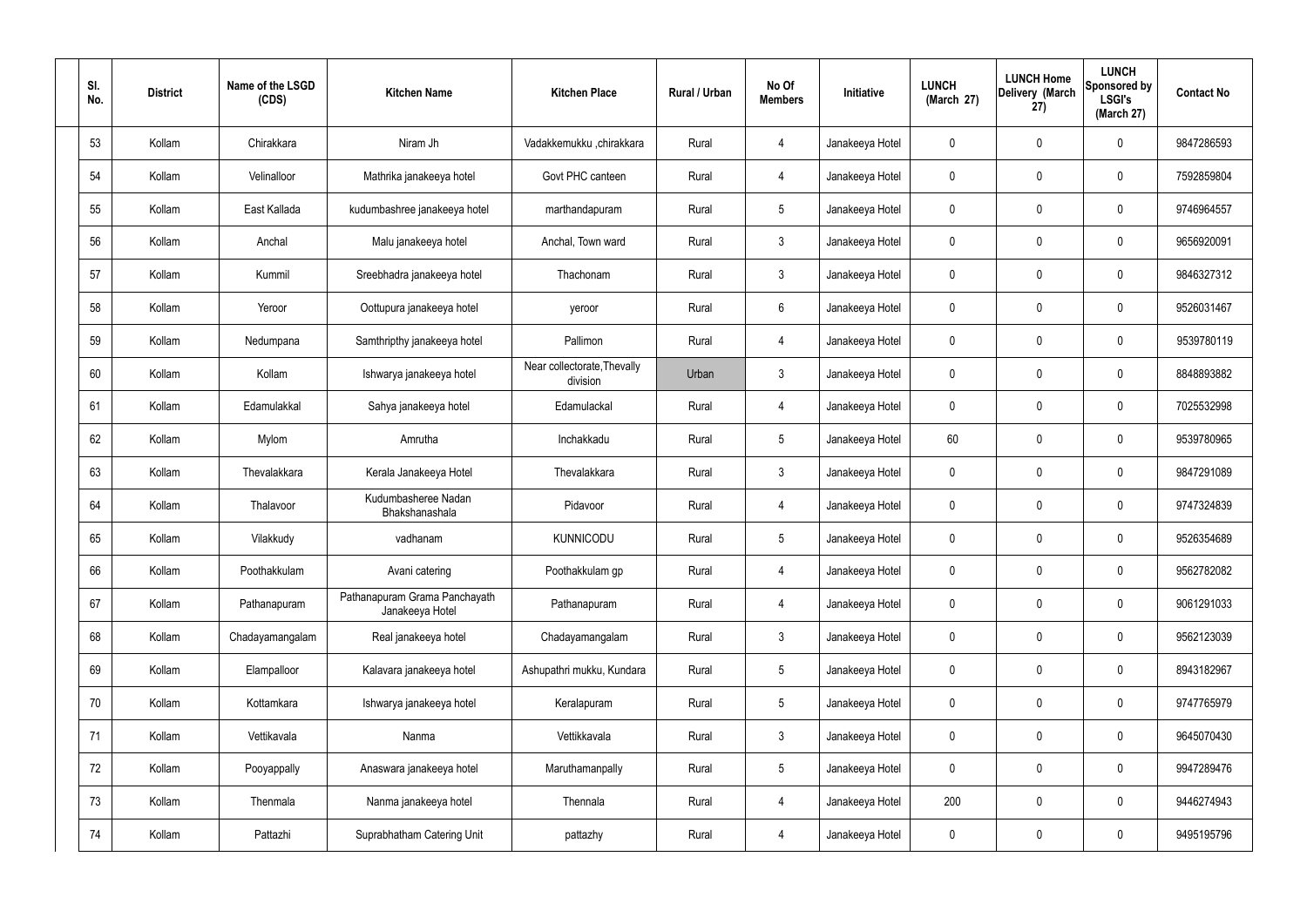|    | SI.<br>No.      | <b>District</b> | Name of the LSGD<br>(CDS) | <b>Kitchen Name</b>             | <b>Kitchen Place</b>                   | Rural / Urban | No Of<br><b>Members</b> | Initiative      | <b>LUNCH</b><br>(March 27) | <b>LUNCH Home</b><br>Delivery (March<br>27) | <b>LUNCH</b><br>Sponsored by<br><b>LSGI's</b><br>(March 27) | <b>Contact No</b> |
|----|-----------------|-----------------|---------------------------|---------------------------------|----------------------------------------|---------------|-------------------------|-----------------|----------------------------|---------------------------------------------|-------------------------------------------------------------|-------------------|
|    | 75              | Kollam          | Neendakara                | Darshana Janakeeya Hotel        | Puthenthura Junction                   | Rural         | $\mathbf{3}$            | Janakeeya Hotel | $\mathbf 0$                | 0                                           | $\mathbf 0$                                                 | 9633106463        |
|    | 76              | Kollam          | Panayam                   | snehadeepam activity group      | Thanikkamukku                          | Rural         | $\overline{4}$          | Janakeeya Hotel | $\mathbf 0$                | 0                                           | $\mathbf 0$                                                 | 8606117577        |
|    | 77              | Kollam          | Clappana                  | Vijayasree                      | Near alumpeedika junction              | Rural         | $5\phantom{.0}$         | Janakeeya Hotel | 98                         | 0                                           | $\mathbf 0$                                                 | 9567797660        |
|    | 78              | Kollam          | Sooranad South            | Akshaya janakeeya hotel         | Patharam                               | Rural         | $\overline{4}$          | Janakeeya Hotel | $\mathbf 0$                | $\mathbf 0$                                 | $\mathbf 0$                                                 | 9746919825        |
|    | 79              | Kollam          | Edamulakkal               | Deepam janakeeya hotel          | Edamulackal                            | Rural         | $\mathbf{3}$            | Janakeeya Hotel | 298                        | $\mathbf 0$                                 | $\mathbf 0$                                                 | 9400684494        |
|    | 80              | Kollam          | Aryankavu                 | Sevana janakeeya hotel          | Kazhuthurutty                          | Rural         | $\mathbf{3}$            | Janakeeya Hotel | 78                         | $\mathbf 0$                                 | $\mathbf 0$                                                 | 8921381398        |
|    | 81              | Kollam          | Pattazhi Vadakkekara      | Annapoorna                      | Kaduvathode                            | Rural         | $\overline{4}$          | Janakeeya Hotel | $\mathbf 0$                | $\mathbf 0$                                 | $\mathbf 0$                                                 | 7561013776        |
|    | 82              | Kollam          | Kulasekharapuram          | Vinayaka                        | Puthiykavu                             | Rural         | 4                       | Janakeeya Hotel | $\mathbf 0$                | 0                                           | $\mathbf 0$                                                 | 9947499053        |
| 82 |                 |                 |                           |                                 |                                        |               | 354                     |                 | 2702                       | $\bullet$                                   | $5\overline{)}$                                             |                   |
|    | -1              | Kottayam        | Akalakkunnam              | Navaruchi                       | Chengalam                              | Rural         | $5\phantom{.0}$         | Janakeeya Hotel | $\mathbf 0$                | $\boldsymbol{0}$                            | $\mathbf 0$                                                 | 9188362235        |
|    | $\overline{2}$  | Kottayam        | Arpookkara                | Niravu                          | <b>Medical College</b>                 | Rural         | 8                       | Janakeeya Hotel | 100                        | 0                                           | $\mathbf 0$                                                 | 9744719092        |
|    | $\mathbf{3}$    | Kottayam        | Arpookkara                | Ruchi Janakeeya Hotel           | Kaippuzha mutt                         | Rural         | 4                       | Janakeeya Hotel | 265                        | $\mathbf 0$                                 | $\mathbf 0$                                                 | 9847147156        |
|    | $\overline{4}$  | Kottayam        | Athirampuzha              | Hannas                          | Mannanam                               | Rural         | 4                       | Janakeeya Hotel | 77                         | 0                                           | $\mathbf 0$                                                 | 9496136682        |
|    | $5\phantom{.0}$ | Kottayam        | Ayarkunnam                | Panchami Unit                   | Near PHC Ayarkunnam                    | Rural         | $5\phantom{.0}$         | Janakeeya Hotel | $\mathbf 0$                | $\mathbf 0$                                 | $\mathbf 0$                                                 | 9744560994        |
|    | $6\overline{6}$ | Kottayam        | Aymanam                   | Bisiya                          | Aymanam panchayath hall                | Rural         | $\mathbf{3}$            | Janakeeya Hotel | $\mathbf 0$                | $\mathbf 0$                                 | $\mathbf 0$                                                 | 9544560606        |
|    | $\overline{7}$  | Kottayam        | Bharananganam             | Kudumbshree nadan bhakshanasala | Bharananganam                          | Rural         | $\mathbf{3}$            | Janakeeya Hotel | $\mathbf 0$                | $\mathbf 0$                                 | $\mathbf 0$                                                 | 8113827680        |
|    | 8               | Kottayam        | Changanassery             | Janakeeya Hotel                 | Near Railway station                   | Urban         | $\mathbf{3}$            | Janakeeya Hotel | $\mathbf 0$                | 0                                           | $\mathbf 0$                                                 | 7560866821        |
|    | 9               | Kottayam        | Chemp                     | Thanima                         | Chemp                                  | Rural         | $\overline{4}$          | Janakeeya Hotel | $\mathbf 0$                | 0                                           | $\mathbf 0$                                                 | 9809940907        |
|    | 10 <sup>°</sup> | Kottayam        | Chirakkadav               | <b>Udaya Catering Unit</b>      | Mahatma Gandhi Town Hall,<br>Ponkunnam | Rural         | $5\phantom{.0}$         | Janakeeya Hotel | $\mathbf 0$                | 0                                           | $\mathbf 0$                                                 | 6282479410        |
|    | 11              | Kottayam        | Chirakkadav               | Sargam                          | Thekkethu Kavala                       | Rural         | $\mathfrak{Z}$          | Janakeeya Hotel | $\pmb{0}$                  | 0                                           | $\mathbf 0$                                                 | 9656087110        |
|    | 12              | Kottayam        | Elikulam                  | Janakeeya Hotel Elikkulam       | Manchakuzhy                            | Rural         | $\mathbf{3}$            | Janakeeya Hotel | $\mathbf 0$                | 0                                           | $\mathbf 0$                                                 | 9074768314        |
|    | 13              | Kottayam        | Erumeli                   | Janakeeya Hotel Erumeli         | Erumeli                                | Rural         | 4                       | Janakeeya Hotel | 0                          | 0                                           | $\mathbf 0$                                                 | 8078201554        |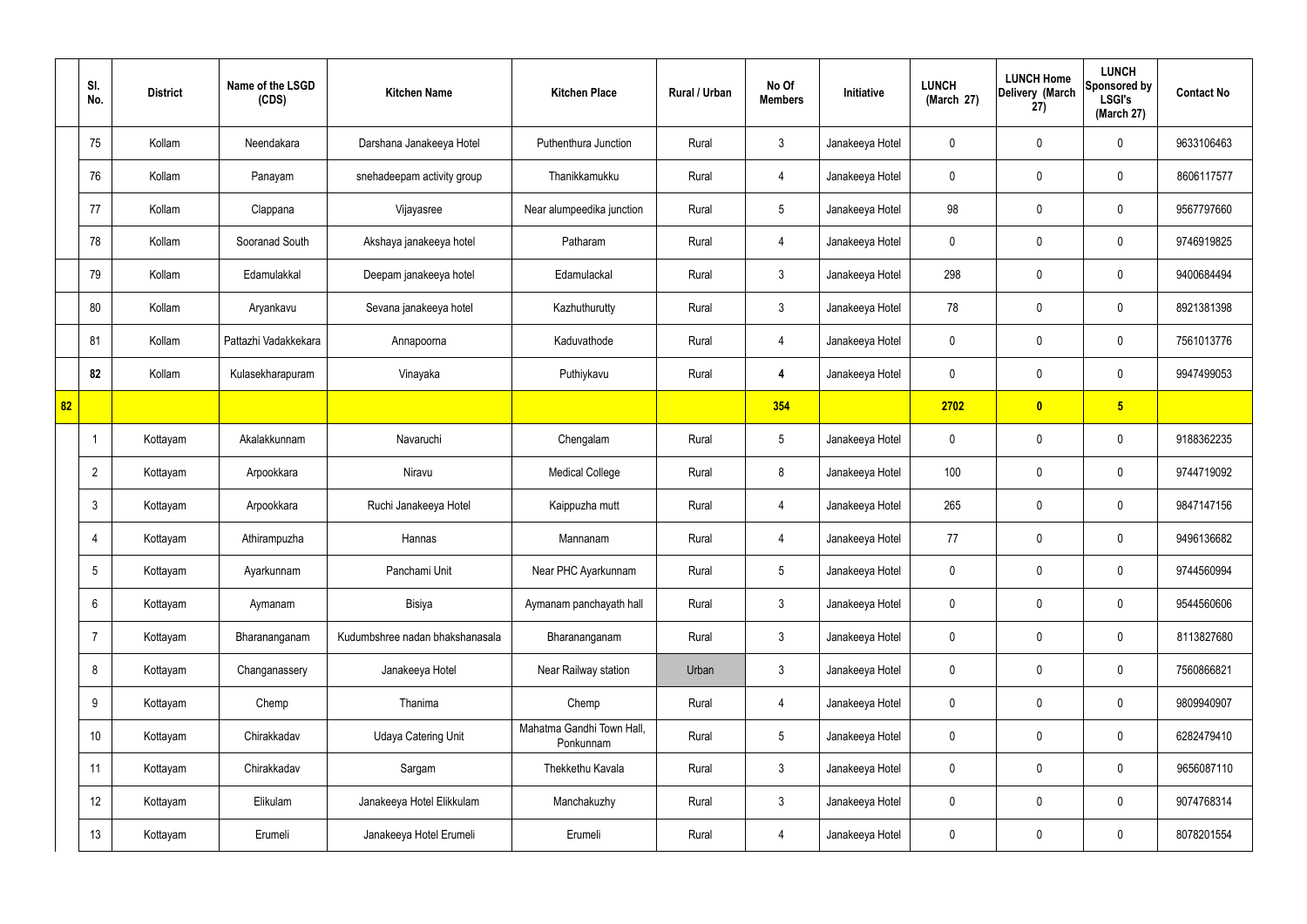| SI.<br>No.      | <b>District</b> | Name of the LSGD<br>(CDS) | <b>Kitchen Name</b>            | <b>Kitchen Place</b>               | Rural / Urban | No Of<br><b>Members</b> | Initiative      | <b>LUNCH</b><br>(March 27) | <b>LUNCH Home</b><br>Delivery (March<br>27) | <b>LUNCH</b><br>Sponsored by<br><b>LSGI's</b><br>(March 27) | <b>Contact No</b> |
|-----------------|-----------------|---------------------------|--------------------------------|------------------------------------|---------------|-------------------------|-----------------|----------------------------|---------------------------------------------|-------------------------------------------------------------|-------------------|
| 14              | Kottayam        | Ettumanoor                | Gramashree cafe kudumbasree    | Nandanam auditorium.<br>Ettumanoor | Urban         | $5\phantom{.0}$         | Janakeeya Hotel | 0                          | 0                                           | $\mathbf 0$                                                 | 9847334071        |
| 15              | Kottayam        | Kadanad                   | Thanal catering                | Kadanad                            | Rural         | $5\phantom{.0}$         | Janakeeya Hotel | $\mathbf 0$                | 0                                           | $\mathbf 0$                                                 | 9048099040        |
| 16              | Kottayam        | Kadaplamattam             | Salt &pepper                   | Near Kadaplamattom CDS             | Rural         | 4                       | Janakeeya Hotel | $\mathbf 0$                | 0                                           | $\mathbf 0$                                                 | 9645400860        |
| 17              | Kottayam        | Kadaplamattam             | Kadaplamattam Janakeeya Hotel  | Vayala                             | Rural         | $\overline{4}$          | Janakeeya Hotel | $\mathbf 0$                | 85                                          | $\mathbf 0$                                                 | 9446804954        |
| 18              | Kottayam        | Kaduthuruthy              | Janakeeya Hotel                | Panchayath premise                 | Rural         | $6\phantom{.}$          | Janakeeya Hotel | $\mathbf 0$                | $\boldsymbol{0}$                            | $\mathbf 0$                                                 | 9847166464        |
| 19              | Kottayam        | Kallara                   | Vasuki Janakeeya hotel         | Kallara                            | Rural         | $\mathbf{3}$            | Janakeeya Hotel | $\mathbf 0$                | 0                                           | $\mathbf 0$                                                 | 9846103478        |
| 20              | Kottayam        | Kanakkari                 | Jesus                          | Pattithanam                        | Rural         | $5\phantom{.0}$         | Janakeeya Hotel | $\mathbf 0$                | 0                                           | $\mathbf 0$                                                 | 9447192439        |
| 21              | Kottayam        | Kangazha                  | Sulabha                        | Pathanadu                          | Rural         | $5\phantom{.0}$         | Janakeeya Hotel | $\mathbf 0$                | 0                                           | $\mathbf 0$                                                 | 9847438293        |
| 22              | Kottayam        | Kanjirapally              | Vanitha canteen                | Panchayath premise                 | Rural         | $\mathbf{3}$            | Janakeeya Hotel | $\mathbf 0$                | $\boldsymbol{0}$                            | $\mathbf 0$                                                 | 9605391868        |
| 23              | Kottayam        | Karoor                    | Unarvu janakeeya hotel         | Valavoor                           | Rural         | $5\phantom{.0}$         | Janakeeya Hotel | $\mathbf 0$                | 0                                           | $\mathbf 0$                                                 | 8304903250        |
| 24              | Kottayam        | Karukachal                | <b>Sukrutham Catering Unit</b> | Karukachal                         | Rural         | $5\phantom{.0}$         | Janakeeya Hotel | $\mathbf 0$                | 0                                           | $\boldsymbol{0}$                                            | 9847766843        |
| 25              | Kottayam        | Kidangoor                 | Janakeeya hotel                | Kidangoor Panchayath               | Rural         | $\mathfrak{Z}$          | Janakeeya Hotel | $\mathbf 0$                | 0                                           | $\boldsymbol{0}$                                            | 9048080292        |
| 26              | Kottayam        | Kooroppada                | Achus Janakeeya Hotel          | Panchayath                         | Rural         | $\mathbf{3}$            | Janakeeya Hotel | 0                          | 0                                           | $\boldsymbol{0}$                                            | 9778121989        |
| 27              | Kottayam        | Koottickal                | Janakeeya hotel                | Koottickal                         | Rural         | $5\phantom{.0}$         | Janakeeya Hotel | $\mathbf 0$                | $\mathbf 0$                                 | $\mathbf 0$                                                 | 9645219929        |
| 28              | Kottayam        | Koruthodu                 | Koruthodu Janakeeya Hotel      | Koruthodu                          | Rural         | $6\,$                   | Janakeeya Hotel | $\mathbf 0$                | $\mathbf 0$                                 | $\mathbf 0$                                                 | 7510770418        |
| 29              | Kottayam        | KottayamNorth             | Alfa Canteen                   | Municipality Kottayam              | Urban         | $5\phantom{.0}$         | Janakeeya Hotel | $\mathbf 0$                | $\mathbf 0$                                 | $\mathbf 0$                                                 | 9846571923        |
| 30 <sub>2</sub> | Kottayam        | KottayamNorth             | Kerala cafe janakeeya hotel    | Choottuveli                        | Urban         | $\mathbf{3}$            | Janakeeya Hotel | $\mathbf 0$                | $\mathsf{0}$                                | $\mathbf 0$                                                 | 8129337294        |
| 31              | Kottayam        | KottayamNorth             | Maria Janakeeya Hotel          | Chungam                            | Urban         | $\sqrt{5}$              | Janakeeya Hotel | $\mathbf 0$                | $\mathbf 0$                                 | $\mathbf 0$                                                 | 9744843928        |
| 32              | Kottayam        | Kuravilangadu             | kudumbashree janakeeya hotel   | kuravilangady by pass junction     | Rural         | $5\,$                   | Janakeeya Hotel | $\mathbf 0$                | $\mathsf{0}$                                | $\mathbf 0$                                                 | 7559022364        |
| 33              | Kottayam        | Kurichi                   | Swad Catering                  | Cheruvelippadi                     | Rural         | 4                       | Janakeeya Hotel | $\mathbf 0$                | $\mathbf 0$                                 | $\mathbf 0$                                                 | 9847891917        |
| 34              | Kottayam        | Madappally                | SR catering                    | Mammoodu                           | Rural         | $\mathbf{3}$            | Janakeeya Hotel | $\pmb{0}$                  | 0                                           | $\mathbf 0$                                                 | 9747702203        |
| $35\,$          | Kottayam        | Manimala                  | Vanitha canteen                | Manimala                           | Rural         | $\mathfrak{Z}$          | Janakeeya Hotel | 0                          | $\pmb{0}$                                   | $\pmb{0}$                                                   | 9946318069        |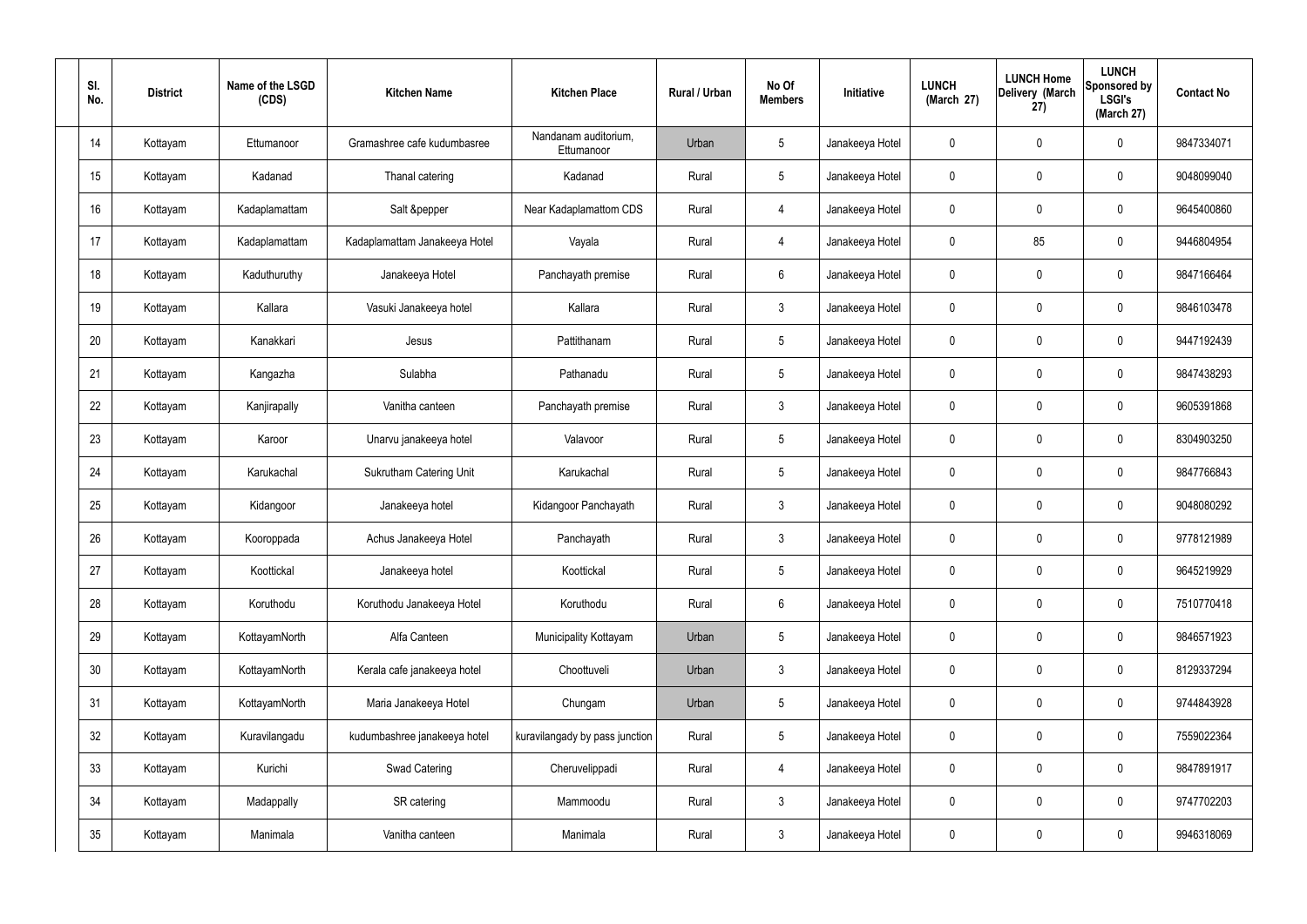|    | SI.<br>No. | <b>District</b> | Name of the LSGD<br>(CDS) | <b>Kitchen Name</b>             | <b>Kitchen Place</b>    | Rural / Urban | No Of<br><b>Members</b> | Initiative      | <b>LUNCH</b><br>(March 27) | <b>LUNCH Home</b><br>Delivery (March<br>27) | <b>LUNCH</b><br>Sponsored by<br><b>LSGI's</b><br>(March 27) | <b>Contact No</b> |
|----|------------|-----------------|---------------------------|---------------------------------|-------------------------|---------------|-------------------------|-----------------|----------------------------|---------------------------------------------|-------------------------------------------------------------|-------------------|
|    | 36         | Kottayam        | Manjoor                   | Oruma catering unit             | Kuruppanthara           | Rural         | $5\phantom{.0}$         | Janakeeya Hotel | $\mathbf 0$                | 0                                           | $\mathbf 0$                                                 | 9349189590        |
|    | 37         | Kottayam        | Marangattupilly           | Marangattupilly Janakeeya Hotel | Marangattupilly         | Rural         | 4                       | Janakeeya Hotel | $\mathbf 0$                | 0                                           | $\mathbf 0$                                                 | 9544416772        |
|    | 38         | Kottayam        | Maravanthuruth            | Changathi                       | Maravanthuruth          | Rural         | 4                       | Janakeeya Hotel | $\mathbf 0$                | 0                                           | $\mathbf 0$                                                 | 9744598169        |
|    | 39         | Kottayam        | Meenachil                 | Akshaya Janakeeya hotel         | Idamattam               | Rural         | 4                       | Janakeeya Hotel | 68                         | 0                                           | $\mathbf 0$                                                 | 9747190979        |
|    | 40         | Kottayam        | Meenachil                 | Archana janakeeya Hotel         | Paika                   | Rural         | $5\phantom{.0}$         | Janakeeya Hotel | $\mathbf 0$                | 0                                           | $\mathbf 0$                                                 | 9048759539        |
| 82 | 41         | Kottayam        | Meenadom                  | <b>Nainus</b>                   | Meenadom                | Rural         | $\mathbf{3}$            | Janakeeya Hotel | $\mathbf 0$                | 0                                           | $\mathbf 0$                                                 | 9539752801        |
|    | 42         | Kottayam        | Melukavu                  | Seenayi Cafe centre             | Melukavumattam          | Rural         | $5\phantom{.0}$         | Janakeeya Hotel | $\mathbf 0$                | 0                                           | $\mathbf 0$                                                 | 9744546703        |
|    | 43         | Kottayam        | Moonnilav                 | Aiswarya                        | Moonnilav               | Rural         | $\mathbf{3}$            | Janakeeya Hotel | $\mathbf 0$                | 0                                           | $\mathbf 0$                                                 | 8281227689        |
|    | 44         | Kottayam        | Mulakkulam                | Janakeeya Hotel                 | Moorkkattilpadi         | Rural         | $\overline{4}$          | Janakeeya Hotel | $\mathbf 0$                | 0                                           | $\mathbf 0$                                                 | 9747856382        |
|    | 45         | Kottayam        | Mundakkayam               | Janakeeya Hotel Mundakkayam     | Mundakkayam             | Rural         | $6\phantom{.}6$         | Janakeeya Hotel | $\mathbf 0$                | 0                                           | $\mathbf 0$                                                 | 9495314979        |
|    | 46         | Kottayam        | Nedumkunnam               | Nanma Kudumbashree Unit         | Nedumkunnam             | Rural         | $5\phantom{.0}$         | Janakeeya Hotel | $\mathbf 0$                | $\boldsymbol{0}$                            | $\overline{2}$                                              | 7306791612        |
|    | 47         | Kottayam        | Neendoor                  | Gruhasree ME Unit               | Panchayath              | Rural         | $\mathbf{3}$            | Janakeeya Hotel | $\mathbf 0$                | 0                                           | $\mathbf 0$                                                 | 9847756958        |
|    | 48         | Kottayam        | Njeezhoor                 | Annapoorna Janakeeya Hotel      | Panchayath              | Rural         | 4                       | Janakeeya Hotel | 0                          | 0                                           | $\mathbf 0$                                                 | 9745246839        |
|    | 49         | Kottayam        | Pala                      | Angel Janakeeya Hotel           | Pala Municipality       | Urban         | $\overline{4}$          | Janakeeya Hotel | $\mathbf 0$                | 0                                           | $\mathbf 0$                                                 | 9745963125        |
|    | 50         | Kottayam        | Pala                      | Harithasree catering            | Chethimattam            | Urban         | $5\phantom{.0}$         | Janakeeya Hotel | $\pmb{0}$                  | 0                                           | $\mathbf 0$                                                 | 9895154240        |
|    | 51         | Kottayam        | Pallickathodu             | Sangeetha                       | Pallickathodu Bus stand | Rural         | $\mathbf{3}$            | Janakeeya Hotel | 20                         | 0                                           | $\mathbf 0$                                                 | 9633814381        |
|    | 52         | Kottayam        | Pampady                   | Thrupthi                        | Pampady Town            | Rural         | $5\phantom{.0}$         | Janakeeya Hotel | $\pmb{0}$                  | 0                                           | $\mathbf 0$                                                 | 9633013622        |
|    | 53         | Kottayam        | Panachikkadu              | Ruchi Canteen                   | Paruthumpara            | Rural         | $5\overline{)}$         | Janakeeya Hotel | $\mathbf 0$                | 0                                           | $\mathbf 0$                                                 | 9656411494        |
|    | 54         | Kottayam        | Parathodu                 | Janakeeya Hotel Parathodu       | Panchayath              | Rural         | $\overline{4}$          | Janakeeya Hotel | $\mathbf 0$                | 0                                           | $\mathbf 0$                                                 | 7907455541        |
|    | 55         | Kottayam        | Paippadu                  | Thejus                          | Paippadu                | Rural         | $5\overline{)}$         | Janakeeya Hotel | $\mathbf 0$                | 0                                           | $\mathbf 0$                                                 | 7034621426        |
|    | 56         | Kottayam        | Poonjar                   | Haritham                        | Poonjar                 | Rural         | $5\phantom{.0}$         | Janakeeya Hotel | $\pmb{0}$                  | $\pmb{0}$                                   | $\mathbf 0$                                                 | 9495235348        |
|    | 57         | Kottayam        | poonjar south             | Sowbhagya Janakeeya Hotel       | poonjar south           | Rural         | $\overline{4}$          | Janakeeya Hotel | 0                          | $\pmb{0}$                                   | $\boldsymbol{0}$                                            | 9495151799        |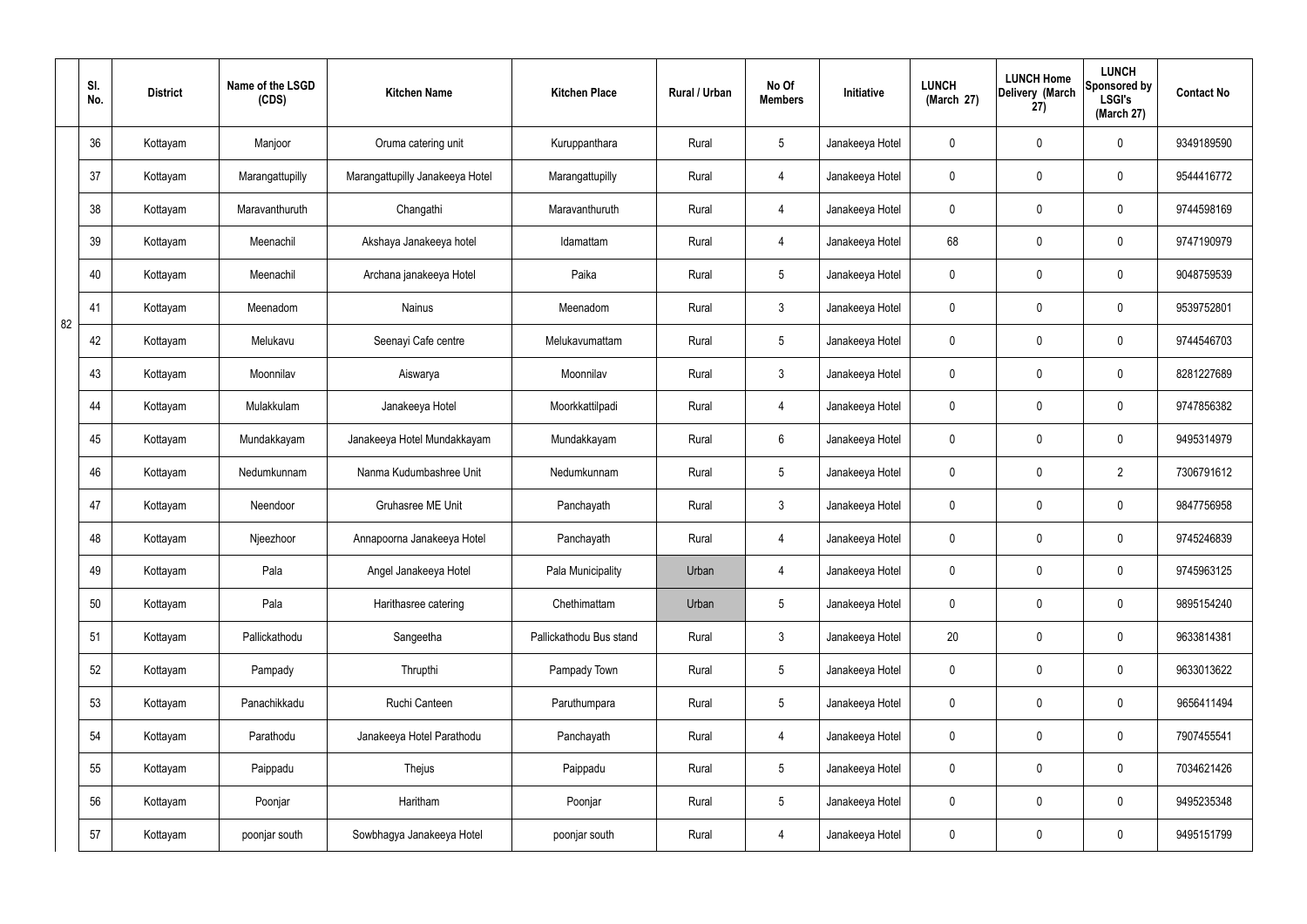| SI.<br>No. | <b>District</b> | Name of the LSGD<br>(CDS) | <b>Kitchen Name</b>                                      | <b>Kitchen Place</b>                        | <b>Rural / Urban</b> | No Of<br><b>Members</b> | Initiative      | <b>LUNCH</b><br>(March 27) | <b>LUNCH Home</b><br>Delivery (March<br>27) | <b>LUNCH</b><br><b>Sponsored by</b><br><b>LSGI's</b><br>(March 27) | <b>Contact No</b> |
|------------|-----------------|---------------------------|----------------------------------------------------------|---------------------------------------------|----------------------|-------------------------|-----------------|----------------------------|---------------------------------------------|--------------------------------------------------------------------|-------------------|
| 58         | Kottayam        | Puthuppalli               | Ammaveedu                                                | Puthuppally bus stand                       | Rural                | $5\phantom{.0}$         | Janakeeya Hotel | $\mathbf 0$                | $\mathbf 0$                                 | 0                                                                  | 9947156548        |
| 59         | Kottayam        | Ramapuram                 | Ruchi                                                    | Ramapuram                                   | Rural                | $\overline{4}$          | Janakeeya Hotel | 0                          | 32                                          | 0                                                                  | 9495107277        |
| 60         | Kottayam        | T.V.Puram                 | Vijaya Janakeeya Hotel                                   | TV Puram                                    | Rural                | $\mathbf{3}$            | Janakeeya Hotel | 0                          | $\mathbf 0$                                 | 0                                                                  | 9847614136        |
| 61         | Kottayam        | Teekkoy                   | Kairali                                                  | Vagamattom, Kallambhagam                    | Rural                | $\mathbf{3}$            | Janakeeya Hotel | $\mathbf 0$                | $\mathbf 0$                                 | 0                                                                  | 7025702768        |
| 62         | Kottayam        | Thalanad                  | Nanma                                                    | Muttambhagam Kavala                         | Rural                | $\mathbf{3}$            | Janakeeya Hotel | 0                          | $\mathbf 0$                                 | 0                                                                  | 9961289547        |
| 63         | Kottayam        | Thalappalam               | Ameya                                                    | Thalappalam                                 | Rural                | $\overline{4}$          | Janakeeya Hotel | $\mathbf 0$                | $\mathbf 0$                                 | 4                                                                  | 7025932626        |
| 64         | Kottayam        | Thalayolaparambu          | kudumbashree janakeeya hotel                             | Thalayolaparambu                            | Rural                | $\mathbf{3}$            | Janakeeya Hotel | 57                         | $\mathbf 0$                                 | 0                                                                  | 7994830570        |
| 65         | Kottayam        | Thidanadu                 | Janani                                                   | Chemmlamattam                               | Rural                | $6\overline{6}$         | Janakeeya Hotel | $\mathbf 0$                | $\mathbf 0$                                 | 0\$                                                                | 9562695545        |
| 66         | Kottayam        | Thidanadu                 | Krishna                                                  | Near Panchayath                             | Rural                | $\overline{4}$          | Janakeeya Hotel | 0                          | $\mathbf 0$                                 | 0                                                                  | 9605565960        |
| 67         | Kottayam        | Thiruvarppu               | Sreeparvathy food products                               | Illickal                                    | Rural                | $\mathbf{3}$            | Janakeeya Hotel | $\mathbf 0$                | $\mathbf 0$                                 | 0                                                                  | 9747289846        |
| 68         | Kottayam        | Thrikkodithanam           | Swanthanam                                               | Thrikkodithanam                             | Rural                | $5\phantom{.0}$         | Janakeeya Hotel | 0                          | 0                                           | 0                                                                  | 7902729237        |
| 69         | Kottayam        | Udayanapuram              | Uppum Mulakum                                            | Nerekadavu                                  | Rural                | $\mathbf{3}$            | Janakeeya Hotel | $\mathbf 0$                | 0                                           | 0                                                                  | 8111850728        |
| 70         | Kottayam        | Udayanapuram              | Aiswarya Activity Group                                  | Vaikom Block Panchayath                     | Rural                | 5                       | Janakeeya Hotel | 0                          | 0                                           | 0                                                                  | 9847437286        |
| 71         | Kottayam        | Uzhavoor                  | Uzhavoor Janakeeya Hotel                                 | Uzhavoor Town                               | Rural                | 8                       | Janakeeya Hotel | $\mathbf 0$                | $\mathbf 0$                                 | 0                                                                  | 9746074266        |
| 72         | Kottayam        | Vaikom                    | <b>Chanees Eats</b>                                      | Chalapparambu                               | Urban                | $\overline{4}$          | Janakeeya Hotel | $\mathbf 0$                | $\pmb{0}$                                   | 0                                                                  | 9446467389        |
| 73         | Kottayam        | Vakathanam                | Padheyam                                                 | Njaliakuzhi                                 | Rural                | $6\overline{6}$         | Janakeeya Hotel | $\mathbf 0$                | $\mathbf 0$                                 | 0                                                                  | 9495010073        |
| 74         | Kottayam        | Vazhappally               | Udayam                                                   | Vazhappally                                 | Rural                | $\overline{4}$          | Janakeeya Hotel | $\mathbf 0$                | $\pmb{0}$                                   | 0                                                                  | 9562267564        |
| 75         | Kottayam        | Vazhoor                   | Kudumbashree Canteen Unit At<br>Vazhoor Grama Panchayath | Vazhoor Grama Panchayath<br><b>Building</b> | Rural                | $5\phantom{.0}$         | Janakeeya Hotel | 0                          | $\mathbf 0$                                 | 0                                                                  | 9544717796        |
| 76         | Kottayam        | Vazhoor                   | New India                                                | Nedumavu                                    | Rural                | $\mathbf{3}$            | Janakeeya Hotel | $\mathbf 0$                | $\pmb{0}$                                   | 0                                                                  | 9744581242        |
| 77         | Kottayam        | Vechoor                   | Treeland Annapoorna                                      | <b>Bund Road</b>                            | Rural                | $\mathbf{3}$            | Janakeeya Hotel | $\mathbf 0$                | $\mathbf 0$                                 | 0                                                                  | 8606814487        |
| 78         | Kottayam        | Veliyannoor               | Thanima foods                                            | Veliyannoor                                 | Rural                | $\mathbf{3}$            | Janakeeya Hotel | $\mathbf 0$                | $\mathbf 0$                                 | $\mathbf 0$                                                        | 9744392147        |
| 79         | Kottayam        | Vellavoor                 | Uppum Mulakum Janakeeya Hotel                            | Panchayath premise                          | Rural                | $5\phantom{.0}$         | Janakeeya Hotel | 0                          | $\boldsymbol{0}$                            | 0                                                                  | 9188317288        |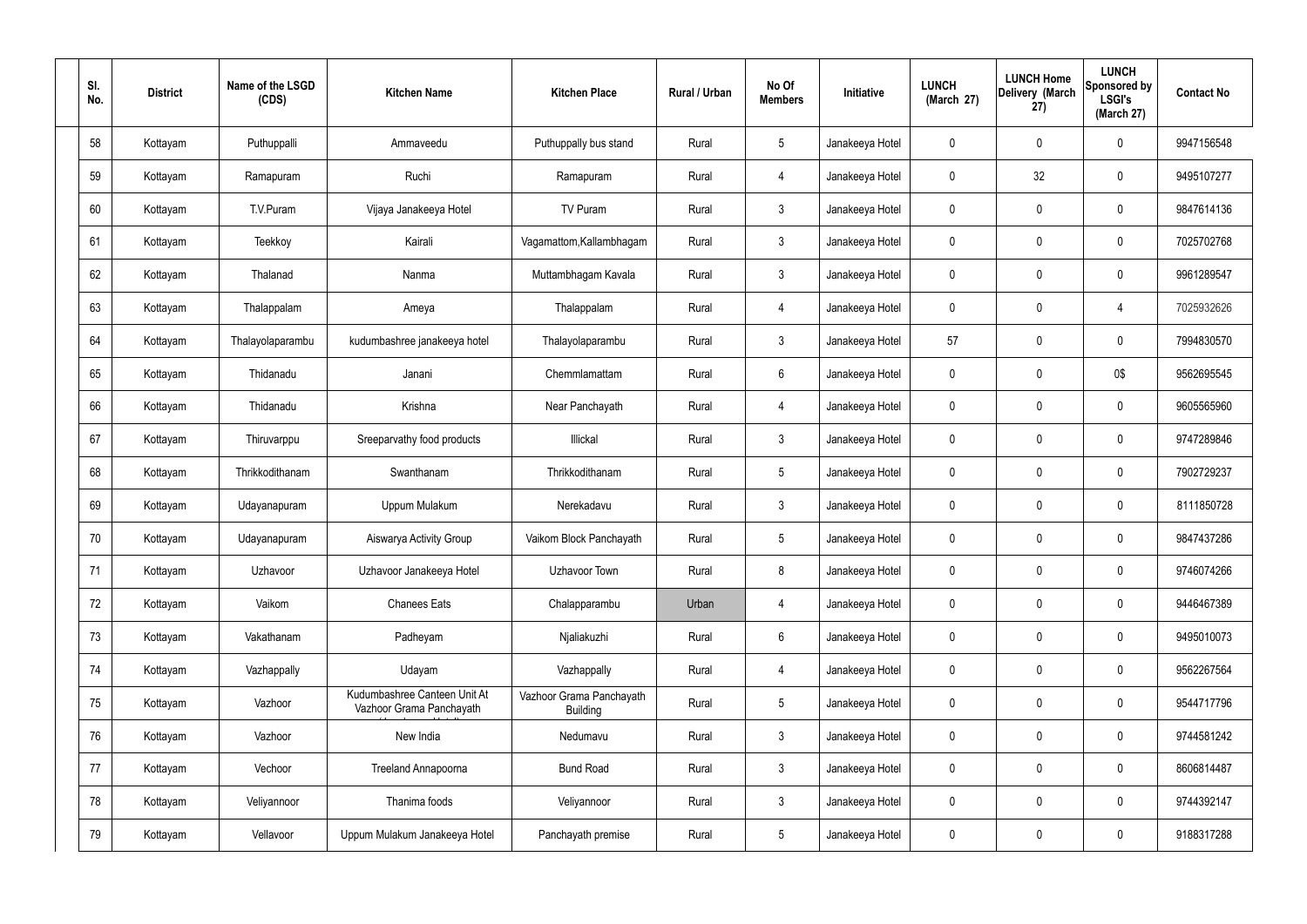|    | SI.<br>No.      | <b>District</b> | Name of the LSGD<br>(CDS) | <b>Kitchen Name</b>            | <b>Kitchen Place</b>                  | <b>Rural / Urban</b> | No Of<br><b>Members</b> | Initiative      | <b>LUNCH</b><br>(March 27) | <b>LUNCH Home</b><br>Delivery (March<br>27) | <b>LUNCH</b><br>Sponsored by<br><b>LSGI's</b><br>(March 27) | <b>Contact No</b> |
|----|-----------------|-----------------|---------------------------|--------------------------------|---------------------------------------|----------------------|-------------------------|-----------------|----------------------------|---------------------------------------------|-------------------------------------------------------------|-------------------|
|    | 80              | Kottayam        | Velloor                   | Puzhayoram catering            | Near Velloor cds office               | Rural                | 4                       | Janakeeya Hotel | 48                         | $\mathbf 0$                                 | $\mathbf 0$                                                 | 9895522286        |
|    | 81              | Kottayam        | Vijayapuram               | Niravu                         | Iranjal                               | Rural                | $\mathbf{3}$            | Janakeeya Hotel | $\mathbf 0$                | $\mathbf 0$                                 | $\mathbf 0$                                                 | 9495245895        |
|    | 82              | Kottayam        | Vijayapuram               | Renown Janakeeya Hotel         | Vadavathoor                           | Rural                | $5\phantom{.0}$         |                 | $\mathbf 0$                | $\mathbf 0$                                 | $\mathbf 0$                                                 | 8606536302        |
| 82 |                 |                 |                           |                                |                                       |                      | 336                     |                 | 635                        | 117                                         | $6\phantom{1}$                                              |                   |
|    | -1              | Kozhikode       | Balussery                 | Unarvu Janakeeya Hotel         | Balussery                             | Rural                | $5\phantom{.0}$         | Janakeeya Hotel | $\mathbf 0$                | $\mathbf 0$                                 | $\mathbf 0$                                                 | 95440 03929       |
|    | $\overline{2}$  | Kozhikode       | Panangad                  | Kairali Janakeeya Hotel        | Balussery mukku at K K<br>hospital    | Rural                | $\mathbf{3}$            | Janakeeya Hotel | 124                        | $\mathbf 0$                                 | $\mathbf 0$                                                 | 97450 85782       |
|    | 3               | Kozhikode       | Koorachundu               | Koorachundu Janakeeya hotel    | Koorachundu                           | Rural                | $\overline{4}$          | Janakeeya Hotel | 205                        | $\mathbf 0$                                 | $\mathbf 0$                                                 | 94967 07886       |
|    | $\overline{4}$  | Kozhikode       | Koorachundu               | Koottayma Janakeeya Hotel      | Kallanode                             | Rural                | $5\overline{)}$         | Janakeeya Hotel | $\mathbf 0$                | $\mathbf 0$                                 | $\mathbf 0$                                                 | 94967 26850       |
|    | $5\overline{)}$ | Kozhikode       | Kottur                    | Sneha Janakeeya Hotel          | Kottur                                | Rural                | $5\overline{)}$         | Janakeeya Hotel | $\mathbf 0$                | $\mathbf 0$                                 | $\mathbf 0$                                                 | 97456 72101       |
|    | 6               | Kozhikode       | Naduvannur                | Naduvannur Janakeeya Hotel     | Naduvannur                            | Rural                | $\overline{7}$          | Janakeeya Hotel | $\mathbf 0$                | $\mathbf 0$                                 | $\mathbf 0$                                                 | 8592-031802       |
|    | $\overline{7}$  | Kozhikode       | Naduvannur                | Kudumbashree Janakeeya Hotel   | Anjolimukku                           | Rural                | 3                       | Janakeeya Hotel | 274                        | $\mathbf 0$                                 | $\mathbf 0$                                                 | 9995947043        |
|    | 8               | Kozhikode       | Ulliyeri                  | Ulliyeri Janakeeya Hotel       | Ulliyeri                              | Rural                | 4                       | Janakeeya Hotel | 255                        | $\mathbf 0$                                 | $\mathbf 0$                                                 | 89434 06681       |
|    | 9               | Kozhikode       | Unnikulam                 | Swad Janakeeya Hotel           | Ekarool Kaappil Road                  | Rural                | $\mathbf{3}$            | Janakeeya Hotel | 582                        | $\mathbf 0$                                 | $\mathbf 0$                                                 | 85475 75474       |
|    | 10              | Kozhikode       | Unnikulam                 | Chaithanya Janakeeya Hotel     | Opposite unnikulam<br>gramapanchayath | Rural                | $\mathbf{3}$            | Janakeeya Hotel | 624                        | $\mathbf 0$                                 | $\mathbf 0$                                                 | 87141 31460       |
|    | 11              | Kozhikode       | Nanminda                  | Akshaya vanitha hotel          | Nanminda panchayath building          | Rural                | $3\phantom{a}$          | Janakeeya Hotel | 175                        | $\mathbf 0$                                 | $\mathbf 0$                                                 | 9961184212        |
|    | 12              | Kozhikode       | Thalakkulathur            | Thalakkulathur Janakeeya Hotel | Parambath                             | Rural                | $\overline{4}$          | Janakeeya Hotel | $\mathbf 0$                | $\mathbf 0$                                 | $\mathbf 0$                                                 | 7593067511        |
|    | 13              | Kozhikode       | Kakkodi                   | Kakkodi Janakeeya Hotel        | Kakkodi Bazar                         | Rural                | $\overline{7}$          | Janakeeya Hotel | $\mathbf 0$                | 0                                           | $\mathbf 0$                                                 | 8943123615        |
|    | 14              | Kozhikode       | Chelannur                 | Oottupura Janakeeya Hotel      | Ambalathukulangara                    | Rural                | $\overline{7}$          | Janakeeya Hotel | $\mathbf 0$                | 0                                           | $\mathbf 0$                                                 | 9846010528        |
|    | 15              | Kozhikode       | Narikkuni                 | Amma Janakeeya Hotel           | Narikkuni                             | Rural                | $\mathbf{3}$            | Janakeeya Hotel | $\mathbf 0$                | 0                                           | $\mathbf 0$                                                 | 9645606562        |
|    | 16              | Kozhikode       | Kakkoor                   | Janakeeya Hotel Kakkoor        | Kakkoor                               | Rural                | $5\phantom{.0}$         | Janakeeya Hotel | 225                        | 0                                           | $\mathbf 0$                                                 | 8592050112        |
|    | 17              | Kozhikode       | Koduvally                 | Sadhya Janakeeya Hotel         | G M L P School, Koduvally             | Urban                | $5\phantom{.0}$         | Janakeeya Hotel | $\mathbf 0$                | 0                                           | $\mathbf 0$                                                 | 8593898831        |
|    | 18              | Kozhikode       | Koduvally                 | KKN Janakeeya Hotel Koduvally  | Nellamkandi                           | Urban                | $\mathbf{3}$            | Janakeeya Hotel | 88                         | 0                                           | $\overline{0}$                                              | 9847650894        |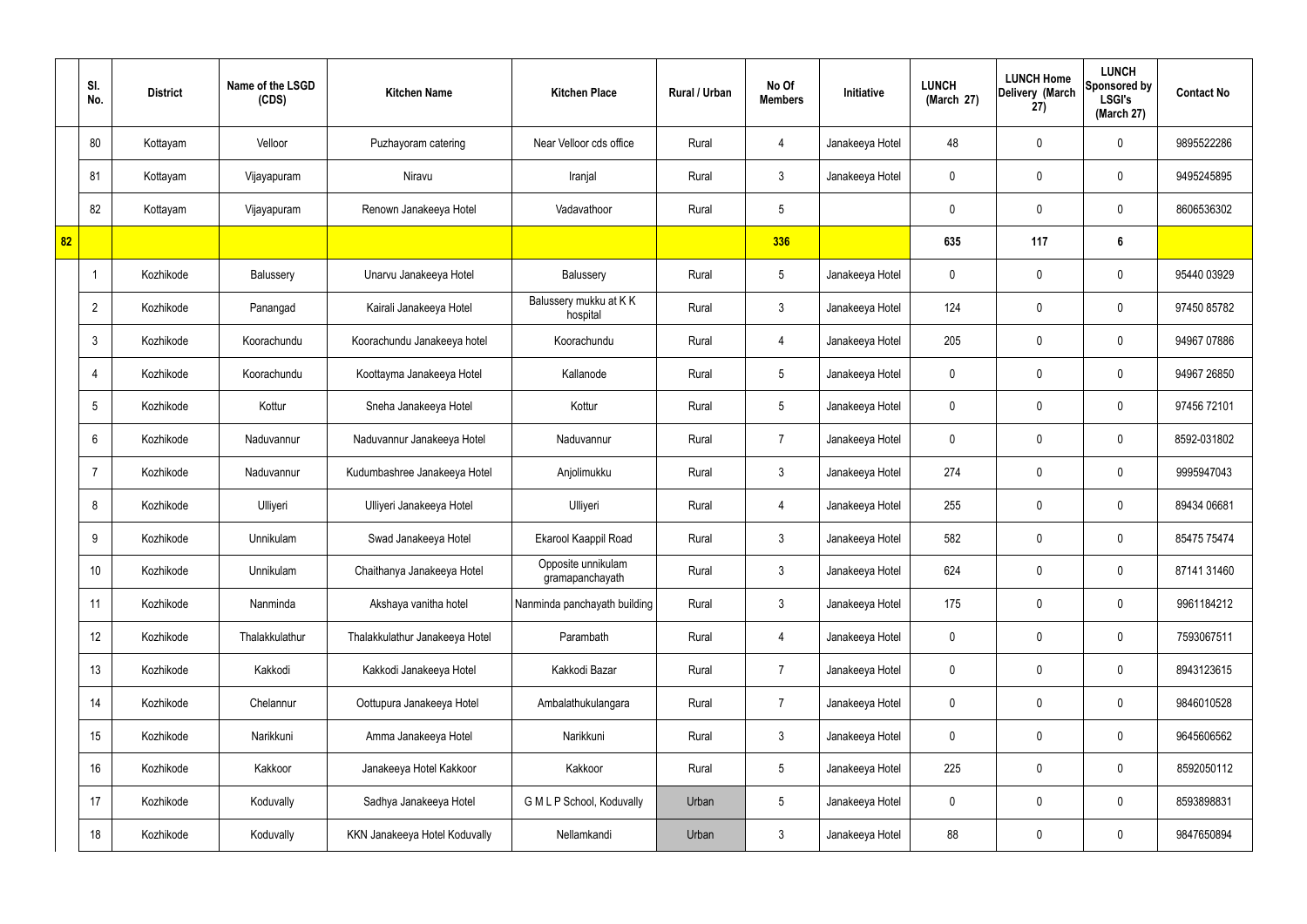| SI.<br>No. | <b>District</b> | Name of the LSGD<br>(CDS) | <b>Kitchen Name</b>                      | <b>Kitchen Place</b>                | Rural / Urban | No Of<br><b>Members</b> | Initiative      | <b>LUNCH</b><br>(March 27) | <b>LUNCH Home</b><br>Delivery (March<br>27) | <b>LUNCH</b><br>Sponsored by<br><b>LSGI's</b><br>(March 27) | <b>Contact No</b> |
|------------|-----------------|---------------------------|------------------------------------------|-------------------------------------|---------------|-------------------------|-----------------|----------------------------|---------------------------------------------|-------------------------------------------------------------|-------------------|
| 19         | Kozhikode       | Koduvally                 | Swad Janakeeya Hotel                     | Manipuram                           | Urban         | $5\phantom{.0}$         | Janakeeya Hotel | 0                          | 0                                           | $\mathbf 0$                                                 | 9946991995        |
| 20         | Kozhikode       | Madavoor                  | Madavoor Janakeeya Hotel                 | Near madavoor panchayath            | Rural         | $\sqrt{5}$              | Janakeeya Hotel | $\mathbf 0$                | 0                                           | $\mathbf 0$                                                 | 8547590842        |
| 21         | Kozhikode       | Omasseri                  | Annapoornna Janakeeya Hotel              | Omasseri                            | Rural         | $\overline{4}$          | Janakeeya Hotel | 78                         | 0                                           | $\mathbf 0$                                                 | 9605102599        |
| 22         | Kozhikode       | Puthuppadi                | Ruchi Janakeeya Hotel                    | Puthupadi                           | Rural         | $\sqrt{5}$              | Janakeeya Hotel | 96                         | 0                                           | $\mathbf 0$                                                 | 7909113114        |
| 23         | Kozhikode       | Kizhakkoth                | Swad Janakeeya Hotel                     | Mariveettilthazham                  | Rural         | $\overline{4}$          | Janakeeya Hotel | $\mathbf 0$                | 0                                           | $\mathbf 0$                                                 | 9847086665        |
| 24         | Kozhikode       | Thamarassery              | Pavithram Janakeeya hotel                | Thamarassery old stand              | Rural         | $6\phantom{.}$          | Janakeeya Hotel | $\mathbf 0$                | 0                                           | $\mathbf 0$                                                 | 9048389661        |
| 25         | Kozhikode       | Kodenchery                | Kairali Janakeeya Hotel                  | Kodenchery                          | Rural         | 4                       | Janakeeya Hotel | $\mathbf 0$                | 0                                           | $\mathbf 0$                                                 | 9446037829        |
| 26         | Kozhikode       | Koodaranji                | Ruchikkoot Janakeeya Hotel               | Koodaranji                          | Rural         | $6\phantom{.}$          | Janakeeya Hotel | $\mathbf 0$                | 0                                           | $\mathbf 0$                                                 | 9496439278        |
| 27         | Kozhikode       | Thiruvambadi              | Pulari Janakeeya Hotel                   | Thondimmal                          | Rural         | $\sqrt{5}$              | Janakeeya Hotel | $\mathbf 0$                | 0                                           | $\mathbf 0$                                                 | 7034264232        |
| 28         | Kozhikode       | Kattippara                | Ruchi Janakeeya Hotel                    | Chamal                              | Rural         | $6\phantom{.}$          | Janakeeya Hotel | $\mathbf 0$                | 0                                           | $\boldsymbol{0}$                                            | 7591974045        |
| 29         | Kozhikode       | Koyilandy North           | Naveena canteen                          | Near new bus stand                  | Urban         | $\overline{7}$          | Janakeeya Hotel | 0                          | 0                                           | $\boldsymbol{0}$                                            | 9544185262        |
| 30         | Kozhikode       | Koyilandy North           | Koyilandi Nagarasabha Janakeeya<br>Hotel | Near Kollamchira                    | Urban         | 10                      | Janakeeya Hotel | $\mathbf 0$                | 0                                           | $\boldsymbol{0}$                                            | 8943191728        |
| 31         | Kozhikode       | Koyilandi South           | Snehadeepam Janakeeya Hotel              | Muthambi                            | Urban         | 6                       | Janakeeya Hotel | 43                         | 0                                           | 0                                                           | 9188198658        |
| 32         | Kozhikode       | Koyilandi South           | Kudumbashree Janakeeya Hotel             | Koyilandi Market                    | Urban         | $\mathbf{3}$            | Janakeeya Hotel | $\mathbf 0$                | 0                                           | $\mathbf 0$                                                 | 9544185262        |
| 33         | Kozhikode       | Chengottukavu             | Amma Janakeeya Hotel                     | Edakkulam                           | Rural         | $5\phantom{.0}$         | Janakeeya Hotel | $\mathbf 0$                | $\mathbf 0$                                 | $\mathbf 0$                                                 | 9048235785        |
| 34         | Kozhikode       | Atholi                    | Atholi Janakeeya Hotel                   | Kodassery                           | Rural         | 4                       | Janakeeya Hotel | $\mathbf 0$                | $\mathbf 0$                                 | $\mathbf 0$                                                 | 9072499251        |
| 35         | Kozhikode       | Moodadi                   | Ruchi Janakeeya Hotel                    | Moodadi                             | Rural         | $5\phantom{.0}$         | Janakeeya Hotel | $\mathbf 0$                | $\mathbf 0$                                 | $\mathbf 0$                                                 | 8281226403        |
| 36         | Kozhikode       | Chemancheri               | Annapoornna Janakeeya Hotel              | Pookkad                             | Rural         | $5\phantom{.0}$         | Janakeeya Hotel | $\mathbf 0$                | $\mathbf 0$                                 | $\mathbf 0$                                                 | 9048235785        |
| 37         | Kozhikode       | Arikkulam                 | Thanima Janakeeya Hotel                  | Kurudimukku                         | Rural         | 4                       | Janakeeya Hotel | $\mathbf 0$                | $\mathbf 0$                                 | $\mathbf 0$                                                 | 9645137125        |
| 38         | Kozhikode       | Arikkulam                 | Ruchiyidam Janakeeya Hotel               | Arikkulam                           | Rural         | 4                       | Janakeeya Hotel | $\mathbf 0$                | $\mathbf 0$                                 | $\mathbf 0$                                                 | 9048410803        |
| 39         | Kozhikode       | Kozhikode Central.        | Ruchikkoott                              | <b>District Veterinary Hospital</b> | Urban         | $\mathbf{3}$            | Janakeeya Hotel | $\mathbf 0$                | 0                                           | $\mathbf 0$                                                 | 7025774213        |
| 40         | Kozhikode       | Kozhikode Central         | Sneha Ruchikkoott                        | Mankavu                             | Urban         | 4                       | Janakeeya Hotel | 0                          | 0                                           | $\boldsymbol{0}$                                            | 8921995031        |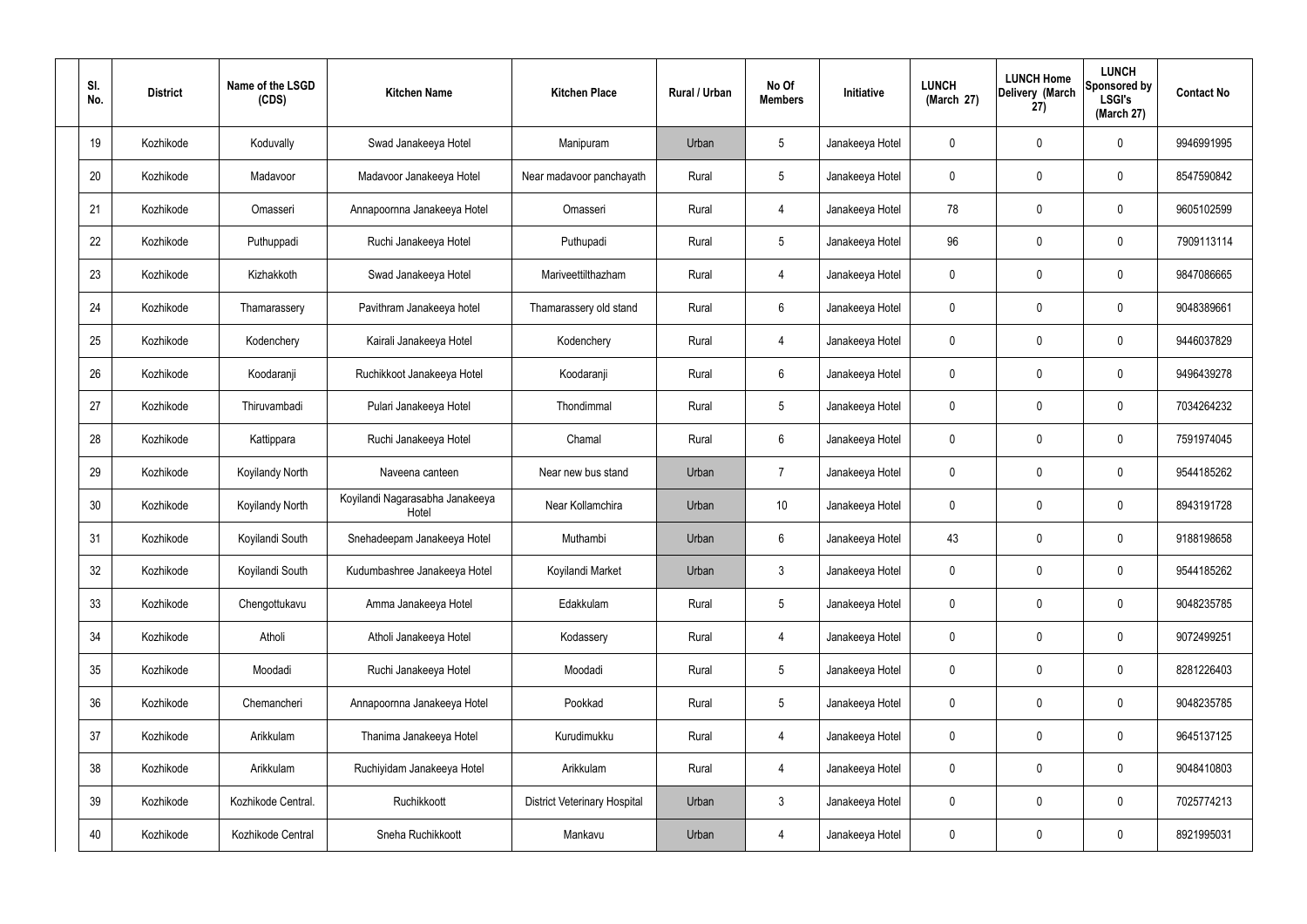|     | SI.<br>No. | <b>District</b> | Name of the LSGD<br>(CDS) | <b>Kitchen Name</b>            | <b>Kitchen Place</b>                        | <b>Rural / Urban</b> | No Of<br><b>Members</b> | Initiative      | <b>LUNCH</b><br>(March 27) | <b>LUNCH Home</b><br>Delivery (March<br>(27) | <b>LUNCH</b><br>Sponsored by<br><b>LSGI's</b><br>(March 27) | <b>Contact No</b> |
|-----|------------|-----------------|---------------------------|--------------------------------|---------------------------------------------|----------------------|-------------------------|-----------------|----------------------------|----------------------------------------------|-------------------------------------------------------------|-------------------|
|     | 41         | Kozhikode       | Kozhikode Central         | Tripthi Janakeeya Hotel        | Near AMLP School,<br>Moozhikkal             | Urban                | $\mathbf{3}$            | Janakeeya Hotel | 700                        | $\mathbf 0$                                  | $\mathbf 0$                                                 | 8129200288        |
|     | 42         | Kozhikode       | Kozhikode Central         | New Ganesh                     | Kovoor, near library                        | Urban                | $5\overline{)}$         | Janakeeya Hotel | 805                        | $\mathbf 0$                                  | $\mathbf 0$                                                 | 9349123701        |
|     | 43         | Kozhikode       | Kozhikode Central         | Ruchippura Janakeeya Hotel     | Near Focus mall, New bus<br>stand Kozhikode | Urban                | $3\phantom{a}$          | Janakeeya Hotel | $\mathbf 0$                | $\mathbf 0$                                  | $\mathbf 0$                                                 | 9605602806        |
|     | 44         | Kozhikode       | Kozhikode Central         | Souparnika Janakeeya Hotel     | Medical college near chest<br>hospital      | Urban                | 6                       | Janakeeya Hotel | $\mathbf 0$                | $\mathbf 0$                                  | $\mathbf 0$                                                 | 8281709784        |
|     | 45         | Kozhikode       | Kozhikode North           | Udayam kudumbasree canteen     | Thadambattuthazham                          | Urban                | 5 <sup>5</sup>          | Janakeeya Hotel | $\mathbf 0$                | $\mathbf 0$                                  | $\mathbf 0$                                                 | 7736850096        |
|     | 46         | Kozhikode       | Kozhikode North           | Ruchi                          | Elathoor, Chettikulam                       | Urban                | $\overline{4}$          | Janakeeya Hotel | $\mathbf 0$                | $\mathbf 0$                                  | $\mathbf 0$                                                 | 9947743713        |
|     | 47         | Kozhikode       | Kozhikode North           | Tasty Janakeeya Hotel          | <b>Butt</b> road                            | Urban                | $5\phantom{.0}$         | Janakeeya Hotel | $\mathbf 0$                | $\mathbf 0$                                  | $\mathbf 0$                                                 | 9074462795        |
|     | 48         | Kozhikode       | Kozhikode North           | Oruma                          | Eranjikkal                                  | Urban                | $\overline{4}$          | Janakeeya Hotel | $\mathbf 0$                | $\mathbf 0$                                  | $\mathbf 0$                                                 |                   |
|     | 49         | Kozhikode       | Feroke                    | Ruchi vanitha mess             | <b>Feroke Muncipality</b>                   | Urban                | $\overline{7}$          | Janakeeya Hotel | $\mathbf 0$                | $\mathbf 0$                                  | $\mathbf 0$                                                 | 9544468026        |
|     | 50         | Kozhikode       | Feroke                    | Mithra Janakeeya Hotel         | Ambalangadi                                 | Urban                | $5\phantom{.0}$         | Janakeeya Hotel | $\mathbf 0$                | $\mathbf 0$                                  | $\mathbf 0$                                                 | 9847657229        |
|     | 51         | Kozhikode       | Feroke                    | Chemmeen Janakeeya Hotel       | Karuvanthuruthi                             | Urban                | $\overline{4}$          | Janakeeya Hotel | 204                        | $\mathbf 0$                                  | $\mathbf 0$                                                 | 9747265293        |
|     | 52         | Kozhikode       | Ramanattukara             | Tasty catering unit            | Ramanattukara                               | Urban                | 6                       | Janakeeya Hotel | 187                        | $\mathbf 0$                                  | $\mathbf 0$                                                 | 9961004004        |
| 106 | 53         | Kozhikode       | KozhikodeSouth            | Ushass cattering               | Meenchantha school                          | Urban                | $5\phantom{.0}$         | Janakeeya Hotel | $\mathbf 0$                | $\mathbf 0$                                  | $\mathbf 0$                                                 | 9645629224        |
|     | 54         | Kozhikode       | Kozhikode South           | Oruma                          | Naduvattam                                  | Urban                | 4                       | Janakeeya Hotel | $\mathbf 0$                | $\mathbf 0$                                  | $\mathbf 0$                                                 | 9747405960        |
|     | 55         | Kozhikode       | Kozhikode South           | Ruchi Janakeeya Hotel          | Kundayithode                                | Urban                | 5 <sub>5</sub>          | Janakeeya Hotel | $\pmb{0}$                  | $\pmb{0}$                                    | $\mathbf 0$                                                 | 9526521036        |
|     | 56         | Kozhikode       | Kozhikode South           | Five star                      | Palayam                                     | Urban                | $\overline{4}$          | Janakeeya Hotel | $\pmb{0}$                  | $\pmb{0}$                                    | $\mathbf 0$                                                 | 9744307041        |
|     | 57         | Kozhikode       | Olavanna                  | Kailamadam Janakeeya Hotel     | Pantheerankavu bypass                       | Rural                | $6\phantom{.}6$         | Janakeeya Hotel | 300                        | $\pmb{0}$                                    | $\boldsymbol{0}$                                            | 9526123535        |
|     | 58         | Kozhikode       | Olavanna                  | Snehitha Janakeeya Hotel       | Kunnathupalam                               | Rural                | $6\overline{6}$         | Janakeeya Hotel | $\mathbf 0$                | 151                                          | $\mathbf 0$                                                 | 9072771905        |
|     | 59         | Kozhikode       | Kadalundi                 | Kadambhari Janakeeya Hotel     | Mannoor valavil                             | Rural                | $6\overline{6}$         | Janakeeya Hotel | $\mathbf 0$                | $\pmb{0}$                                    | $\mathbf 0$                                                 | 9349923675        |
|     | 60         | Kozhikode       | Mukkam                    | Mukkam Friends Janakeeya hotel | Mukkam                                      | Urban                | 4                       | Janakeeya Hotel | $\mathbf 0$                | $\mathbf 0$                                  | $\mathbf 0$                                                 | 9497215604        |
|     | 61         | Kozhikode       | Mukkam                    | Oottupura Janakeeya Hotel      | Manassery                                   | Urban                | 4                       | Janakeeya Hotel | $\mathbf 0$                | $\pmb{0}$                                    | $\mathbf 0$                                                 | 9645563417        |
|     | 62         | Kozhikode       | Chathamangalam            | Prakruthi                      | Chathamangalam vipanana<br>kendram          | Rural                | 5 <sub>5</sub>          | Janakeeya Hotel | $\pmb{0}$                  | $\pmb{0}$                                    | $\boldsymbol{0}$                                            | 9745828787        |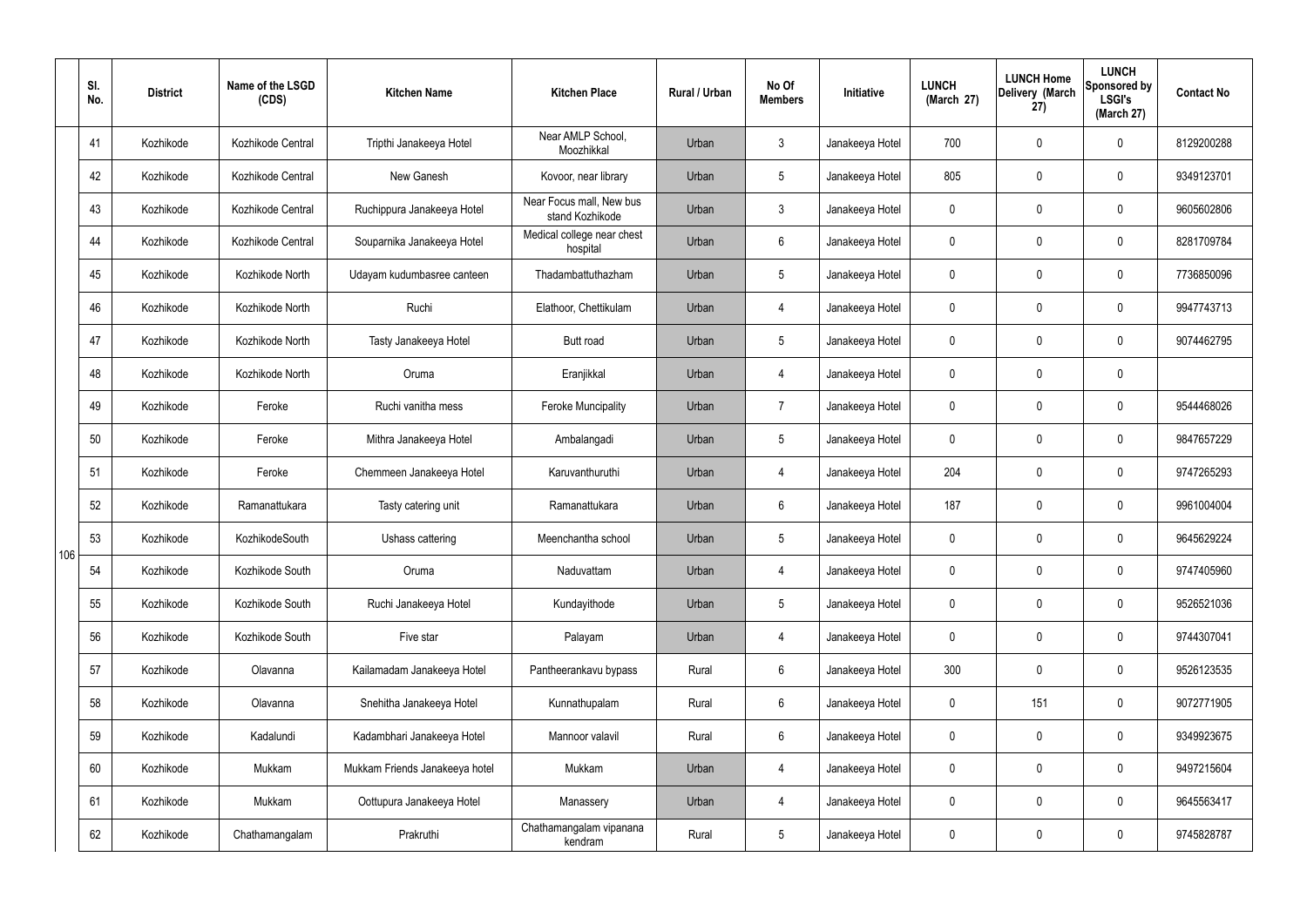| SI.<br>No. | <b>District</b> | Name of the LSGD<br>(CDS) | <b>Kitchen Name</b>                                  | <b>Kitchen Place</b>                               | Rural / Urban | No Of<br><b>Members</b> | Initiative      | <b>LUNCH</b><br>(March 27) | <b>LUNCH Home</b><br>Delivery (March<br>27) | <b>LUNCH</b><br><b>Sponsored by</b><br><b>LSGI's</b><br>(March 27) | <b>Contact No</b> |
|------------|-----------------|---------------------------|------------------------------------------------------|----------------------------------------------------|---------------|-------------------------|-----------------|----------------------------|---------------------------------------------|--------------------------------------------------------------------|-------------------|
| 63         | Kozhikode       | Chathamangalam            | Oruma                                                | Milk society                                       | Rural         | $5\phantom{.0}$         | Janakeeya Hotel | 0                          | $\mathbf 0$                                 | 0                                                                  | 9847872378        |
| 64         | Kozhikode       | Perumanna                 | Thushara Janakeeya Hotel                             | Vallikkunnu                                        | Rural         | $5\phantom{.0}$         | Janakeeya Hotel | $\mathbf 0$                | $\mathbf 0$                                 | 0                                                                  | 8113873612        |
| 65         | Kozhikode       | Kodiyathur                | Kanivu                                               | Eranjimavu                                         | Rural         | $\overline{4}$          | Janakeeya Hotel | 126                        | $\mathbf 0$                                 | 0                                                                  | 9048094053        |
| 66         | Kozhikode       | Karassery                 | Karassery CDS Janakeeya Hotel                        | Near karassery panchayath                          | Rural         | $\overline{4}$          | Janakeeya Hotel | $\mathbf 0$                | $\mathbf 0$                                 | 0                                                                  | 9645120636        |
| 67         | Kozhikode       | Kuruvattoor               | Nanma Janakeeya Hotel                                | Payambra                                           | Rural         | $\overline{4}$          | Janakeeya Hotel | $\mathbf 0$                | $\mathbf 0$                                 | 0                                                                  | 8547413299        |
| 68         | Kozhikode       | Mavoor                    | Koottayma Janakeeya Hotel                            | Mavoor                                             | Rural         | $\overline{4}$          | Janakeeya Hotel | $\mathbf 0$                | $\mathbf 0$                                 | 0                                                                  | 9961856227        |
| 69         | Kozhikode       | Peruvayal                 | Tripthi Janakeeya Hotel                              | Velliparambu                                       | Rural         | $5\phantom{.0}$         | Janakeeya Hotel | 0                          | $\mathbf 0$                                 | 0                                                                  | 6238723687        |
| 70         | Kozhikode       | Kuttiadi                  | Janakeeya Hotel                                      | Kuttiadi Town                                      | Rural         | 9                       | Janakeeya Hotel | $\mathbf 0$                | $\mathbf 0$                                 | 0                                                                  | 8606099575        |
| 71         | Kozhikode       | Kavilumpara               | Kavilumpara panchayath Janakeeya<br>Hotel            | Thottilpalam                                       | Rural         | $\overline{4}$          | Janakeeya Hotel | $\mathbf 0$                | $\mathbf 0$                                 | 0                                                                  | 8157900256        |
| 72         | Kozhikode       | Maruthonkara              | Thanima Janakeeya Hotel                              | Adukkath                                           | Rural         | $5\phantom{.0}$         | Janakeeya Hotel | $\mathbf 0$                | $\mathbf 0$                                 | 0                                                                  | 9846974198        |
| 73         | Kozhikode       | Velom                     | Samridhi                                             | Kallumpuram - Theekkuni                            | Rural         | $5\phantom{.0}$         | Janakeeya Hotel | 0                          | 0                                           | 0                                                                  | 9846813401        |
| 74         | Kozhikode       | Kunnummal                 | Ruchi Janakeeya Hotel                                | Kakkattil                                          | Rural         | $5\phantom{.0}$         | Janakeeya Hotel | $\mathbf 0$                | 0                                           | 0                                                                  | 9605800608        |
| 75         | Kozhikode       | Naripatta                 | Sthree sakthi Janakeeya Hotel                        | Kaiveli                                            | Rural         | 5                       | Janakeeya Hotel | 0                          | 0                                           | 0                                                                  | 9645339232        |
| 76         | Kozhikode       | Kayakkodi                 | Samridhi Janakeeya Hotel                             | Kayakkodi                                          | Rural         | $5\phantom{.0}$         | Janakeeya Hotel | $\mathbf 0$                | $\mathbf 0$                                 | 0                                                                  | 9495587551        |
| 77         | Kozhikode       | Thurayur                  | Cds coffee house                                     | Thurayur                                           | Rural         | $5\phantom{.0}$         | Janakeeya Hotel | $\mathbf 0$                | $\pmb{0}$                                   | 0                                                                  | 9048028293        |
| 78         | Kozhikode       | Payyoli                   | Mithra                                               | Payyoli Municipality                               | Urban         | $5\phantom{.0}$         | Janakeeya Hotel | $\mathbf 0$                | $\mathbf 0$                                 | 0                                                                  | 8606505900        |
| 79         | Kozhikode       | Meppayur                  | Ruchi canteen                                        | Meppayur                                           | Rural         | $5\phantom{.0}$         | Janakeeya Hotel | $\mathbf 0$                | $\pmb{0}$                                   | 0                                                                  | 9447469729        |
| 80         | Kozhikode       | Thikkodi                  | Kaippunnyam Janakeeya Hotel                          | Thikkodi                                           | Rural         | $5\phantom{.0}$         | Janakeeya Hotel | $\mathbf 0$                | $\mathbf 0$                                 | 0                                                                  | 9526071250        |
| 81         | Kozhikode       | Keezhariyur               | Tripthi Janakeeya Hotel                              | Arayanattu para                                    | Rural         | 8                       | Janakeeya Hotel | $\mathbf 0$                | $\pmb{0}$                                   | 0                                                                  | 8592834034        |
| 82         | Kozhikode       | Chakkittappara            | Chakkittapara cds Hotel                              | Chakkittapara CDS                                  | Rural         | $\mathbf{3}$            | Janakeeya Hotel | $\mathbf 0$                | $\mathbf 0$                                 | 0                                                                  | 9526881089        |
| 83         | Kozhikode       | Cheruvannur               | Vanitha canteen                                      | near cheruvannur panchayath<br>office, Cheruvannur | Rural         | $5\phantom{.0}$         | Janakeeya Hotel | $\mathbf 0$                | $\mathbf 0$                                 | $\mathbf 0$                                                        | 9400676505        |
| 84         | Kozhikode       | Koothali                  | Salkara stationary cum Coffee house<br>and photostat | Near Koothali panchayath<br>office                 | Rural         | 6                       | Janakeeya Hotel | 0                          | $\pmb{0}$                                   | 0                                                                  | 9847642496        |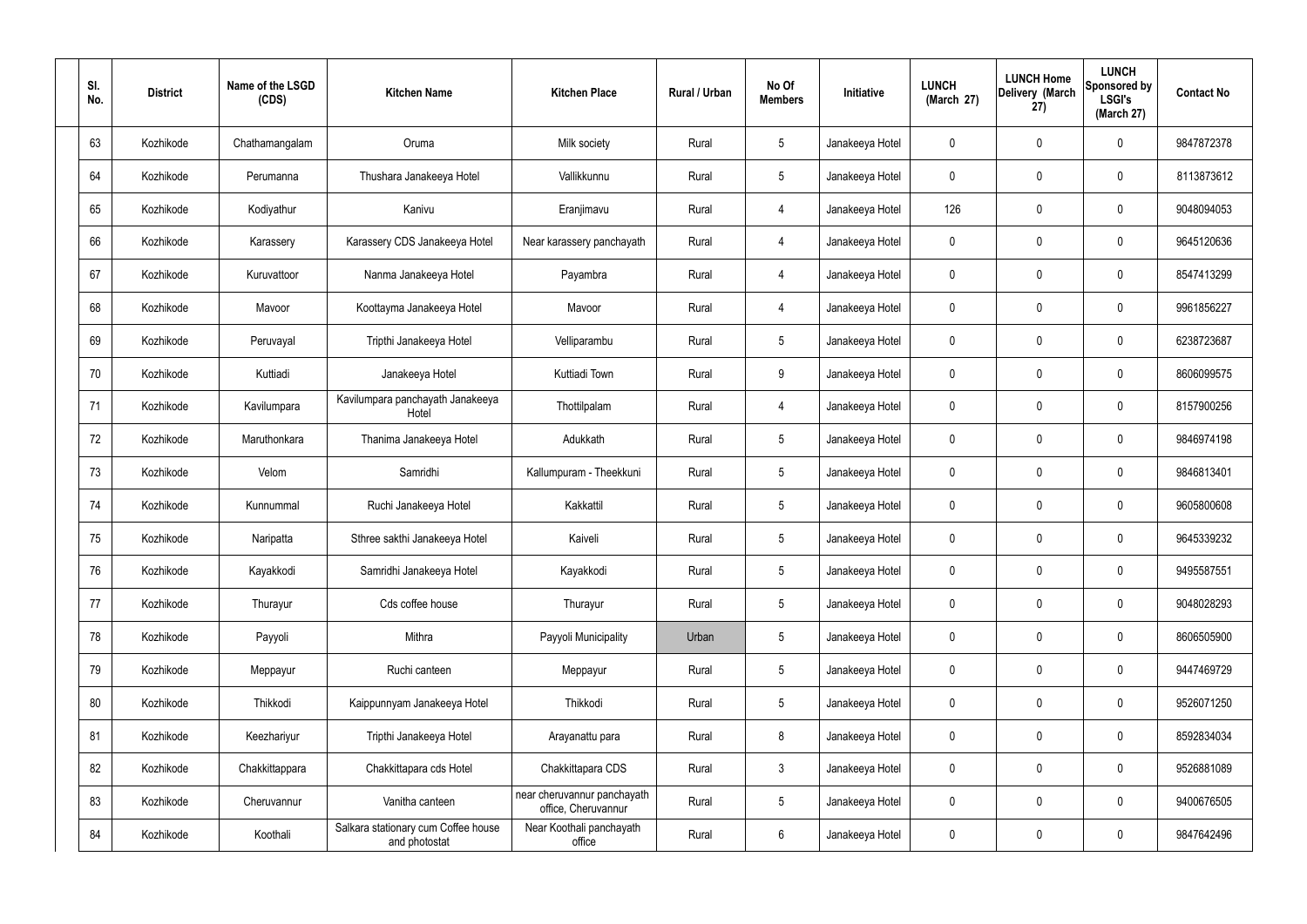| SI.<br>No. | <b>District</b> | Name of the LSGD<br>(CDS) | <b>Kitchen Name</b>                     | <b>Kitchen Place</b>                             | <b>Rural / Urban</b> | No Of<br><b>Members</b> | Initiative      | <b>LUNCH</b><br>(March 27) | <b>LUNCH Home</b><br>Delivery (March<br>27) | <b>LUNCH</b><br>Sponsored by<br><b>LSGI's</b><br>(March 27) | <b>Contact No</b> |
|------------|-----------------|---------------------------|-----------------------------------------|--------------------------------------------------|----------------------|-------------------------|-----------------|----------------------------|---------------------------------------------|-------------------------------------------------------------|-------------------|
| 85         | Kozhikode       | Changaroth                | Changorath Janakeeya Hotel              | Near Vadakkumbad HSS                             | Rural                | $5\overline{)}$         | Janakeeya Hotel | $\mathbf 0$                | $\mathbf 0$                                 | $\mathbf{0}$                                                | 9747353283        |
| 86         | Kozhikode       | Perambra                  | Perambra Janakeeya Hotel                | Perambra                                         | Rural                | 4                       | Janakeeya Hotel | $\mathbf 0$                | $\mathbf 0$                                 | $\mathbf 0$                                                 | 6238677483        |
| 87         | Kozhikode       | Kayanna                   | Kudumbashree Janakeeya Hotel<br>Kayanna | Kayanna Bazar                                    | Rural                | $\mathbf{3}$            | Janakeeya Hotel | $\mathbf 0$                | $\mathbf 0$                                 | $\mathbf 0$                                                 | 9496130121        |
| 88         | Kozhikode       | Nochad                    | Kudumbashree Janakeeya Hotel            | Muliyangal                                       | Rural                | $5\overline{)}$         | Janakeeya Hotel | $\mathbf 0$                | $\mathbf 0$                                 | $\mathbf 0$                                                 | 7034944936        |
| 89         | Kozhikode       | Nochad                    | Ruchi Janakeeya Hotel                   | Kalpathur                                        | Rural                | $5\overline{)}$         | Janakeeya Hotel | 100                        | $\mathbf 0$                                 | $\mathbf 0$                                                 | 9946006742        |
| 90         | Kozhikode       | Ayenchery                 | Janakeeya Hotel Ayanchery               | Ayanchery                                        | Rural                | 4                       | Janakeeya Hotel | $\mathbf 0$                | $\mathbf 0$                                 | $\mathbf 0$                                                 | 8078369520        |
| 91         | Kozhikode       | Maniyur                   | Ruchikoott Vanitha Hotel                | Near maniyur panchayath<br>office, Navodaya stop | Rural                | $\overline{4}$          | Janakeeya Hotel | $\mathbf 0$                | $\mathbf 0$                                 | $\mathbf 0$                                                 | 9400097895        |
| 92         | Kozhikode       | Villiappally              | Janakeeya Hotel Villiappally            | Keezhal Mukku                                    | Rural                | 4                       | Janakeeya Hotel | $\mathbf 0$                | $\mathbf 0$                                 | $\mathbf 0$                                                 | 8086472039        |
| 93         | Kozhikode       | Thiruvallur               | Ruchi Janakeeya Hotel                   | Thiruvallur                                      | Rural                | $5\overline{)}$         | Janakeeya Hotel | 159                        | $\mathbf 0$                                 | $\mathbf 0$                                                 | 9400723619        |
| 94         | Kozhikode       | Edachery                  | Kudumbasree cafe and helpdesk           | Edachery                                         | Rural                | $\overline{4}$          | Janakeeya Hotel | $\mathbf 0$                | $\mathbf 0$                                 | $\mathbf 0$                                                 | 7736287974        |
| 95         | Kozhikode       | Nadapuram                 | Uttupura canteen and catering           | Kallachi                                         | Rural                | $6\overline{6}$         | Janakeeya Hotel | $\mathbf 0$                | $\mathbf 0$                                 | $\mathbf 0$                                                 | 9946448011        |
| 96         | Kozhikode       | Chekkyad                  | Ruchi vanitha hotel                     | Puliyav                                          | Rural                | $\overline{4}$          | Janakeeya Hotel | $\mathbf 0$                | $\mathbf 0$                                 | $\mathbf 0$                                                 | 9048541152        |
| 97         | Kozhikode       | Valayam                   | Nanma Janakeeya Hotel                   | Valayam                                          | Rural                | $5\overline{)}$         | Janakeeya Hotel | $\mathbf 0$                | 0                                           | $\mathbf 0$                                                 | 9207821783        |
| 98         | Kozhikode       | Purameri                  | Nanma Janakeeya Hotel                   | Purameri                                         | Rural                | $6\overline{6}$         | Janakeeya Hotel | $\mathbf 0$                | $\mathbf 0$                                 | $\mathbf 0$                                                 | 9745393164        |
| 99         | Kozhikode       | Vanimel                   | Vanimel Janakeeya Hotel                 | Bhoomivathukkal                                  | Rural                | $5\overline{)}$         | Janakeeya Hotel | 120                        | $\mathbf 0$                                 | $\mathbf 0$                                                 | 9048163049        |
| 100        | Kozhikode       | Tuneri                    | Menma Oottupura Janakeeya Hotel         | Tuneri                                           | Rural                | 3                       | Janakeeya Hotel | $\mathbf 0$                | $\mathbf 0$                                 | $\mathbf 0$                                                 | 9745251928        |
| 101        | Kozhikode       | Onchiyam                  | Adukkala                                | Kannookkara                                      | Rural                | $\mathbf{3}$            | Janakeeya Hotel | $\mathbf 0$                | $\mathbf 0$                                 | $\mathbf 0$                                                 | 8606115054        |
| 102        | Kozhikode       | Chorode                   | Janani Hotel and Catering Unit          | Chorode                                          | Rural                | $\overline{4}$          | Janakeeya Hotel | $\mathbf 0$                | 0                                           | $\mathbf 0$                                                 | 9645426343        |
| 103        | Kozhikode       | Eramala                   | Janakeeya Hotel - Eramala               | Orkkatteri                                       | Rural                | 8                       | Janakeeya Hotel | $\mathbf 0$                | 0                                           | $\mathbf 0$                                                 | 9645239675        |
| 104        | Kozhikode       | Vadakara West             | Chithra Janakeeya Hotel                 | Vadakara New bus stand                           | Urban                | $\mathbf{3}$            | Janakeeya Hotel | $\mathbf 0$                | 0                                           | $\mathbf 0$                                                 | 9387762939        |
| 105        | Kozhikode       | Vadakara East             | Janakeeya Hotel Vadakara Municipality   | Edodi                                            | Urban                | 6                       | Janakeeya Hotel | $\mathbf 0$                | 0                                           | $\mathbf 0$                                                 | 9207604876        |
| 106        | Kozhikode       | Azhiyoor                  | Janakeeya Hotel Azhiyoor                | Chombala near Block Office                       | Rural                | 3 <sup>2</sup>          | Janakeeya Hotel | $\pmb{0}$                  | 0                                           | $\overline{0}$                                              | 8086159250        |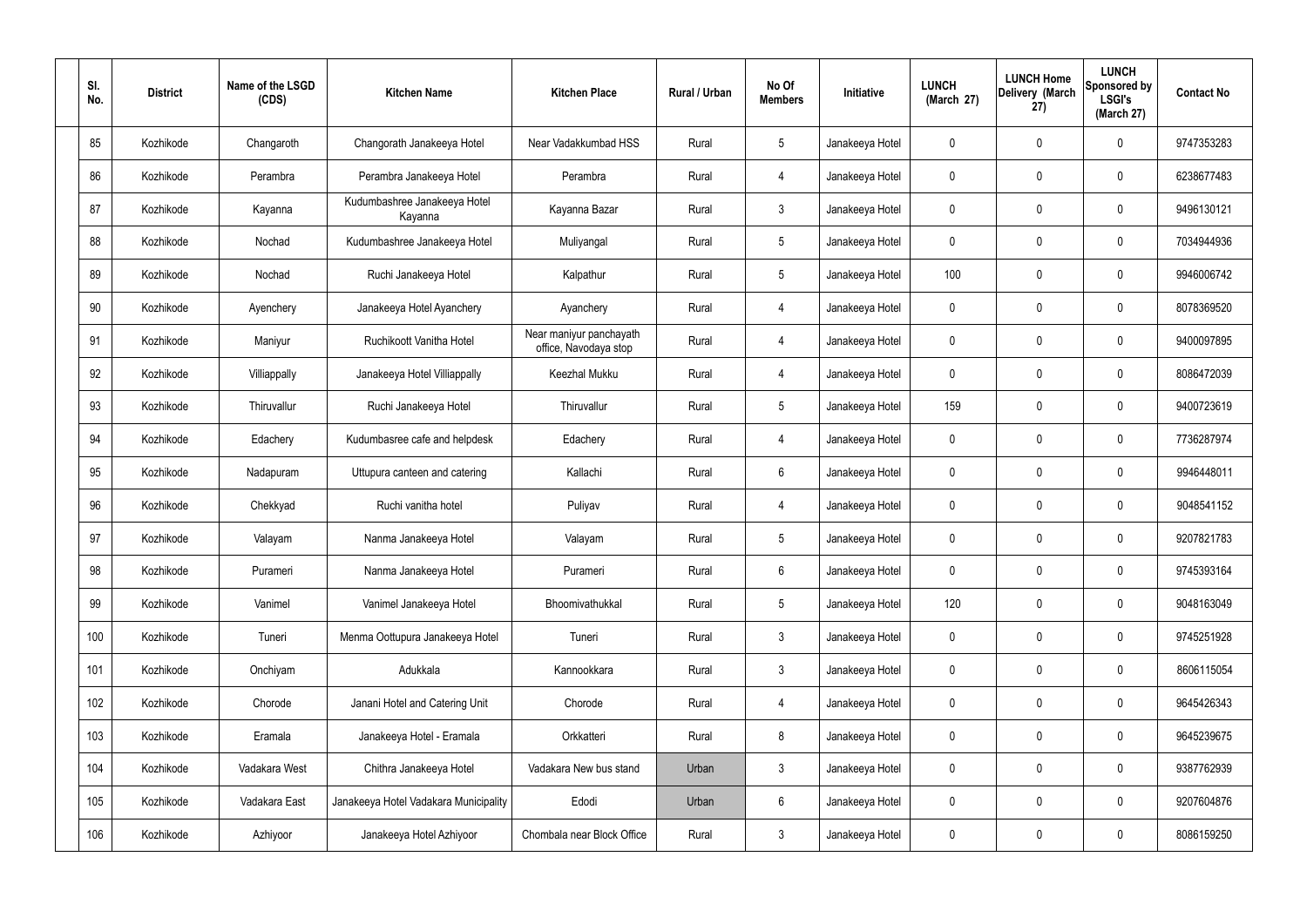|     | SI.<br>No.      | <b>District</b> | Name of the LSGD<br>(CDS) | <b>Kitchen Name</b>         | <b>Kitchen Place</b>                            | Rural / Urban | No Of<br><b>Members</b> | Initiative      | <b>LUNCH</b><br>(March 27) | <b>LUNCH Home</b><br>Delivery (March<br>27) | <b>LUNCH</b><br>Sponsored by<br><b>LSGI's</b><br>(March 27) | <b>Contact No</b> |
|-----|-----------------|-----------------|---------------------------|-----------------------------|-------------------------------------------------|---------------|-------------------------|-----------------|----------------------------|---------------------------------------------|-------------------------------------------------------------|-------------------|
| 106 |                 |                 |                           |                             |                                                 |               | 505                     |                 | 5470                       | 151                                         | $\bullet$                                                   |                   |
|     |                 | Malappuram      | Triprangode               | Vishista Vanitha Canteen    | Ottumpuram                                      | Rural         | $5\phantom{.0}$         | Janakeeya Hotel | $\mathbf 0$                | 0                                           | $\pmb{0}$                                                   | 9526951352        |
|     | $\overline{2}$  | Malappuram      | Kondotty-2                | Amrutham Janakeeya Hotel    | Kondotty busstand                               | Urban         | 4                       | Janakeeya Hotel | $\mathbf 0$                | 0                                           | $\mathbf 0$                                                 | 7356582539        |
|     | $\mathbf{3}$    | Malappuram      | Ponmundam                 | Janakeeya hotel             | Athanikkal                                      | Rural         | $\overline{4}$          | Janakeeya Hotel | $\mathbf 0$                | 0                                           | $\pmb{0}$                                                   |                   |
|     | 4               | Malappuram      | Ponnani-1                 | Samridhi                    | Ponnani                                         | Urban         | $5\phantom{.0}$         | Janakeeya Hotel | 0                          | 0                                           | $\pmb{0}$                                                   |                   |
|     | 5               | Malappuram      | Parappanangadi            | Thathoos janakeeya hotel    | Parappanangadi                                  | Urban         | $\mathbf{3}$            | Janakeeya Hotel | $\mathbf 0$                | 0                                           | $\pmb{0}$                                                   |                   |
|     | 6               | Malappuram      | Edayur                    | mathuraka vanita hotel      | vattaparamb                                     | Rural         | $\mathfrak{Z}$          | Janakeeya Hotel | 0                          | 0                                           | $\pmb{0}$                                                   |                   |
|     | $\overline{7}$  | Malappuram      | Kaladi                    | Thripthi Janakeeya Hotel    | Naripparamb                                     | Rural         | $\overline{4}$          | Janakeeya Hotel | 0                          | 0                                           | $\mathbf 0$                                                 |                   |
|     | 8               | Malappuram      | Tavanur                   | Snehitha                    | Ayankalam                                       | Rural         | $5\,$                   | Janakeeya Hotel | 0                          | $\boldsymbol{0}$                            | $\pmb{0}$                                                   |                   |
|     | 9               | Malappuram      | Karulai                   | Janakeeya Hotel             | Karulayi Town                                   | Rural         | $\overline{4}$          | Janakeeya Hotel | 0                          | 0                                           | $\boldsymbol{0}$                                            | 9388070564        |
|     | 10 <sup>°</sup> | Malappuram      | Melattur                  | Melattur Janakeeya Hotel    | Melattur                                        | Rural         | $5\phantom{.0}$         | Janakeeya Hotel | 0                          | $\mathbf 0$                                 | $\boldsymbol{0}$                                            | 9497644650        |
|     | 11              | Malappuram      | Vallikkunnu               | Ruchikootu                  | Anangadi                                        | Rural         | 4                       | Janakeeya Hotel | 168                        | 81                                          | $\boldsymbol{0}$                                            | 9846828029        |
|     | 12              | Malappuram      | Parappanangadi            | Sobhika Janakeeya hotel     | Parappanangadi                                  | Urban         | $5\phantom{.0}$         | Janakeeya Hotel | 0                          | $\mathbf 0$                                 | $\boldsymbol{0}$                                            | 9048220552        |
|     | 13              | Malappuram      | Vazhakkad                 | Ruchi hotel vazhakkad       | Gup school vazhakkad                            | Rural         | $5\phantom{.0}$         | Janakeeya Hotel | $\mathbf 0$                | $\mathsf{0}$                                | $\mathbf 0$                                                 | 9656316072        |
|     | 14              | Malappuram      | Amarambalam               | Janakeeya Hotel             | <b>Opposite Federal Bank</b><br>Pookkottumpadam | Rural         | $\overline{4}$          | Janakeeya Hotel | $\mathbf 0$                | $\mathsf{0}$                                | $\mathbf 0$                                                 | 8157060589        |
|     | 15              | Malappuram      | Marakkara                 | Famous Hotel                | marakkara                                       | Rural         | $\mathbf{3}$            | Janakeeya Hotel | 112                        | 0                                           | $\mathbf 0$                                                 | 6238909658        |
|     | 16              | Malappuram      | Ozhur                     | Archana Vanitha Canteen     | Pulparambu                                      | Rural         | $2^{\circ}$             | Janakeeya Hotel | $\mathbf 0$                | $\mathsf{0}$                                | $\mathbf 0$                                                 | 9645906084        |
|     | 17              | Malappuram      | Keezhuparambu             | Sisiram hotel keezhuparambu | New bazar kuniyil                               | Rural         | $5\phantom{.0}$         | Janakeeya Hotel | 0                          | $\mathbf 0$                                 | $\mathbf 0$                                                 | 8086830582        |
|     | 18              | Malappuram      | Irimbiliyam               | nandanam vanita hotel       | kotappuram                                      | Rural         | $5\phantom{.0}$         | janakeeya Hotel | $\mathbf 0$                | $\mathsf{0}$                                |                                                             | 7306302029        |
|     | 19              | Malappuram      | Porur                     | Kudumbasree vanitha canteen | Cherukod                                        | Rural         | 4                       | Janakeeya Hotel | 0                          | 0                                           | $\mathbf 0$                                                 | 9745425647        |
|     | 20              | Malappuram      | Tirunavaya                | Vibhava Cafesree            | Karathoor                                       | Rural         | $\overline{4}$          | Janakeeya Hotel | 0                          | $\mathbf 0$                                 | $\mathbf 0$                                                 | 9645414837        |
|     | 21              | Malappuram      | Moothedam                 | Moothedam janakeeya hotel   | Karappuram                                      | Rural         | $\mathfrak{Z}$          | Janakeeya Hotel | 0                          | 0                                           | $\pmb{0}$                                                   | 9447630154        |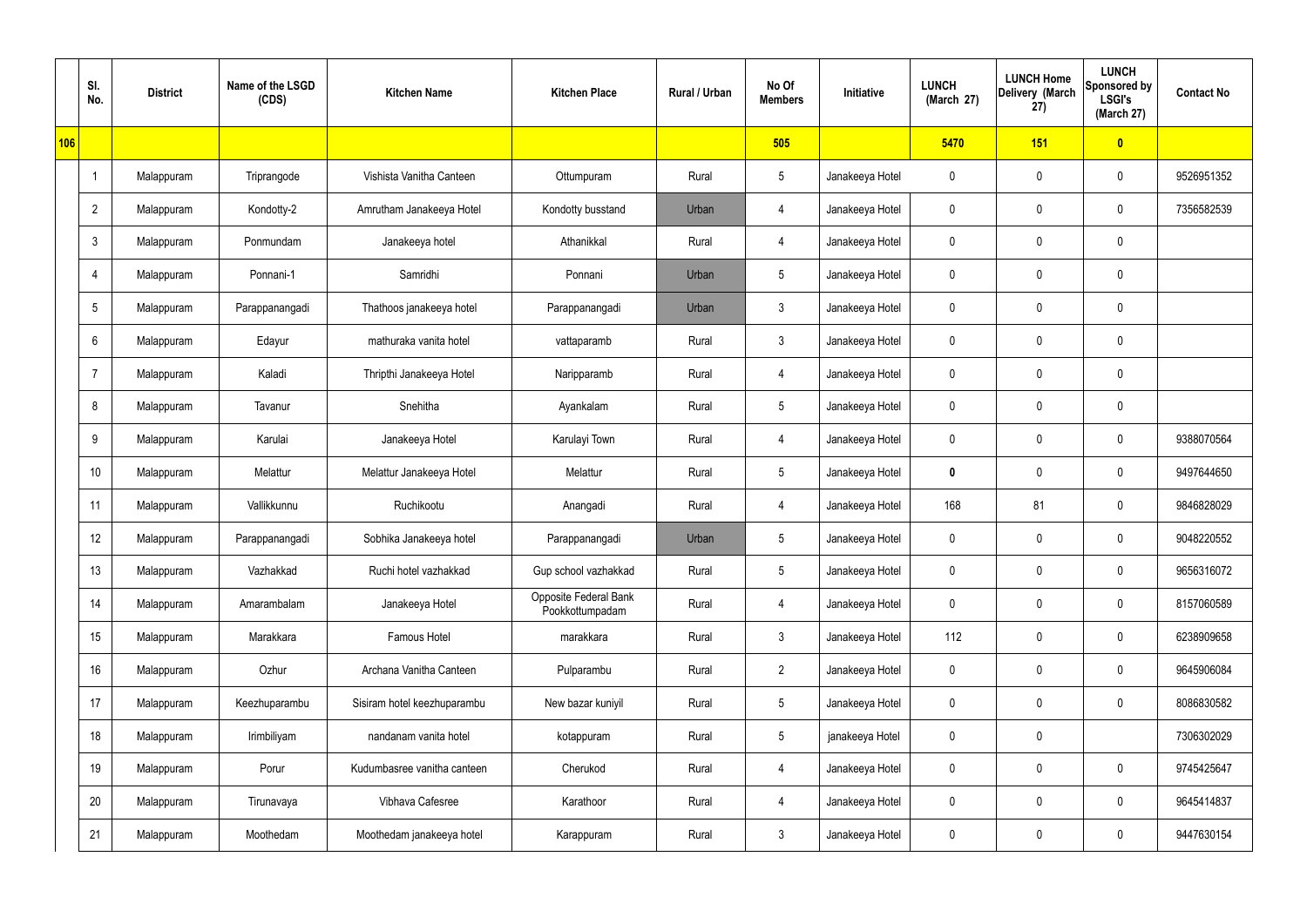| SI.<br>No. | <b>District</b> | Name of the LSGD<br>(CDS) | <b>Kitchen Name</b>        | <b>Kitchen Place</b> | Rural / Urban | No Of<br><b>Members</b> | Initiative      | <b>LUNCH</b><br>(March 27) | <b>LUNCH Home</b><br>Delivery (March<br>27) | <b>LUNCH</b><br>Sponsored by<br><b>LSGI's</b><br>(March 27) | <b>Contact No</b> |
|------------|-----------------|---------------------------|----------------------------|----------------------|---------------|-------------------------|-----------------|----------------------------|---------------------------------------------|-------------------------------------------------------------|-------------------|
| 22         | Malappuram      | Vazhayur                  | Three Star Janakeeya Hotel | Karad                | Rural         | $\overline{4}$          | Janakeeya Hotel | 0                          | 0                                           | $\mathbf 0$                                                 | 9744305921        |
| 23         | Malappuram      | urngattiri                | Oottupura                  | Therattummal         | Rural         | $\sqrt{5}$              | Janakeeya Hotel | $\mathbf 0$                | 0                                           | $\mathbf 0$                                                 | 9562851125        |
| 24         | Malappuram      | Maranchery                | Janakeeya Hotel maranchey  | Panambad             | Rural         | $5\phantom{.0}$         | Janakeeya Hotel | 42                         | 204                                         | $\mathbf 0$                                                 | 9048081621        |
| 25         | Malappuram      | Athavanad                 | Janakeeya Bhakshanasala    | Vettichira           | Rural         | $\sqrt{5}$              | Janakeeya Hotel | $\mathbf 0$                | 0                                           | $\mathbf 0$                                                 | 9495291580        |
| 26         | Malappuram      | Pothukal                  | Vanitha Canteen            | Nettikulam           | Rural         | $6\phantom{.}6$         | Janakeeya Hotel | $\mathbf 0$                | 0                                           | $\mathbf 0$                                                 | 9048501397        |
| 27         | Malappuram      | Mampad                    | <b>Bismi Cafe</b>          | Mampad               | Rural         | $\mathbf{3}$            | Janakeeya Hotel | $\mathbf 0$                | 0                                           | $\mathbf 0$                                                 | 9961170251        |
| 28         | Malappuram      | Marakkara                 | Ruchikoottu                | <b>AC Nirappu</b>    | Rural         | $5\phantom{.0}$         | Janakeeya Hotel | $\mathbf 0$                | 0                                           | $\mathbf 0$                                                 | 9745625415        |
| 29         | Malappuram      | Alipparambu               | Oottupura                  | Alipparambu          | Rural         | $\sqrt{5}$              | Janakeeya Hotel | $\mathbf 0$                | 0                                           | $\mathbf 0$                                                 | 9847690941        |
| 30         | Malappuram      | Valanchery                | Janakkeeya Hotel           | Valanchery           | Urban         | $\sqrt{5}$              | Janakeeya Hotel | $\mathbf 0$                | $\boldsymbol{0}$                            | $\mathbf 0$                                                 | 8593812408        |
| 31         | Malappuram      | Chaliyar                  | Chaliyar Janakeeya Hotel   | Akambaadam           | Rural         | $\mathfrak{Z}$          | Janakeeya Hotel | $\mathbf 0$                | 0                                           | $\mathbf 0$                                                 | 9605274841        |
| 32         | Malappuram      | Kalikavu                  | Friends Janakeeya Hotel    | Kalikavu             | Rural         | $\overline{4}$          | Janakeeya Hotel | $\mathbf 0$                | 0                                           | $\boldsymbol{0}$                                            | 9745751684        |
| 33         | Malappuram      | Angadipuram               | Janakeeya Hotel            | Angadipuram          | Rural         | 4                       | Janakeeya Hotel | 0                          | 0                                           | $\boldsymbol{0}$                                            | 7902314724        |
| 34         | Malappuram      | Puzhakkattri              | Jasmin                     | Puzhakkattiri        | Rural         | $5\phantom{.0}$         | Janakeeya Hotel | 68                         | 106                                         | 0                                                           | 9495497872        |
| 35         | Malappuram      | Nannamukku                | Tanima                     | Nannamukku           | Rural         | $5\phantom{.0}$         | Janakeeya Hotel | $\mathbf 0$                | $\mathsf{0}$                                | $\mathbf 0$                                                 | 8943417885        |
| 36         | Malappuram      | Moorkkanad                | Oruma Janakeeya Hotel      | Moorkkanad           | Rural         | $5\phantom{.0}$         | Janakeeya Hotel | 93                         | 48                                          | $\mathbf 0$                                                 | 9605728248        |
| 37         | Malappuram      | Edavanna                  | Souhrtham Janakeeya Hotel  | Edavanna             | Rural         | $5\phantom{.0}$         | Janakeeya Hotel | $\mathbf 0$                | $\mathbf 0$                                 | $\mathbf 0$                                                 | 9746986110        |
| 38         | Malappuram      | Tirur                     | Ruchi Janakeeya Hotel      | Tirur                | Urban         | $\overline{4}$          | Janakeeya Hotel | $\mathbf 0$                | $\mathsf{0}$                                | $\mathbf 0$                                                 | 9895409528        |
| 39         | Malappuram      | Tirur                     | Amrutham Janakeeya Hotel   | Tirur                | Urban         | $\overline{4}$          | Janakeeya Hotel | $\mathbf 0$                | $\mathbf 0$                                 | $\mathbf 0$                                                 | 9745074259        |
| 40         | Malappuram      | Edappal                   | Daya Cafesree              | Edappal              | Rural         | $5\phantom{.0}$         | Janakeeya Hotel | $\mathbf 0$                | $\mathsf{0}$                                | $\mathbf 0$                                                 | 9895439056        |
| 41         | Malappuram      | Koottilangadi             | Janakeeya Hotel            | Koottilangadi        | Rural         | 4                       | Janakeeya Hotel | $\mathbf 0$                | $\mathbf 0$                                 | $\mathbf 0$                                                 | 9539471939        |
| 42         | Malappuram      | Vattamkulam               | Vibhava Janakeeya Hotel    | Edappal              | Rural         | $\overline{4}$          | Janakeeya Hotel | 62                         | 0                                           | $\mathbf 0$                                                 | 9744844512        |
| 43         | Malappuram      | Nilambur                  | Annapporna Janakeeya Hotel | Nilambur             | Urban         | 8                       | Janakeeya Hotel | 0                          | $\pmb{0}$                                   | $\boldsymbol{0}$                                            | 8547795364        |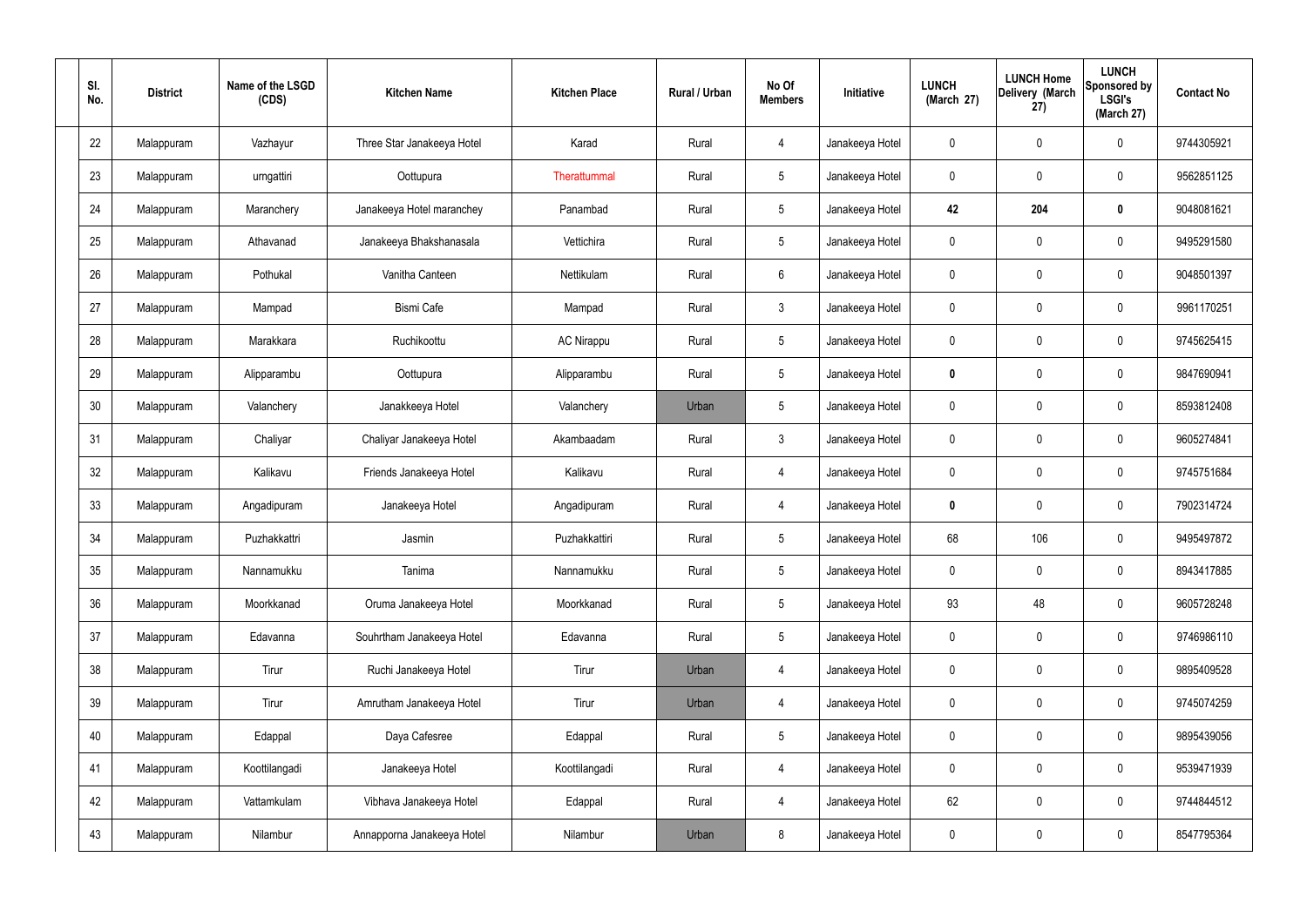|     | SI.<br>No. | <b>District</b> | Name of the LSGD<br>(CDS) | <b>Kitchen Name</b>                               | <b>Kitchen Place</b>   | Rural / Urban | No Of<br><b>Members</b> | Initiative      | <b>LUNCH</b><br>(March 27) | <b>LUNCH Home</b><br>Delivery (March<br>27) | <b>LUNCH</b><br>Sponsored by<br><b>LSGI's</b><br>(March 27) | <b>Contact No</b> |
|-----|------------|-----------------|---------------------------|---------------------------------------------------|------------------------|---------------|-------------------------|-----------------|----------------------------|---------------------------------------------|-------------------------------------------------------------|-------------------|
|     | 44         | Malappuram      | Puzhakkattri              | PT Group                                          | Ramapuram              | Rural         | $\overline{4}$          | Janakeeya Hotel | $\mathbf 0$                | $\mathbf 0$                                 | $\mathbf 0$                                                 | 9745108676        |
|     | 45         | Malappuram      | Vazhikkadavu              | Vanitha Janakeeya Hotel                           | Manimooli              | Rural         | $\overline{4}$          | Janakeeya Hotel | $\mathbf 0$                | $\mathbf 0$                                 | $\mathbf 0$                                                 | 8943046755        |
|     | 46         | Malappuram      | Chungathara               | Chungathara Annapoorna Vanitha<br>Janakeeya Hotel | Chalikkulam            | Rural         | $\mathbf{3}$            | Janakeeya Hotel | $\mathbf 0$                | $\mathbf 0$                                 | $\mathbf 0$                                                 | 9745674102        |
|     | 47         | Malappuram      | Vallikunnu                | Punathil Janakeeya Hotel                          | Vallikunnu             | Rural         | $\overline{4}$          | Janakeeya Hotel | $\mathbf 0$                | $\mathbf 0$                                 | $\mathbf 0$                                                 | 9946051042        |
|     | 48         | Malappuram      | Tirurangadi               | Nirmalyam Janakeeya Hotel                         | Chanthappadi           | Urban         | $5\overline{)}$         | Janakeeya Hotel | $\mathbf 0$                | $\mathbf 0$                                 | $\mathbf 0$                                                 | 9895168511        |
|     | 49         | Malappuram      | Purathur                  | Purathur Janakeeya Hotel                          | Kavilakkad             | Rural         | $\mathbf{3}$            | Janakeeya Hotel | $\mathbf 0$                | $\mathbf 0$                                 | $\mathbf 0$                                                 | 9645170119        |
|     | 50         | Malappuram      | Kuruva                    | Swad                                              | Ambalaparamb           | Rural         | 4                       | Janakeeya Hotel | 36                         | 48                                          | $\mathbf 0$                                                 | 9495993543        |
|     | 51         | Malappuram      | Perumanna Klari           | Perumanna Klari Janakeeya Hotel                   | Near Panjayathu office | Rural         | $\mathbf{3}$            | Janakeeya Hotel | $\mathbf 0$                | $\mathbf 0$                                 | $\mathbf 0$                                                 | 7306197556        |
|     | 52         | Malappuram      | Kuttippuram               | Janakeeya Hotel Kuttippurram                      | Kuttipuram             | Rural         | $5\overline{)}$         | Janakeeya Hotel | $\mathbf 0$                | $\mathbf 0$                                 | $\mathbf 0$                                                 | 8921459017        |
|     | 53         | Malappuram      | Niramaruthur              | Annapporna Janakeeya Hotel                        | Mangad                 | Rural         | $\mathbf{3}$            | Janakeeya Hotel | $\mathbf 0$                | $\mathbf 0$                                 | $\mathbf 0$                                                 | 9746334349        |
|     | 54         | Malappuram      | Veliyancode               | Cafe Kudumbashree                                 | Eramangalam            | Rural         | $\mathbf{3}$            | Janakeeya Hotel | $\mathbf 0$                | $\mathbf 0$                                 | $\mathbf 0$                                                 | 9567575145        |
|     | 55         | Malappuram      | Pulilkal                  | Ruchi Koottu Janakeeya Hotel                      | Pulikkal               | Rural         | 4                       | Janakeeya Hotel | $\mathbf 0$                | $\mathbf 0$                                 | $\mathbf 0$                                                 | 9947039208        |
|     | 56         | Malappuram      | Karuvarakund              | Janakeeya Hotel                                   | Karuvarakund           | Rural         | 4                       | Janakeeya Hotel | $\mathbf 0$                | $\mathbf 0$                                 | $\mathbf 0$                                                 | 9562233316        |
|     | 57         | Malappuram      | Thuvvur                   | Janakeeya Hotel                                   | Thuvvur                | Rural         | $5\phantom{.0}$         | Janakeeya Hotel | $\mathbf 0$                | 0                                           | $\mathbf 0$                                                 | 8075365565        |
|     | 58         | Malappuram      | Kottakkal                 | Kottakkal Janakeeya Hotel                         | Kottakkal              | Urban         | 3                       | Janakeeya Hotel | $\mathbf 0$                | $\pmb{0}$                                   | $\mathbf 0$                                                 | 9946216609        |
|     | 59         | Malappuram      | Kuzhimanna                | Mythri Janakkeeya Hotel                           | Cheruparamb            | Rural         | $\overline{4}$          | Janakeeya Hotel | 130                        | $\pmb{0}$                                   | $\mathbf 0$                                                 | 9961738543        |
|     | 60         | Malappuram      | Talakkad                  | Talakkad Janakeeya Hotel                          | <b>BP</b> Angadi       | Rural         | $\overline{4}$          | Janakeeya Hotel | $\mathbf 0$                | $\pmb{0}$                                   | $\mathbf 0$                                                 | 9447824517        |
|     | 61         | Malappuram      | Areecode                  | Haritha sree Janakeeya Hotel                      | Pookottuchola          | Rural         | $\overline{4}$          | Janakeeya Hotel | $\mathbf 0$                | $\pmb{0}$                                   | $\mathbf 0$                                                 | 7025072558        |
|     | 62         | Malappuram      | Cherukkavu                | Kitchen Hut Janakeeya Hotel                       | Chevayoor              | Rural         | $\overline{4}$          | Janakeeya Hoel  | $\mathbf 0$                | $\pmb{0}$                                   | $\mathbf 0$                                                 | 9895195887        |
|     | 63         | Malappuram      | Thiruvali                 | Janakeeya hotel                                   | Thiruvali              | Rural         | 5 <sub>5</sub>          | Janakeeya Hotel | $\mathbf 0$                | $\pmb{0}$                                   | $\mathbf 0$                                                 | 9746385945        |
| 128 | 64         | Malappuram      | Alamcode                  | Janakeeya hotel                                   | Alamcode               | Rural         | $5\phantom{.0}$         | Janakeeya Hotel | $\mathbf 0$                | $\pmb{0}$                                   | $\mathbf 0$                                                 | 8129368109        |
|     | 65         | Malappuram      | Manjeri 1                 | Cafe Janakeeya hotel                              | Manjeri                | Urban         | $6\overline{6}$         | Janakeeya Hotel | $\pmb{0}$                  | $\pmb{0}$                                   | $\boldsymbol{0}$                                            | 7336671011        |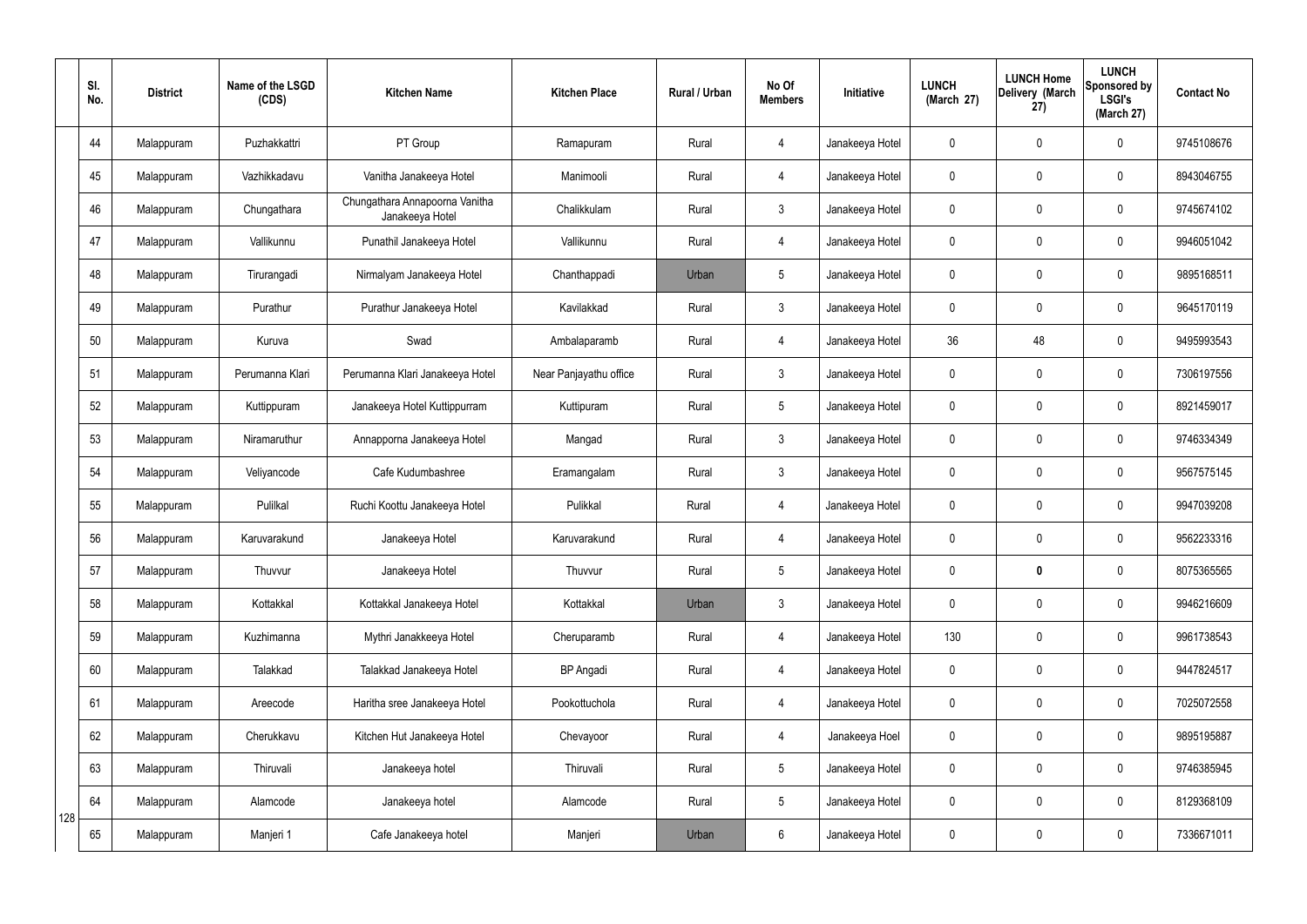| SI.<br>No. | <b>District</b> | Name of the LSGD<br>(CDS) | <b>Kitchen Name</b>        | <b>Kitchen Place</b> | Rural / Urban | No Of<br><b>Members</b> | Initiative      | <b>LUNCH</b><br>(March 27) | <b>LUNCH Home</b><br>Delivery (March<br>27) | <b>LUNCH</b><br>Sponsored by<br><b>LSGI's</b><br>(March 27) | <b>Contact No</b> |
|------------|-----------------|---------------------------|----------------------------|----------------------|---------------|-------------------------|-----------------|----------------------------|---------------------------------------------|-------------------------------------------------------------|-------------------|
| 66         | Malappuram      | kalpakanchery             | Janakeeya HOTEL            | Kalpakanchery        | Rural         | 4                       | Janakeeya Hotel | 0                          | $\mathbf 0$                                 | $\pmb{0}$                                                   | 9048929947        |
| 67         | Malappuram      | Kodur                     | Janakeeya hotel            | vadakkemanna         | Rural         | $\mathbf{3}$            | Janakeeya hotel | 0                          | $\mathbf 0$                                 | $\pmb{0}$                                                   | 9605430938        |
| 68         | Malappuram      | Anakayam                  | janakeeya hotel            | Anakayam             | Rural         | $5\phantom{.0}$         | Janakeeya hotel | 0                          | $\mathbf 0$                                 | $\pmb{0}$                                                   | 7025840671        |
| 69         | Malappuram      | Malappuram                | Janakeeya Hotel            | Malappuram           | Urban         | $\mathbf{3}$            | Janakeeya Hotel | 0                          | $\mathbf 0$                                 | $\pmb{0}$                                                   | 8281125864        |
| 70         | Malappuram      | Tanur                     | Azhimukham Janakeeya hotel | tanur                | Urban         | 3                       | Janakeeya Hotel | 0                          | $\mathbf 0$                                 | $\pmb{0}$                                                   | 7594914843        |
| 71         | Malappuram      | Elamkulam                 | Janapriya                  | Kunnakav             | Rural         | 4                       | Janakeeya Hotel | 0                          | $\mathbf 0$                                 | $\pmb{0}$                                                   | 9496725446        |
| 72         | Malappuram      | Wandoor                   | Janakeeya Hotel            | wandoor              | Rural         | 4                       | Janakeeya Hotel | 65                         | $\mathbf 0$                                 | $\pmb{0}$                                                   | 8086064498        |
| 73         | Malappuram      | Perinthalmanna            | samrthi janakeeya hotei    | Perinthalmanna       | Urban         | $5\phantom{.0}$         | Janakeeya hotel | 0                          | $\mathbf 0$                                 | $\pmb{0}$                                                   | 7994259773        |
| 74         | Malappuram      | Munniyur                  | Oottupura                  | Munniyur             | Rural         | $5\phantom{.0}$         | Janakeeya Hotel | 0                          | $\mathbf 0$                                 | $\pmb{0}$                                                   |                   |
| 75         | Malappuram      | AR Nagar                  | Aiswarya                   | AR Nagar             | Rural         | 3                       | Janakeeya Hotel | 0                          | $\mathbf 0$                                 | $\pmb{0}$                                                   |                   |
| 76         | Malappuram      | Thenjippalam              | Nanma                      | Thenjippalam         | Rural         | 4                       | Janakeeya Hotel | 221                        | 57                                          | $\pmb{0}$                                                   |                   |
| 77         | Malappuram      | Peruvallur                | Anugraha                   | Super bazar          | Rural         | $5\phantom{.0}$         | Jankeeya Hotel  | 121                        | 90                                          | $\overline{2}$                                              | 9747037665        |
| 78         | Malappuram      | Muthuvallur               | Nanma janakeeya hotel      | Muthuparambu         | Rural         | 3                       | Janakeeya hotel | 337                        | $\mathbf 0$                                 | $\mathbf 0$                                                 | 9744406501        |
| 79         | Malappuram      | mankada                   | janakeeya hatel            | Aryiranazhipadi      | Rural         | 3                       | janakeeya hotel | 192                        | 99                                          | $\pmb{0}$                                                   | 9539855520        |
| 80         | Malappuram      | Vengara                   | Ponnoos hotel              | Vengara              | Rural         | 4                       | Janakeeya hotel | 0                          | $\mathbf 0$                                 | $\mathbf 0$                                                 | 9947424618        |
| 81         | Malappuram      | Pulpatta                  | Santhwanam Janakeeya hotel | Padikkal parambil    | Rural         | $5\phantom{.0}$         | Janakeeya hotel | 159                        | 122                                         | $\mathbf 0$                                                 | 9526367569        |
| 82         | Malappuram      | Keezhattur                | Keezhattur Janakeeya hotel | Keezhattur           | Rural         | $\overline{\mathbf{4}}$ | Janakeeya hotel | 0                          | $\mathbf 0$                                 | $\mathsf{0}$                                                | 9539209640        |
| 83         | Malappuram      | Cheriyamundam             | Nanma janakeeya hotel      | Manchingapara        | Rural         | $\overline{\mathbf{4}}$ | Janakeeya hotel | 0                          | $\mathbf 0$                                 | $\mathbf 0$                                                 | 9496048689        |
| 84         | Malappuram      | Chelambre                 | Soorya Janakeeya hotel     | Pulluparamb          | Rural         | $\mathbf{3}$            | Janakeeya hotel | 0                          | $\mathbf 0$                                 | $\pmb{0}$                                                   | 7994179285        |
| 85         | Malappuram      | Ponmala                   | Janakeeya hotel            | Chappangadi          | Rural         | $\overline{\mathbf{4}}$ | Janakeeya hotel | 128                        | $\mathbf 0$                                 | $\mathbf 0$                                                 | 9605811748        |
| 86         | Malappuram      | Thennala                  | <b>Bismi Hotel</b>         | Pookkiparamb         | Rural         | $\overline{\mathbf{4}}$ | Jankeeya Hotel  | 230                        | $\mathbf 0$                                 | $\mathbf 0$                                                 | 9995757092        |
| 87         | Malappuram      | Tanalur                   | Janakeeya Hotel            | Tanalur              | Rural         | $\mathbf{3}$            | Jankeeya Hotel  | 0                          | $\mathbf 0$                                 | 0                                                           |                   |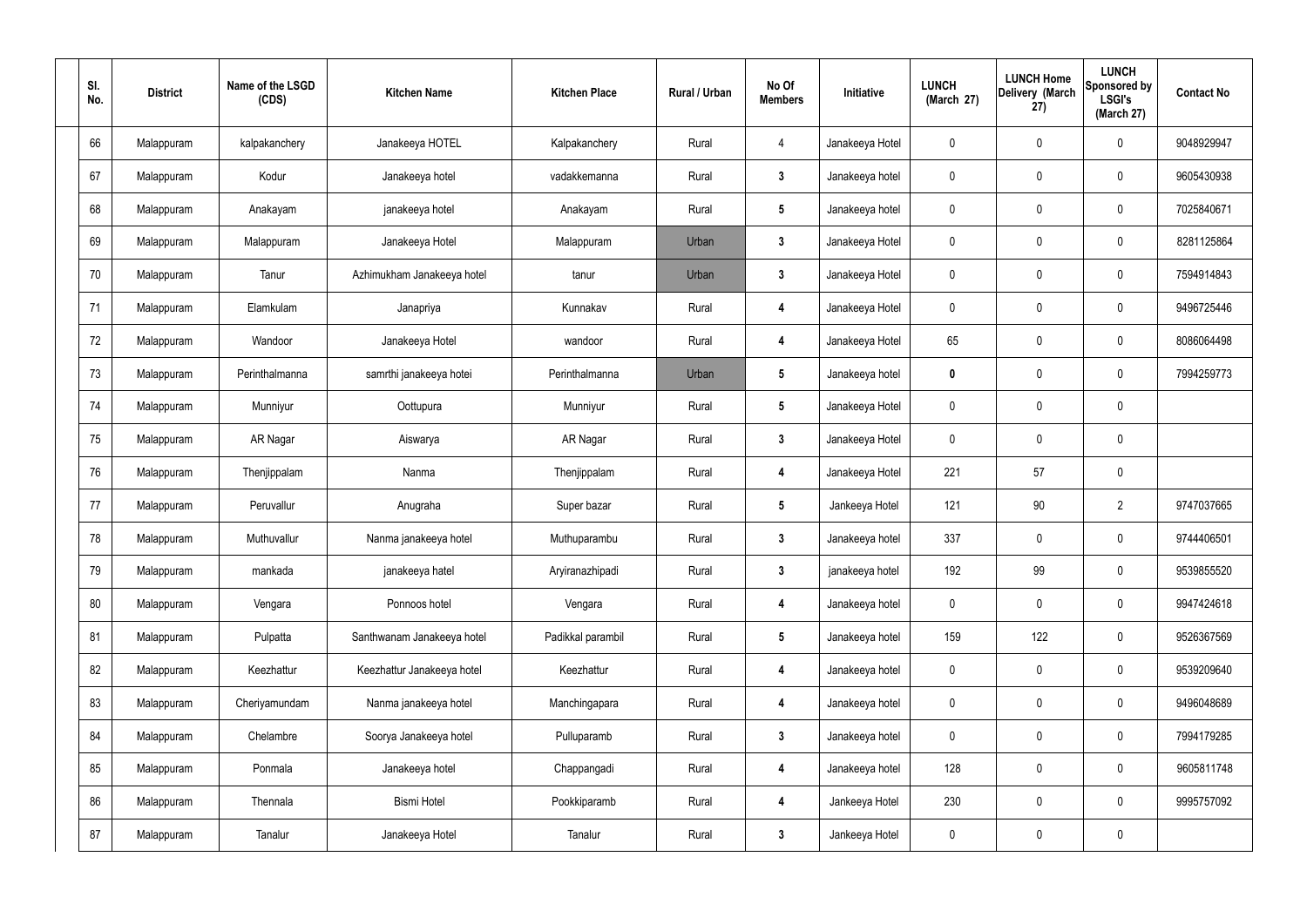| SI.<br>No. | <b>District</b> | Name of the LSGD<br>(CDS) | <b>Kitchen Name</b>      | <b>Kitchen Place</b> | Rural / Urban | No Of<br><b>Members</b> | Initiative      | <b>LUNCH</b><br>(March 27) | <b>LUNCH Home</b><br>Delivery (March<br>27) | <b>LUNCH</b><br>Sponsored by<br><b>LSGI's</b><br>(March 27) | <b>Contact No</b> |
|------------|-----------------|---------------------------|--------------------------|----------------------|---------------|-------------------------|-----------------|----------------------------|---------------------------------------------|-------------------------------------------------------------|-------------------|
| 88         | Malappuram      | Parappur                  | Janakeeya Hotel          | chullipparambu       | Rural         | $5\phantom{.0}$         | Janakeeya Hotel | 0                          | $\boldsymbol{0}$                            | $\mathbf 0$                                                 | 9961091317        |
| 89         | Malappuram      | Edarikkode                | Janakeeya Hotel          | Edarikkod            | Rural         | $\mathbf{3}$            | Janakeeya Hotel | $\mathbf 0$                | $\mathbf 0$                                 | $\mathbf 0$                                                 | 8089003770        |
| 90         | Malappuram      | Oorakam                   | Ammoos                   | Panchayath padi      | Rural         | $\mathbf{3}$            | Janakeeya Hotel | 146                        | $\boldsymbol{0}$                            | $\mathbf 0$                                                 | 9526449294        |
| 91         | Malappuram      | Nannambra                 | Veeturuchi               | Kundoor Athani       | Rural         | 4                       | Janakeeya Hotel | $\mathbf 0$                | $\boldsymbol{0}$                            | $\mathbf 0$                                                 | 9400618659        |
| 92         | Malappuram      | Pandikkad                 | Janakeeya Hotel          | Pandikkad            | Rural         | 4                       | Janakeeya Hotel | 0                          | $\boldsymbol{0}$                            | $\mathbf 0$                                                 | 9995504081        |
| 93         | Malappuram      | Chokkad                   | Natturuchi               | Chokkad              | Rural         | $5\phantom{.0}$         | Janakeeya Hotel | $\mathbf 0$                | $\mathbf 0$                                 | $\pmb{0}$                                                   |                   |
| 94         | Malappuram      | Cheekode                  | Cheekode Janakeeya Hotel | Cheekode             | Rural         | $\boldsymbol{4}$        | Janakeeya Hotel | $\mathbf 0$                | $\boldsymbol{0}$                            | $\pmb{0}$                                                   |                   |
| 95         | Malappuram      | Makkarapparamb            | Subiksha                 | Makkarapparamb       | Rural         | $\mathbf{3}$            | Janakeeya Hotel | $\mathbf 0$                | $\mathbf 0$                                 | $\mathbf 0$                                                 | 8089003770        |
| 96         | Malappuram      | Ponnani-1                 | Devi Janakeeya Hotel     | Ponnani              | Urban         | $5\phantom{.0}$         | Janakeeya Hotel | 198                        | $\boldsymbol{0}$                            | $\mathbf 0$                                                 | 9961919097        |
| 97         | malappuram      | mangalam                  | Soubagya                 | mangalam             | Rural         | $5\phantom{.0}$         | janakeeya hotel | $\mathbf 0$                | 0                                           | $\mathbf 0$                                                 |                   |
| 98         | Malappuram      | Trikkalangode             | janakeeya hotel          | karakkunnu           | Rural         | $6\phantom{a}$          | Janakeeya Hotel | $\mathbf 0$                | $\boldsymbol{0}$                            | $\mathbf 0$                                                 |                   |
| 99         | Malppuram       | Morayoor                  | Janakeeya hotel          | Valanchery           | Rural         | $\mathbf{3}$            | Janakeeya hotel | $\mathbf 0$                | 0                                           | $\mathbf 0$                                                 |                   |
| 100        | Malappuram      | Perumbadapp               | Janakeeya hotel          | Perumbadapp          | Rural         | 4                       | Janakeeya hotel | 0                          | $\mathbf 0$                                 | $\mathbf 0$                                                 |                   |
| 101        | Malappuram      | Tirur                     | Samruthi Janakeeya Hotel | Vettom               | <b>RURAL</b>  | $5\phantom{.0}$         | Janakeeya hotel | 135                        | 256                                         | $\mathbf 0$                                                 |                   |
| 102        | Malappuram      | Kondotty                  | Janakeeya hotel          | vazhakad             | <b>RURAL</b>  | 4                       | janakeeya hotel | 278                        | 166                                         | $\mathfrak{Z}$                                              |                   |
| 103        | Malappuram      | Pulamanthol               | Janakeeya hotel          | pulamanthole         | <b>RURAL</b>  | $\boldsymbol{4}$        | Janakeeya hotel | $\mathbf 0$                | 0                                           | $\mathbf 0$                                                 |                   |
| 104        | Malappuram      | Valavannur                | Jankeeya hotel           | Valavannur           | <b>RURAL</b>  | $5\phantom{.0}$         | Janakeeya hotel | $\pmb{0}$                  | 0                                           | $\mathbf 0$                                                 |                   |
| 105        | Malappuram      | kottakkal                 | Janakeeya hotel          | kotakkal             | <b>URBAN</b>  | 4                       | Janakeeya hotel | $\mathbf 0$                | 0                                           | $\mathbf 0$                                                 |                   |
| 106        | Malappuram      | Vettom                    | Thripthi Janakeeya Hotel | vettom               | <b>RURAL</b>  | $\boldsymbol{4}$        | Janakeeya hotel | $\pmb{0}$                  | 0                                           | $\mathbf 0$                                                 |                   |
| 107        | Malappuram      | Nilambur                  | Janakeeya hotel          | nilambur             | <b>URBAN</b>  | $5\phantom{.0}$         | Janakeeya hotel | 0                          | 0                                           | $\mathbf 0$                                                 |                   |
| 108        | Malappuram      | Nilambur                  | Janakeeya hotel          | nilambur             | <b>URBAN</b>  | 4                       | Janakeeya hotel | $\pmb{0}$                  | 0                                           | $\mathbf 0$                                                 |                   |
| 109        | Malappuram      | Vallikkunn                | Rasakkut                 | Vallikunnu           | Rural         | 4                       | janakeeyahotel  | 0                          | $\pmb{0}$                                   | $\pmb{0}$                                                   |                   |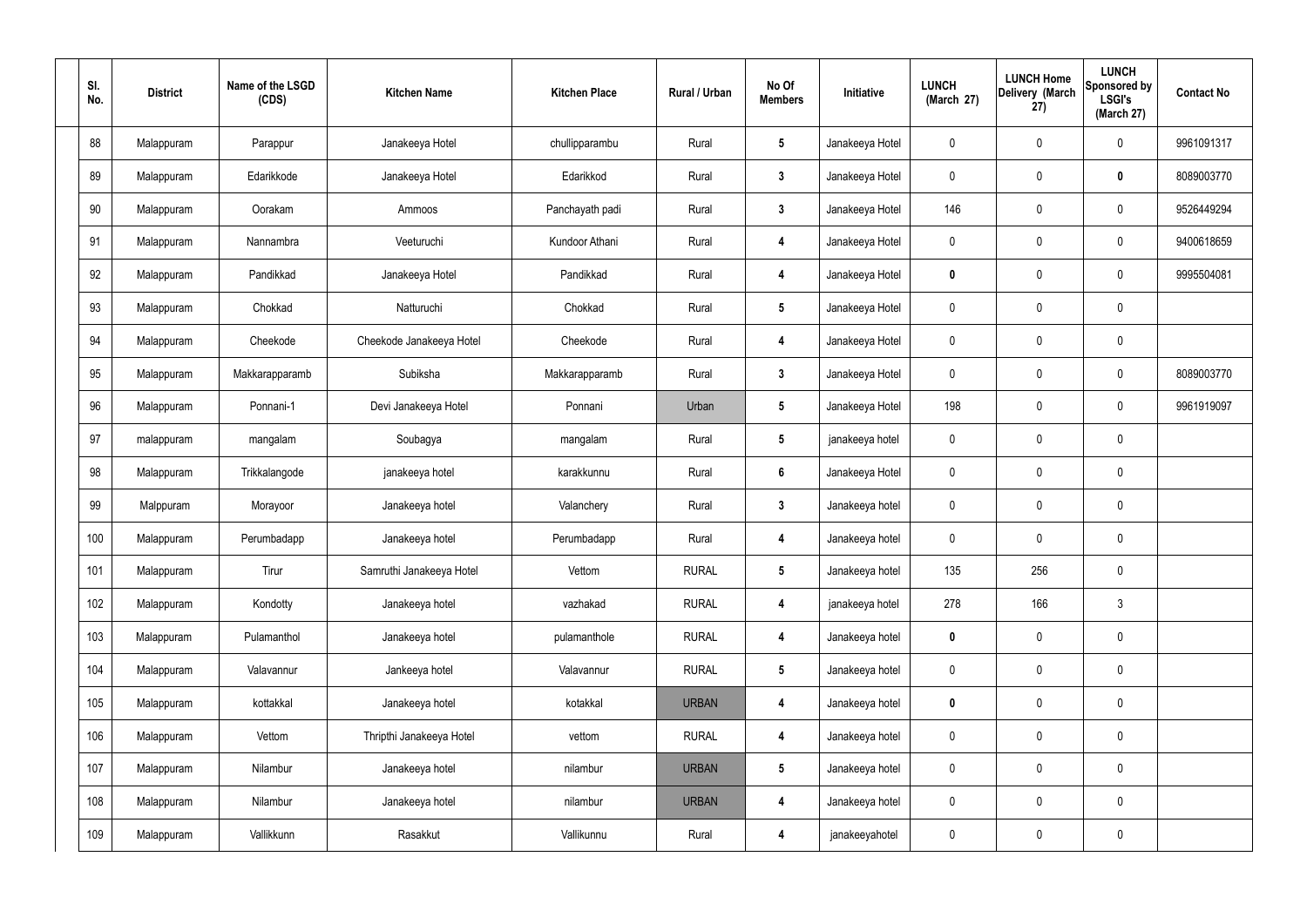|     | SI.<br>No.     | <b>District</b> | Name of the LSGD<br>(CDS) | <b>Kitchen Name</b>        | <b>Kitchen Place</b> | <b>Rural / Urban</b> | No Of<br><b>Members</b> | Initiative      | <b>LUNCH</b><br>(March 27) | <b>LUNCH Home</b><br>Delivery (March<br>27) | <b>LUNCH</b><br>Sponsored by<br><b>LSGI's</b><br>(March 27) | <b>Contact No</b> |
|-----|----------------|-----------------|---------------------------|----------------------------|----------------------|----------------------|-------------------------|-----------------|----------------------------|---------------------------------------------|-------------------------------------------------------------|-------------------|
|     | 110            | Malappuram      | kuruva                    | Ruchi                      | Kurava               | Rural                | $5\phantom{.0}$         | Janakeeyahotel  | $\mathbf 0$                | $\mathbf 0$                                 | $\mathbf 0$                                                 | 9745414800        |
|     | 111            | Malappuram      | Kannamangalam             | Ruchikoott                 | Kannamangalam        | Rural                | $\mathbf{3}$            | Janakeeya Hotel | $\boldsymbol{0}$           | $\mathbf 0$                                 | $\mathbf 0$                                                 |                   |
|     | 112            | Malappuram      | Othungal                  | janakeeya hotel            | Othukkungal          | Rural                | $5\phantom{.0}$         | Janakeeya Hotel | $\boldsymbol{0}$           | $\mathbf 0$                                 | $\mathbf 0$                                                 | 9656716066        |
|     | 113            | Malappuram      | Pookkottur                | janakeeya hotel            | valluvambram         | Rural                | $\overline{4}$          | Janakeeya Hotel | $\boldsymbol{0}$           | $\mathbf 0$                                 | $\mathbf 0$                                                 | 9447334084        |
|     | 114            | Malappuram      | Edakkara                  | Edakkara janakeeya hotel   | Edakkara             | Rural                | $\overline{\mathbf{4}}$ | janakeeya hotel | $\boldsymbol{0}$           | $\mathbf 0$                                 | $\mathbf 0$                                                 |                   |
|     | 115            | Malappuram      | porur                     | Thanima Janakeeya Hotel    | Porur                | Rural                | $3\phantom{a}$          | janakeeya hotel | $\boldsymbol{0}$           | $\mathbf 0$                                 | $\mathbf 0$                                                 | 9539928567        |
|     | 116            | Malappuram      | Pulikkal                  | Janakeeya Hotel            | pulikkal             | Rural                | $\overline{4}$          | Janakeeya Hotel | $\boldsymbol{0}$           | $\mathbf 0$                                 | $\mathbf 0$                                                 |                   |
|     | 117            | malappuram      | Tanur                     | amma janakeeyahottel       | Tanur                | <b>URBAN</b>         | $5\phantom{.0}$         | janakeeyahottel | $\boldsymbol{0}$           | $\mathbf 0$                                 | $\mathbf 0$                                                 |                   |
|     | 118            | malappuram      | Pallikkal                 | padheyam janakeeyahottel   | Pallikkal            | Rural                | $5\phantom{.0}$         | janakeeyahotel  | $\boldsymbol{0}$           | $\mathbf 0$                                 | $\mathbf 0$                                                 |                   |
|     | 119            | Malappuram      | Chelembra                 | janakeeyahotel2            | Chelembra            | Rural                | $\boldsymbol{4}$        | janakeeyahotel  | $\boldsymbol{0}$           | $\mathbf 0$                                 | $\mathbf 0$                                                 |                   |
|     | 120            | Malappuram      | Purathur                  | Safa Janakeeya Hotel       | Paravanna            | Rural                | $\overline{\mathbf{4}}$ | Janakeeya Hotel | 57                         | 21                                          | $\mathbf 0$                                                 |                   |
|     | 121            | malappuram      | vazhayur                  | puthuma janakeeyahotel     | Vazhayur             | Rural                | 4                       | janakeeyahotel  | $\boldsymbol{0}$           | $\mathbf 0$                                 | $\mathbf 0$                                                 |                   |
|     | 122            | malappuram      | mangalam                  | Swathistam                 | Vadikkal             | Rural                | 4                       | janakeeyahotel  | $\boldsymbol{0}$           | $\mathbf 0$                                 | $\mathbf 0$                                                 |                   |
|     | 123            | malappuram      | kuttippuram               | nilayoram janakeeya hotel  | Kuttipuram           | Rural                | $\boldsymbol{4}$        | janakeeyahotel  | 129                        | $\pmb{0}$                                   | $\mathbf 0$                                                 |                   |
|     | 124            | malapluram      | thazhekode                | Thazhekode Janakeeya Hotel | Thazhekode           | Rural                | $\overline{4}$          | Janakeeya Hotel | 791                        | $\pmb{0}$                                   | $\mathbf 0$                                                 |                   |
|     | 125            | malappuram      | munniyur                  | my kitchen                 | Alinchuvad           | Rural                | $5\phantom{.0}$         | janakeeya hotel | $\pmb{0}$                  | $\pmb{0}$                                   | $\pmb{0}$                                                   | 8589809765        |
|     | 126            | Malappuram      | Mangalam                  | Ruchikkoottu               | Mangalam             | Rural                | $\overline{4}$          | Janakeeya hotel | $\pmb{0}$                  | $\pmb{0}$                                   | $\mathbf 0$                                                 |                   |
|     | 127            | Malappuram      | Ponnani                   | Thripthi                   | Ponnani              | Urban                | $5\phantom{.0}$         | Janakeeya Hotel | $\pmb{0}$                  | $\boldsymbol{0}$                            | $\mathbf 0$                                                 |                   |
|     | 128            | Malappuram      | Tanur                     | Krishna                    | Tanur                | Urban                | $5\phantom{.0}$         | janakeeya hotel | $\pmb{0}$                  | $\overline{0}$                              | $\mathbf 0$                                                 |                   |
| 128 |                |                 |                           |                            |                      |                      | 537                     |                 | 3898                       | <b>1298</b>                                 | $5\overline{)}$                                             |                   |
|     |                | Palakkad        | Elapully                  | Nakshathra Vanitha canteen | Canteen              | Rural                | $\overline{4}$          | Janakeeya Hotel | $\pmb{0}$                  | $\pmb{0}$                                   | $\pmb{0}$                                                   | 3898              |
|     | $\overline{2}$ | Palakkad        | Nalleppilly               | Vanitha Canteen            | Canteen              | Rural                | $\overline{4}$          | Janakeeya Hotel | $\pmb{0}$                  | $\pmb{0}$                                   | $\pmb{0}$                                                   | 9656232569        |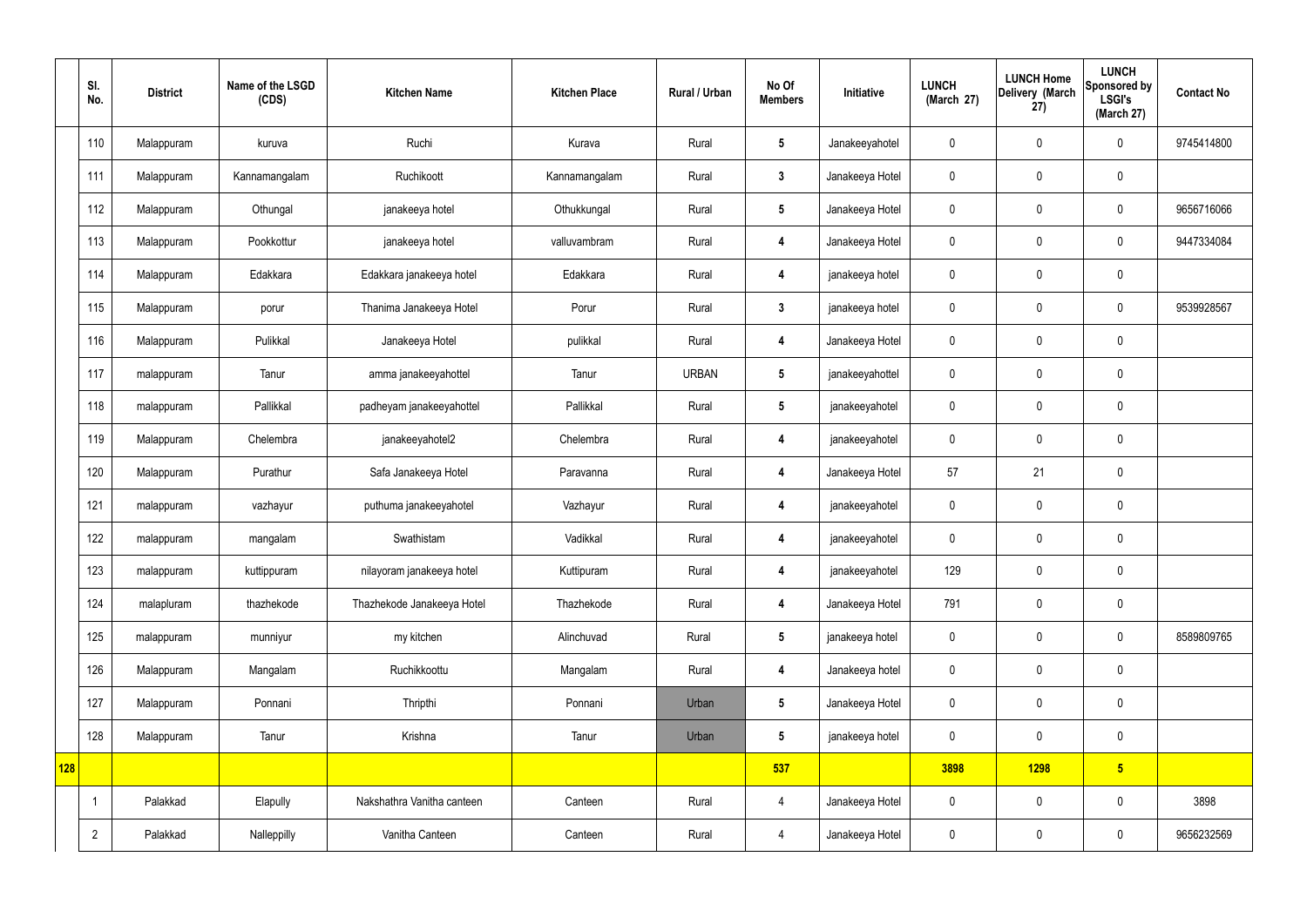| SI.<br>No. | <b>District</b> | Name of the LSGD<br>(CDS) | <b>Kitchen Name</b>             | <b>Kitchen Place</b>                      | Rural / Urban | No Of<br><b>Members</b> | <b>Initiative</b> | <b>LUNCH</b><br>(March 27) | <b>LUNCH Home</b><br>Delivery (March<br>(27) | <b>LUNCH</b><br>Sponsored by<br><b>LSGI's</b><br>(March 27) | <b>Contact No</b> |
|------------|-----------------|---------------------------|---------------------------------|-------------------------------------------|---------------|-------------------------|-------------------|----------------------------|----------------------------------------------|-------------------------------------------------------------|-------------------|
| 3          | Palakkad        | Chittur                   | Thanal vanitha Canteen          | Thathamangalam, Mettuvalavu               | Urban         | 3                       | Janakeeya Hotel   | 259                        | 0                                            | $\mathbf 0$                                                 | 9447105400        |
|            | Palakkad        | chittur                   | urapp janakeeya hotel           | Anicode junction                          | urban         | 5                       | Janakeeya hotel   | 145                        | 0                                            | $\mathbf 0$                                                 | 9349930549        |
| 5          | Palakkad        | polpully                  | subiksha janakeeya hotel        | kallootiyal                               | Rural         | $5\phantom{.0}$         | Janakeeya hotel   | 141                        | 0                                            | $\mathbf 0$                                                 | 9495197498        |
| 6          | Palakkad        | Eruthenpathy              | Nila janakeeya hotel            | Mooniilmada muniyappan<br>kshethram near  | Rural         | $5\phantom{.0}$         | Janakeeya hotel   | $\mathbf 0$                | 0                                            | $\mathbf 0$                                                 | 9037290925        |
| 7          | Palakkad        | Perumatty                 | Nanam Janakeeya hotel           | kannimari                                 | Rural         | $\mathbf{3}$            | Janakeeya hotel   | 0                          | 0                                            | $\mathbf 0$                                                 | 9605529657        |
| 8          | Palakkad        | Vadakarapathy             | soubhagya janakeeya hotel       | vadakarapathy panchayath                  | Rural         | $5\phantom{.0}$         | Janakeeya hotel   | 60                         | $\mathbf{0}$                                 | $\mathbf 0$                                                 | 9633578756        |
| 9          | Palakkad        | Kozhinjampara             | Sreesakthi Janakeeya hotel      | Kozhinjampara<br>gramapanchayth, near bus | Rural         | $5\phantom{.0}$         | Janakeeya hotel   | 85                         | $\mathbf{0}$                                 | $\mathbf 0$                                                 | 9847121105        |
| 10         | Palakkad        | Vadakkenchery             | Oottupura Vanitha Canteen       | Panchayath building,<br>Vadakkenchery     | Rural         | $\overline{4}$          | Janakeeya Hotel   | 256                        | $\mathbf{0}$                                 | $\mathbf 0$                                                 | 9656360141        |
| 11         | Palakkad        | PKD North                 | Cafesree                        | opp. ksrtc bus stand,<br>Manjakulam road  | Urban         | $5\phantom{.0}$         | Janakeeya Hotel   | 0                          | 0                                            | $\mathbf 0$                                                 | 9037332005        |
| 12         | Palakkad        | Ongallur                  | Amma canteen                    | Ongallur vipanana kendram                 | Rural         | 4                       | Janakeeya Hotel   | 103                        | 0                                            | $\boldsymbol{0}$                                            | 7560924507        |
| 13         | Palakkad        | Muthuthala                | Sreelakshmi vanitha canteen     | Muthuthala panchayath                     | Rural         | 4                       | Janakeeya Hotel   | 84                         | 0                                            | 0                                                           | 7558865485        |
| 14         | Palakkad        | Koppam                    | Natturuchi kudumbashree cafe    | Near koppam village                       | Rural         | $5\phantom{.0}$         | Janakeeya Hotel   | 220                        | 0                                            | $\boldsymbol{0}$                                            | 8075779172        |
| 15         | Palakkad        | Paruthur                  | Mamatty vanitha canteen         | Near panchayath                           | Rural         | 5                       | Janakeeya Hotel   | 48                         | 0                                            | 0                                                           | 9544847874        |
| 16         | Palakkad        | Vilayur                   | Souhritha caffesree (Ruchipura) | Near Vilayur Panchayath                   | Rural         | $6\phantom{.}$          | Janakeeya Hotel   | 116                        | $\mathbf 0$                                  | $\mathbf 0$                                                 | 9747342046        |
| 17         | palakkad        | Kulukkallur               | Snehitha Janakeeya hotel        | Kulukkallur panchayath                    | Rural         | $5\phantom{.0}$         | Janakeeya hotel   | 98                         | $\mathbf 0$                                  | $\mathbf 0$                                                 | 9746701454        |
| 18         | Palakkad        | Pattambi                  | Janakeeya hotel                 | near Govt samskritha college,<br>Pattambi | Urban         | 4                       | Janakeeya hotel   | $\mathbf 0$                | $\mathbf 0$                                  | $\mathbf 0$                                                 | 9562043428        |
| 19         | Palakkad        | Erimayur                  | Thanima Vanitha Canteen         | Panchayath building, Erimayur             | Rural         | $5\phantom{.0}$         | Janakeeya Hotel   | 60                         | $\mathbf 0$                                  | $\overline{2}$                                              | 9746440633        |
| 20         | Palakkad        | Kizhekkencheri            | Vanitha Canteen                 | Panchayath Building,<br>Kizhakkenchery    | Rural         | $\overline{4}$          | Janakeeya Hotel   | 196                        | $\mathbf 0$                                  | $\mathbf 1$                                                 | 9747923418        |
| 21         | Palakkad        | Peringottukkurrissi       | Aiswarya Vanitha canteen        | Panchayth building                        | Rural         | $3\phantom{a}$          | Janakeeya Hotel   | $\mathbf 0$                | 0                                            | $\mathbf 0$                                                 | 9048665884        |
| 22         | Palakkad        | Mundoor                   | Bharath vanitha canteen         | Panchayath building                       | Rural         | $\mathbf{3}$            | Janakeeya Hotel   | $\mathbf 0$                | $\mathbf 0$                                  | $\mathbf 0$                                                 | 8592830607        |
| 23         | Palakkad        | Kodumbu                   | kripa                           | kodumb panchayath                         | Rural         | 4                       | Janakeeya HoteL   | 0                          | 0                                            | $\mathbf 0$                                                 | 9048682860        |
| 24         | Palakkad        | Thirumittakode            | Thirumuttam Janakeeya Hotel     | Karukaputhur                              | Rural         | $6\phantom{.}6$         | Janakeeya Hotel   | 121                        | 0                                            | $\pmb{0}$                                                   | 9072841599        |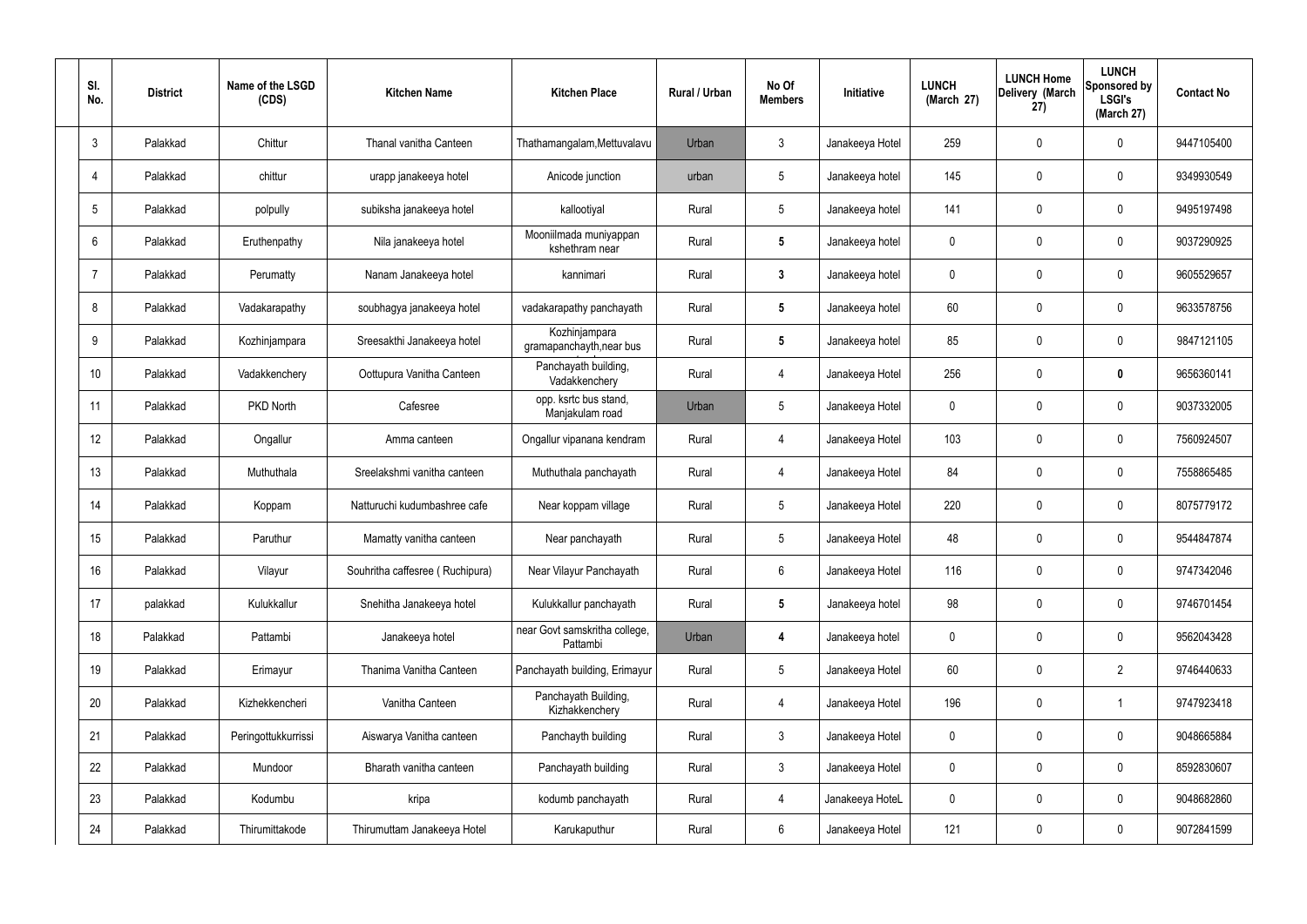| SI.<br>No. | <b>District</b> | Name of the LSGD<br>(CDS) | <b>Kitchen Name</b>                      | <b>Kitchen Place</b>                            | Rural / Urban | No Of<br><b>Members</b> | Initiative       | <b>LUNCH</b><br>(March 27) | <b>LUNCH Home</b><br>Delivery (March<br>27) | <b>LUNCH</b><br>Sponsored by<br><b>LSGI's</b><br>(March 27) | <b>Contact No</b> |
|------------|-----------------|---------------------------|------------------------------------------|-------------------------------------------------|---------------|-------------------------|------------------|----------------------------|---------------------------------------------|-------------------------------------------------------------|-------------------|
| 25         | Palakkad        | Akathethara               | Nanma canteen                            | kalyanamandapam                                 | Rural         | $\mathbf{3}$            | Janakeeya Hotel  | 0                          | 0                                           | $\mathbf 0$                                                 | 7025563510        |
| 26         | Palakkad        | Marutharoad               | flavours cantteen                        | panchayath                                      | Rural         | $5\phantom{.0}$         | Janakeeya Hotela | $\mathbf 0$                | 0                                           | $\boldsymbol{0}$                                            | 9746227966        |
| 27         | Palakkad        | Trithala                  | Kairali Vanitha Hotel                    | Thirthala                                       | Rural         | $5\phantom{.0}$         | Janakeeya Hotel  | 158                        | $\mathbf 0$                                 | $\pmb{0}$                                                   | 9048710155        |
| 28         | Palakkad        | Kongad                    | Annapoorna vanitha canteen               | Near Kongad village office                      | Rural         | $5\phantom{.0}$         | Janakeeya Hotel  | $\mathbf 0$                | 0                                           | $\mathbf 0$                                                 | 9645425774        |
| 29         | Palakkad        | Sreekrishnapuram          | Subiksha canteen                         | Near panchayath office                          | Rural         | $\mathbf{3}$            | Janakeeya Hotel  | $\mathbf 0$                | $\boldsymbol{0}$                            | $\pmb{0}$                                                   | 8086697226        |
| 30         | Palakkad        | Pallassana                | dhanalakshmi vanitha canteen             | pallassana panchayath<br>building               | Rural         | $5\phantom{.0}$         | Janakeeya Hotel  | 124                        | $\mathbf 0$                                 | $\pmb{0}$                                                   | 8943225892        |
| 31         | Palakkad        | Nenmmara                  | Nemmara Janakeeya hotel                  | Nemmara junction                                | Rural         | $\overline{4}$          | Janakeeya hotel  | $\mathbf 0$                | 0                                           | $\mathbf 0$                                                 | 8157850935        |
| 32         | Palakkad        | Ayilur                    | Janakeeya hotel                          | Thalavettanpara, Ayilur                         | Rural         | $\mathbf{3}$            | Janakeeya hotel  | 0                          | 0                                           | 0                                                           | 9539517856        |
| 33         | Palakkad        | Melarkode                 | Janakeeya Hotel                          | near Melarkode panchayath                       | Rural         | 4                       | Janakeeya hotel  | $\mathbf 0$                | $\mathbf 0$                                 | $\pmb{0}$                                                   | 8606193918        |
| 34         | Palakkad        | Vandazhi                  | janakeeya hotel                          | Kaniyamangalam                                  | Rural         | $\mathbf{3}$            | Janakeeya hotel  | 0                          | $\boldsymbol{0}$                            | $\mathbf 0$                                                 | 9645919937        |
| 35         | Palakkad        | Nelliayampathy            | Janakeeya hotel                          | near Panchayat, kaikaty                         | Rural         | 4                       | Janakeeya hotel  | 217                        | $\boldsymbol{0}$                            | 0                                                           | 9497123529        |
| 36         | Palakkad        | Elavanchery               | Snehatheeram                             | Near GUPS, Vattekkad                            | Rural         | $5\phantom{.0}$         | Janakeeya Hotel  | $\mathbf 0$                | 0                                           | $\mathbf 0$                                                 | 9744195274        |
| 37         | Palakkad        | Kollemkode                | Priya Vanitha Canteen                    | Block Panchayath Office,<br>Kollengode          | Rural         | $\overline{4}$          | Janakeeya Hotel  | 243                        | 0                                           | $\boldsymbol{0}$                                            | 9745456764        |
| 38         | Palakkad        | Koduvayur                 | Samridhi Kudumbashree Vanitha<br>Canteen | Panchayath Building                             | Rural         | $5\phantom{.0}$         | Janakeeya Hotel  | 112                        | 0                                           | 0                                                           | 8086263595        |
| 39         | Palakkad        | Pattanchery               | Sreelakshmi vanitha canteen              | Panchayath Building                             | Rural         | $\overline{4}$          | Janakeeya Hotel  | 65                         | $\mathbf 0$                                 | $\boldsymbol{0}$                                            | 8086916932        |
| 40         | Palakkad        | Pudunagaram               | Janakeeya Hotel                          | Near KSEB, Pudunagaram                          | Rural         | 4                       | Janakeeya hotel  | 197                        | 0                                           | $\mathbf 0$                                                 | 9497241598        |
| 41         | Palakkad        | Vadavanoor                | Sree Muruka Janakeeya Hotel              | Vydhyasala, Vadavanoor                          | Rural         | $5\phantom{.0}$         | Janakeeya hotel  | 200                        | $\mathbf 0$                                 | $\mathbf 0$                                                 | 9567011729        |
| 42         | Palakkad        | Peruvemba                 | Samridi Janakeeya Hotel                  | Peruvemba Junction                              | Rural         | $\boldsymbol{4}$        | Jankeeya hotel   | 265                        | 0                                           | $\mathbf 0$                                                 | 918089611261      |
| 43         | Palakkad        | Muthalamada               | Janakeeya Hotel                          | Chulliyarmedu                                   | Rural         | 4                       | Jankeeya hotel   | 300                        | $\mathbf 0$                                 | $\mathbf 0$                                                 | 9633730067        |
| 44         | Palakkad        | Cherppalasseri            | Swad Janakiyahotel, CPY                  | Scheduled caste coperative<br>society hall, cpy | Urban         | $5\phantom{.0}$         | Janakeeya Hotel  | $\mathbf 0$                | 0                                           | $\mathbf 0$                                                 | 9447746082        |
| 45         | Palakkad        | Vellinezhi                | Aiswarya kudumbashree                    | Adakkaputhur                                    | Rural         | 3 <sup>1</sup>          | Janakeeya Hotel  | 0                          | $\mathbf 0$                                 | $\mathbf 0$                                                 | 9747730588        |
| 46         | Palakkad        | Keralasseri               | Bhagyasree janakeeya hotel               | Near village office                             | Rural         | $\mathbf{3}$            | Janakeeya Hotel  | 0                          | 0                                           | $\mathbf 0$                                                 | 8606125128        |
| 47         | Palakkad        | Kottayi                   | Kudumbashree Vanitha canteen             | Near Kottayi Panchayath                         | Rural         | 4                       | Jankeeya hotel   | 0                          | 0                                           | $\boldsymbol{0}$                                            | 9605699847        |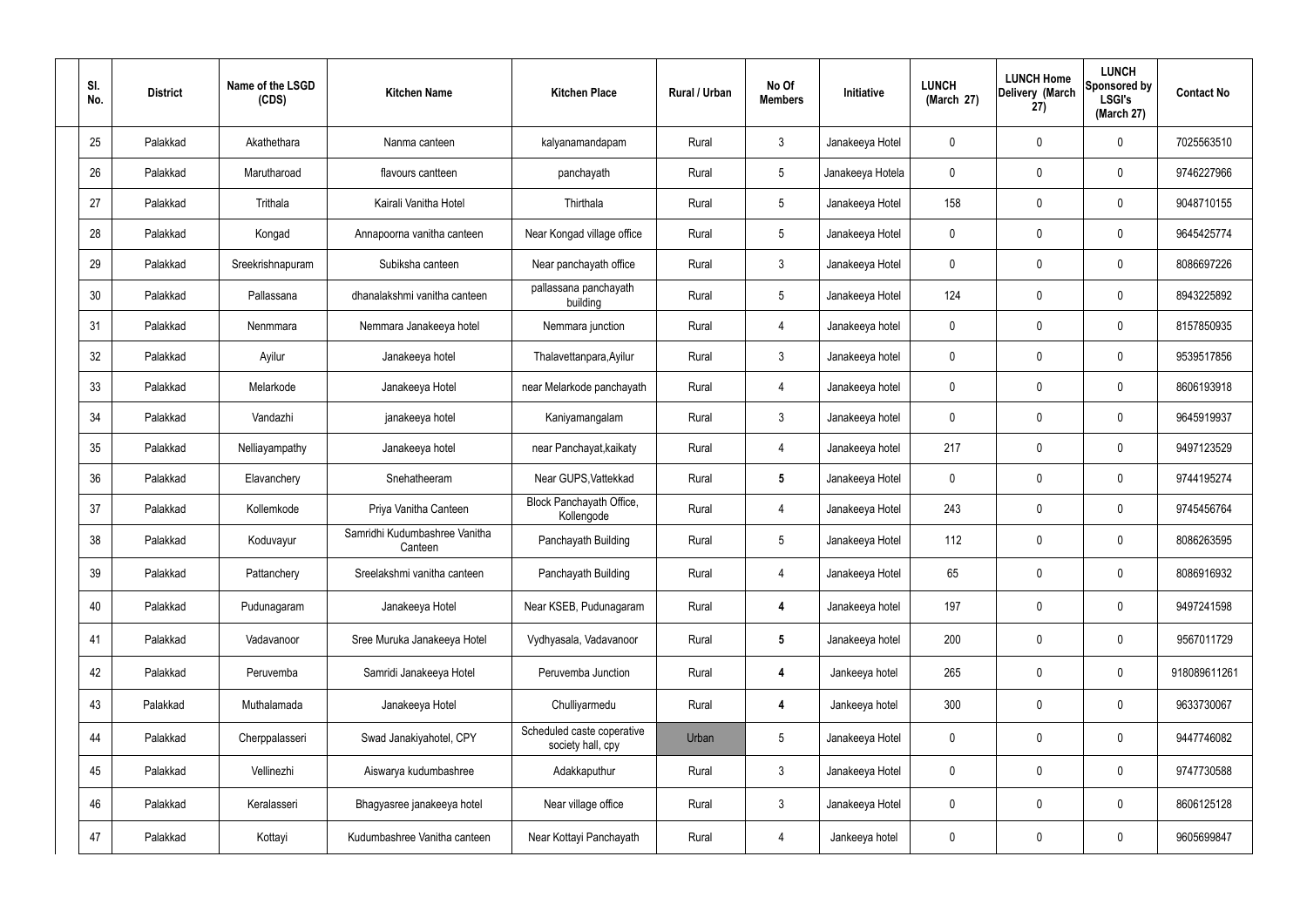|     | SI.<br>No. | <b>District</b> | Name of the LSGD<br>(CDS) | <b>Kitchen Name</b>                         | <b>Kitchen Place</b>                       | Rural / Urban | No Of<br><b>Members</b> | <b>Initiative</b> | <b>LUNCH</b><br>(March 27) | <b>LUNCH Home</b><br>Delivery (March<br>27) | <b>LUNCH</b><br>Sponsored by<br><b>LSGI's</b><br>(March 27) | <b>Contact No</b> |
|-----|------------|-----------------|---------------------------|---------------------------------------------|--------------------------------------------|---------------|-------------------------|-------------------|----------------------------|---------------------------------------------|-------------------------------------------------------------|-------------------|
|     | 48         | Palakkad        | anakkara                  | udayasurya vanitha canteen                  | kumbidi                                    | rural         | $5\overline{)}$         | Janakeeya Hotel   | 184                        | $\mathbf 0$                                 | $\mathbf 0$                                                 | 9895947614        |
|     | 49         | Palakkad        | kappur                    | jeevanam hotel                              | kumaranellur                               | rural         | $6\overline{6}$         | Janakeeya Hotel   | 101                        | $\mathbf 0$                                 | $\mathbf 0$                                                 | 9605308385        |
| 102 | 50         | Palakkad        | Malampauzha               | Nandhanam canteen                           | near fantasy park                          | Rural         | 5 <sup>5</sup>          | Janakeeya HotelT  | $\mathbf 0$                | $\mathbf 0$                                 | $\mathbf 0$                                                 | 807587062         |
|     | 51         | Palakkad        | Puduppariyaram            | Anaswara Canteen                            | Panchayath                                 | Rural         | $\overline{4}$          | Janakeeya Hotel   | $\mathbf 0$                | $\mathbf 0$                                 | $\mathbf 0$                                                 | 9526677781        |
|     | 52         | Palakkad        | kadambazhipuram           | Reshmi janakeeya hotel                      | 16 mail                                    | Rural         | $5\overline{)}$         | Janakeeya Hotel   | $\mathbf 0$                | $\mathbf 0$                                 | $\mathbf 0$                                                 | 9048375891        |
|     | 53         | Palakkad        | Kadambazhipuram           | Ardhram Janakeeya hotel                     | Pulapatta                                  | Rural         | 3                       | Janakeeya Hotel   | $\mathbf 0$                | $\mathbf 0$                                 | $\mathbf 0$                                                 | 9495775246        |
|     | 54         | Palakkad        | Kannambra                 | Sree kurumba canteen                        | kannambra                                  | Rural         | $\overline{4}$          | Janakeeya Hotel   | 200                        | $\mathbf 0$                                 | $\mathbf 0$                                                 | 8157815819        |
|     | 55         | Palakkad        | karakkurissi              | Janakiya hotel                              | Near ammus auditorium,<br>Ayappankavu      | Rural         | $\mathbf{3}$            | Janakeeya Hotel   | $\mathbf 0$                | 0                                           | $\mathbf 0$                                                 | 6238788932        |
|     | 56         | Palakkad        | Thenkara                  | Subiksham janakeeya hotel                   | Ayurveda hospital compound<br>Then kara    | Rural         | $5\phantom{.0}$         | Janakeeya Hotel   | $\mathbf 0$                | 0                                           | $\mathbf 0$                                                 | 9747557333        |
|     | 57         | Palakkad        | Alanallur                 | Keerthi vanitha canteen and catering        | Near panchayath Alanallur                  | Rural         | $5\overline{)}$         | Janakeeya hotel   | $\mathbf 0$                | $\mathbf 0$                                 | $\mathbf 0$                                                 | 9495447569        |
|     | 58         | Palakkad        | Pudur                     | Asil canteen                                | Pudur panchayath                           | Rural         | 4                       | Janakeeya hotel   | 64                         | $\mathbf 0$                                 | $\mathbf 0$                                                 | 8086968050        |
|     | 59         | Palakkad        | Parali                    | Annasree Janakeeya hotel                    | Near parali panchayath                     | Rural         | $\overline{4}$          | Janakeeya hotel   | $\mathbf 0$                | $\mathbf 0$                                 | $\mathbf 0$                                                 | 8281829238        |
|     | 60         | Palakkad        | Mannur                    | Kudumbasree janakeeya hotel                 | Mannur panchayath                          | Rural         | $5\overline{)}$         | Janakeeya hotel   | $\mathbf 0$                | $\mathbf 0$                                 | $\mathbf 0$                                                 | 9495771095        |
|     | 61         | Palakkad        | Kuzhalmannam              | Janasree jankeeya hotel                     | Kuzhalmannam block<br>panchayth            | Rural         | $\mathbf{3}$            | Jankeeya hotel    | 120                        | $\mathbf 0$                                 | $\mathbf 0$                                                 | 9847364980        |
|     | 62         | Palakkad        | Kavassery                 | samridhi Janakeeya Hotel                    | Alathur road, kavasheery                   | Rural         | 6                       | Janakeeya hotel   | 80                         | 0                                           | $\mathbf 0$                                                 | 9747570761        |
|     | 63         | palakkad        | chalissery                | Thanal janakeeya hotel                      | chalissery panchayath building             | Rural         | $\mathfrak{Z}$          | Janakeeya hotel   | 36                         | $\mathbf 0$                                 | $\mathbf 0$                                                 | 9562702284        |
|     | 64         | palakkad        | Kottopadam                | Iva canteen and catering janakeeya<br>hotel | Block building, Near<br>aryambavu junction | Rural         | $\overline{4}$          | Janakeeya hotel   | $\mathbf 0$                | $\mathbf 0$                                 | $\mathbf 0$                                                 | 9074818126        |
|     | 65         | palakkad        | kumaramputhur             | Ruchi cafe janakeeya hotel                  | Panchayath kumaramputhur                   | Rural         | $3\phantom{.0}$         | Janakeeya hotel   | $\mathbf 0$                | $\pmb{0}$                                   | $\mathbf 0$                                                 | 8589968705        |
|     | 66         | palakkad        | Malampuzha                | Amma janakeeya hotel                        | kadukkamkunnu, Malampuzha                  | Rural         | $\mathbf{3}$            | Janakeeya hotel   | $\mathbf 0$                | $\pmb{0}$                                   | $\mathbf 0$                                                 | 9446521664        |
|     | 67         | palakkad        | Alathur                   | Rich Janakeeya hotel                        | Near bus stand, Alathur                    | Rural         | 4                       | Janakeeya hotel   | 228                        | $\mathbf 0$                                 | 10                                                          | 9947030779        |
|     | 68         | palakkad        | Karimpuzha                | Janakeeya hotel                             | Karimpuzha panchayath                      | Rural         | $\mathbf{3}$            | Janakeeya hotel   | $\mathbf 0$                | $\pmb{0}$                                   | $\mathbf 0$                                                 | 9961502739        |
|     | 69         | Palakkad        | Thenkurissi               | Eyeshee janakeeya hotel                     | Panchayth building,<br>Thenkurissi         | Rural         | 4                       | Jankeeya hotel    | $\mathbf 0$                | $\mathbf 0$                                 | $\mathbf 0$                                                 | 9995662723        |
|     | 70         | Palakkad        | Agali                     | Janakeeya Hotel                             | Block Panchayath building,<br>Agali        | Rural         | $5\phantom{.0}$         | Jankeeya hotel    | 153                        | $\mathbf 0$                                 | $\mathbf 0$                                                 | 9037878897        |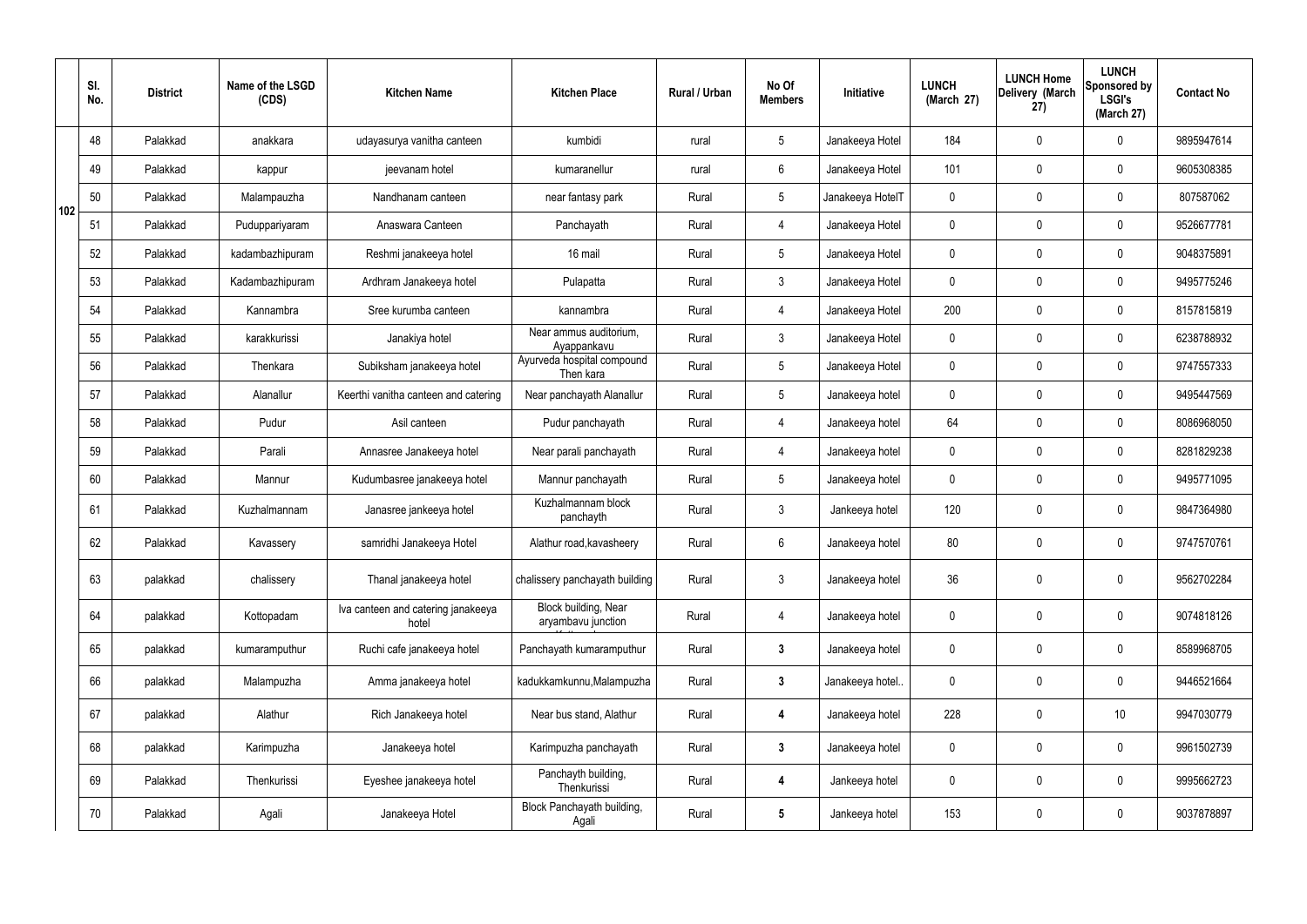| SI.<br>No. | <b>District</b> | Name of the LSGD<br>(CDS) | <b>Kitchen Name</b>         | <b>Kitchen Place</b>             | Rural / Urban | No Of<br><b>Members</b> | Initiative       | <b>LUNCH</b><br>(March 27) | <b>LUNCH Home</b><br>Delivery (March<br>27) | <b>LUNCH</b><br>Sponsored by<br><b>LSGI's</b><br>(March 27) | <b>Contact No</b> |
|------------|-----------------|---------------------------|-----------------------------|----------------------------------|---------------|-------------------------|------------------|----------------------------|---------------------------------------------|-------------------------------------------------------------|-------------------|
| 71         | Palakkad        | Sholayur                  | Powrnami janakeeya hotel    | anakkatty bus stand              | Rural         | 4                       | Jankeeya hotel   | 65                         | 0                                           | $\mathbf 0$                                                 | 9159556404        |
| 72         | Palakkad        | Puthushery                | Janakeeya hotel             | Puthushery panchayath            | Rural         | $5\overline{)}$         | Janakeeya hotel. | 0                          | $\mathbf 0$                                 | $\mathbf 0$                                                 | 9562772723        |
| 73         | Palakkad        | Karimba                   | Janakeeya hotel             | Panchayath premise               | Rural         | $\mathbf{3}$            | Janakeeya Hotel  | 0                          | 0                                           | $\mathbf 0$                                                 | 9562163979        |
| 74         | Palakkad        | Nagalasseri               | Janakeeya hotel             | near koottanad bus stand         | Rural         | $5\overline{)}$         | Janakeeya hotel  | 260                        | $\mathbf 0$                                 | $\mathbf 0$                                                 | 8921928291        |
| 75         | Palakkad        | Mathur                    | Nila janakeeya Hotel        | Near Panchayth, Mathur           | Rural         | 4                       | Jankeeya hotel   | 0                          | $\mathbf 0$                                 | $\mathbf 0$                                                 | 9562356483        |
| 76         | Palakkad        | Chalavara                 | Janakeeya hotel             | Chalavara panchayath             | Rural         | $5\phantom{.0}$         | Janakeeya hotel  | 0                          | $\mathbf 0$                                 | $\mathbf 0$                                                 | 9544659942        |
| 77         | Palakkad        | Ananganadi                | vanitha cateen              | near Ananganadi panchayath       | Rural         | $\mathbf{3}$            | Janakeeya Hotel  | 34                         | $\mathbf 0$                                 | $\mathbf 0$                                                 | 8921410495        |
| 78         | Palakkad        | Lakkidiperur              | Janakeeya hotel             | Lekkidi perur panchayath         | Rural         | $5\phantom{.0}$         | Jankeeya hotel   | 0                          | $\mathbf 0$                                 | $\mathbf 0$                                                 | 6238921903        |
| 79         | Palakkad        | Nellaya                   | Janakeeya hotel             | Nellaya panchayath               | Rural         | 4                       | Janakeeya hotel  | 0                          | $\mathbf 0$                                 | $\mathbf 0$                                                 | 9562432883        |
| 80         | Palakkad        | Shornur                   | Oottupura Janakeeya hotel   | near bus stand, Shoranur         | Urban         | $5\phantom{.0}$         | Janakeeya hotel  | 0                          | $\mathbf 0$                                 | $\mathbf 0$                                                 | 9747102377        |
| 81         | Palakkad        | Shornur                   | Snehadeepam Janakeeya hotel | Shoranur municipality            | Urban         | 4                       | Janakeeya hotel  | 0                          | 0                                           | $\mathbf 0$                                                 | 6238755729        |
| 82         | Palakkad        | Thrikkadiri               | Janakeeya hotel             | Samskarika nilayam               | Rural         | 4                       | Janakeeya hotel  | 0                          | $\mathbf 0$                                 | $\mathbf 0$                                                 | 9544806032        |
| 83         | palakkad        | Vaniyamkulam              | Janakeeya hotel             | near PK DAS hospital             | Rural         | $\mathbf{3}$            | Janakeeya hotel  | 260                        | 0                                           | 3                                                           | 9947408415        |
| 84         | Palakkad        | Ambalappara               | Janakiya hotel              | ambalappara<br>kalyanamandapam   | Rural         | $5\phantom{.0}$         | Janakeeya Hotel  | 0                          | $\mathbf 0$                                 | $\mathbf 0$                                                 | 8129562289        |
| 85         | Palakkad        | Vallappuzha               | Janakeeya hotel             | Hayath Complex, Vallappuzha      | Rural         | $5\overline{)}$         | Janakeeya Hotel  | $\mathbf 0$                | $\mathbf 0$                                 | $\mathbf 0$                                                 | 8086406897        |
| 86         | Palakkad        | Shoranur                  | Ela janakeeya hotel         | Vpc market, kulappully           | Urban         | $\mathbf{3}$            | Janakeeya hotel  | 0                          | $\mathbf 0$                                 | $\mathbf 0$                                                 | 8129769113        |
| 87         | Palakkad        | Mankara                   | Subiksha Janakeeya hotel    | Near Mankara Panchayath          | Rural         | $5\overline{)}$         | Janakeeya hotel  | 50                         | 0                                           | $\mathbf 0$                                                 | 8549045637        |
| 88         | Palakkad        | Kanjirapuzha              | Surya Janakeeya hotel,      | Kanjirapuzha, panchayath         | Rural         | $5\overline{)}$         | Janakeeya hotel  | 0                          | 0                                           | $\mathbf 0$                                                 | 9048698194        |
| 89         | Palakkad        | Thachanattukara           | Haritham janakeeya hotel    | 53 mile, Thachanattukara         | Rural         | $\mathbf{3}$            | Janakeeya hotel  | 229                        | 0                                           | $\mathbf 0$                                                 | 9605097810        |
| 90         | Palakkad        | Puthukode                 | Puthuma jankeeya hotel      | Thachanadi junction              | Rural         | $6\phantom{1}$          | Janakeeya hotel  | 252                        | 0                                           | $\mathbf 0$                                                 | 9744459080        |
| 91         | Palakkad        | Tarur                     | Jankeeya Hotel              | Infront of vilage office, Tarurk | Rural         | 4                       | Janakeeya hotel  | 90                         | 0                                           | $\boldsymbol{0}$                                            | 8606780959        |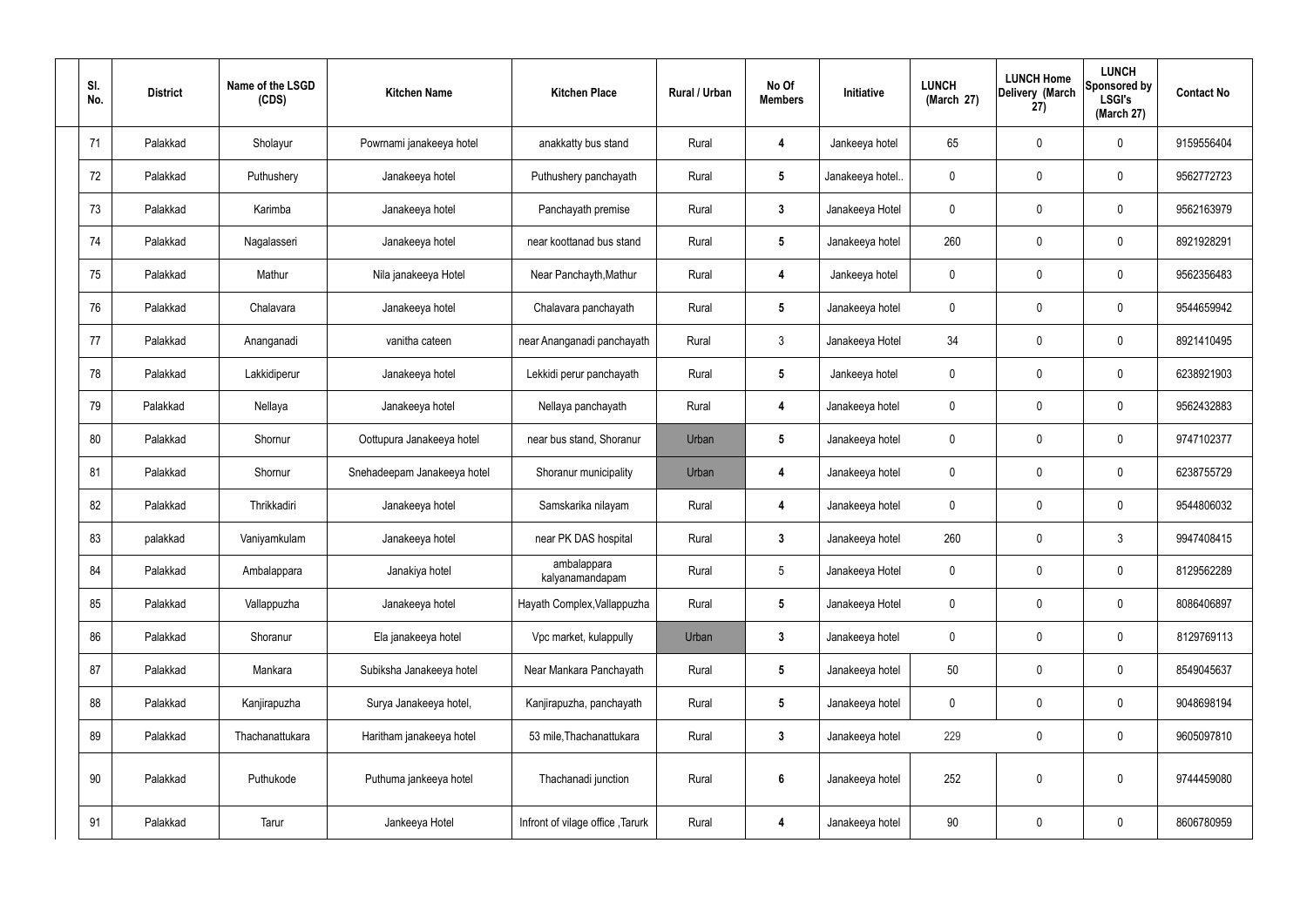|    | SI.<br>No.      | <b>District</b> | Name of the LSGD<br>(CDS) | <b>Kitchen Name</b>             | <b>Kitchen Place</b>                       | Rural / Urban | No Of<br><b>Members</b> | Initiative      | <b>LUNCH</b><br>(March 27) | <b>LUNCH Home</b><br>Delivery (March<br>27) | <b>LUNCH</b><br>Sponsored by<br><b>LSGI's</b><br>(March 27) | <b>Contact No</b> |
|----|-----------------|-----------------|---------------------------|---------------------------------|--------------------------------------------|---------------|-------------------------|-----------------|----------------------------|---------------------------------------------|-------------------------------------------------------------|-------------------|
|    | 92              | Palakkad        | Pirayiri                  | Janakeeya hotel                 | Near Panchayath office                     | Rural         | $5\phantom{.0}$         | Janakeeya hotel | 0                          | 0                                           | $\boldsymbol{0}$                                            | 9037495586        |
|    | 93              | Palakkad        | Palakkad ulb              | Ruchi                           | Near Balaji hospital, Fort<br>Maidan       | Urban         | 4                       | Janakeeya hotel | 0                          | 0                                           | $\pmb{0}$                                                   | 7994185687        |
|    | 94              | Palakkad        | Pookkottukavu             | Punya                           | Pookkottukavu Centre                       | Rural         | 4                       | Janakeeya Hotel | 0                          | 0                                           | $\mathbf 0$                                                 | 9745511432        |
|    | 95              | Palakkad        | Kuthanoor                 | Suryodayam jankeeya hotel       | Kalapara, kuthanoor                        | Rural         | $5\phantom{.0}$         | Jankeeya hotel  | 0                          | 0                                           | $\pmb{0}$                                                   | 9995159738        |
|    | 96              | Palakkad        | Thiruvegappura            | Janakeeya Hotel                 | Kaippuram                                  | Rural         | $5\phantom{.0}$         | Jankeeya hotel  | 176                        | 0                                           | $\mathbf 0$                                                 | 8921882903        |
|    | 97              | Palakkad        | Thachampara               | Vanitha canteen Janakeeya Hotel | Thachampara town                           | Rural         | 4                       | Jankeeya hotel  | 0                          | 0                                           | $\mathbf 0$                                                 | 9497826216        |
|    | 98              | Palakkad        | Kannadi                   | Sweet jankeeya hotel            | Yakkara junction                           | Rural         | $\mathbf{3}$            | Jankeeya hotel  | 183                        | 0                                           | $\mathbf 0$                                                 | 9846918028        |
|    | 99              | Palakkad        | Pattithara                | Bavana janakeeya hotel          | kottappadam                                | Rural         | $5\phantom{.0}$         | Janakeeya hotel | 0                          | 0                                           | $\mathbf 0$                                                 | 9074163402        |
|    | 100             | Palakkad        | Mannarkkad                | Janakeeya Hotel                 | muncipal building, busstand,<br>mannarkkad | Urban         | 4                       | Janakeeya hotel | 0                          | 0                                           | $\pmb{0}$                                                   |                   |
|    | 101             | Palakkad        | Pirayiri                  | Kudumbashree janakeeya hotel    | Kallekkad Block Panchayath                 | Rural         | $5\phantom{.0}$         | janakeeya hotel | 0                          | 0                                           | $\pmb{0}$                                                   | 8137940343        |
|    | 102             | Palakkad        | Marutharoad               | Sreelakshmi janakeeya hotel     | Pirivusala                                 | Rural         | $\overline{\mathbf{4}}$ | janakeeya hotel | 0                          | 0                                           | $\mathbf 0$                                                 | 9048636162        |
|    | 103             | Palakkad        | Puthussery                | Ruchi janakeeya hotel           | puthussery junction                        | Rural         | $5\phantom{.0}$         | janakeeya hotel | 0                          | 0                                           | $\mathbf 0$                                                 |                   |
| 99 |                 |                 |                           |                                 |                                            |               | 439                     |                 | 6638                       | $\overline{0}$                              | 16                                                          |                   |
|    | $\overline{1}$  | Pathanamthitta  | Anicadu                   | Janatha janakeeya hotel         | Nooromave                                  | Rural         | $\mathbf{3}$            | Janakeeya Hotel | 0                          | 0                                           | $\pmb{0}$                                                   | 6282875679        |
|    | $\overline{2}$  | Pathanamthitta  | Kaviyoor                  | Janakeeya Hotel                 | Manakkachira                               | Rural         | $\overline{4}$          | Janakeeya Hotel | 0                          | 0                                           | $\pmb{0}$                                                   | 9747886172        |
|    | $\mathfrak{Z}$  | Pathanamthitta  | Kottanadu                 | Janakeeya Hotel                 | Kottanadu                                  | Rural         | $\overline{4}$          | Janakeeya Hotel | 0                          | $\pmb{0}$                                   | $\pmb{0}$                                                   | 6282382608        |
|    | $\overline{4}$  | Pathanamthitta  | Kalloopara                | Janakeeya Hotel                 | Kalloopara                                 | Rural         | $5\,$                   | Janakeeya Hotel | 0                          | 0                                           | $\mathbf 0$                                                 | 9947471024        |
|    | $5\,$           | Pathanamthitta  | Kunnamthanam              | Thripthi Hotel                  | Kunnamthanam                               | Rural         | $\mathbf{3}$            | Janakeeya Hotel | 0                          | 0                                           | $\pmb{0}$                                                   | 6235908328        |
|    | $6\phantom{.}6$ | pathanamthitta  | mallappally               | janakeeya hotel                 | mallappally                                | Rural         | $\mathbf{3}$            | janakeeya hotel | 0                          | 0                                           | $\mathbf 0$                                                 | 9744194830        |
|    | $\overline{7}$  | Pathanamthitta  | kottangal                 | janakeeya hotel                 | kottangal                                  | Rural         | $\mathbf{3}$            | Janakeeya Hotel | 0                          | 0                                           | $\pmb{0}$                                                   | 9526690541        |
|    | 8               | Pathanamthitta  | Nedumpuram                | Nedumpram Janakeeya Hotel       | Podiyadi                                   | Rural         | $5\phantom{.0}$         | Janakeeya Hotel | 0                          | 0                                           | $\mathbf 0$                                                 | 919188291409      |
|    | $9\,$           | Pathanamthitta  | Niranam                   | Sakhi cafe                      | Niranam                                    | Rural         | $\mathbf{3}$            | Janakeeya Hotel | 0                          | 0                                           | $\pmb{0}$                                                   | 919526423710      |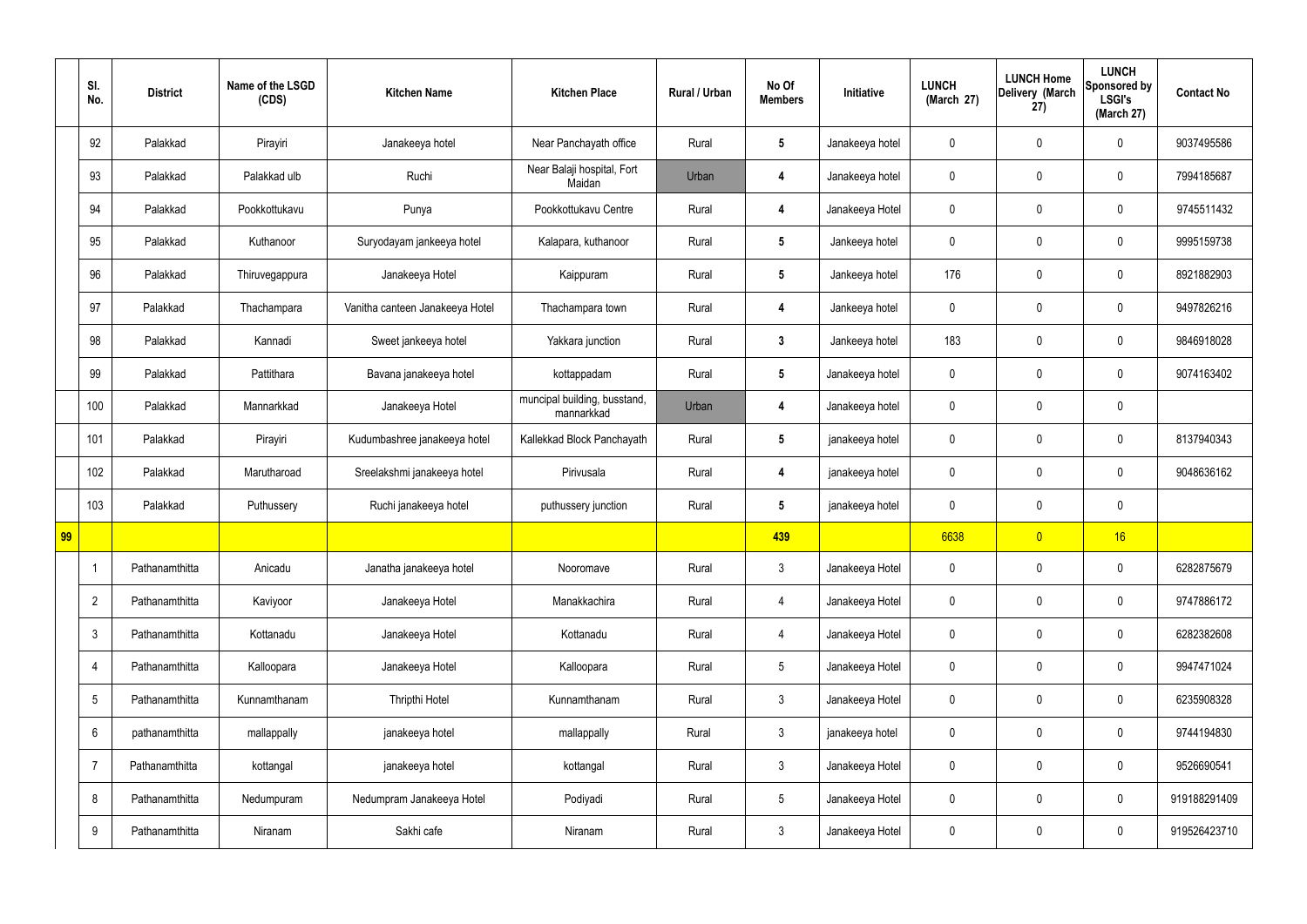|    | SI.<br>No. | <b>District</b> | Name of the LSGD<br>(CDS) | <b>Kitchen Name</b>             | <b>Kitchen Place</b>        | <b>Rural / Urban</b> | No Of<br><b>Members</b> | Initiative      | <b>LUNCH</b><br>(March 27) | <b>LUNCH Home</b><br>Delivery (March<br>27) | <b>LUNCH</b><br>Sponsored by<br><b>LSGI's</b><br>(March 27) | <b>Contact No</b> |
|----|------------|-----------------|---------------------------|---------------------------------|-----------------------------|----------------------|-------------------------|-----------------|----------------------------|---------------------------------------------|-------------------------------------------------------------|-------------------|
|    | 10         | Pathanamthitta  | Peringara                 | Haritha samrudhi Catering       | <b>PMVHS Pringara</b>       | Rural                | 4                       | Janakeeya Hotel | 98                         | 0                                           | $\mathbf 0$                                                 | 919961219550      |
|    | 11         | Pathanamthitta  | Peringara                 | Pulari janakeeya Hotel          | swamipalam                  | Rural                | $\overline{4}$          | Janakeeya hotel | 0                          | $\mathbf 0$                                 | $\mathbf 0$                                                 | 919656132036      |
|    | 12         | Pathanamthitta  | Kuttor                    | Nanma Catering                  | <b>GHS Kuttoor</b>          | Rural                | $\mathfrak{Z}$          | Janakeeya Hotel | 0                          | 0                                           | $\mathbf 0$                                                 | 919526323212      |
|    | 13         | Pathanamthitta  | Kadapra                   | Niradeepam janakeeya hotel      | Kadapra                     | Rural                | $\overline{4}$          | Janakeeya Hotel | 0                          | $\mathbf 0$                                 | $\mathbf 0$                                                 | 9656512066        |
|    | 14         | Pathanamthitta  | Eraviperoor               | Avi cafe                        | Avi cafe                    | Rural                | 3                       | Janakeeya Hotel | 0                          | 0                                           | $\mathbf 0$                                                 | 6238013293        |
|    | 15         | Pathanamthitta  | Koipuram                  | Ammas kudumbashree cafe         | Muttamon                    | Rural                | 5                       | Janakeeya Hotel | 0                          | 0                                           | $\mathbf 0$                                                 | 9961485931        |
|    | 16         | Pathanamthitta  | Thottappuzhassery         | Thottapuzhassery Jankeeya Hotel | Thottapuzhassery            | Rural                | $\overline{4}$          | Janakeeya Hotel | 0                          | 0                                           | $\mathbf 0$                                                 | 9656403054        |
|    | 17         | Pathanamthitta  | Puramattom                | Top N Taste                     | Puramattom                  | Rural                | $\mathbf{3}$            | Janakeeya Hotel | 0                          | $\mathbf 0$                                 | $\mathbf 0$                                                 | 9526728230        |
|    | 18         | Pathanamthitta  | Ayroor                    | Janakeeya Hotel                 | Ayroor                      | Rural                | 6                       | Janakeeya Hotel | 0                          | 0                                           | $\mathbf 0$                                                 | 8086653951        |
|    | 19         | Pathanamthitta  | Ezhumattor                | Swad Hotel                      | Thadiyoor                   | Rural                | $\mathbf{3}$            | Janakeeya Hotel | 0                          | $\mathbf 0$                                 | $\mathbf 0$                                                 | 9526857335        |
|    | 20         | Pathanamthitta  | Kozhencherry              | Ruchi Janakeeya hotel           | Community hall, kozhenchery | Rural                | $\overline{4}$          | Janakeeya Hotel | 0                          | 0                                           | $\mathbf 0$                                                 | 9947387912        |
|    | 21         | Pathanamthitta  | Mallappuzhassery          | Snehadeepam                     | Paramootil                  | Rural                | 6                       | Janakeeya Hotel | 0                          | 0                                           | $\mathbf 0$                                                 | 9847170052        |
|    | 22         | Pathanamthitta  | Chennerkara               | Thanal Kudumbasree Cafe         | Nallanikunnu                | Rural                | 5                       | Janakeeya Hotel | 0                          | 0                                           | $\mathbf 0$                                                 | 9747469562        |
|    | 23         | Pathanamthitta  | Cherukole                 | Janakeeya Hotel                 | Cherukole                   | Rural                | $\mathbf{3}$            | Janakeeya Hotel | 0                          | $\mathbf 0$                                 | $\mathbf 0$                                                 | 7907811728        |
|    | 24         | Pathanamthitta  | Elanthoor                 | Janakeeya Hotel                 | Vary                        | Rural                | $\overline{4}$          | Janakeeya Hotel | $\mathbf 0$                | $\mathbf 0$                                 | $\mathbf 0$                                                 | 9946047385        |
|    | 25         | Pathanamthitta  | naranganam                | janakeeya hotel                 | kadammanitta                | Rural                | $\mathbf{3}$            | janakeeya hotel | 0                          | $\mathbf 0$                                 | $\mathbf 0$                                                 | 9744478962        |
|    | 26         | Pathanamthitta  | Omalloor                  | Janakeeya Hotel                 | Omalloor                    | Rural                |                         | Janakeeya Hotel | 0                          | $\mathbf 0$                                 | $\pmb{0}$                                                   |                   |
|    | 27         | Pathanamthitta  | Chittar                   | Chittar janakiya hotel          | Koothattukulam              | Rural                | $\mathbf{3}$            | Janakeeya Hotel | 0                          | $\mathbf 0$                                 | $\pmb{0}$                                                   | 9072374618        |
|    | 28         | Pathanamthitta  | Naranammoozhi             | Thanima                         | Arakkamon                   | Rural                | $\mathbf{3}$            | Janakeeya Hotel | 0                          | $\pmb{0}$                                   | $\mathsf{0}$                                                | 9605021278        |
|    | 29         | Pathanamthitta  | Perunadu                  | Perunadu Janakeeya Hotel        | Perunadu                    | Rural                | 5                       | Janakeeya Hotel | 0                          | $\pmb{0}$                                   | $\pmb{0}$                                                   |                   |
| 58 | 30         | Pathanamthitta  | Ranni-Angadi              | Angadi Janakeeya Hotel          | Thoodathil church hall      | Rural                | 5                       | Janakeeya Hotel | 181                        | $\mathbf 0$                                 | $\pmb{0}$                                                   | 9961190622        |
|    | 31         | Pathanamthitta  | Ranni-Pazhavangadi        | Navami Hotel                    | Makkappuzha                 | Rural                | $\overline{4}$          | Janakeeya Hotel | 0                          | $\boldsymbol{0}$                            | $\pmb{0}$                                                   | 9562135824        |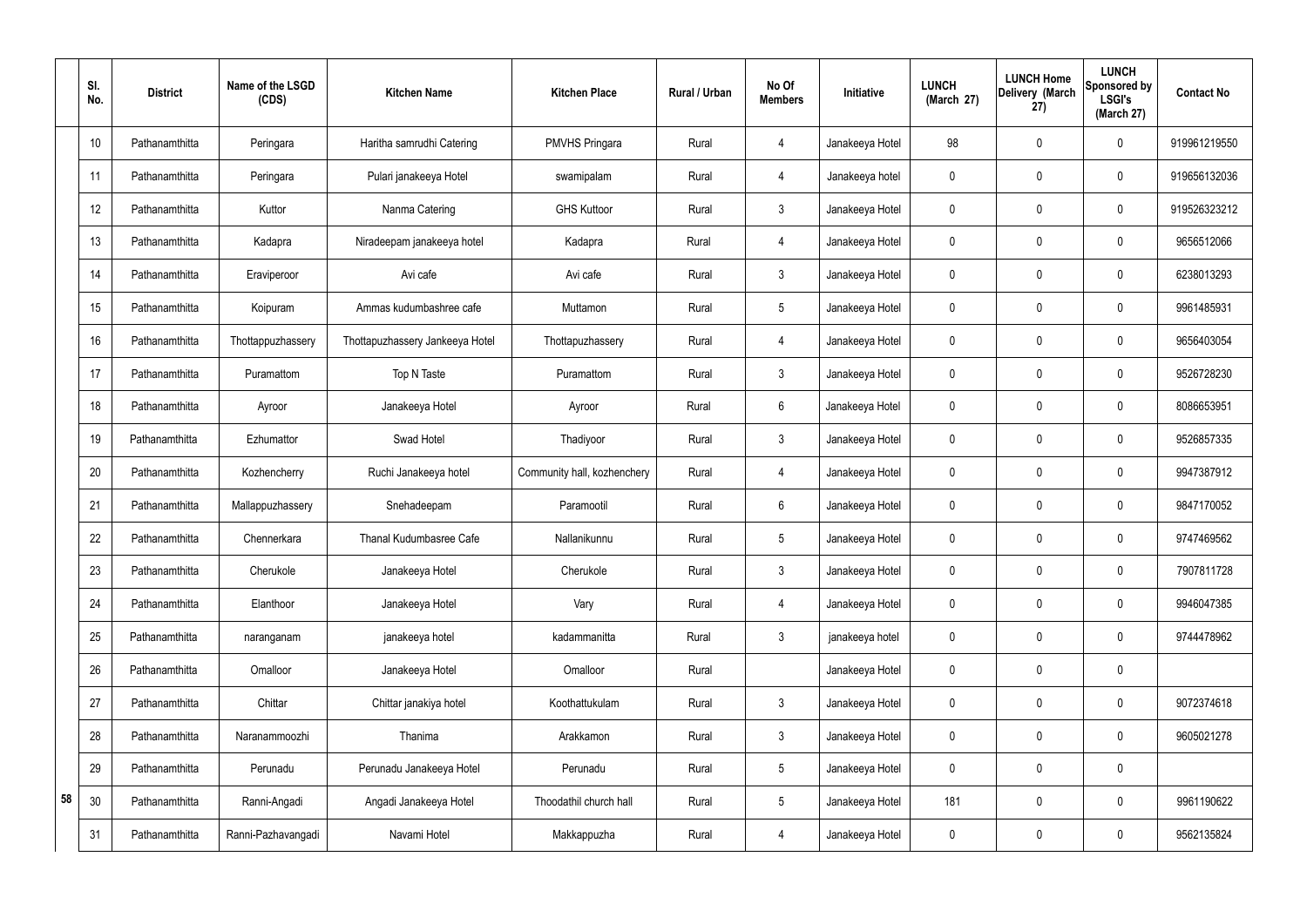| SI.<br>No. | <b>District</b> | Name of the LSGD<br>(CDS) | <b>Kitchen Name</b>        | <b>Kitchen Place</b> | Rural / Urban | No Of<br><b>Members</b> | Initiative      | <b>LUNCH</b><br>(March 27) | <b>LUNCH Home</b><br>Delivery (March<br>27) | <b>LUNCH</b><br>Sponsored by<br><b>LSGI's</b><br>(March 27) | <b>Contact No</b> |
|------------|-----------------|---------------------------|----------------------------|----------------------|---------------|-------------------------|-----------------|----------------------------|---------------------------------------------|-------------------------------------------------------------|-------------------|
| 32         | Pathanamthitta  | Seethathodu               | Thanima catering unit      | Seethathodu          | Rural         | $5\phantom{.0}$         | Janakeeya Hotel | 0                          | 0                                           | $\mathbf 0$                                                 | 9747622310        |
| 33         | Pathanamthitta  | Ranni                     | Janakeeya Hotel            | Ranni                | Rural         | 4                       | Janakeeya Hotel | 63                         | 0                                           | $\pmb{0}$                                                   | 99462338752       |
| 34         | Pathanamthitta  | Vechhoochira              | Annapoorneswary hotel      | Venkurinji           | Rural         | 4                       | Janakeeya Hotel | 65                         | 0                                           | $\mathbf 0$                                                 | 8547264134        |
| 35         | Pathanamthitta  | Vadasserikara             | Thannal Janakeeya Hotel    | Vadasserikara        | Rural         | $5\phantom{.0}$         | Janakeeya Hotel | 0                          | 0                                           | $\pmb{0}$                                                   | 8590107684        |
| 36         | Pathanamthitta  | Vallickodu                | Janakeeya Hotel            | Vallicodu            | Rural         | $5\phantom{.0}$         | Janakeeya Hotel | 0                          | 0                                           | $\mathbf 0$                                                 | 8547121591        |
| 37         | Pathanamthitta  | Pramadom                  | Aishwarya Janakeeya Hotel  | Pramadom             | Rural         | $\mathbf{3}$            | Janakeeya Hotel | 0                          | 0                                           | $\pmb{0}$                                                   | 9495312020        |
| 38         | Pathanamthitta  | Aruvappulam               | Janakeeya Hotel            | Kallely              | Rural         | $\mathbf{3}$            | Janakeeya Hotel | 0                          | 0                                           | $\mathbf 0$                                                 | 9656700499        |
| 39         | Pathanamthitta  | mylapra                   | Manna janakeeya hotel      | mylapra              | Rural         | $\mathbf{3}$            | janakeeya hotel | 0                          | 0                                           | $\pmb{0}$                                                   | 9961750470        |
| 40         | Pathanamthitta  | Thannithodu               | Flowers janakeeya hotel    | Thannithodu          | Rural         | $\mathbf{3}$            | Janakeeya hotel | 0                          | 0                                           | $\mathbf 0$                                                 | 9061295035        |
| 40         | Pathanamthitta  | Malayappuzha              | Janakeeya Hotel            | Malayappuzha         | Rural         | $\mathbf{3}$            | Janakeeya Hotel | 0                          | 0                                           | $\mathbf 0$                                                 |                   |
| 41         | Pathanamthitta  | Konni                     | Janakeeya Hotel            | Konni                | Rural         | $\mathbf{3}$            | Janakeeya Hotel | 0                          | 0                                           | $\mathbf 0$                                                 |                   |
| 43         | Pathanamthitta  | Kalanjoor                 | Kalanjoor janakeeya Hotel  | Kalanjoor            | Rural         | 4                       | Janakeeya Hotel | 0                          | 0                                           | $\mathbf 0$                                                 | 6238045066        |
| 44         | Pathanamthitta  | Ezhamkulam                | Swad Catering Unit         | Enathu               | Rural         | $5\phantom{.0}$         | Janakeeya Hotel | 0                          | 0                                           | $\boldsymbol{0}$                                            | 9747243317        |
| 45         | Pathanamthitta  | Kodumon                   | Ruchiyidam Janakeeya Hotel | Kodumon              | Rural         | $\overline{7}$          | Janakeeya Hotel | 0                          | 0                                           | $\mathbf 0$                                                 | 75611017112       |
| 46         | Pathanamthitta  | Erathu                    | Janakeeya Hotel            | Erathu               | Rural         | $\overline{4}$          | Janakeeya Hotel | 0                          | 0                                           | $\mathbf 0$                                                 | 9645102262        |
| 47         | Pathanamthitta  | Enadimangalam             | Janakeeya Hotel            | Elamannoor           | Rural         | 4                       | Janakeeya Hotel | 0                          | 0                                           | $\pmb{0}$                                                   |                   |
| 48         | Pathanamthitta  | Kadampanadu               | Janakeeya Hotel            | Mannady              | Rural         | $\mathbf{3}$            | Janakeeya Hotel | 0                          | 0                                           | $\mathbf 0$                                                 |                   |
| 49         | Pathanamthitta  | Pallickal                 |                            |                      | Rural         |                         | Janakeeya Hotel | 0                          | 0                                           | $\pmb{0}$                                                   |                   |
| 50         | Pathanamthitta  | Thumpamon                 | Ruchi Cafe                 | Mampilali            | Rural         | $\sqrt{5}$              | Janakeeya Hotel | 0                          | 0                                           | $\mathbf 0$                                                 | 9188300026        |
| 51         | Pathanamthitta  | Kulanada                  | Bhagyalekshmi cafe unit    | Kaipuzha             | Rural         | $\mathbf{3}$            | Janakeeya Hotel | 0                          | 0                                           | $\pmb{0}$                                                   |                   |
| 52         | Pathanamthitta  | Pandalam Thekkekara       | Pandalam Thekkekara        | Thatta               | Rural         | $\mathbf{3}$            | Janakeeya Hotel | 0                          | 0                                           | $\mathbf 0$                                                 | 9526224922        |
| 53         | Pathanamthitta  | Aranmula                  | Janakeeya Hotel            | Aranmula             | Rural         | $5\phantom{.0}$         | Janakeeya Hotel | 0                          | $\pmb{0}$                                   | $\pmb{0}$                                                   | 9656296503        |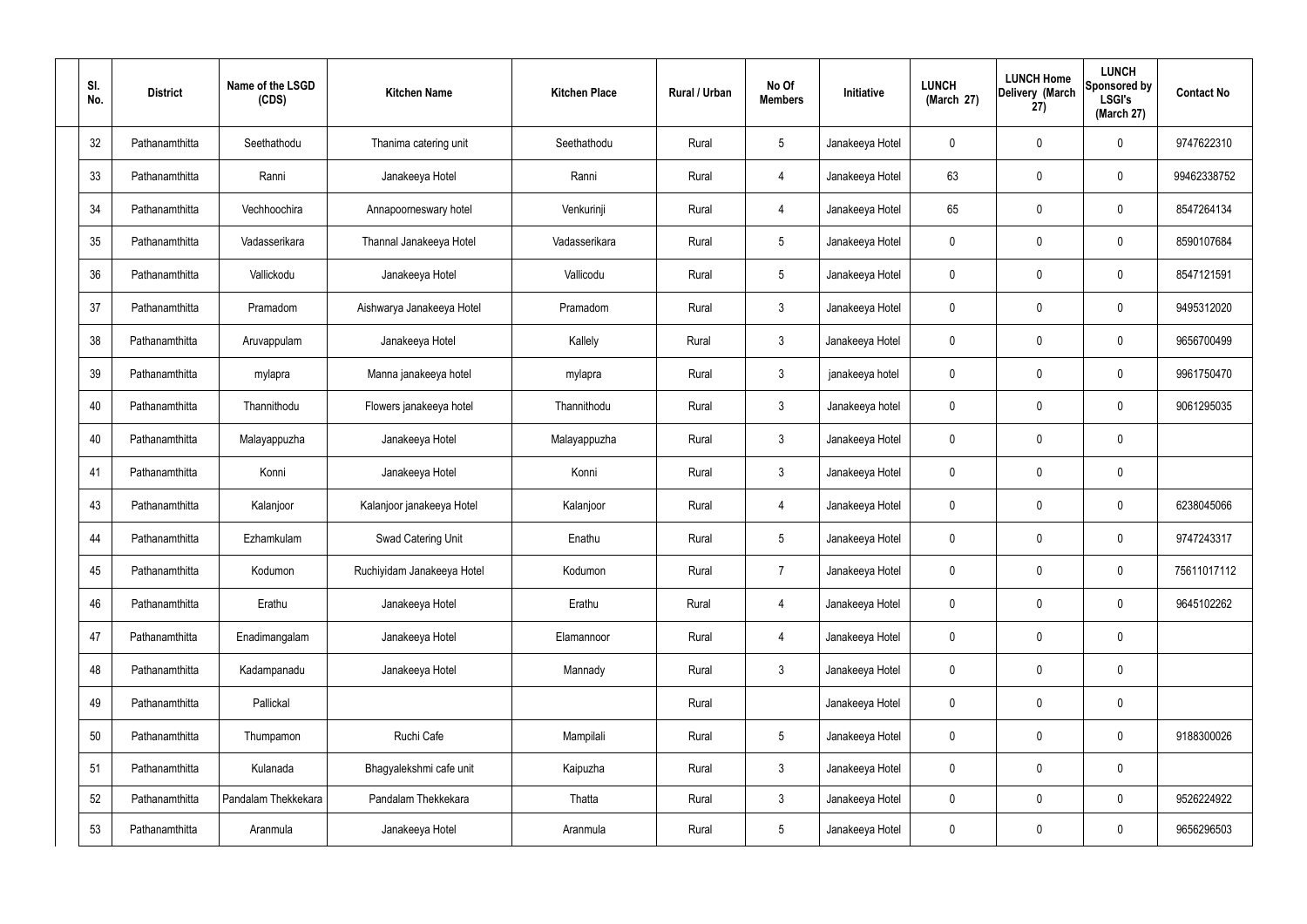|    | SI.<br>No.      | <b>District</b>    | Name of the LSGD<br>(CDS) | <b>Kitchen Name</b>                       | <b>Kitchen Place</b>                 | Rural / Urban | No Of<br><b>Members</b> | Initiative      | <b>LUNCH</b><br>(March 27) | <b>LUNCH Home</b><br>Delivery (March<br>27) | <b>LUNCH</b><br>Sponsored by<br><b>LSGI's</b><br>(March 27) | <b>Contact No</b> |
|----|-----------------|--------------------|---------------------------|-------------------------------------------|--------------------------------------|---------------|-------------------------|-----------------|----------------------------|---------------------------------------------|-------------------------------------------------------------|-------------------|
|    | 54              | Pathanamthitta     | Mezhuveli                 | Thripthi Janakeeya Hotel                  | Mezhuveli                            | Rural         | $\mathbf{3}$            | Janakeeya Hotel | 0                          | 0                                           | $\mathbf 0$                                                 | 9495265971        |
|    | 55              | Pathanamthitta     | Adoor                     | Amma Catering Unit                        | Adoor                                | Urban         | $5\phantom{.0}$         | Janakeeya Hotel | 0                          | 0                                           | $\mathbf 0$                                                 | 8606887490        |
|    | 56              | Pathanamthitta     | Pandalam                  | Ruchi catering                            | Sivarenjini Auditorium               | Urban         | $5\phantom{.0}$         | Janakeeya Hotel | 0                          | 0                                           | $\mathbf 0$                                                 | 9846212739        |
|    | 57              | Pathanamthitta     | <b>Thiruvalla East</b>    | janakeeya hotel                           | near private bus stand<br>thiruvalla | Urban         | $5\overline{)}$         | Janakeeya Hotel | 0                          | 0                                           | $\mathbf 0$                                                 | 919847729416      |
|    | 58              | Pathanamthitta     | <b>Thiruvalla West</b>    | janakeeya hotel                           | kizhakkan muthoor                    | Urban         | $5\phantom{.0}$         | Janakeeya Hotel | 0                          | 0                                           | $\mathbf 0$                                                 | 919656132036      |
|    | 59              | Pathanamthitta     | Pathanamthitta            | Janakeeya Hotel                           | <b>Near Municipality Office</b>      | Urban         | $5\phantom{.0}$         | Janakeeya Hotel | 0                          | 0                                           | $\mathbf 0$                                                 |                   |
| 58 |                 |                    |                           |                                           |                                      |               | 229                     |                 | 407                        | $\mathbf{0}$                                | $\bullet$                                                   |                   |
|    |                 | Thiruvananthapuram | Parassala                 | Bhagyalekshmi janakeeya hotel             | Mundaplavila                         | Rural         | $5\phantom{.0}$         | Janakeeya Hotel | 248                        | 0                                           | $\mathbf 0$                                                 | 9895463718        |
|    | $\overline{2}$  | Thiruvananthapuram | Karode                    | Karode janakeeya hotel                    | Paavaara,<br>pazhaya uchakkada       | Rural         | $5\phantom{.0}$         | Janakeeya Hotel | 210                        | 0                                           | $\mathbf 0$                                                 | 9605122139        |
|    | -3              | Thiruvananthapuram | Thirupuram                | Thirupuram janakeeya hotel                | Pazhayakada                          | Rural         | $5\phantom{.0}$         | Janakeeya Hotel | 101                        | 0                                           | $\mathbf 0$                                                 | 7034723987        |
|    | $\overline{4}$  | Thiruvananthapuram | Chenkal                   | Karuna janakeeya hotel                    | Udiyankulangara                      | Rural         | $5\phantom{.0}$         | Janakeeya Hotel | 0                          | $\mathbf 0$                                 | $\mathbf 0$                                                 | 9746726109        |
|    | $5\phantom{.0}$ | Thiruvananthapuram | Kulathoor                 | Nakshatra janakeeya hotel                 | Attapuram                            | Rural         | $5\phantom{.0}$         | Janakeeya Hotel | 267                        | $\mathbf 0$                                 | $\mathbf 0$                                                 | 8301924221        |
|    | 6               | Thiruvananthapuram | Neyyattinkara 1           | Oottupura                                 | Neyyattinkara                        | Urban         | 5                       | Janakeeya Hotel | 0                          | $\mathbf 0$                                 | $\mathbf 0$                                                 | 8129192485        |
|    | -7              | Thiruvananthapuram | Neyyattinkara 1           | Cafesree Janakeeya Hotel                  | Vazhimukku                           | Urban         | $5\phantom{.0}$         | Janakeeya Hotel | 360                        | 0                                           | $\mathbf 0$                                                 | 9995604997        |
|    | 8               | Thiruvananthapuram | Neyyattinkara 1           | Thripthi janakeeya Hotel                  | perumpazhuthoor                      | urban         | $\overline{4}$          | janakeeya Hotel | 175                        | 0                                           | $\mathbf 0$                                                 | 6282944199        |
|    | 9               | Thiruvananthapuram | Neyyattinkara 2           | Harsha catering unit                      | Neyyattinkara                        | Urban         | $5\phantom{.0}$         | Janakeeya Hotel | 0                          | 0                                           | $\mathbf 0$                                                 | 9048822770        |
|    | 10              | Thiruvananthapuram | Neyyattinkara 2           | Devarose Janakeeya Hotel                  | Amaravila                            | Urban         | $5\phantom{.0}$         | Janakeeya Hotel | 0                          | 0                                           | $\mathbf 0$                                                 | 9995028659        |
|    | 11              | Thiruvananthapuram | Kollayil                  | ems janakeeya hotel                       | Dhanuvachapuram                      | Rural         | $5\phantom{.0}$         | Janakeeya Hotel | 0                          | 0                                           | $\mathbf 0$                                                 | 8157880624        |
|    | 12              | Thiruvananthapuram | Kunnathukal               | Aiswarya Janakeeya Hotel -<br>Kunnathukal | Kuruwad, paliyodu                    | Rural         | $\mathbf{3}$            | Janakeeya Hotel | 0                          | 0                                           | $\mathbf 0$                                                 | 9539549507        |
|    | 13              | Thiruvananthapuram | Vellarada                 | Eden Janakeeya Hotel                      | Panachamoodu, Vellarada              | Rural         | $5\,$                   | Janakeeya Hotel | 600                        | 0                                           | $\mathbf 0$                                                 | 8547973305        |
|    | 14              | Thiruvananthapuram | Vellarada                 | Chandrika Janakeeya Hotel - Vellarada     | Vellarada                            | Rural         | $6\phantom{.}6$         | Janakeeya Hotel | 97                         | 0                                           | $\mathbf 0$                                                 | 9539366295        |
|    | 15              | Thiruvananthapuram | Aryankode                 | Aryan Janakeeya Hotel - Aryankode         | Aryankode                            | Rural         | $5\phantom{.0}$         | Janakeeya Hotel | 0                          | 0                                           | $\bf{0}$                                                    | 9746905408        |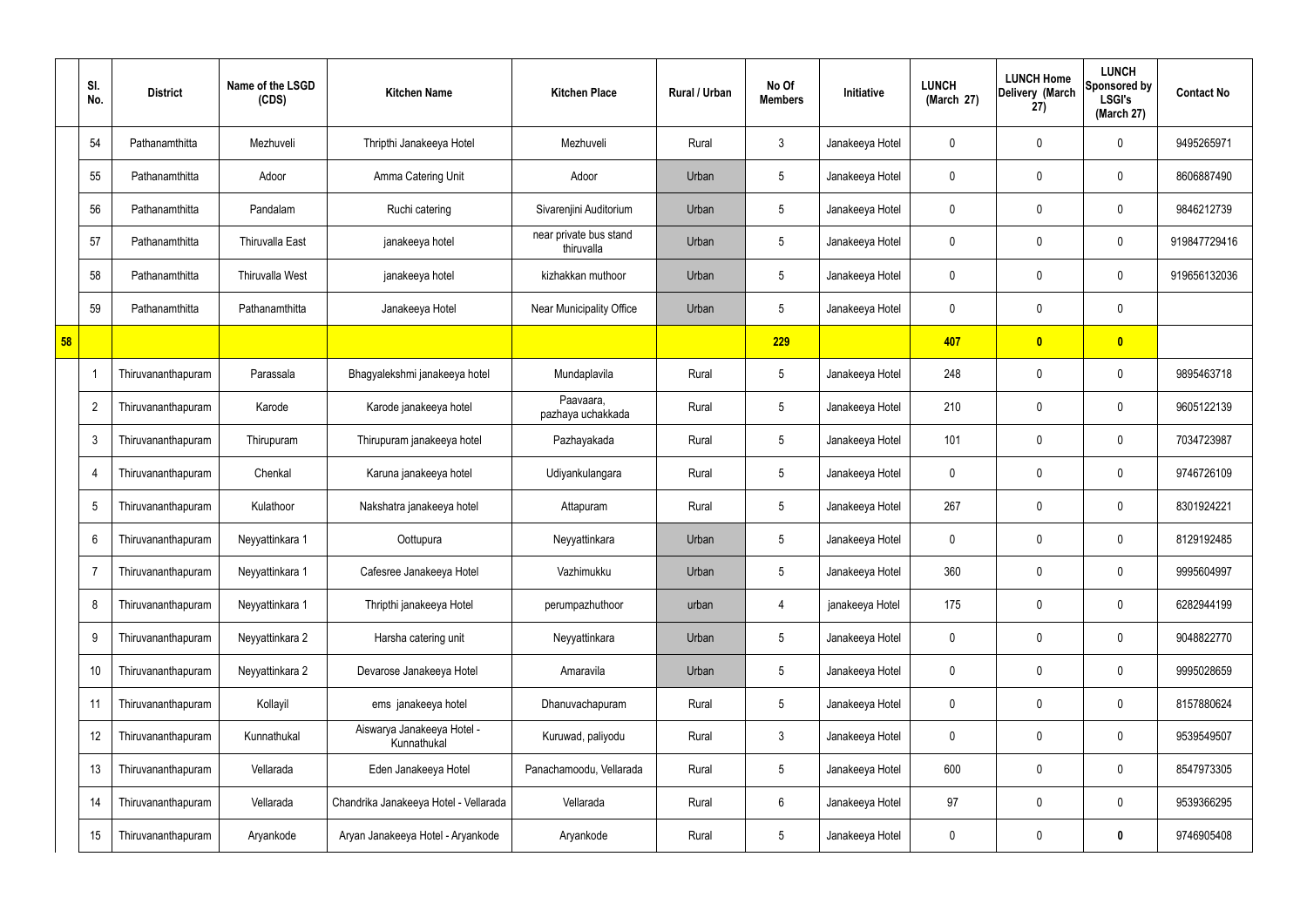| SI.<br>No. | <b>District</b>    | Name of the LSGD<br>(CDS) | <b>Kitchen Name</b>                        | <b>Kitchen Place</b>                       | Rural / Urban | No Of<br><b>Members</b> | Initiative      | <b>LUNCH</b><br>(March 27) | <b>LUNCH Home</b><br>Delivery (March<br>27) | <b>LUNCH</b><br>Sponsored by<br><b>LSGI's</b><br>(March 27) | <b>Contact No</b> |
|------------|--------------------|---------------------------|--------------------------------------------|--------------------------------------------|---------------|-------------------------|-----------------|----------------------------|---------------------------------------------|-------------------------------------------------------------|-------------------|
| 16         | Thiruvananthapuram | Aryankode                 | stree souhritha jh                         | chemboor                                   | Rural         | $5\phantom{.0}$         | Janakeeya Hotel | 82                         | $\mathbf 0$                                 | $\bf{0}$                                                    |                   |
| 17         | Thiruvananthapuram | Ottashekharamangala<br>m  | Minnaram Janakeeya Hotel                   | Kuravara, Near<br>Ottashekharamangalam UPS | Rural         | $\overline{4}$          | Janakeeya Hotel | 117                        | $\mathbf 0$                                 | 0                                                           | 9567553161        |
| 18         | Thiruvananthapuram | Kollayil                  | Janakeeya Hotel                            | Mylakkara                                  | Rural         | $5\phantom{.0}$         | Janakeeya Hotel | 0                          | 0                                           | $\mathbf 0$                                                 | 9605076268        |
| 19         | Thiruvananthapuram | perunkadavila             | shankholi janakeeya hotel                  | perunkadavila                              | rural         | $\mathbf{3}$            | Janakeeya Hotel | 185                        | $\mathbf 0$                                 | $\pmb{0}$                                                   |                   |
| 20         | Thiruvananthapuram | Amboori                   | Janakeeya Hotel                            | Amboori                                    | Rural         | $5\phantom{.0}$         | Janakeeya Hotel | 0                          | $\mathbf 0$                                 | $\mathbf 0$                                                 | 9747169098        |
| 21         | Thiruvananthapuram | Athiyanoor                | Kudumbashree janakeeya hotel               | Venpakal                                   | Rural         | 4                       | Janakeeya Hotel | $\mathbf 0$                | $\mathbf 0$                                 | $\pmb{0}$                                                   | 919562752580      |
| 22         | Thiruvananthapuram | Kottukal                  | Vismaya janakeeya hotel                    | Uchakkada                                  | Rural         | $5\phantom{.0}$         | Janakeeya Hotel | 0                          | 0                                           | $\mathbf 0$                                                 | 6282447041        |
| 23         | Thiruvananthapuram | Kottukal                  | Udaya janakeeya Hotel                      | Punnakkulam                                | Rural         | 4                       | Janakeeya Hotel | $\mathbf 0$                | $\mathbf 0$                                 | $\pmb{0}$                                                   |                   |
| 24         | Thiruvananthapuram | Karumkulam                | Alil Janakeeya Hotel                       | Pallam                                     | Rural         | $5\phantom{.0}$         | Janakeeya Hotel | 0                          | $\mathbf 0$                                 | $\pmb{0}$                                                   | 917736513673      |
| 25         | Thiruvananthapuram | Venganoor                 | Venganoor Ruchi janakeeya hotel            | Peringamala                                | Rural         | 10                      | Janakeeya Hotel | $\mathbf 0$                | 0                                           | $\bm{0}$                                                    | 9656309710        |
| 26         | Thiruvananthapuram | Vilavoorkkal              | Priyam Janakeeya Hotel                     | Chanthamukku, Peyadu Jn                    | Rural         | $5\phantom{.0}$         | Janakeeya Hotel | 311                        | 0                                           | $\mathbf 0$                                                 | 7902504494        |
| 27         | Thiruvananthapuram | Vilavoorkal               | Vilavoorkal janakeeya hotel                | Pottayil                                   | Rural         | $5\phantom{.0}$         | Janakeeya Hotel | $\mathbf 0$                | 0                                           | $\mathbf 0$                                                 | 9497883130        |
| 28         | Thiruvananthapuram | Kalliyoor                 | Stree Shakthi Janakeeya Hotel              | Kalliyoor                                  | Rural         | $5\phantom{.0}$         | Janakeeya Hotel | 0                          | 0                                           | $\mathbf 0$                                                 | 9074998782        |
| 29         | Thiruvananthapuram | Maranalloor               | Mayooram Janakeeya Hotel                   | Mannadikkonam                              | Rural         | $\overline{4}$          | Janakeeya Hotel | 0                          | $\mathbf 0$                                 | $\pmb{0}$                                                   | 9847371025        |
| 30         | Thiruvananthapuram | Pallichal                 | Vandhanam Janakeeya hotel                  | Naruvamoodu                                | Rural         | $\overline{4}$          | Janakeeya Hotel | $\mathbf 0$                | $\mathbf 0$                                 | $\mathbf 0$                                                 | 9562636222        |
| 31         | Thiruvananthapuram | Vilappil                  | Sreebhadra janakeey a hotel                | peyad                                      | Rural         | $5\phantom{.0}$         | Janakeeya Hotel | 0                          | $\mathbf 0$                                 | $\pmb{0}$                                                   | 919496194745      |
| 32         | Thiruvananthapuram | Malayinkeezhu             | Thapasya janakeeya hotel                   | Aruvacode                                  | Rural         | $5\phantom{.0}$         | Janakeeya Hotel | $\mathbf 0$                | $\mathbf 0$                                 | $\pmb{0}$                                                   | 9074329707        |
| 3,3        | Thiruvananthapuram | balaramapuram             | Karunya                                    | balaramapuram                              | rural         | $5\phantom{.0}$         | Janakeeya Hotel | $\mathbf 0$                | $\mathbf 0$                                 | $\pmb{0}$                                                   |                   |
| 34         | Thiruvananthapuram | Andoorkonam               | Thiruvathira janakeeya hotel               | Kaniyapuram                                | Rural         | $\mathbf{3}$            | Janakeeya Hotel | $\mathbf 0$                | $\mathbf 0$                                 | $\mathbf 0$                                                 | 8921698989        |
| 35         | Thiruvananthapuram | Kadinamkulam              | Sabarmathi janakeeya hotel                 | Chitattumukku                              | Rural         | $\overline{4}$          | Janakeeya Hotel | $\mathbf 0$                | $\mathbf 0$                                 | $\pmb{0}$                                                   |                   |
| 36         | Thiruvananthapuram | Azhoor                    | Kudumbadsree janakeeya hotel               | Azhoor                                     | Rural         | $\overline{4}$          | Janakeeya Hotel | $\mathbf 0$                | $\mathbf 0$                                 | $\mathbf 0$                                                 | 8129060294        |
| 37         | Thiruvanathapuram  | Pothencode                | Pothencode Kudumbashree Janakeeya<br>hotel | Pothencode ayiroorppara<br>Farmers centre  | Rural         | $5\overline{)}$         | Janakeeya Hotel | $\mathbf 0$                | $\boldsymbol{0}$                            | 0                                                           | 9037832338        |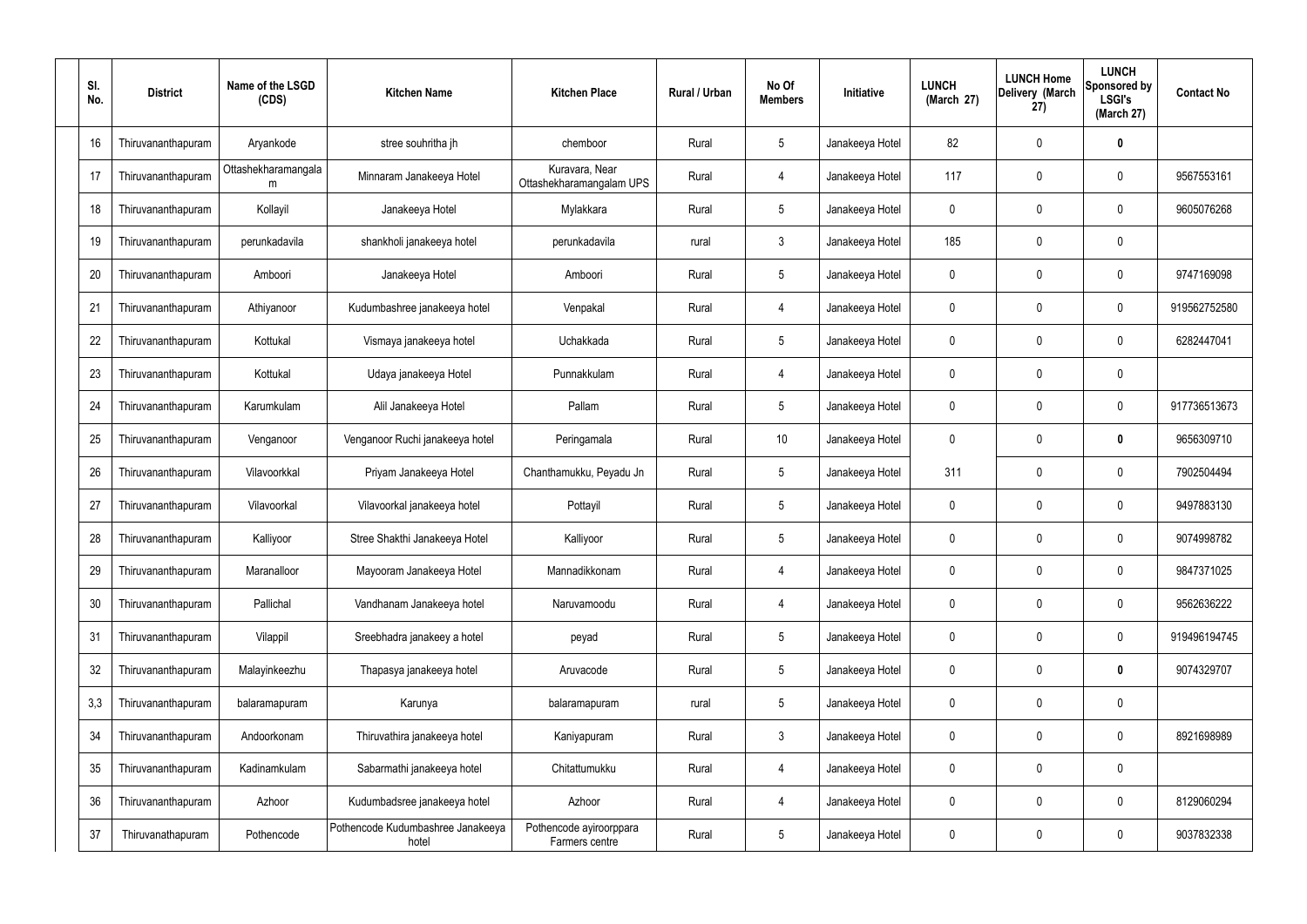|     | SI.<br>No. | <b>District</b>    | Name of the LSGD<br>(CDS)  | <b>Kitchen Name</b>                           | <b>Kitchen Place</b>                              | Rural / Urban | No Of<br><b>Members</b> | Initiative      | <b>LUNCH</b><br>(March 27) | <b>LUNCH Home</b><br>Delivery (March<br>27) | <b>LUNCH</b><br>Sponsored by<br><b>LSGI's</b><br>(March 27) | <b>Contact No</b> |
|-----|------------|--------------------|----------------------------|-----------------------------------------------|---------------------------------------------------|---------------|-------------------------|-----------------|----------------------------|---------------------------------------------|-------------------------------------------------------------|-------------------|
|     | 38         | Thiruvananthapuram | Mangalapuram               | Mangalapuram Kudumbashree<br>Janakeeya Hotel  | Managalapuram Junction,<br>Near Panchayath Office | Rural         | 5                       | Janakeeya Hotel | $\mathbf 0$                | 0                                           | $\mathbf 0$                                                 | 9995459534        |
|     | 39         | Thiruvananthapuram | Mangalapuram               | Swad Kudumbashree Janakeeya hotel             | Murukkumpuzha                                     | Rural         | $\mathbf{3}$            | Janakeeya Hotel | $\mathbf 0$                | 0                                           | $\mathbf 0$                                                 | 8281624670        |
|     | 40         | Thiruvananthapuram | Mangalapuram               | Ruchisagaram Kudumbashree<br>Janakeeya Hotel  | Chembakamangalam                                  | Rural         | $5\phantom{.0}$         | Janakeeya Hotel | $\mathbf 0$                | 0                                           | $\mathbf 0$                                                 | 8139079929        |
|     | 41         | Thiruvanathapuram  | <b>TVM Corporation CDS</b> | Krishnakripa Janakeeya hotel                  | Anayara                                           | Urban         | $5\phantom{.0}$         | Janakeeya Hotel | $\mathbf 0$                | 0                                           | $\mathbf 0$                                                 | 9745823832        |
|     | 42         | Thiruvanathapuram  | <b>TVM Corporation CDS</b> | Vanitha Janakeeya Hotel                       | Manvila                                           | Urban         | 4                       | Janakeeya Hotel | $\mathbf 0$                | 0                                           | $\mathbf 0$                                                 | 8129412369        |
|     | 43         | Thiruvanathapuram  | <b>TVM Corporation CDS</b> | Bhagyalekshmi Kudumbashree<br>Janakeeya Hotel | EK Nayanar Trust, Medical<br>College              | Urban         | 6                       | Janakeeya Hotel | $\mathbf 0$                | 0                                           | $\mathbf 0$                                                 |                   |
|     | 44         | Thiruvanathapuram  | <b>TVM Corporation CDS</b> | Tripthi Janakeeya Hotel                       | Pallithura                                        | Urban         | $\mathfrak{Z}$          | Janakeeya Hotel | $\mathbf 0$                | 0                                           | $\mathbf 0$                                                 | 9387738568        |
|     | 45         | Thiruvanathapuram  | <b>TVM Corporation CDS</b> | soubhagya janakeeya Hotel                     | kazhakoottam                                      | Urban         | $\mathbf{3}$            | janakeeya Hotel | $\mathbf 0$                | 0                                           | $\mathbf 0$                                                 | 8921555192        |
|     | 46         | Thiruvanathapuram  | <b>TVM Corporation CDS</b> | Uthradam Janakeeya Hotel                      | Pattom                                            | Urban         | $\mathbf{3}$            | janakeeya Hotel | $\mathbf 0$                | 0                                           | $\mathbf 0$                                                 | 8281062575        |
|     | 47         | Thiruvananthapuram | <b>TVM Corporation CDS</b> | Kismath Janakeeya Hotel                       | Pottakuzhi                                        | Urban         | $\mathfrak{Z}$          | Janakeeya Hotel | $\mathbf 0$                | 0                                           | $\mathbf 0$                                                 | 8281088923        |
|     | 48         | Thiruvananthapuram | <b>TVM Corporation CDS</b> | Anugraha janakeeya Hotel                      | sreekaryam                                        | Urban         | $\overline{4}$          | Janakeeya Hotel | $\mathbf 0$                | 0                                           | $\pmb{0}$                                                   |                   |
|     | 49         | Thiruvananthapuram | <b>TVM Corporation CDS</b> | janakeeya hotel                               | mannarakkonam                                     | Urban         | $\mathfrak{Z}$          | Janakeeya Hotel | $\mathbf 0$                | 0                                           | $\mathbf 0$                                                 | 8129179622        |
|     | 50         | Thiruvananthapuram | <b>TVM Corporation CDS</b> | Salt and Pepper                               | Poomalliyoorkkonam                                | Urban         | 3                       | Janakeeya Hotel | $\mathbf 0$                | 0                                           | $\mathbf{0}$                                                | 8593986935        |
|     | 51         | Thiruvananthapuram | <b>TVM Corporation CDS</b> | Sreebhadra Janakeeya Hotel                    | Pettah                                            | Urban         | 4                       | Janakeeya Hotel | $\mathbf 0$                | 0                                           | $\mathbf 0$                                                 | 9847227647        |
|     | 52         | Thiruvananthapuram | <b>TVM Corporation CDS</b> | kalavara Janakeeya Hotel                      | vattiyoorkavu                                     | Urban         | $\mathfrak{Z}$          | Janakeeya Hotel | 0                          | 0                                           | $\mathbf 0$                                                 | 9847655426        |
|     | 53         | Thiruvananthapuram | <b>TVM Corporation CDS</b> | punartham kudumbashree                        | kudappanakunnu                                    | Urban         | $\mathfrak{Z}$          | Janakeeya Hotel | 0                          | 0                                           | $\mathbf 0$                                                 | 9747115789        |
|     | 54         | Thiruvananthapuram | <b>TVM Corporation CDS</b> | peroor JH                                     | Palayam                                           | Urban         | $\mathfrak{Z}$          | Janakeeya Hotel | $\pmb{0}$                  | 0                                           | $\bf{0}$                                                    | 8086119633        |
| 110 | 55         | Thiruvananthapuram | Aryanadu                   | Aryanad Janakeeya Hotel                       | Aryanad                                           | Rural         | $6\phantom{.}$          | Janakeeya Hotel | 0                          | 0                                           | $\mathbf 0$                                                 | 9207447839        |
|     | 56         | Thiruvananthapuram | Kuttichal                  | Kutichal Janakeeya Hotel                      | Kuttichal                                         | Rural         | $5\phantom{.0}$         | Janakeeya Hotel | $\pmb{0}$                  | $\mathbf 0$                                 | $\mathbf 0$                                                 | 9446331479        |
|     | 57         | Thiruvananthapuram | Poovachal                  | Poovachal Janakeeya Hotel                     | Poovachal Panchayath                              | Rural         | $5\phantom{.0}$         | Janakeeya Hotel | 0                          | 0                                           | $\mathbf 0$                                                 | 9495225046        |
|     | 58         | Thiruvananthapuram | Vithura                    | Navodaya Janakeeya hotel                      | Koppam, Vithura                                   | Rural         | 4                       | Janakeeya Hotel | $\pmb{0}$                  | 0                                           | $\mathbf 0$                                                 | 9946837014        |
|     | 59         | Thiruvananthapuram | Tholicode                  | Tholicode Janakeeya Hotel                     | Pulimoodu, Near Bharath<br>Petrol Pump, Tholicode | Rural         | 4                       | Janakeeya Hotel | 0                          | 0                                           | $\pmb{0}$                                                   | 9539995862        |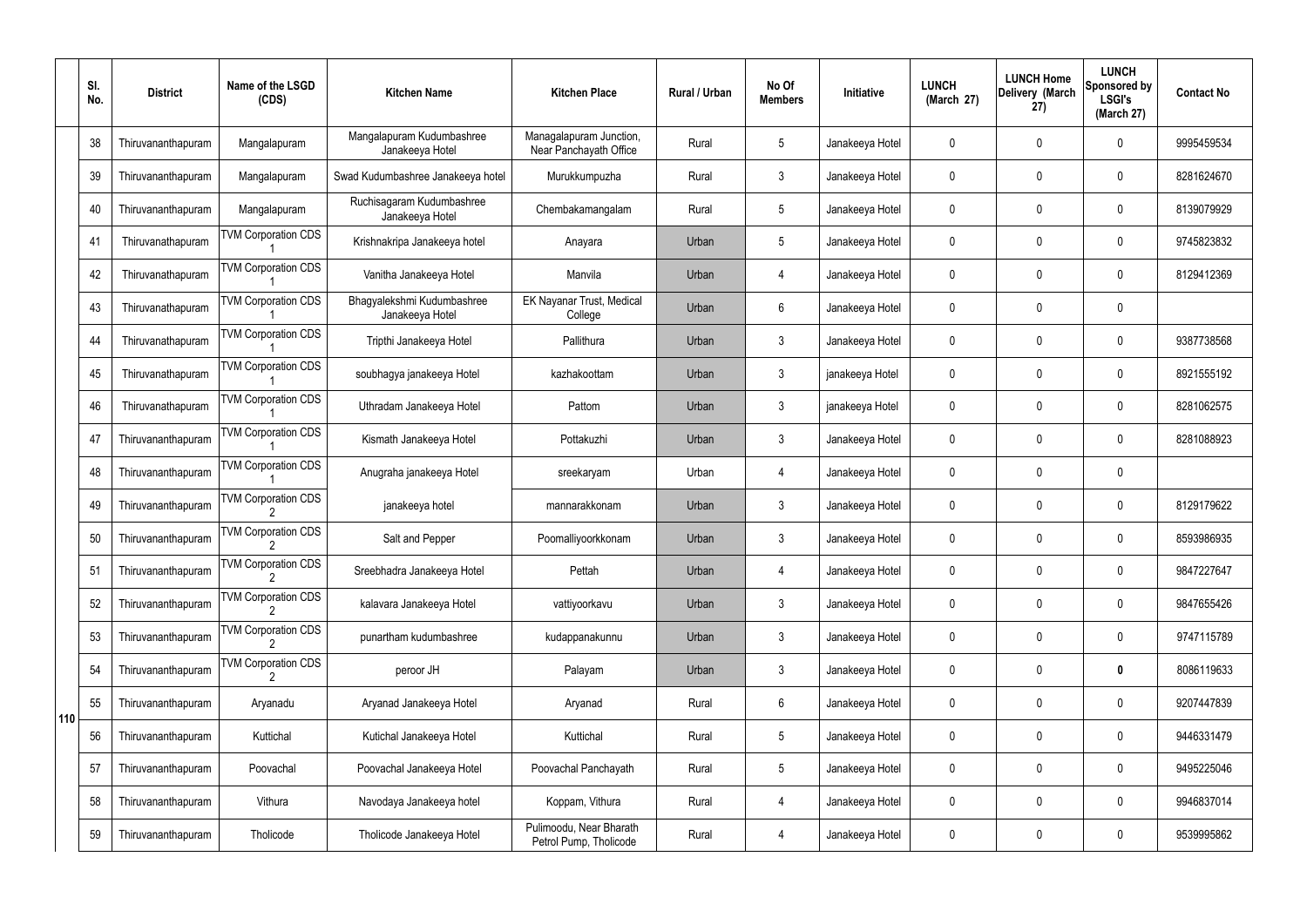| SI.<br>No. | <b>District</b>    | Name of the LSGD<br>(CDS) | <b>Kitchen Name</b>                  | <b>Kitchen Place</b>                      | Rural / Urban | No Of<br><b>Members</b> | Initiative      | <b>LUNCH</b><br>(March 27) | <b>LUNCH Home</b><br>Delivery (March<br>27) | <b>LUNCH</b><br><b>Sponsored by</b><br><b>LSGI's</b><br>(March 27) | <b>Contact No</b> |
|------------|--------------------|---------------------------|--------------------------------------|-------------------------------------------|---------------|-------------------------|-----------------|----------------------------|---------------------------------------------|--------------------------------------------------------------------|-------------------|
| 60         | Thiruvananthapuram | uzhamalackal              | mazhavil jh                          | Puthukulangara                            | Rural         | 5                       | Janakeeya Hotel | 0                          | 0                                           | 0                                                                  | 96457 54988       |
| 61         | Thiruvananthapuram | <b>TVPM Corpn CDS 4</b>   | Maithri Janakeeya Hotel              | Poozhyakkunnu, Nemom, TVM                 | Urban         | 5                       | Janakeeya Hotel | $\mathbf{0}$               | $\mathbf 0$                                 | $\mathbf 0$                                                        | 9846905594        |
| 62         | Thiruvananthapuram | TVPM. Corpn. CDS III      | Janatha hotel                        | Over bridge                               | Urban         | 9                       | Janakeeya Hotel | 0                          | $\mathbf 0$                                 | $\mathbf 0$                                                        | 919746149160      |
| 63         | Thiruvananthapuram | TVPM. Corpn. CDS III      | Asraya Janakeeya Hotel               | <b>DPI</b>                                | Urban         | $\overline{4}$          | Janakeeya Hotel | 0                          | $\mathbf 0$                                 | $\mathbf 0$                                                        | 918113008306      |
| 64         | Thiruvananthapuram | TVPM. Corpn. CDS III      | Ruchikkoott                          | Mudavanmukal                              | Urban         | $\overline{4}$          | Janakeeya Hotel | 0                          | 0                                           | $\mathbf 0$                                                        | 917907579424      |
| 65         | Thiruvananthapuram | TVPM. Corpn. CDS IV       | Janakeeya hotel tvm corporation cds4 | Vallakkadavu                              | Urban         | 5                       | Janakeeya Hotel | 0                          | $\mathbf 0$                                 | $\mathbf 0$                                                        | 8129795072        |
| 66         | Thiruvananthapuram | TVPM. Corpn. CDS IV       | Karuna Janakeeya Hotel               | Avaduthura                                | Urban         | 5                       | Janakeeya Hotel | 234                        | 0                                           | $\mathbf{3}$                                                       | 9567523799        |
| 67         | Thiruvananthapuram | Anadu                     | Nanma anad                           | Govt LPS Anad                             | Rural         | $\overline{4}$          | Janakeeya Hotel | $\mathbf{0}$               | $\mathbf 0$                                 | 0                                                                  | 9645709754        |
| 68         | Thiruvananthapuram | Vembayam                  | Liya canteen                         | Perumboor near panchayath<br>office       | Rural         | 5                       | Janakeeya Hotel | 0                          | 0                                           | 0                                                                  | 9544337362        |
| 69         | Thiruvananthapuram | Vembayam                  | Four's Janakeeya Hotel               | Naduveli Konchira                         | Rural         | 4                       | Janakeeya Hotel | 175                        | $\mathbf 0$                                 | $\mathbf 0$                                                        | 9526253578        |
| 70         | Thiruvananthapuram | Nedumangad 1              | Subhiksham                           | Irinjayam                                 | Urban         | $\overline{4}$          | Janakeeya Hotel | $\mathbf 0$                | 0                                           | $\mathbf 0$                                                        | 9745606588        |
| 71         | Thiruvananthapuram | Nedumangad 1              | Ootupura                             | Pazhakutty                                | Urban         | 6                       | Janakeeya Hotel | $\mathbf{0}$               | 0                                           | $\mathbf 0$                                                        | 7510910614        |
| 72         | Thiruvananthapuram | Nedumangad 2              | Niravu                               | Near ksrtc bus stand                      | Urban         | 4                       | Janakeeya Hotel | 0                          | 0                                           | 0                                                                  | 9645958207        |
| 73         | Thiruvananthapuram | Nedumangad 2              | Ruchiyidam                           | <b>Near Municipality</b>                  | Urban         | $\mathbf 0$             | Janakeeya Hotel | 0                          | $\mathbf 0$                                 | $\mathbf 0$                                                        | 9846371353        |
| 74         | Thiruvananthapuram | Karakulam                 | Karakulam Vanitha hotel              | Karakulam Junction                        | Rural         | $\overline{4}$          | Janakeeya Hotel | $\mathbf 0$                | $\overline{0}$                              | 0                                                                  | 9747176668        |
| 75         | Thiruvananthapuram | Panavoor                  | Kudumbashree vanitha hotel           | HI auditorium near panavoor<br>panchayath | Rural         | $6\phantom{.}6$         | Janakeeya Hotel | 157                        | $\overline{0}$                              | 4                                                                  | 9526740817        |
| 76         | Thiruvananthapuram | Aruvikara                 | Nanma                                | Aruvikara junction                        | Rural         | $\mathbf{3}$            | Janakeeya hotel | $\mathbf 0$                | $\overline{0}$                              | 0                                                                  | 8606524464        |
| 77         | Thiruvananthapuram | Pullampara                | Janakeeya Hotel                      | Kalumkinmukham                            | Rural         | $\overline{5}$          | Janakeeya Hotel | 0                          | 0                                           | $\pmb{0}$                                                          |                   |
| 78         | Thiruvananthapuram | Pangode                   | Bhagyalekshmi janakeeya hotel        | Pangodu Panchayath Hall                   | Rural         | $\overline{5}$          | Janakeeya Hotel | $\mathbf 0$                | $\overline{0}$                              | $\pmb{0}$                                                          |                   |
| 79         | Thiruvananthapuram | Manickal                  | Janakeeya hotel                      | Pirappancode                              | Rural         | $6\phantom{.}6$         | Janakeeya Hotel | 0\$                        | 0                                           | 0                                                                  | 9745874522        |
| 80         | Thiruvananthapuram | Vamanapuram               | Pournami Kalamachal                  | Kalamachal                                | Rural         | $5\phantom{.0}$         | Janakeeya Hotel | 0                          | $\mathbf 0$                                 | $\pmb{0}$                                                          | 9846825964        |
| 81         | Thiruvananthapuram | kallara                   | Amma janakeeya hotel                 | kallara                                   | rural         | $\overline{4}$          | Janakeeya Hotel | 0                          | $\boldsymbol{0}$                            | $\pmb{0}$                                                          | 8111891405        |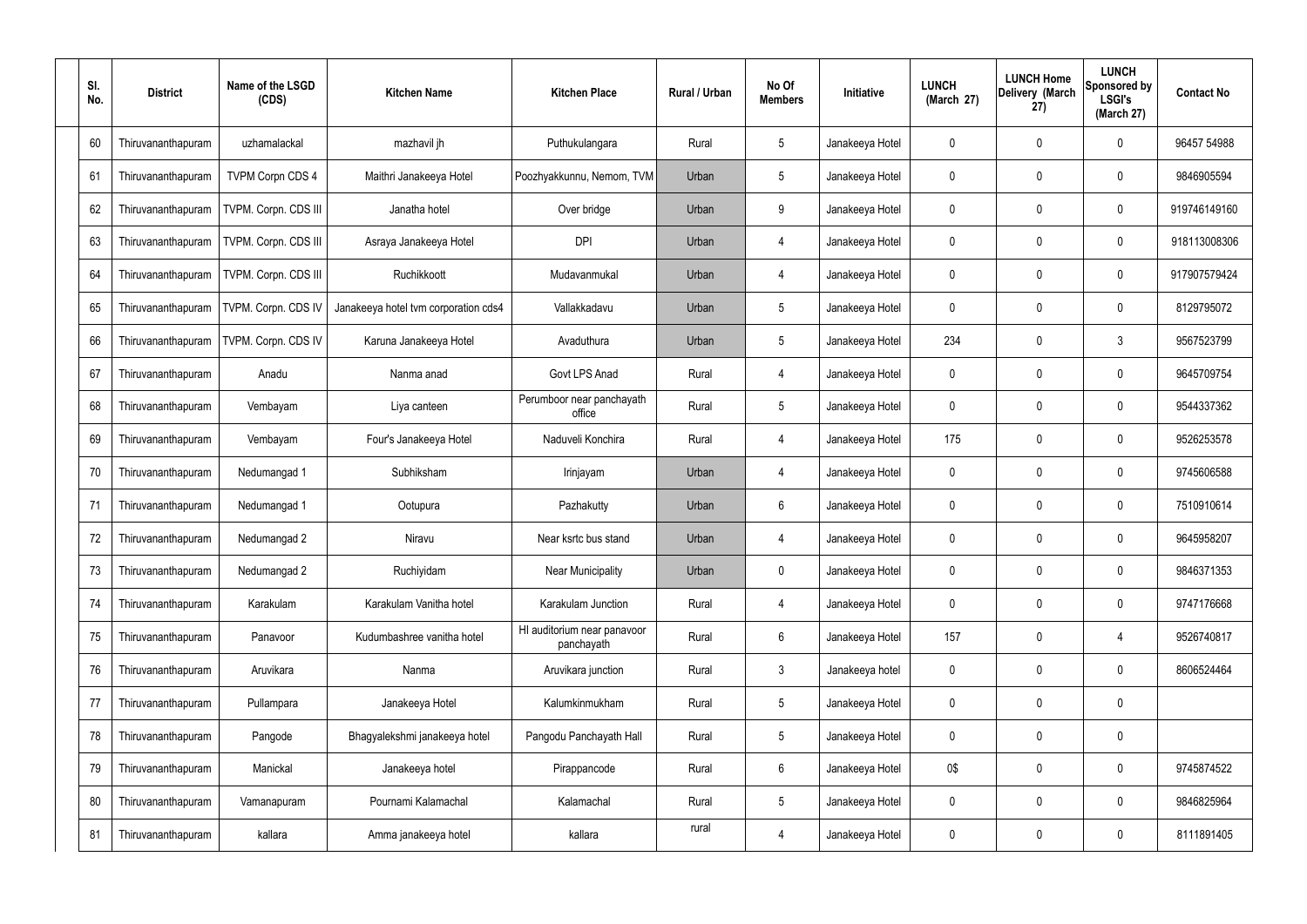| SI.<br>No. | <b>District</b>    | Name of the LSGD<br>(CDS) | <b>Kitchen Name</b>                 | <b>Kitchen Place</b>     | Rural / Urban | No Of<br><b>Members</b> | Initiative      | <b>LUNCH</b><br>(March 27) | <b>LUNCH Home</b><br>Delivery (March<br>27) | <b>LUNCH</b><br><b>Sponsored by</b><br><b>LSGI's</b><br>(March 27) | <b>Contact No</b> |
|------------|--------------------|---------------------------|-------------------------------------|--------------------------|---------------|-------------------------|-----------------|----------------------------|---------------------------------------------|--------------------------------------------------------------------|-------------------|
| 82         | Thiruvananthapuram | nellanad                  | Nellanad janakeeya hotel            | keezhayikkonam           | rural         | 6                       | Janakeeya Hotel | 0                          | $\mathbf 0$                                 | 0                                                                  | 9946994811        |
| 83         | Thiruvananthapuram | Pazhayakunnummel          | Chaitanya janakeeya hotel           | Pazhayakunnumel          | Rural         | 5                       | Janakeeya Hotel | 0                          | $\mathbf 0$                                 | 0                                                                  | 9496997201        |
| 84         | Thiruvananthapuram | Karavaram                 | Takkolam, Karavaram janakeeya hotel | Pullurmukk, kallambalam  | Rural         | $5\phantom{.0}$         | Janakeeya Hotel | 0                          | 0                                           | 0                                                                  | 9539723288        |
| 85         | Thiruvananthapuram | Kilimanoor                | Tanima vanitha canteen              | Kilimanoor               | Rural         | 4                       | Janakeeya Hotel | 0                          | $\mathbf 0$                                 | 0                                                                  | 9846657166        |
| 86         | Thiruvananthapuram | Pulimath                  | Iswarya catering unit               | Pulimath, Karet          | Rural         | 4                       | Janakeeya Hotel | 0                          | $\mathbf 0$                                 | 0                                                                  | 9645514593        |
| 87         | Thiruvananthapuram | Navaikkulam               | Kudumbashree janakeeya hotel        | Kadambaattukonam         | Rural         | 5                       | Janakeeya Hotel | 0                          | $\mathbf 0$                                 | 0                                                                  | 9400619476        |
| 88         | Thiruvananthapuram | Nagaroor                  | Janakeeya Hotel                     | Altharamoodu             | Rural         | $5\phantom{.0}$         | Janakeeya Hotel | 0                          | 0                                           | 0                                                                  | 7034964806        |
| 89         | Thiruvananthapuram | Pallikal                  | pallikkal janakeeya hotel           | pakalkkuri               | rural         | 4                       | Janakeeya Hotel | 120                        | $\mathbf 0$                                 | 0                                                                  | 9447886364        |
| 90         | Thiruvananthapuram | Madavoor                  | Madavoor janakeeya hotel            | madavoor                 | rural         | $5\phantom{.0}$         | Janakeeya Hotel | 0                          | $\mathbf 0$                                 | 0                                                                  | 9526206002        |
| 91         | Thiruvananthapuram | Chirayinkeezh             | Sevenstar Janakeeya Hotel           | Sarkkara                 | Rural         | $5\phantom{.0}$         | Janakeeya Hotel | 0                          | 0                                           | 0                                                                  | 8921556636        |
| 92         | Thiruvananthapuram | Kadaykkavoor              | Karmalamatha Janakeeya Hotel        | Kadakkavoor              | Rural         | $5\phantom{.0}$         | Janakeeya Hotel | 0                          | 0                                           | 0                                                                  | 9645405591        |
| 93         | Thiruvananthapuram | Mudakkal                  | Sarovaram Janakeeya Hotel           | Valakkadu                | Rural         | $\mathbf{3}$            | Janakeeya Hotel | 0                          | 0                                           | 0                                                                  | 8086240900        |
| 94         | Thiruvananthapuram | Vakkom                    | Jananai Janakeeya Hotel             | SN Junction, Jeeva Dhara | Rural         | $5\phantom{.0}$         | Janakeeya Hotel | 0                          | 0                                           | 0                                                                  | 8137014724        |
| 95         | Thiruvananthapuram | Vakkom                    | Diya Janakeeya Hotel                | Panayile Kadavu          | Rural         | 5                       | Janakeeya Hotel | $\mathbf 0$                | $\mathbf 0$                                 | 0                                                                  | 8590439391        |
| 96         | Thiruvananthapuram | Kizhuvilam                | Kudumbashree vanitha canteen        | Kizhuvillam              | Rural         | $\overline{4}$          | Janakeeya Hotel | $\mathbf 0$                | $\mathbf 0$                                 | 0                                                                  | 9747361312        |
| 97         | Thiruvananthapuram | Anchuthengu               | Swad Janakeeya Hotel                | Anchuthengu              | Rural         | $5\phantom{.0}$         | Janakeeya Hotel | 0                          | $\mathbf 0$                                 | 0                                                                  |                   |
| 98         | Thiruvananthapuram | Attingal                  | Bhagyashree janakeeya hotel         | Attingal                 | Urban         | $5\phantom{.0}$         | Janakeeya Hotel | $\mathbf 0$                | $\mathbf 0$                                 | 0                                                                  | 9539968503        |
| 99         | Thiruvananthapuram | Cherunniyoor              | Lekshmi janakeeya hotel             | Dhalavapuram             | Rural         | $\mathbf{3}$            | Janakeeya Hotel | 0                          | $\mathbf 0$                                 | 0                                                                  | 9995391999        |
| 100        | Thiruvananthapuram | Chemmaruthi               | Dreams janakeeya hotel              | Mavinmoodu, muthana      | Rural         | $5\phantom{.0}$         | Janakeeya Hotel | $\mathbf 0$                | $\mathbf 0$                                 | 0                                                                  | 8129240185        |
| 101        | Thiruvananthapuram | Chemmaruthi               | Natturuchi janakeeya hotel          | Panayara&sivapuram       | Rural         | $5\phantom{.0}$         | Janakeeya Hotel | 84                         | $\mathbf 0$                                 | 0                                                                  | 8129240185        |
| 102        | Thiruvananthapuram | Chemmaruthi               | Bhanusree                           | Chavadimukku             | Rural         | $\overline{4}$          | Janakeeya Hotel | 78                         | $\mathbf 0$                                 | 0                                                                  | 8129240185        |
| 103        | Thiruvananthapuram | Chemmaruthi               | saphalyam janakeeya Hotel           | chemmaruthi              | Rural         | $5\phantom{.0}$         | Janakeeya hotel | 53                         | $\boldsymbol{0}$                            | 0                                                                  | 9539925641        |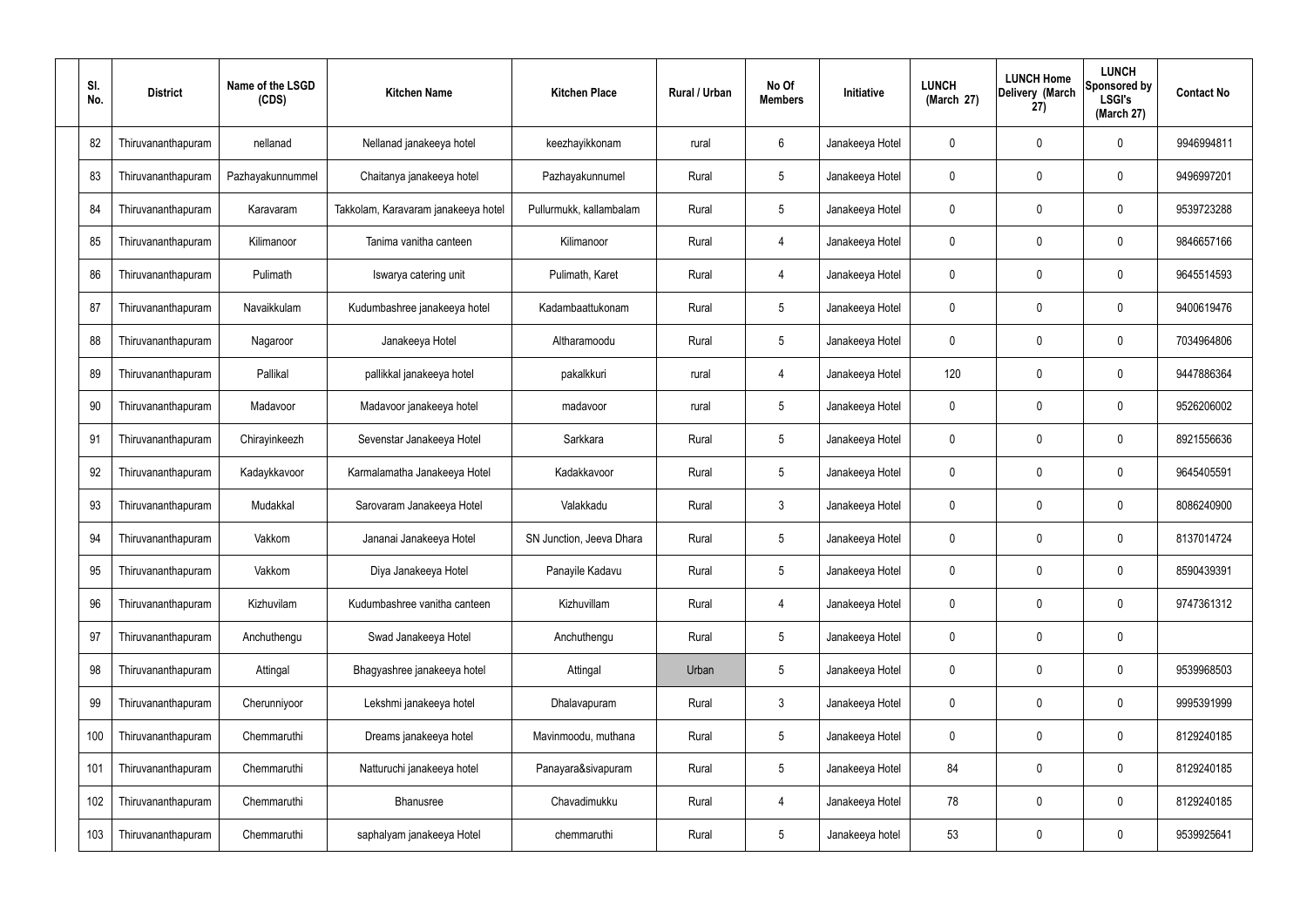|     | SI.<br>No.      | <b>District</b>    | Name of the LSGD<br>(CDS) | <b>Kitchen Name</b>                        | <b>Kitchen Place</b>                             | Rural / Urban | No Of<br><b>Members</b> | Initiative      | <b>LUNCH</b><br>(March 27) | <b>LUNCH Home</b><br>Delivery (March<br>27) | <b>LUNCH</b><br>Sponsored by<br><b>LSGI's</b><br>(March 27) | <b>Contact No</b> |
|-----|-----------------|--------------------|---------------------------|--------------------------------------------|--------------------------------------------------|---------------|-------------------------|-----------------|----------------------------|---------------------------------------------|-------------------------------------------------------------|-------------------|
|     | 104             | Thiruvananthapuram | Manamboor                 | Manamboor janakeeya hotel                  | Kavalayoor                                       | Rural         | $\overline{4}$          | Janakeeya Hotel | 133                        | $\mathbf 0$                                 | 0\$                                                         | 9074388684        |
|     | 105             | Thiruvananthapuram | Edava                     | Sreenandha janakeeyahotel                  | Kaappil                                          | Rural         | $5\overline{)}$         | Janakeeya Hotel | $\mathbf 0$                | $\mathbf 0$                                 | $\mathbf 0$                                                 | 9895337334        |
|     | 106             | Thiruvananthapuram | Elakamon                  | Sreenarayana janakeeya hotel               | Elakamon                                         | Rural         | $\overline{7}$          | Janakeeya Hotel | $\mathbf 0$                | $\mathbf 0$                                 | $\mathbf 0$                                                 | 8086637798        |
|     | 107             | Thiruvananthapuram | Elakamon                  | kudumbashree janakeeya hotel               | Elakamon                                         | Rural         | $5\overline{)}$         | janakeeya hotel | $\mathbf 0$                | $\mathbf 0$                                 | $\mathbf 0$                                                 | 8590725126        |
|     | 108             | Thiruvananthapuram | Vettoor                   | Kashi janakeeya hotel                      | Vettoor                                          | Rural         | 4                       | Janakeeya Hotel | 74                         | $\mathbf 0$                                 | $\mathbf 0$                                                 | 9061547396        |
|     | 109             | Thiruvananthapuram | Ottoor                    | Kudumbashree Janakeeya hotel               | ottoor                                           | rural         | $\mathbf{3}$            | Janakeeya Hotel | 79                         | $\pmb{0}$                                   | $\mathbf 0$                                                 | 8590570561        |
|     | 110             | Thiruvanathapuram  | Varkala                   | Janakeeya hotel                            | Varkala municipality                             | Urban         | $5\overline{)}$         | Janakeeya Hotel | $\mathbf 0$                | 0                                           | $\mathbf 0$                                                 | 8943261611        |
| 110 |                 |                    |                           |                                            |                                                  |               | 501                     |                 | 3940                       | $\pmb{0}$                                   | $\overline{7}$                                              |                   |
|     |                 | Thrissur           | Kadangodu                 | Janakeeya Hotel Kadangod                   | Kadangod                                         | Rural         | $\overline{4}$          | Janakeeya Hotel | 114                        | 30                                          | $\overline{7}$                                              |                   |
|     | $\overline{2}$  | Thrissur           | Chalakudy                 | Thripthy Janakeeya Hotel Chalakudy         | North Busstand Chalakudy                         | Urban         | 4                       | Janakeeya Hotel | $\mathbf 0$                | $\mathbf 0$                                 | $\mathbf 0$                                                 |                   |
|     | $\mathbf{3}$    | Thrissur           | Pananchery                | Pananchery Janakeeya Hotel                 | Pattikkad                                        | Rural         | $5\overline{)}$         | Janakeeya Hotel | $\mathbf 0$                | $\mathbf 0$                                 | $\mathbf 0$                                                 |                   |
|     | 4               | Thrissur           | Kadavallur                | Janakeeya Hotel Kadavalloor                | Panjayath Compound                               | Rural         | $\overline{4}$          | Janakeeya Hotel | $\mathbf 0$                | $\mathbf 0$                                 | $\mathbf 0$                                                 |                   |
|     | 5               | Thrissur           | Kattoor                   | Janakeeya Hotel Kattoor                    | Kudumbashree Vipanana<br>Kendram, Katoor Bazzar, | Rural         | $5\overline{)}$         | Janakeeya Hotel | $\mathbf 0$                | $\mathbf 0$                                 | $\mathbf 0$                                                 |                   |
|     | 6               | Thrissur           | Elavally                  | Janakeeya Hotel Elavally                   | Elavally Panchayath<br>Compound                  | Rural         | $\overline{4}$          | Janakeeya Hotel | $\pmb{0}$                  | $\pmb{0}$                                   | $\mathbf 0$                                                 |                   |
|     | $\overline{7}$  | Thrissur           | Paralam                   | Paralam Janakeeya Hotel                    | Nanma Kudumbashree<br>canteen                    | Rural         | $\mathbf{3}$            | Janakeeya Hotel | $\mathbf 0$                | $\pmb{0}$                                   | $\mathbf 0$                                                 |                   |
|     | 8               | Thrissur           | Kadukutty                 | Uppum Mulakum Janakeeya Hotel<br>Kadukutty | Kottamuri Junction                               | Rural         | $5\overline{)}$         | Janakeeya Hotel | $\pmb{0}$                  | $\pmb{0}$                                   | $\mathbf 0$                                                 |                   |
|     | 9               | Thrissur           | Thrissur 2                | Kuttanellur Janakeeya Hotel                | Kuttanellur                                      | Urban         | 5 <sub>5</sub>          | Janakeeya Hotel | $\pmb{0}$                  | $\pmb{0}$                                   | $\mathbf 0$                                                 |                   |
|     | 10 <sup>°</sup> | Thrissur           | Pazhayannur               | Janakeeya Hotel, Pazhayanoor               | Pazhayannur Panchayath                           | Rural         | $\overline{4}$          | Janakeeya Hotel | $\mathbf 0$                | $\pmb{0}$                                   | $\mathbf 0$                                                 |                   |
|     | 11              | Thrissur           | Aloor                     | Aloor Janakeeya Hotel                      | Aloor                                            | Rural         | $5\overline{)}$         | Janakeeya Hotel | $\mathbf 0$                | $\pmb{0}$                                   | $\mathbf 0$                                                 |                   |
|     | 12              | Thrissur           | Muriyad                   | Jankeeya Hotel, Muriyad                    | Karuna Canteen, Muriyad                          | Rural         | $5\overline{)}$         | Janakeeya Hotel | $\mathbf 0$                | $\pmb{0}$                                   | $\mathbf 0$                                                 |                   |
|     | 13              | Thrissur           | Valapad                   | Janakeeya Hotel Valapad                    | Valapad Chanthapadi                              | Rural         | $6\overline{6}$         | Janakeeya Hotel | 104                        | $\pmb{0}$                                   | $5\,$                                                       |                   |
|     | 14              | Thrissur           | Kaipamangalam             | Kaipamngalam Janakeeya Hotel               | Kaipamangalam Panchayath                         | Rural         | 3 <sup>1</sup>          | Janakeeya Hotel | $\mathsf{0}$               | $\pmb{0}$                                   | $\pmb{0}$                                                   |                   |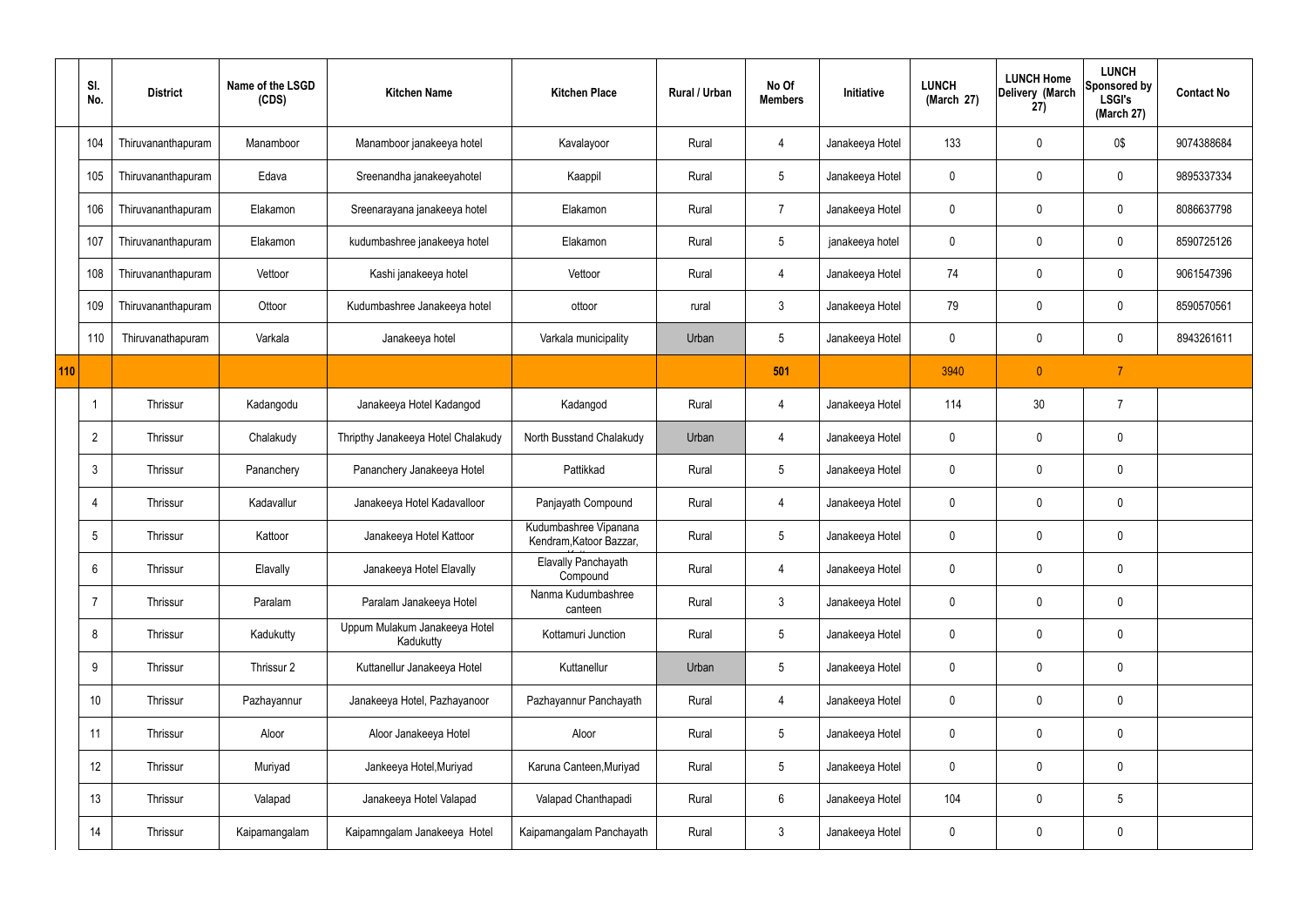| SI.<br>No. | <b>District</b> | Name of the LSGD<br>(CDS) | <b>Kitchen Name</b>                             | <b>Kitchen Place</b>                         | Rural / Urban | No Of<br><b>Members</b> | Initiative      | <b>LUNCH</b><br>(March 27) | <b>LUNCH Home</b><br>Delivery (March<br>27) | <b>LUNCH</b><br>Sponsored by<br><b>LSGI's</b><br>(March 27) | <b>Contact No</b> |
|------------|-----------------|---------------------------|-------------------------------------------------|----------------------------------------------|---------------|-------------------------|-----------------|----------------------------|---------------------------------------------|-------------------------------------------------------------|-------------------|
| 15         | Thrissur        | Annamanada                | Snehitha Catering                               | Annamanada                                   | Rural         | $5\phantom{.0}$         | Janakeeya Hotel | 0                          | 0                                           | $\mathbf 0$                                                 |                   |
| 16         | Thrissur        | Vellangallur              | Janakeeya Hotel Vellangallur                    | Panchayath Community Hall                    | Rural         | 6                       | Janakeeya Hotel | 0                          | $\mathbf 0$                                 | $\mathbf 0$                                                 |                   |
| 17         | Thrissur        | Pavaratty                 | Janakeeya Hotel Pavaratty                       | Akashaya Vanitha Canteen                     | Rural         | $\mathbf{3}$            | Janakeeya Hotel | 0                          | 0                                           | $\mathbf 0$                                                 |                   |
| 18         | Thrissur        | Edathiruthy               | Janakeeya Hotel Edathuruthi (Nalinam<br>Stores) | Opposite of GLPS,<br>Chenthrappinni Centre   | Rural         | $\overline{4}$          | Janakeeya Hotel | 0                          | 0                                           | $\mathbf 0$                                                 |                   |
| 19         | Thrissur        | Adatt                     | Janakeeya Hotel Adat                            | Muthuvara                                    | Rural         | $\overline{7}$          | Janakeeya Hotel | 36                         | 87                                          | $\mathbf 0$                                                 |                   |
| 20         | Thrissur        | Irinjalakuda 1            | Janakeeya Hotel Irinjalakuda Cds1               | Irinjalakuda Muncipality                     | Urban         | $\overline{4}$          | Janakeeya Hotel | 0                          | 0                                           | $\mathbf 0$                                                 |                   |
| 21         | Thrissur        | Parapookkara              | Janakeeya Hotel , Parapookkara                  | Panchayath Canteen                           | Rural         | $5\overline{)}$         | Janakeeya Hotel | 0                          | 0                                           | $\mathbf 0$                                                 |                   |
| 22         | Thrissur        | Puthanchira               | Annapoorna Janakeeya Hotel<br>Puthenchira       | Panchayath Community Hall                    | Rural         | $5\phantom{.0}$         | Janakeeya Hotel | 0                          | 0                                           | $\mathbf 0$                                                 |                   |
| 23         | Thrissur        | SreeNarayanapuram         | Sree Narayana Puram Janakeeya<br>Hotel          | Sreenarayanapuram<br>Panchayath              | Rural         | $5\overline{)}$         | Janakeeya Hotel | 0                          | 0                                           | 0\$                                                         |                   |
| 24         | Thrissur        | Nadathara                 | Nadathara Janakeeya Hotel                       | Moorkanikkara                                | Rural         | $5\phantom{.0}$         | Janakeeya Hotel | 0                          | 0                                           | 0\$                                                         |                   |
| 25         | Thrissur        | Vallachira                | Vallachira Janakeeya Hotel                      | Vallachira Gramapanchayath                   | Rural         | $\overline{4}$          | Janakeeya Hotel | 0                          | 0                                           | $\mathbf 0$                                                 |                   |
| 26         | Thrissur        | Poyya                     | Janakeeya Hotel , Poyya                         | Poyya Junction                               | Rural         | $5\phantom{.0}$         | Janakeeya Hotel | 0                          | 0                                           | $\mathbf 0$                                                 |                   |
| 27         | Thrissur        | Wadakanchery 1            | Vrindavan Janakeeya Hotel                       | Ottupara                                     | Urban         | $5\phantom{.0}$         | Janakeeya Hotel | 0                          | 0                                           | $\mathbf 0$                                                 |                   |
| 28         | Thrissur        | Varandarappilly           | Janakeeya Hotel                                 | Varandarappilly Panchayath                   | Rural         | $5\phantom{.0}$         | Janakeeya Hotel | 0                          | $\mathbf 0$                                 | $\pmb{0}$                                                   |                   |
| 29         | Thrissur        | Nenmanikkara              | Vanitha Janakeeya Hotel                         | Paliyekkara, Nenmanikkara<br>Gramapanchayath | Rural         | $5\phantom{.0}$         | Janakeeya Hotel | 0                          | 0                                           | $\pmb{0}$                                                   |                   |
| 30         | Thrissur        | Kodakara                  | Nanma Janakeeya Hotel                           | Kodakara Bus Stand                           | Rural         | $5\phantom{.0}$         | Janakeeya Hotel | 0                          | 0                                           | $\pmb{0}$                                                   |                   |
| 31         | Thrissur        | Thekkumkkara              | Janakeeya Hotel Thekkumkara                     | Vanitha Canteen, Thekkumkara                 | Rural         | $\overline{4}$          | Janakeeya Hotel | 0                          | 0                                           | $\pmb{0}$                                                   |                   |
| 32         | Thrissur        | Alagappa Ngar             | Janakeeya Hotel                                 | Amballur                                     | Rural         | $5\phantom{.0}$         | Janakeeya Hotel | 0                          | 0                                           | $\pmb{0}$                                                   |                   |
| 33         | Thrissur        | Kolazhy                   | Janakeeya Hotel Kolazhy                         | <b>ZMLP School</b>                           | Rural         | $\overline{4}$          | Janakeeya Hotel | 0                          | 0                                           | $\pmb{0}$                                                   |                   |
| 34         | Thrissur        | Manalur                   | Janakeeya Hotel Manalur                         | Govt High School, Manaloor                   | Rural         | $6\,$                   | Janakeeya Hotel | 0                          | 0                                           | $\pmb{0}$                                                   |                   |
| 35         | Thrissur        | Arimpur                   | Janakeeya Hotel Arimbur                         | Kudumbashree Vanitha<br>Canteen, Arimbur     | Rural         | $5\,$                   | Janakeeya Hotel | 0                          | 0                                           | $\mathbf 0$                                                 |                   |
| 36         | Thrissur        | Thanniyam                 | Thannyam Janakeeya Hotel                        | Peringottukara                               | Rural         | 4                       | Janakeeya Hotel | 0                          | 0                                           | $\pmb{0}$                                                   |                   |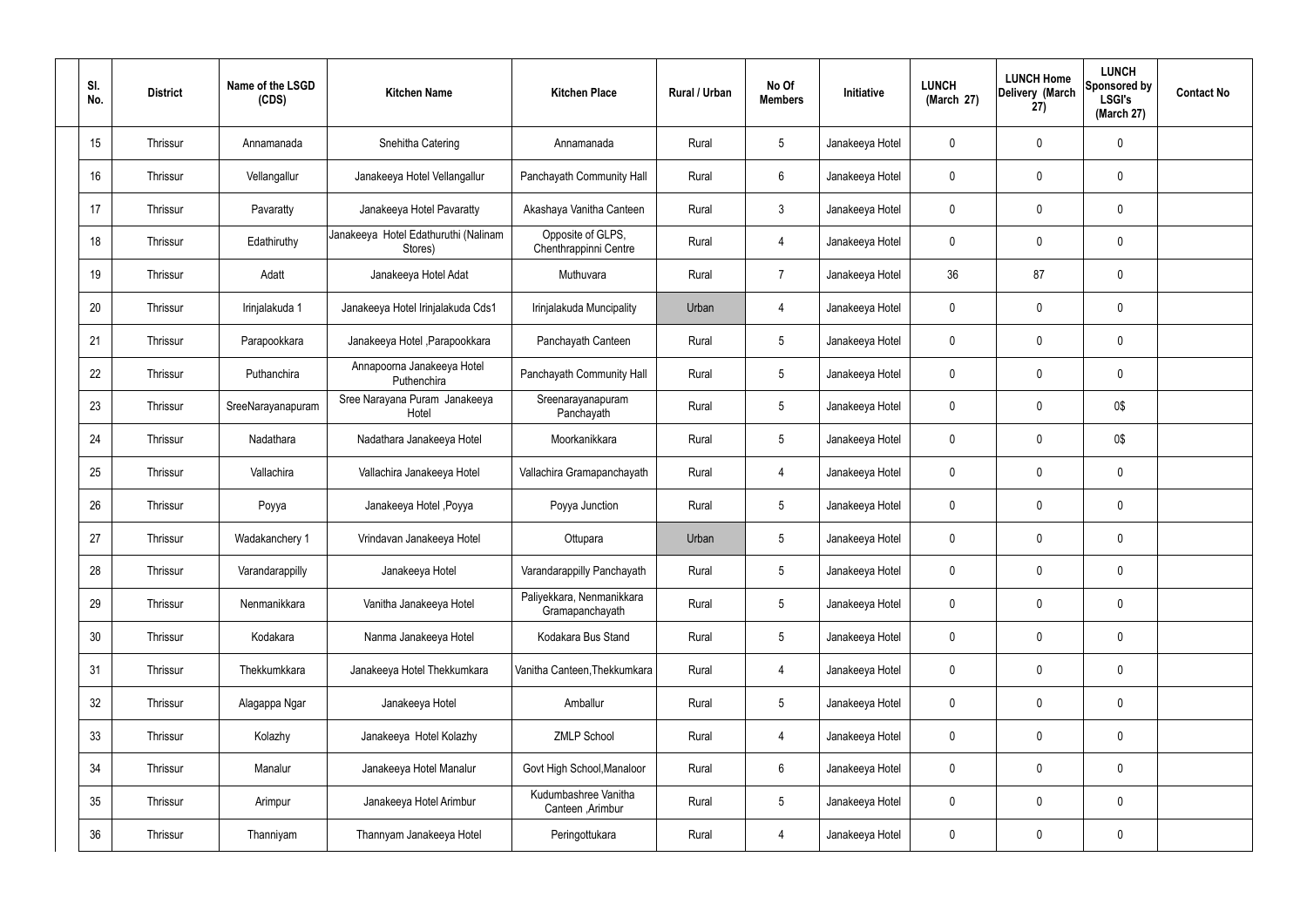|    | SI.<br>No. | <b>District</b> | Name of the LSGD<br>(CDS) | <b>Kitchen Name</b>                        | <b>Kitchen Place</b>               | <b>Rural / Urban</b> | No Of<br><b>Members</b> | Initiative      | <b>LUNCH</b><br>(March 27) | <b>LUNCH Home</b><br>Delivery (March<br>27) | <b>LUNCH</b><br>Sponsored by<br><b>LSGI's</b><br>(March 27) | <b>Contact No</b> |
|----|------------|-----------------|---------------------------|--------------------------------------------|------------------------------------|----------------------|-------------------------|-----------------|----------------------------|---------------------------------------------|-------------------------------------------------------------|-------------------|
|    | 37         | Thrissur        | Madakkathara              | Madakkathara Annapoorna Janakeeya<br>Hotel | Madakkathara                       | Rural                | 6                       | Janakeeya Hotel | 0                          | $\mathsf{0}$                                | $\mathbf 0$                                                 |                   |
|    | 38         | Thrissur        | Athirappilly              | Panchayath Kudumbashree Canteen            | Athirappilly                       | Rural                | $\mathbf{3}$            | Janakeeya Hotel | $\mathbf 0$                | $\mathsf{0}$                                | $\pmb{0}$                                                   |                   |
|    | 39         | Thrissur        | Kodassery                 | Five Star Janakeeya Hotel                  | Kodassery                          | Rural                | 4                       | Janakeeya Hotel | 0                          | 0                                           | $\mathbf 0$                                                 |                   |
|    | 40         | Thrissur        | Mattathur                 | Karunya<br>kudumbShree                     | Vellikkulangara                    | Rural                | 4                       | Janakeeya Hotel | $\mathbf 0$                | $\mathsf{0}$                                | $\pmb{0}$                                                   |                   |
|    | 41         | Thrissur        | Koratty                   | Ruchi Janakeeya Hotel                      | Koratty                            | Rural                | 4                       | Janakeeya Hotel | 0                          | $\mathsf{0}$                                | $\mathbf 0$                                                 |                   |
|    | 42         | Thrissur        | Thrikkoor                 | Susthira Janakeeya Hotel                   | Alengaad                           | Rural                | $\mathbf{3}$            | Janakeeya Hotel | $\mathbf 0$                | $\mathsf{0}$                                | $\pmb{0}$                                                   |                   |
|    | 43         | Thrissur        | Venkitangu                | Ottupura<br>Janakeeya Hotel Vengidangu     | Vengidangu Panchayath              | Rural                | $\mathbf{3}$            | Janakeeya Hotel | 0                          | $\mathbf 0$                                 | $\mathbf 0$                                                 |                   |
|    | 44         | Thrissur        | Padiyoor                  | Padiyoor<br>Janakeya Hotel                 | HDC School, Kakkathuruthy          | Rural                | $5\overline{)}$         | Janakeeya Hotel | $\mathbf 0$                | $\mathbf 0$                                 | $\pmb{0}$                                                   |                   |
|    | 45         | Thrissur        | Pariyaram                 | Samridhi Janakeeya Hotel                   | Pariyaram                          | Rural                | $5\overline{)}$         | Janakeeya Hotel | 0                          | $\mathbf 0$                                 | $\pmb{0}$                                                   |                   |
|    | 46         | Thrissur        | Wadakanchery cds2         | Janakeeya Hotel, Wadakanchery cds2         | Minaloor                           | Urban                | $\mathfrak{Z}$          | Janakeeya Hotel | 0                          | $\mathbf 0$                                 | $\mathbf 0$                                                 |                   |
|    | 47         | Thrissur        | Kodungaloor cds2          | Jathikka Janakeeya Hotel                   | Arakkulam                          | Urban                | 4                       | Janakeeya Hotel | 0                          | $\mathbf 0$                                 | $\mathbf 0$                                                 |                   |
|    | 48         | Thrissur        | Punnayur                  | Kaipunnyam Janakeeya Hotel                 | Edakazhiyur                        | Rural                | $5\overline{)}$         | Janakeeya Hotel | 0                          | $\mathbf 0$                                 | $\mathbf 0$                                                 |                   |
| 97 | 49         | Thrissur        | Velookkara                | Velookkara Janakeeya Hotel                 | Panchayath shopping complex        | Rural                | 3                       | Janakeeya Hotel | 0                          | $\mathbf 0$                                 | $\mathbf 0$                                                 |                   |
|    | 50         | Thrissur        | Meloor                    | Thanima Janakeeya Hotel Meloor             | Meloor centre                      | Rural                | $\overline{4}$          | Janakeeya Hotel | $\mathbf 0$                | $\mathbf 0$                                 | $\mathbf 0$                                                 |                   |
|    | 51         | Thrissur        | Vallathol Nagar           | Janakeeya Hotel, Vallathol Nagar           | near youth welfare center          | rural                | $5\phantom{.0}$         | Janakeeya Hotel | $\mathbf 0$                | $\mathbf 0$                                 | $\pmb{0}$                                                   |                   |
|    | 52         | Thrissur        | Eriyad                    | janakeeya Hotel, eriyad                    | community hall                     | Rural                | $\overline{4}$          | Janakeeya Hotel | $\mathbf 0$                | $\mathbf 0$                                 | $\pmb{0}$                                                   |                   |
|    | 53         | Thrissur        | Edavilangu                | Janakeeya Hotel, Edavilangu                | Edavilangu Center                  | Rural                | $\overline{4}$          | Janakeeya Hotel | $\mathbf 0$                | $\mathbf 0$                                 | $\pmb{0}$                                                   |                   |
|    | 54         | Thrissur        | Avanoor                   | Janakeeya Hotel, Avanoor                   | near panchayath office,<br>Avanoor | Rural                | $5\phantom{.0}$         | Janakeeya Hotel | 0                          | $\mathbf 0$                                 | $\pmb{0}$                                                   |                   |
|    | 55         | Thrissur        | Mala                      | Janakeeya hotel Mala                       | Near panchayath office, Mala       | Rural                | $\overline{4}$          | Janakeeya Hotel | $\mathbf 0$                | $\mathbf 0$                                 | $\pmb{0}$                                                   |                   |
|    | 56         | Thrissur        | Guruvayur1                | Guruvayur Janakeeya Hotel                  | Guruvayur                          | Urban                | $\mathbf{3}$            | Janakeeya Hotel | 282                        | 293                                         | $\mathbf 0$                                                 |                   |
|    | 57         | Thrissur        | Vadakkekad                | Kudumbasree janakeeya hotel                | Nalam kallu                        | Rural                | $\overline{4}$          | Janakeeya Hotel | $\pmb{0}$                  | $\mathbf 0$                                 | $\pmb{0}$                                                   |                   |
|    | 58         | Thrissur        | Kadappuram                | Kadappuram janakeeya hotel                 | Kadappuram panchayath<br>building  | Rural                | 4                       | Janakeeya Hotel | 0                          | 0                                           | $\pmb{0}$                                                   |                   |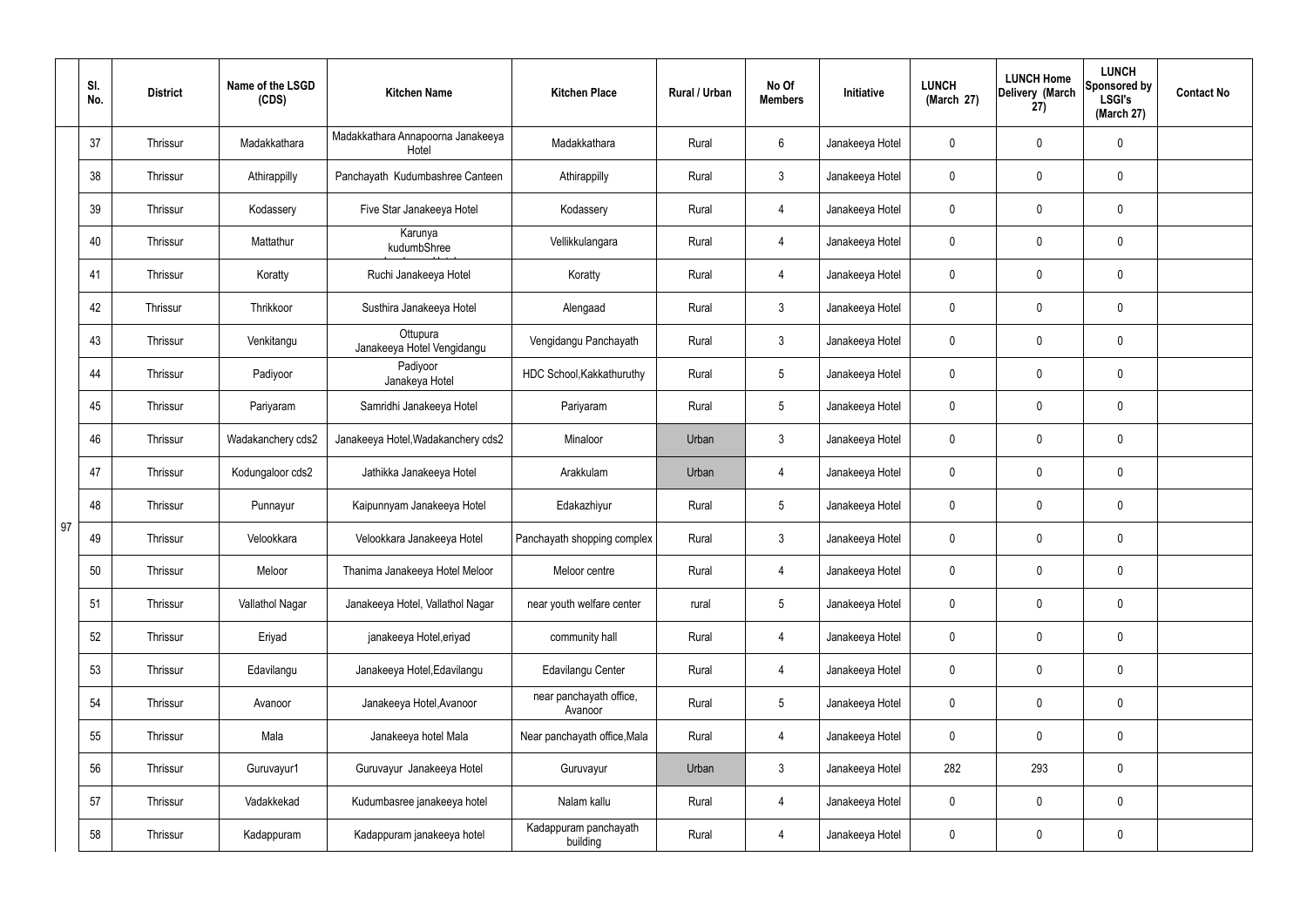| SI.<br>No. | <b>District</b> | Name of the LSGD<br>(CDS) | <b>Kitchen Name</b>               | <b>Kitchen Place</b>       | Rural / Urban | No Of<br><b>Members</b> | Initiative      | <b>LUNCH</b><br>(March 27) | <b>LUNCH Home</b><br>Delivery (March<br>27) | <b>LUNCH</b><br>Sponsored by<br><b>LSGI's</b><br>(March 27) | <b>Contact No</b> |
|------------|-----------------|---------------------------|-----------------------------------|----------------------------|---------------|-------------------------|-----------------|----------------------------|---------------------------------------------|-------------------------------------------------------------|-------------------|
| 59         | Thrissur        | Chavakkad                 | Chavakkad Janakeeya hotel         | Chavakkad, near bus stand  | Urban         | $5\phantom{.0}$         | Janakeeya Hotel | 85                         | 40                                          | $\mathbf 0$                                                 |                   |
| 60         | Thrissur        | Engadiyoor                | pavithra janikeeya hotel          | Pokulangara                | Rural         | $5\overline{)}$         | Janakeeya Hotel | $\mathbf 0$                | 0                                           | $\pmb{0}$                                                   |                   |
| 61         | Thrissur        | Varavoor                  | Friends janakeeya hotel, Varavoor | Thichur                    | Rural         | $\mathbf{3}$            | Janakeeya Hotel | $\mathbf 0$                | 0                                           | $\mathbf 0$                                                 |                   |
| 62         | Thrisssur       | Punnayurkulam             | Punnayurkkulam janakeeya hotel    | Althara centre             | Rural         | $5\overline{)}$         | Janakeeya Hotel | $\mathbf 0$                | $\mathbf 0$                                 | $\pmb{0}$                                                   |                   |
| 63         | Thrissur        | Thiruwilamala             | Villuadry Janakeeya hotel         | Thiruwilamala              | Rural         | $5\overline{)}$         | Janakeeya Hotel | $\mathbf 0$                | 0                                           | $\mathbf 0$                                                 |                   |
| 64         | Thrissur        | Kattakampal               | Janakeeya Hotel Kattakampal       | Chirakkal                  | Rural         | $\overline{4}$          | Janakeeya Hotel | $\mathbf 0$                | $\mathbf 0$                                 | $\mathbf 0$                                                 |                   |
| 65         | Thrissur        | Kandanassery              | kandanassery janakeeya hotel      | kandanassery               | Rural         | $5\overline{)}$         | Janakeeya Hotel | $\mathbf 0$                | 0                                           | $\mathbf 0$                                                 |                   |
| 66         | Thrissur        | Kaiparambu                | Janakeeya Hotel Kaiparambu        | Near mundoor health center | Rural         | $5\overline{)}$         | janakeeya hotel | $\mathbf 0$                | $\mathbf 0$                                 | $\mathbf 0$                                                 |                   |
| 67         | Thrissur        | Thrissur 2(new)           | kitchen girls janakeeya hotel     | Olari                      | urban         | $\overline{4}$          | janakeeya hotel | $\mathbf 0$                | 0                                           | $\mathbf 0$                                                 |                   |
| 68         | Thrissur        | Kuzhur                    |                                   | kuzhur                     | Rural         | $\overline{4}$          | janakeeya hotel | $\mathbf 0$                | $\mathbf 0$                                 | $\pmb{0}$                                                   |                   |
| 69         | Thrissur        | Chazhur                   | Chazur Janakeeya Hotel            | Pazhuvil Center            | Rural         | $\overline{4}$          | janakeeya hotel | $\mathbf 0$                | 0                                           | $\pmb{0}$                                                   |                   |
| 70         | Thrissur        | Nattika                   | uttupura                          | Thriprayar                 | Rural         | $5\phantom{.0}$         | janakeeya hotel | 210                        | $\mathbf 0$                                 | $\pmb{0}$                                                   |                   |
| 71         | Thrissur        | Thalikulam                | Nidhi janakeeya hotel             | Puthenthodu                | Rural         | $5\phantom{.0}$         |                 | 0                          | 0                                           | $\pmb{0}$                                                   |                   |
| 72         | Thrissur        | Vadanapilly               | vadanappilly janakeeya hotel      | vadanapilly                | Rural         | $5\phantom{.0}$         | janakeeya hotel | 0                          | 0                                           | $\pmb{0}$                                                   |                   |
| 73         | Thrissur        | orumanayur                | orumanayur janakeeya hotel        | orumanayur                 | rural         | $5\phantom{.0}$         | janakeeya hotel | $\pmb{0}$                  | 0                                           | $\mathbf 0$                                                 |                   |
| 74         | Thrissur        | Panjal                    | Five-star Janakeeya hotel         | Panjal                     | Rural         | $5\phantom{.0}$         | janakeeya hotel | $\pmb{0}$                  | 0                                           | $\mathbf 0$                                                 |                   |
| 75         | Thrissur        | veloor                    | Veloor Janakeeya hotel            | veloor                     | Rural         | $5\phantom{.0}$         | janakeeya hotel | $\pmb{0}$                  | 0                                           | $\pmb{0}$                                                   |                   |
| 76         | Thrissur        | Chowanoor                 | Chowanoor Janakeeya hotel         | Chowanoor                  | Rural         | 3 <sup>1</sup>          | janakeeya hotel | $\pmb{0}$                  | 0                                           | $\mathbf 0$                                                 |                   |
| 77         | Thrissur        | Puthur                    | Puthur janakeeyahotel             | puthur                     | Rural         | $5\overline{)}$         | janakeeya hotel | $\mathbf 0$                | 0                                           | $\mathbf 0$                                                 |                   |
| 78         | Thrissur        | Erumapetty                | subhiksha janakeeya hotel         | Erumapetty                 | Rural         | $5\phantom{.0}$         | janakeeya hotel | $\pmb{0}$                  | 0                                           | $\mathbf 0$                                                 |                   |
| 79         | Thrissur        | Kondazhy                  | Santhwanam Janakeeya Hotel        | Kondazhy                   | Rural         | $\overline{4}$          | janakeeya hotel | $\pmb{0}$                  | $\mathbf 0$                                 | $\mathbf 0$                                                 |                   |
| 80         | Thrissur        | Mullurkkara               | Kaniv Janakeeya Hotel             | Atoor                      | Rural         | $\overline{4}$          | janakeeya hotel | $\pmb{0}$                  | 0                                           | $\pmb{0}$                                                   |                   |
| 81         | Thrissur        | Porkkulam                 | Porkulam janakeeya hotel          | Parempadam                 | Rural         | $5\phantom{.0}$         | Janakeeya hotel | 0                          | 0                                           | $\pmb{0}$                                                   |                   |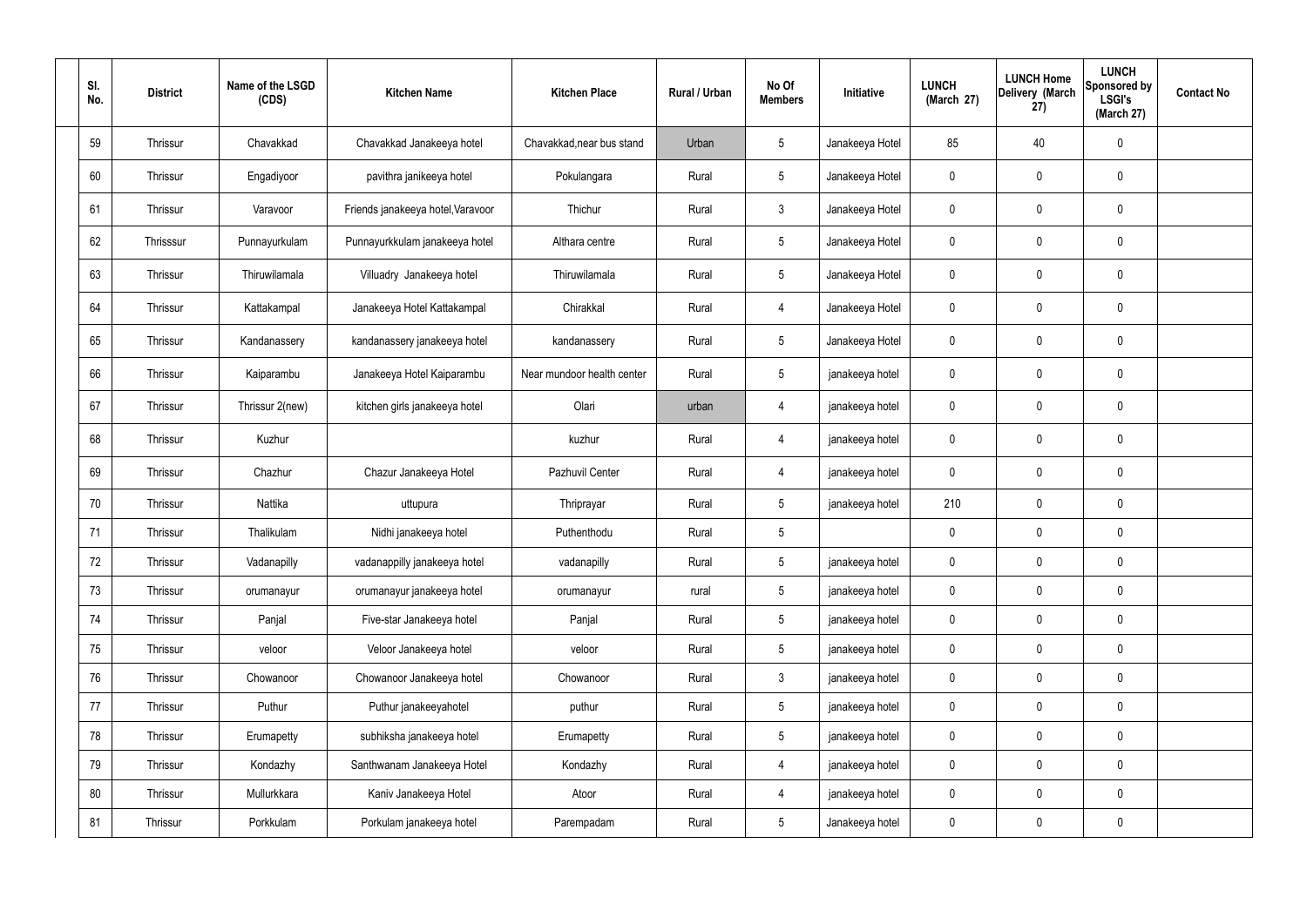| SI.<br>No.      | <b>District</b> | Name of the LSGD<br>(CDS) | <b>Kitchen Name</b>         | <b>Kitchen Place</b>                   | Rural / Urban | No Of<br><b>Members</b> | Initiative      | <b>LUNCH</b><br>(March 27) | <b>LUNCH Home</b><br>Delivery (March<br>27) | <b>LUNCH</b><br>Sponsored by<br><b>LSGI's</b><br>(March 27) | <b>Contact No</b> |
|-----------------|-----------------|---------------------------|-----------------------------|----------------------------------------|---------------|-------------------------|-----------------|----------------------------|---------------------------------------------|-------------------------------------------------------------|-------------------|
| 82              | Thrissur        | Puthukkad                 | Puthukkad Janakeeya Hotel   | Puthukkad                              | Rural         | $5\overline{)}$         | Janakeeya hotel | 0                          | $\mathbf 0$                                 | $\pmb{0}$                                                   |                   |
| 83              | Thrissur        | Choondal                  | Choondal Janakeeya Hotel    | <b>Kechery Centre</b>                  | Rural         | 8                       | Janakeeya Hotel | 0                          | 0                                           | $\mathbf 0$                                                 |                   |
| 84              | Thrissur        | Cherpu                    | Cherpu Janakeeya Hotel      | Cherpu                                 | Rural         | $\mathbf{3}$            | Janakeeya Hotel | 0                          | $\mathbf 0$                                 | $\pmb{0}$                                                   |                   |
| 85              | Thrissur        | Mathilakam                | Mathilakam Janakeeya hotel  | Mathilakam gramapanchayath<br>compound | Rural         | $\mathbf{3}$            | Janakeeya hotel | 0                          | $\mathbf 0$                                 | $\mathbf 0$                                                 |                   |
| 86              | Thrissur        | Anthikad                  | Anthikad Janakeeya hotel    | Anthikad                               | Rural         | $\overline{4}$          | Janakeeya hotel | 0                          | $\mathbf 0$                                 | $\pmb{0}$                                                   | $\mathbf 0$       |
| 87              | Thrissur        | Mullassery                | Mullassery Janakeeya Hotel  | Mullassery centre                      | Rural         | $5\phantom{.0}$         | Janakeeya hotel | 0                          | 0                                           | $\mathbf 0$                                                 |                   |
| 88              | Thrissur        | Karalam                   | Karalam Janakeeya Hotel     |                                        | Rural         | $\overline{4}$          | Janakeeya hotel | 0                          | $\mathbf 0$                                 | $\pmb{0}$                                                   |                   |
| 89              | Thrissur        | Poomangalam               | Poomangalam Janakeeya Hotel | Edakkulam                              | Rural         | $\mathbf{3}$            | Janakeeya hotel | 20                         | 42                                          | $\pmb{0}$                                                   |                   |
| 90              | Thrissur        | <b>MG Kavu</b>            | Annapoorna Janakeeya Hotel  | <b>MG Kavu</b>                         | Rural         | $\overline{4}$          | Janakeeya hotel | 118                        | 33                                          | $\pmb{0}$                                                   |                   |
| 91              | Thrissur        | chelakkara                | Nila janakeeya hotel        | chelakkara                             | rural         | $5\phantom{.0}$         | janakeeya hotel | 0                          | $\mathbf 0$                                 | $\mathbf 0$                                                 |                   |
| 92              | Thrissur        | Avinissery                | Avinissery Janakeeya Hotel  | Palakkal                               | Rural         | $\overline{4}$          | janakeeya hotel | 0                          | $\mathbf 0$                                 | $\pmb{0}$                                                   |                   |
| 93              | Thrissur        | Nadathara 2               | Grandmaas Janakeeya hotel   | Nadathara                              | Rural         | $5\phantom{.0}$         | Janakeeya Hotel | 0                          | 0                                           | $\mathbf 0$                                                 |                   |
| 94              | Thrissur        | Chavakkad                 | Janakeeya hotel             | Chavakkad                              | Urban         | $5\phantom{.0}$         | Janakeeya hotel | 0                          | 0                                           | $\pmb{0}$                                                   |                   |
| 95              | Thrissur        | Mala 2                    | Janakeeya hotel             |                                        | Rural         | $5\phantom{.0}$         | janakeeya hotel | 0                          | $\pmb{0}$                                   | $\pmb{0}$                                                   |                   |
| 96              | Thrissur        | Thrissur1                 | Janakeeya hotel             | Mannuthy                               | Urban         | $5\phantom{.0}$         | janakeeya hotel | 0                          | $\mathbf 0$                                 | $\mathbf 0$                                                 |                   |
| 97              | Thrissur        | Vadanappilly2             | Janakeeya hotel             | Vadanappilly                           | Rural         | $3\phantom{a}$          | janakeeya hotel | 0                          | 0                                           | $\pmb{0}$                                                   |                   |
|                 |                 |                           |                             |                                        |               | 433                     |                 | 969                        | 525                                         | 12                                                          |                   |
|                 | Wayanad         | Vellamunda                | Thanima mess                | 8/4 vellamuda                          | Rural         | $\overline{4}$          | janakeeya Hotel | $\mathbf 0$                | 0                                           | $\mathbf 0$                                                 | 7025659685        |
| $\overline{2}$  | Wayanad         | Thavinjal                 | Sobhagya Vanitha mess       | Thalappuzha<br>chungam                 | Rural         | $\overline{4}$          | janakeeya Hotel | $\pmb{0}$                  | 0                                           | $\mathbf 0$                                                 | 9497247541        |
| $3\overline{3}$ | Wayanad         | Vythiri                   | Dharshana catering          | Vythiri                                | Rural         | $\overline{4}$          | janakeeya Hotel | 0                          | $\pmb{0}$                                   | $\mathbf 0$                                                 | 9074598184        |
| 4               | Wayanad         | Mullankolly               | Kairali catering group      | Mullankolli                            | Rural         | $\mathbf{3}$            | janakeeya Hotel | 0                          | 0                                           | $\mathbf 0$                                                 | 9526706627        |
| $5\overline{)}$ | Wayanad         | Poothadi                  | Mary matha mess             | Kenichira                              | Rural         | $5\overline{)}$         | janakeeya Hotel | 0                          | $\mathbf 0$                                 | $\mathbf 0$                                                 | 9526376970        |
| 6               | Wayanad         | Meppadi                   | Cafe Kudumbashree           | Meppadi                                | Rural         | $\sqrt{5}$              | janakeeya Hotel | 0                          | 0                                           | $\pmb{0}$                                                   | 9207935764        |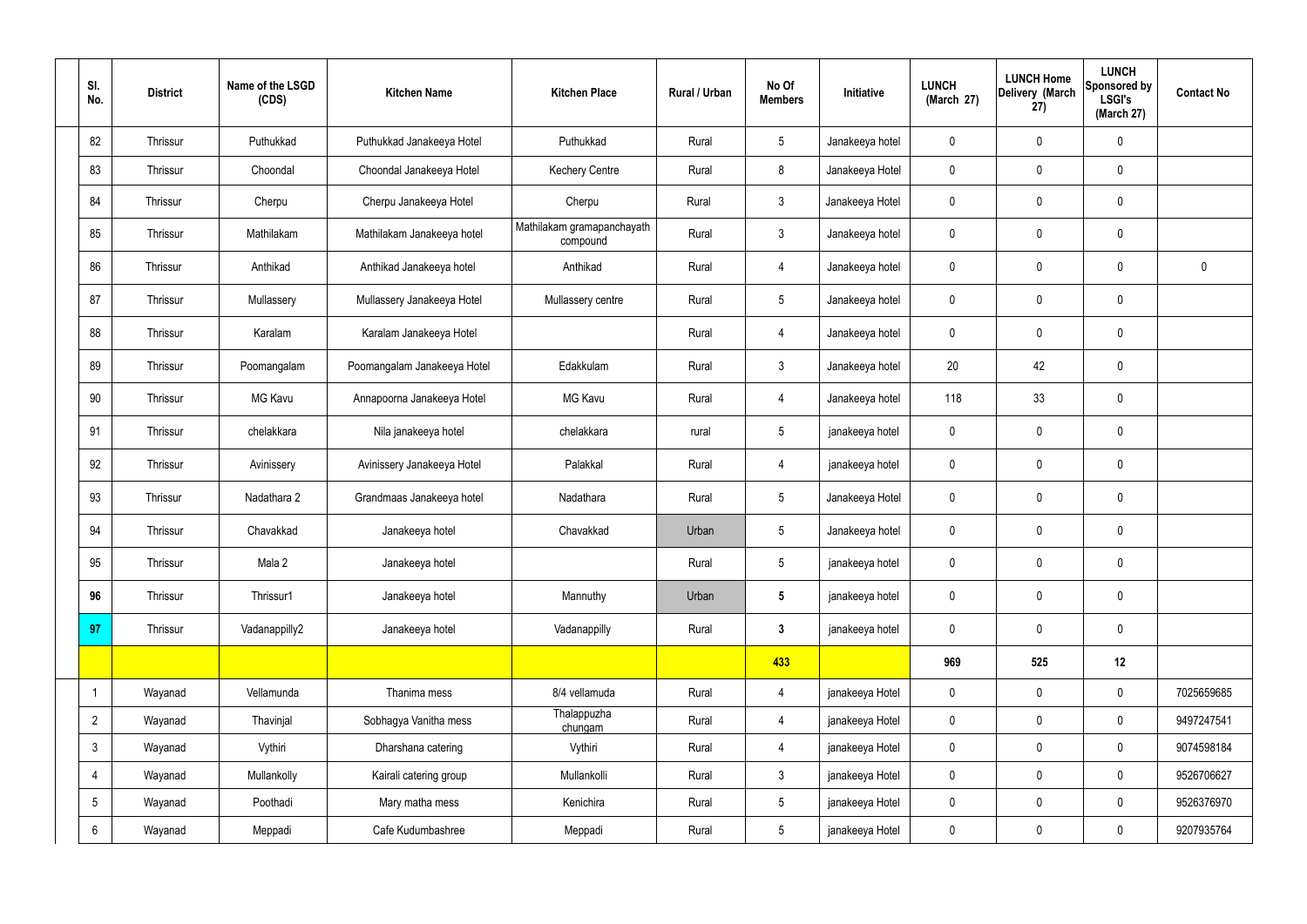|    | SI.<br>No. | <b>District</b> | Name of the LSGD<br>(CDS) | <b>Kitchen Name</b>              | <b>Kitchen Place</b>                   | Rural / Urban | No Of<br><b>Members</b> | <b>Initiative</b> | <b>LUNCH</b><br>(March 27) | <b>LUNCH Home</b><br>Delivery (March<br>27) | <b>LUNCH</b><br>Sponsored by<br><b>LSGI's</b><br>(March 27) | <b>Contact No</b> |
|----|------------|-----------------|---------------------------|----------------------------------|----------------------------------------|---------------|-------------------------|-------------------|----------------------------|---------------------------------------------|-------------------------------------------------------------|-------------------|
|    | 7          | Wayanad         | Pozhuthana                | Dhanya mess                      | Pozhuthana                             | Rural         | $\mathbf{3}$            | janakeeya Hotel   | $\mathbf 0$                | $\mathbf 0$                                 | $\mathbf 0$                                                 | 8111838165        |
|    | 8          | Wayanad         | Thondernad                | Thanima canteen                  | Korom                                  | Rural         | $\mathbf{3}$            | janakeeya Hotel   | $\mathbf 0$                | $\mathbf 0$                                 | $\mathbf 0$                                                 | 8943476943        |
|    | 9          | Wayanad         | Meenangady                | Haritham Janakeeya Hotel         | Opposite police station,<br>Meenangadi | Rural         | $6\phantom{.}6$         | janakeeya Hotel   | $\mathbf 0$                | $\mathbf 0$                                 | $\mathbf 0$                                                 | 9526895975        |
|    | 10         | Wayanad         | Nenmeni                   | Minnaram Mess and Chappathi Unit | Cheeral                                | Rural         | 5                       | janakeeya Hotel   | $\mathbf 0$                | $\mathbf 0$                                 | $\mathbf 0$                                                 | 8086835886        |
|    | 11         | Wayanad         | Thirunelli                | Adigamanai Mess and Catering     | Kartikulam                             | Rural         | $5\phantom{.0}$         | janakeeya Hotel   | $\mathbf 0$                | $\mathbf 0$                                 | $\mathbf 0$                                                 | 9207406211        |
|    | 12         | Wayanad         | Mananthavady              | Dhanasree canteen                | Mananthavadi                           | Urban         | $5\overline{)}$         | janakeeya Hotel   | $\mathbf 0$                | $\mathbf 0$                                 | $\mathbf 0$                                                 | 9496997382        |
|    | 13         | Wayanad         | Ambalavayal               | <b>Ruchi Catering</b>            | kalathuvayal                           | Rural         | $5\overline{)}$         | janakeeya Hotel   | $\mathbf 0$                | $\mathbf 0$                                 | $\mathbf 0$                                                 | 9495084437        |
| 28 | 14         | Wayanad         | Kaniyambetta              | sree Vinayaka                    | millumukk                              | rural         | 5 <sup>5</sup>          | janakeeya Hotel   | $\mathbf 0$                | $\mathbf 0$                                 | $\mathbf 0$                                                 | 9061486938        |
|    | 15         | Wayanad         | Pulpally                  | Vinayaka catering                | Pulpally                               | Rural         | $5\overline{)}$         | janakeeya Hotel   | $\mathbf 0$                | $\mathbf 0$                                 | $\mathbf 0$                                                 | 9947319307        |
|    | 16         | Wayanad         | Noolpuzha                 | Friends catering                 | Naikketty                              | Rural         | $5\phantom{.0}$         | janakeeya Hotel   | $\mathbf 0$                | $\mathbf 0$                                 | $\mathbf 0$                                                 | 7558019388        |
|    | 17         | Wayanad         | Panamaram                 | Testy mess                       | Panamaram                              | Rural         | $\overline{4}$          | janakeeya Hotel   | $\mathbf 0$                | $\mathbf 0$                                 | $\mathbf 0$                                                 | 9605814620        |
|    | 18         | wayanad         | Moopainad                 | vanitha mess                     | vaduvanchal                            | Rural         | $5\overline{)}$         | janakeeya Hotel   | $\mathbf 0$                | $\mathbf 0$                                 | $\mathbf 0$                                                 | 974596708         |
|    | 19         | wayanad         | Edavaka                   | <b>Teasty Mess</b>               | Irumbupalam                            | Rural         | 4                       | janakeeya Hotel   | $\mathbf 0$                | $\mathbf 0$                                 | $\mathbf 0$                                                 | 9847842390        |
|    | 20         | wayanad         | kalpetta                  | shiya catering                   | pallithazhe, kalpetta town             | urban         | $\mathbf{3}$            | janakeeya Hotel   | $\mathbf 0$                | $\mathbf 0$                                 | $\mathbf 0$                                                 | 6282822890        |
|    | 21         | wayanad         | sulthan bathery           | preethis                         | near telephone exchange                | urban         | $5\phantom{.0}$         | janakeeya Hotel   | 284                        | $\pmb{0}$                                   | $\mathbf 0$                                                 | 9961088393        |
|    | 22         | wayanad         | Muttil                    | swad cattering                   | Muttil bus stand                       | Rural         | 5 <sub>5</sub>          | janakeeya Hotel   | $\mathbf 0$                | $\pmb{0}$                                   | $\mathbf 0$                                                 | 9074461322        |
|    | 23         | wayanad         | padinjarathara            | oruma                            | padinjarathara town                    | Rural         | $5\overline{)}$         | janakeeya Hotel   | 172                        | $\pmb{0}$                                   | $\mathbf 0$                                                 | 9495814542        |
|    | 24         | wayanad         | kalpetta                  | Anjuse cattering                 | kalpetta town                          | Urban         | 5 <sub>5</sub>          | janakeeya Hotel   | $\mathbf 0$                | $\pmb{0}$                                   | $\mathbf 0$                                                 | 9745883809        |
|    | 25         | wayanad         | Thariyode                 | Haritham                         | kavumadham town                        | Rural         | 3                       | janakeeya Hotel   | $\mathbf 0$                | $\pmb{0}$                                   | $\mathbf 0$                                                 | 9074095457        |
|    | 26         | wayanad         | Mananthavady              | chothis mess                     | Kozhikode road,<br>Mananthavady        | Urban         | 3 <sup>2</sup>          | janakeeya Hotel   | $\pmb{0}$                  | $\pmb{0}$                                   | $\mathbf 0$                                                 | 9947376596        |
|    | 27         | wayanad         | vengapalli                | Annapoorna                       | vengapalli town                        | Rural         | 5 <sub>5</sub>          | janakeeya Hotel   | $\mathbf 0$                | $\mathbf 0$                                 | $\mathbf 0$                                                 | 7592831851        |
|    | 28         | Wayanad         | Kottathara                | Jyothi vanitha mess              | Venniyod                               | Rural         | $\mathbf{3}$            | janakeeya Hotel   | $\mathbf 0$                | $\mathbf 0$                                 | $\mathbf 0$                                                 | 9961844026        |
|    | 29         | Wayanad         | Sulthan Bathery           | Elite                            | Mysore road, Bathery                   | Urban         | 3                       | janakeeya Hotel   | $\mathbf 0$                | 0                                           | $\mathbf 0$                                                 | 9778180571        |
|    | 29         |                 |                           | 600                              |                                        | <b>TOTAL</b>  | 122<br>4638             |                   | 456<br>912                 | $\mathbf{0}$<br>3865                        | $\mathbf 0$<br>52                                           |                   |
|    |            |                 |                           |                                  |                                        |               |                         |                   |                            |                                             |                                                             |                   |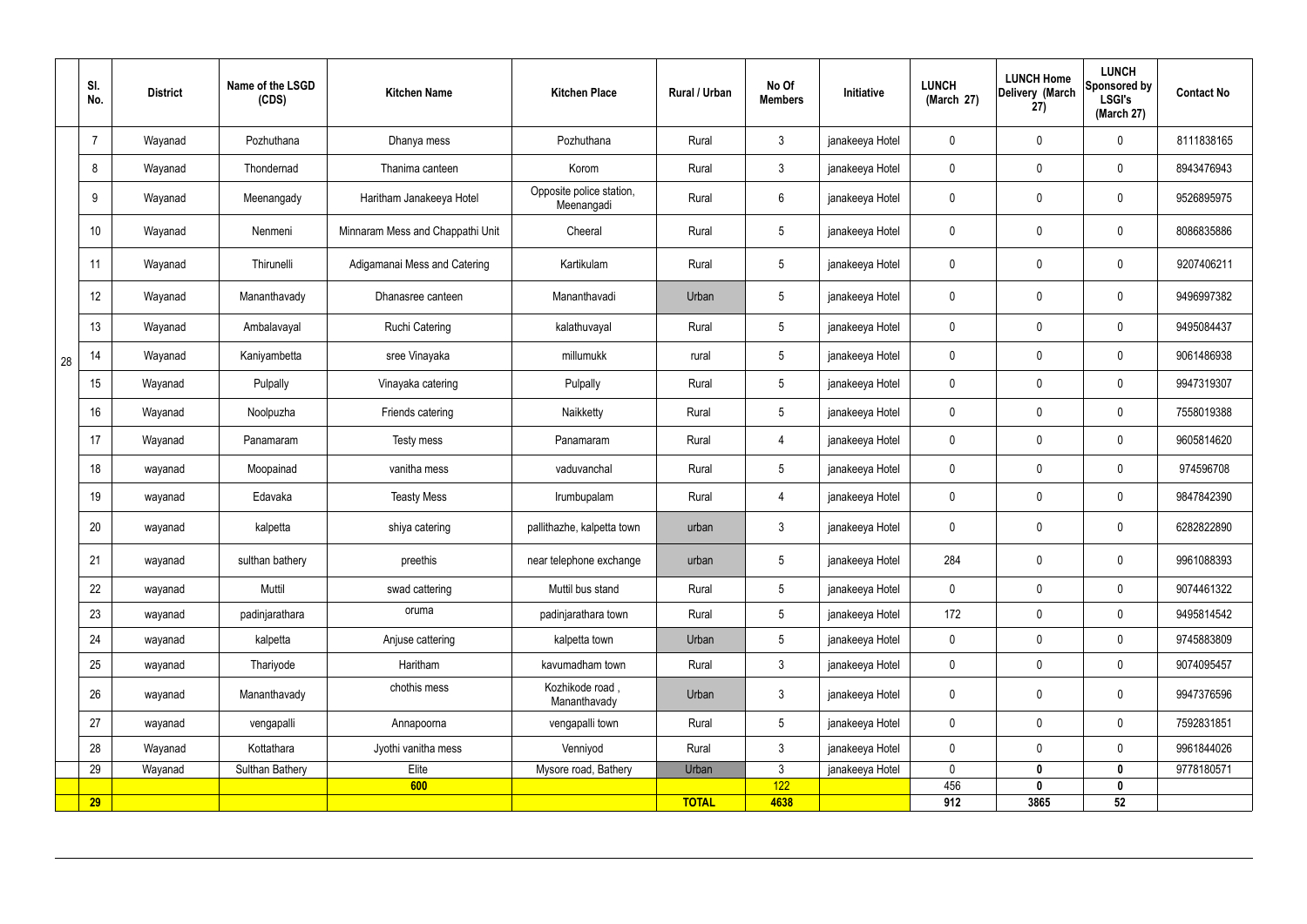| SI.<br>No. | <b>District</b> | Name of the LSGD<br>(CDS)                                                                        | <b>Kitchen Name</b>                                | <b>Kitchen Place</b>  | <b>Rural / Urban</b>            | No Of<br><b>Members</b> | Initiative                                                           | <b>LUNCH</b><br>(March 27) | <b>LUNCH Home</b><br>Delivery (March<br>27) | <b>LUNCH</b><br>Sponsored by<br><b>LSGI's</b><br>(March 27) | <b>Contact No</b> |
|------------|-----------------|--------------------------------------------------------------------------------------------------|----------------------------------------------------|-----------------------|---------------------------------|-------------------------|----------------------------------------------------------------------|----------------------------|---------------------------------------------|-------------------------------------------------------------|-------------------|
|            |                 |                                                                                                  | STATUS OF JANAKEEYA HOTELS FUNCTIONING IN DISTRICT |                       |                                 |                         | STATUS OF FOOD DISTRIBUTED THROUGH JANAKEEYA HOTELS AS ON 27.03.2022 |                            |                                             |                                                             |                   |
|            | <b>District</b> | <b>Total</b><br><b>Janakeeya Hotels</b>                                                          | <b>Rural Units</b>                                 | <b>Urban</b><br>units | <b>STATUS OF</b><br><b>FOOD</b> | Home<br><b>Delivery</b> | Food Sponsored<br>by LSGIs                                           |                            | <b>TOTAL Meals</b><br><b>Distributed</b>    |                                                             |                   |
|            | <b>TVM</b>      | 110                                                                                              | 79                                                 | 31                    | 3,940                           | $\overline{0}$          | $\overline{7}$                                                       |                            | 3,947                                       |                                                             |                   |
|            | <b>KLM</b>      | 82                                                                                               | 72                                                 | 10 <sup>°</sup>       | 2702                            | $\overline{0}$          | 5 <sub>5</sub>                                                       |                            | 2,707                                       |                                                             |                   |
|            | PTA             | 59                                                                                               | 54                                                 | 5 <sub>1</sub>        | 4485                            | $\overline{0}$          | $\overline{0}$                                                       |                            | 4,485                                       |                                                             |                   |
|            | <b>ALP</b>      | 89                                                                                               | 80                                                 | 9                     | 6344                            | 1295                    | 12 <sup>°</sup>                                                      |                            | 7,651                                       |                                                             |                   |
|            | <b>KTM</b>      | 82                                                                                               | 74                                                 | 8 <sup>°</sup>        | 635                             | 117                     | $6\phantom{.}6$                                                      | 758<br>2,550               |                                             |                                                             |                   |
|            | <b>IDK</b>      | 50                                                                                               | 49                                                 | $\blacktriangleleft$  | 2550                            | $\overline{0}$          | $\overline{0}$                                                       | 23,205                     |                                             |                                                             |                   |
|            | <b>EKM</b>      | 114                                                                                              | 81                                                 | 33                    | 22201                           | 1004                    | $\overline{0}$                                                       |                            |                                             |                                                             |                   |
|            | <b>TSR</b>      | 97                                                                                               | 86                                                 | 11                    | 969                             | 525                     | 12 <sup>°</sup>                                                      | 1,506                      |                                             |                                                             |                   |
|            | PGT             | $102$                                                                                            | 92                                                 | 10 <sup>°</sup>       | 6,638                           | $\overline{0}$          | 16 <sup>°</sup>                                                      |                            | 6,654                                       |                                                             |                   |
|            | <b>MLP</b>      | 128                                                                                              | 107                                                | 21                    | 3,898                           | 1298                    | $\sqrt{5}$                                                           |                            | 5,201                                       |                                                             |                   |
|            | <b>WYD</b>      | 29                                                                                               | 24                                                 | 5 <sub>5</sub>        | 456                             | $\overline{0}$          | $\overline{0}$                                                       |                            | 456                                         |                                                             |                   |
|            | <b>KKD</b>      | 106                                                                                              | 76                                                 | 30 <sup>°</sup>       | 5,470                           | 151                     | $\pmb{0}$                                                            |                            | 5,621                                       |                                                             |                   |
|            | <b>KNR</b>      | 90 <sup>°</sup>                                                                                  | 75                                                 | 15 <sub>1</sub>       | 2,647                           | $\overline{0}$          |                                                                      |                            | 2,648                                       |                                                             |                   |
|            | <b>KSG</b>      | 43                                                                                               | 37                                                 | 6 <sup>1</sup>        | 623                             | $\overline{0}$          | $\pmb{0}$                                                            |                            | 623                                         |                                                             |                   |
|            | <b>Total</b>    | 1181                                                                                             | 986                                                | 195                   | 63,558                          | 4,390                   | 64                                                                   |                            | 68,012                                      |                                                             |                   |
|            |                 |                                                                                                  | 2252                                               |                       |                                 | 68,012                  |                                                                      |                            |                                             |                                                             |                   |
|            | <b>Date</b>     | <b>Grand Total of meals</b><br><b>Distributed through</b><br>Janakeeya hotel as<br>on 27.03.2022 | Urban<br>units                                     | <b>Total</b><br>units | Rs. 20 /Lunch<br><b>Parcel</b>  | Home<br><b>Delivery</b> | <b>LUNCH</b><br>sponsored by<br><b>LSGIs</b>                         | <b>Total Meals</b>         |                                             |                                                             |                   |
|            |                 | 986                                                                                              | 195                                                | 1181                  | 63,558                          | 4,390                   | 64                                                                   | 68,012                     |                                             |                                                             |                   |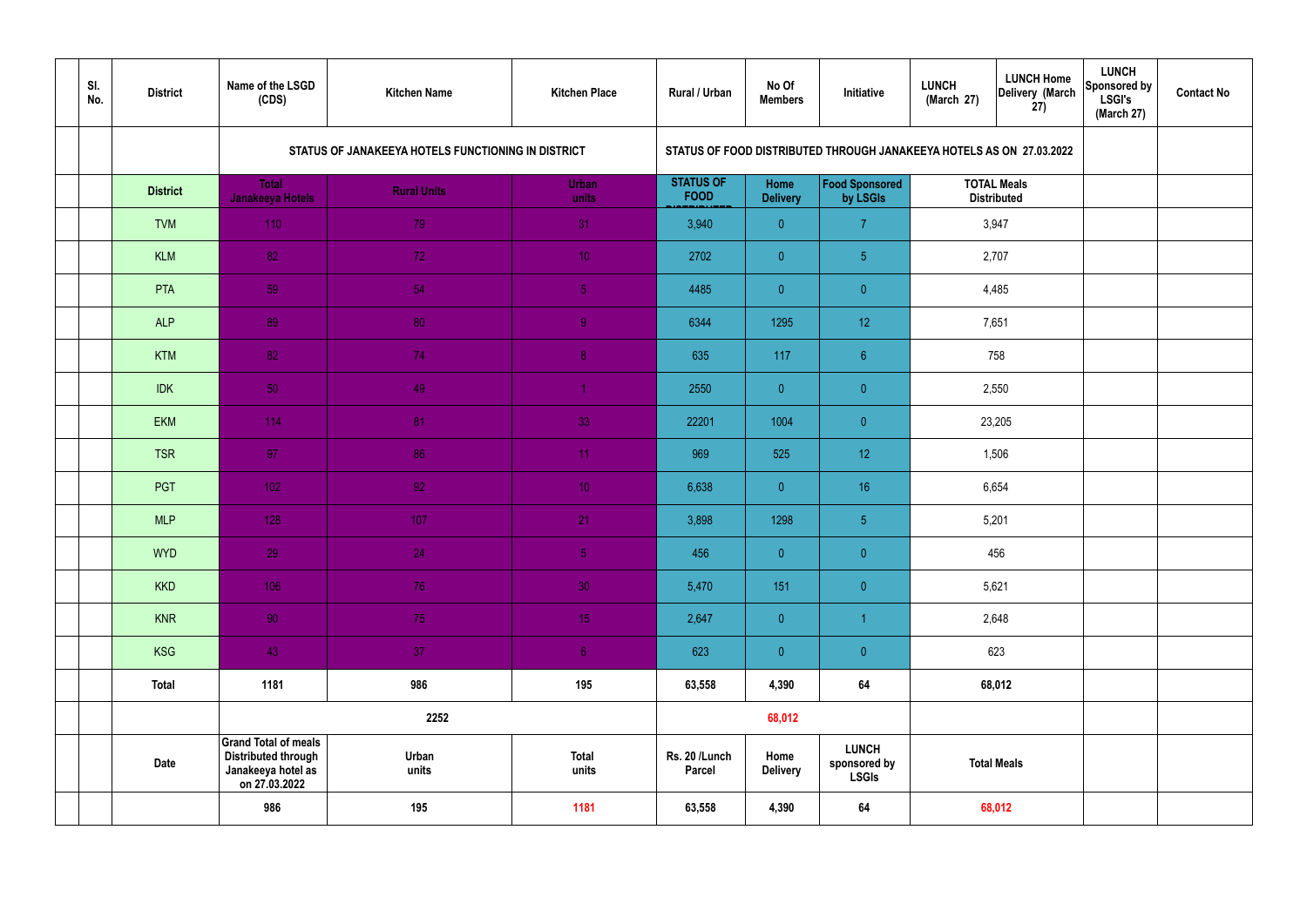| SI.<br>No. | <b>District</b> | Name of the LSGD<br>(CDS) | <b>Kitchen Name</b> | <b>Kitchen Place</b> | Rural / Urban | No Of<br><b>Members</b> | Initiative | <b>LUNCH</b><br>27)<br>'March | <b>LUNCH Home</b><br>Delivery (March<br>27) | <b>LUNCH</b><br>$ S$ ponsored by $ $<br><b>LSGI's</b><br>(March 27) | <b>Contact No</b> |
|------------|-----------------|---------------------------|---------------------|----------------------|---------------|-------------------------|------------|-------------------------------|---------------------------------------------|---------------------------------------------------------------------|-------------------|
|------------|-----------------|---------------------------|---------------------|----------------------|---------------|-------------------------|------------|-------------------------------|---------------------------------------------|---------------------------------------------------------------------|-------------------|

|                                                                                                                                  | Districts with same number of hotels<br>Each district use seperate cell for filling the                                                                                                                                                          | tvm                                                                                                                                                                                                                                                                                                                                                                                                                                                                                                                                                                                                                                                                                                                                                                                                                                                                        | Wayanad   | Alappuzha | Malappuram | Kozhikode      | Thrissur  | Kollam    |  |  |  |  |  |
|----------------------------------------------------------------------------------------------------------------------------------|--------------------------------------------------------------------------------------------------------------------------------------------------------------------------------------------------------------------------------------------------|----------------------------------------------------------------------------------------------------------------------------------------------------------------------------------------------------------------------------------------------------------------------------------------------------------------------------------------------------------------------------------------------------------------------------------------------------------------------------------------------------------------------------------------------------------------------------------------------------------------------------------------------------------------------------------------------------------------------------------------------------------------------------------------------------------------------------------------------------------------------------|-----------|-----------|------------|----------------|-----------|-----------|--|--|--|--|--|
|                                                                                                                                  | details)                                                                                                                                                                                                                                         | Kannur                                                                                                                                                                                                                                                                                                                                                                                                                                                                                                                                                                                                                                                                                                                                                                                                                                                                     | Kasaragod | Kottayam  | Palakkad   | Pathanamthitta | Ernakulam | Kasaragod |  |  |  |  |  |
|                                                                                                                                  | Districts with number of hotels increased                                                                                                                                                                                                        |                                                                                                                                                                                                                                                                                                                                                                                                                                                                                                                                                                                                                                                                                                                                                                                                                                                                            |           |           |            |                |           |           |  |  |  |  |  |
|                                                                                                                                  | <b>Each district use seperate cell for filling the</b><br>details)                                                                                                                                                                               |                                                                                                                                                                                                                                                                                                                                                                                                                                                                                                                                                                                                                                                                                                                                                                                                                                                                            |           |           |            |                |           |           |  |  |  |  |  |
|                                                                                                                                  | <b>MALAPPURAM</b><br>Districts with number of hotels with zero entry of<br>Kozhikode (85)<br>Alappuzha (59)<br>Kannur- (76)<br>Thrissur(89)<br>Kasargod (39)<br>Kottayam(7)<br>(105)<br>meals<br>Each district use seperate cell for filling the |                                                                                                                                                                                                                                                                                                                                                                                                                                                                                                                                                                                                                                                                                                                                                                                                                                                                            |           |           |            |                |           |           |  |  |  |  |  |
| pathanamthitta(55)<br>Trivandrum (89)<br>ERNAKULAM (17)<br>Palakkad(6)<br>Wayanad -(27)<br>Idukki(35)<br>Kollam (64)<br>details) |                                                                                                                                                                                                                                                  |                                                                                                                                                                                                                                                                                                                                                                                                                                                                                                                                                                                                                                                                                                                                                                                                                                                                            |           |           |            |                |           |           |  |  |  |  |  |
|                                                                                                                                  | New hotels started (numbers)                                                                                                                                                                                                                     |                                                                                                                                                                                                                                                                                                                                                                                                                                                                                                                                                                                                                                                                                                                                                                                                                                                                            |           |           |            |                |           |           |  |  |  |  |  |
|                                                                                                                                  | New hotels started at (location)                                                                                                                                                                                                                 |                                                                                                                                                                                                                                                                                                                                                                                                                                                                                                                                                                                                                                                                                                                                                                                                                                                                            |           |           |            |                |           |           |  |  |  |  |  |
|                                                                                                                                  |                                                                                                                                                                                                                                                  | TVM- vithura ,poovachal, aryanad, kuttichal, tholicode, uzhamalackal, tvm cds 4I, II<br>Lakshmi, Ambadi, Sreenarayana,Elakamon, Varkala municipality Chenkal, Neyyattinkara Oottupura, Harsha, Devarose kilimanoor, nagaroor pulimath madavoor karavaram navaikulampallichal kalliyoor<br>malayinkezhu vilappil vilavoorkal maranalloor balaramapuram tvm cds 2<br>Nedumangad, anad, Aruvikkara, Karakulam, vembayam liyaChemmaruthi - DreamspazhakunnumelAnad, Aruvikkara                                                                                                                                                                                                                                                                                                                                                                                                 |           |           |            |                |           |           |  |  |  |  |  |
|                                                                                                                                  |                                                                                                                                                                                                                                                  | kottayam-Akalakunnam, Ayarkunnam, Aymanam, Bharananganam, changanasseri, chempu, chirakkadavu, chirakkadavu, elikulam, erumeli, Eattumanoor, kadanadu, kadaplamattm, kadaplamattm,<br>kaduthuruthi, kanakkari,kangazha, kanjirapally, karoor,, karukachal, kidangoor, kuroppada, koottickal, koruthodu, kottayam North, kottayam north, kottayam north, kuravillangadu, kurichi, madappally,<br>manimala, manjoor, Marangattupilly, maravanthuruth, meenadam, melukavu, moonnilavu, mulakkulam, mundakkayam, nedumkunnam, njeezhoor, pala, pala, pampady, panachikkad, parathodu, paipadu,<br>poonjar, poonjar South, puthuppally, Ramapuram, tv puram, theekoy, thalanadu, thidanadu, thidanadu, thiruvarppu, thrikkodithanam, udayanapuram,udayanapuram,uzhavoor, vaikom, vakathanam,<br>vazhappally, vazhoor, vazhoor, vechoor, veliyannoor, vijayapuram, vijayapuram., |           |           |            |                |           |           |  |  |  |  |  |
|                                                                                                                                  |                                                                                                                                                                                                                                                  | Alappuzha - Ala Alappuzha North Alappuzha South Alappuzha South Alappuzha South Ambalappuzha North Ambalappuzha South Arattupuzha Arookutty Aroor Aryad Budhanoor<br>Chambakulam Chenganoor Chennam Pallippuram Cheriyanad Cherthala Municipality Cherthala Municipality Cherthala South Chingoli Chunakkara Devikulangara Edathua Ezhupunna Harippad<br>Kadakkarappally Kandalloor Kanjikuzhy Karthikappally Kavalam Kodamthurath Krishnapuram Kuthiyathode Mannar Mavelikkara Thamarakulam Mavelikkara Thekkekara Mulakkuzha Muttar Nedumudy<br>Neelamperoor Panavally Pandanad Pattanakkad Pulincunnu Puliyoor Punnapra North Punnapra South Purakad Purakad Ramankary Thaicattussery Thakazhy Thannermukkom Thiruvanvandoor Thuravoor<br>Vayalar Veliyanad Venmoney                                                                                                    |           |           |            |                |           |           |  |  |  |  |  |
|                                                                                                                                  |                                                                                                                                                                                                                                                  | Assamannoor,Chendamangalam,cheranelloor,Edakkattuvayal,Edavanakkad,Keezhmad,Kochi East,Kochi South,kochi west,kuzhuppilly,Kunnukara,manjalloor,Maradu,Paingottoor,Pootrikka, thrikkakkara<br>west, Thrikkakkara east,                                                                                                                                                                                                                                                                                                                                                                                                                                                                                                                                                                                                                                                      |           |           |            |                |           |           |  |  |  |  |  |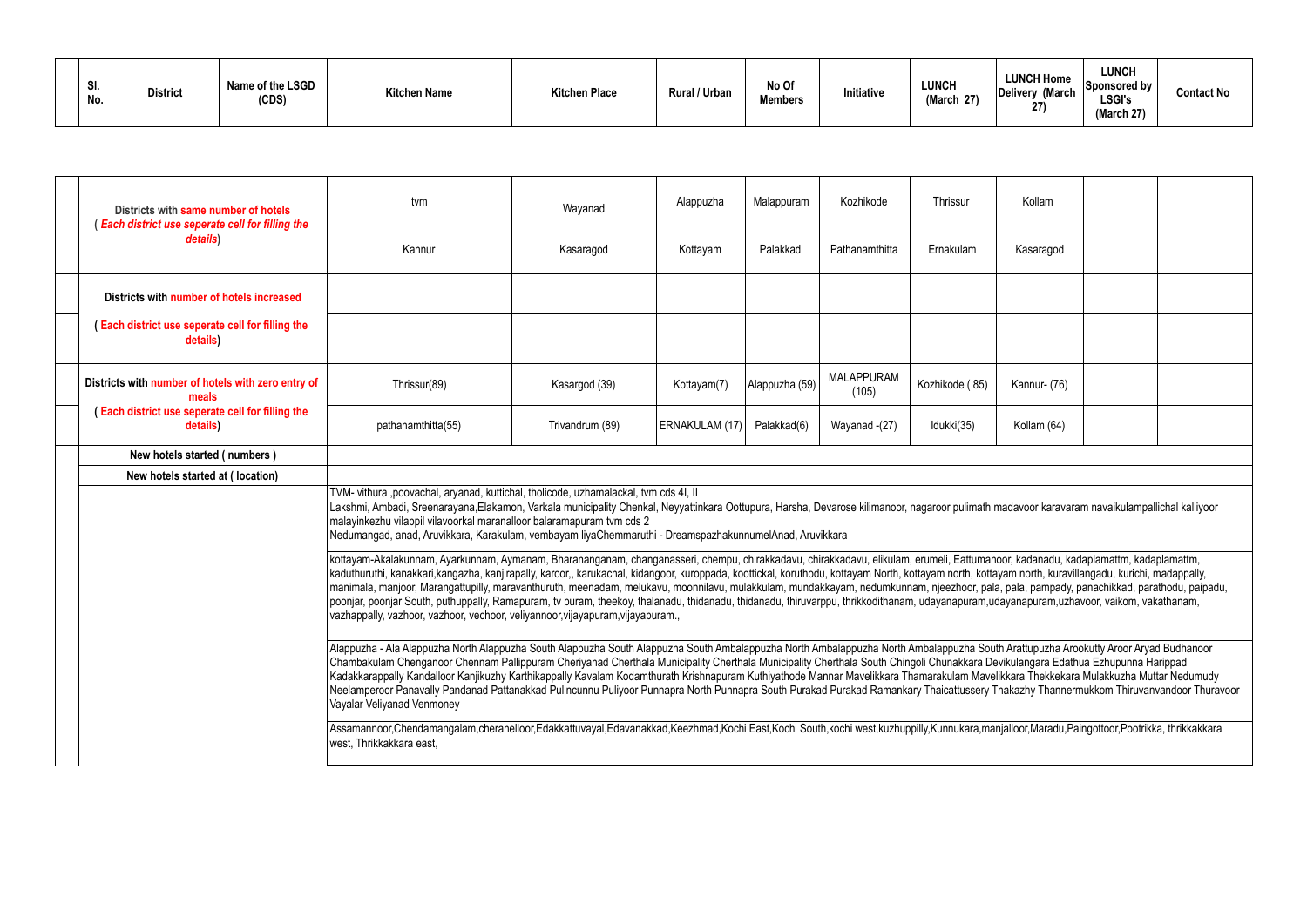| SI.<br>No. | <b>District</b> | Name of the LSGD<br>(CDS) | <b>Kitchen Name</b>                                                                                                                                                                                                                                                                                                                                                                                                                                                                                                                                                                                                                                                                                                                                                                                                                                                                                                                                                                                                                                                                                                                         | <b>Kitchen Place</b> | Rural / Urban | No Of<br><b>Members</b> | Initiative | <b>LUNCH</b><br>(March 27) | <b>LUNCH Home</b><br>Delivery (March<br>(27) | <b>LUNCH</b><br>Sponsored by<br><b>LSGI's</b><br>(March 27) | <b>Contact No</b> |  |  |
|------------|-----------------|---------------------------|---------------------------------------------------------------------------------------------------------------------------------------------------------------------------------------------------------------------------------------------------------------------------------------------------------------------------------------------------------------------------------------------------------------------------------------------------------------------------------------------------------------------------------------------------------------------------------------------------------------------------------------------------------------------------------------------------------------------------------------------------------------------------------------------------------------------------------------------------------------------------------------------------------------------------------------------------------------------------------------------------------------------------------------------------------------------------------------------------------------------------------------------|----------------------|---------------|-------------------------|------------|----------------------------|----------------------------------------------|-------------------------------------------------------------|-------------------|--|--|
|            |                 |                           | Kozhikode- Azhiyoor,Vadakara East,Vadakara West,Eramala,Onchiyam,Tuneri ,Purameri,Valaya.m,Chekkyad,Nadapuram,Edachery,Villiappally,Maniyur,Ayenchery,Cheruvannur,Koothali,Changaroth,<br>Perambra,Kayanna ,Nochad ,Thurayur, Payyoli, Thikkodi, Keezhariyur, Meppayyur, Kuttiyadi, Kavilumpara, Maruthonkara, velom, Kunnumal, Naripatta, Kayakkodi, Mukkam,Mukkam, chathamangalam,<br>chathamangalam, Perumanna, Karasseri, Kuruvattur, Mavoolr, Peru vayal, Kkd s - ushas, KKd s - orama, Kkds ruchi, KKd S - Five star, Olavanna - Snehitha, Kadalundi, Kkd C- Ruchikoot, Kkd c- Sneha,<br>Kkd C-ruchi pura, Souparnika, Kkd-N-Udayam, Ruchi, Tasty, oruma . Koyilandy N - Naveena, Nagara Saba JH, Kyland y, Kshree JH, chengotukavu ,atholi, Moodadi, chemanjeri, arikkukam- Thanima,<br>Ruchiyil dam, Koduvally- Sudhya, Swad, Madavoor, Kizhakkoth, Thamarassery, Kodanjeri, Koodaraj,ithirurambadi, Kattippara, Thakkulathur, Kakkodi, chelannur, Narikkuni, Balussery,, Kallanod, Kottur,<br>Naduvannur, Atholi,                                                                                                                  |                      |               |                         |            |                            |                                              |                                                             |                   |  |  |
|            |                 |                           | Idukki - Adimali,arakkulam, kanjikkuzhy, kamakshy, mariyapuram, vazhathope, vathikudy,Nedumkandam, Rajakumari, Senapathy,Bysonvalley,Konnathadi(2), Vellathooval,kumily, Peermade,<br>Peruvanthanam, Vandiperiyar,muttom, manakkad, kumaramangalam, purapuzha, Edavetty, Ayyappancoil, Chakkupallam, Erattayar, upputhara, vandanmedu,mankulam jeevana, velliyamattam,<br>vannappuram, kodikkulam, karimannoor, kudayathoor, Karunapuram (Today off)                                                                                                                                                                                                                                                                                                                                                                                                                                                                                                                                                                                                                                                                                        |                      |               |                         |            |                            |                                              |                                                             |                   |  |  |
|            |                 |                           | Kollam:-,Ittiva, Melila, Sooranad North, Clappana, Mayyanad-Krishna, Mayyanad -Souhrudha,Thekkumbhagom Oachira, Thodiyoor, ,Thrikkovilvattom ,Shasthamcotta, Kollam-Athulya, West Kalllada,<br>Sooranad South, Kollam - Niravu, Kundara,Thrikkaruva,Chithara, Mynagapally,Manrothuruthu, Karunagapally, Chavara, Pavithreswaram, Veliyam, Velinallur-Quality,Elamadu, Perayam, Adichanalloor,<br>Poruvazhy,Nilamel, Panmana, Ummannoor, Kulathupuzha, Kareepra,Piravanthoor, Karavaloor,Kunnathoor, Alayamon, Kottarakkara, Chirakkara- Bhoomika, Kalluvathukkal, Chirakkara-Niram, Velinalloor-<br>Mathruka, East Kallada, Anchal, Yeroor,Kollam -Iswarya, Nedumpana,Edamulakkal, Thevalakkara, Thalavoor, Vilakkudy, Poothakkulam, Pathanapuram, Chadayamangalam, Elampalloor Kottamkara,<br>Vettikkavala, Pooyappally, Pattazhy, Neendakara, Panayam, Kulashekharapuram-Vinayka JHs not opened today                                                                                                                                                                                                                                     |                      |               |                         |            |                            |                                              |                                                             |                   |  |  |
|            |                 |                           | Pathanamthitta:Anicadu,Kaviyoor,Kottanadu,Kalloopara,Kunnamthanam,mallappally,kottangal,Nedumpuram,Niranam,Peringara,Peringara,Kuttor,Kadapra,Eraviperoor,Koipuram,Thottappuzhassery,<br>Puramattom,Ayroor,Ezhumattor,Kozhencherry,Mallappuzhassery,Chennerkara,Cherukole,Elanthoor,naranganam,Omalloor, Chittar,Naranammoozhi,Perunadu,Ranni-Pazhavangadi,Seethathodu,<br>Vadasserikara, Vallickodu, Pramadom, Aruvappulam, mylapra, Thannithodu, MalayappuzhaKonniKalanjoorEzhamkulam, Kodumon, Erathu, Enadimangalam, Kadampanadu, Pallickal, Thumpamon, Kulanada,<br>Pandalam Thekkekara, Aranmula, Mezhuveli, Adoor, Pandalam Thiruvalla East, Thiruvalla West, Pathanamthitta                                                                                                                                                                                                                                                                                                                                                                                                                                                         |                      |               |                         |            |                            |                                              |                                                             |                   |  |  |
|            |                 |                           | Thrissur: Chalakkudy, Pananchery, Kadavallur, Kattoor, Elavally, Paralam, Kadukutty, Thrissur 2, Pazhayannur, Aloor, Muriyad, Kaipamangalam, Annamanada, Vellangallur, Pavaratty, Edathiruthy,<br>Irinjalakuda 1, Parapookkara, Puthanchira, SN Puram, Nadathara, Vallachira, Poyya, Wadakanchery 1, Varandarappilly, Nenmanikkara, Kodakara, Thekkumkkara, Alagappa Nagar, Kolazhy, Manalur,<br>Arimpur, Thanniyam, Madakkathara, Athirappilly, Kodassery, Mattathur, Koratty, Thrikkoor, Venkitangu, Padiyoor, Pariyaram, Wadakanchery cds2, Kodungaloor cds2, Punnayur, Velookkara, Meloor,<br>Vallathol Nagar, Eriyad, Edavilangu, Avanoor, Mala, Vadakkekad, Kadappuram, Engadiyoor, Varavoor, Punnayurkulam, Thiruvilwamala, Kattakampal, Kandanassery, Kaiparambu, Thrissur 2(new), Kuzhur,<br>Chazhur, Thalikulam, orumanayur, Panjal, veloor, Chowanoor, Puthur, Erumapetty, Kondazhy, Mullurkkara, Porkkulam, Puthukad, Choondel, Cherpu, Mathilakam, Mullassery, Karalam, Chelakkara,<br>Avinissery, Nadathara 2, Chavakkad 2, Mala 2, Thrissur corp 1, Vadanappilly 2 (Holiday), Vadanappilly 1, Anthikakd (Temporarily Closed) |                      |               |                         |            |                            |                                              |                                                             |                   |  |  |
|            |                 |                           | kasaragod-kayyur cheemeniPilicodeChemnadTrikarpurPanathadyWest eleriMadikaiValiyaparambaAjanurBadiadkaKuttikkolDelampadiMeenjaputhigeBedadukaMuliyarPallikaraKinanoor<br>karinthalamNileswaramKanhangad 1paivalikeManjeswaramKanhangad 2PadnePallikkaraKumbalaKaradkaVorkadyBalalNileswaram KallarMangalpadyUduma<br>pullur periyakumbadaje ChengalaEast eleryKaradkaMadhur                                                                                                                                                                                                                                                                                                                                                                                                                                                                                                                                                                                                                                                                                                                                                                 |                      |               |                         |            |                            |                                              |                                                             |                   |  |  |
|            |                 |                           | Kannur - Maloor, Kolacheri, Pinarayi, Muzhakkunnu, Chapparappadavu, Dharmadam, Peralasseri, Kadannappally Panapuzha, Cheruthazham, Anthoor, Panniyannur, Kannapuram, Sreekandapuram,<br>Thalasseri, Chokli, Karivellur Peralam, Muzhappilangad, Narath, Payyannur, Kangol Alappadamba, Naduvil, Kuttiattoor, Panoor, Chirakkal, Eranjoli, Payam, Eramam kuttoor, Ramanthally, Thripangottur,<br>Madayi, Kelakam, Kurumathoor, Peringome vayakkara, Munderi, Anjarakandy, Ayyankunnu, Padiyoor, Pappinissery, Mattannur, Chenghalayi, Thaliparamba, Peravoor, Kottiyoor, Kunnothparamba,<br>Pariyaram, Kunjimangalam, Thillenkeri, Mayyil, Cherukunnu, Aaralam, Malappattam, Alakkode, Kanichar, Mokeri, Anjarakandy, Newmahi, Keezhallur, Vengad, Azhikode, Kolayad, Valapattanam, Anthoor,<br>Payyannur, Cherupuzha, Eruvessy, Pattuvam, Ulikkal, Kadambur, Mattool, Thalasseri, Kannur, Ulikkal ,payam, naduvil, mattanur                                                                                                                                                                                                                 |                      |               |                         |            |                            |                                              |                                                             |                   |  |  |
|            |                 |                           | PALAKKAD: - Eruthenpathy, Pattithara, PKD North, Pattambi, Mannarkkad, Kadambazhipuram                                                                                                                                                                                                                                                                                                                                                                                                                                                                                                                                                                                                                                                                                                                                                                                                                                                                                                                                                                                                                                                      |                      |               |                         |            |                            |                                              |                                                             |                   |  |  |